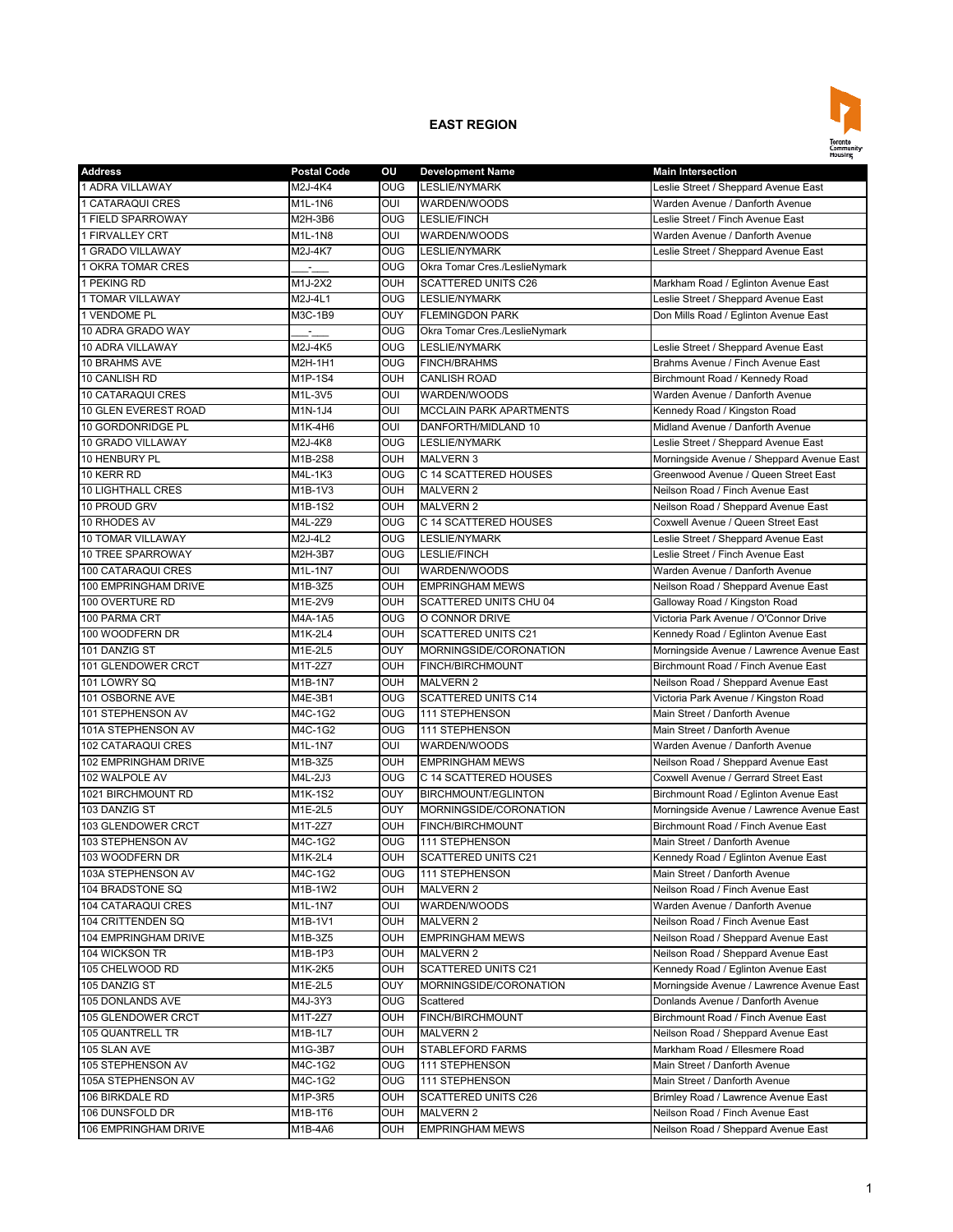

| <b>Address</b>                           | <b>Postal Code</b>  | ou             | <b>Development Name</b>       | <b>Main Intersection</b>                  |
|------------------------------------------|---------------------|----------------|-------------------------------|-------------------------------------------|
| 106A CATARAQUI CRES                      | M1L-1N7             | OUI            | WARDEN/WOODS                  | Warden Avenue / Danforth Avenue           |
| 106B CATARAQUI CRES                      | $M1L-1N7$           | OUI            | WARDEN/WOODS                  | Warden Avenue / Danforth Avenue           |
| 107 DANZIG ST                            | M1E-2L5             | OUY            | MORNINGSIDE/CORONATION        | Morningside Avenue / Lawrence Avenue East |
| 107 GLENDOWER CRCT                       | M1T-2Z7             | <b>OUH</b>     | FINCH/BIRCHMOUNT              | Birchmount Road / Finch Avenue East       |
| 107 MCCLURE CRES                         | M1B-1J5             | OUH            | <b>MALVERN 2</b>              | Neilson Road / Sheppard Avenue East       |
| 107 QUANTRELL TR                         | M1B-1W8             | <b>OUH</b>     | <b>MALVERN 2</b>              | Neilson Road / Sheppard Avenue East       |
| 107 SLAN AVE                             | M1G-3B7             | <b>OUH</b>     | <b>STABLEFORD FARMS</b>       | Markham Road / Ellesmere Road             |
| 107 STEPHENSON AV                        | M4C-1G2             | <b>OUG</b>     | 111 STEPHENSON                | Main Street / Danforth Avenue             |
| 107A STEPHENSON AV                       | M4C-1G2             | OUG            | 111 STEPHENSON                | Main Street / Danforth Avenue             |
| 1080 EASTERN AVE                         | M4L-1B1             | <b>OUG</b>     | <b>EASTVIEW PARK</b>          | Coxwell Avenue / Eastern Avenue           |
| 108A CATARAQUI CRES                      | M1L-1N7             | OUI            | WARDEN/WOODS                  | Warden Avenue / Danforth Avenue           |
| 108B CATARAQUI CRES                      | M1L-1N7             | OUI            | WARDEN/WOODS                  | Warden Avenue / Danforth Avenue           |
| 109 CHELWOOD RD                          | M1K-2K5             | OUH            | <b>SCATTERED UNITS C21</b>    | Kennedy Road / Eglinton Avenue East       |
| 109 DANZIG ST                            | M1E-2L5             | <b>OUY</b>     | MORNINGSIDE/CORONATION        | Morningside Avenue / Lawrence Avenue East |
| 109 GLENDOWER CRCT                       | M1T-2Z7             | OUH            | FINCH/BIRCHMOUNT              | Birchmount Road / Finch Avenue East       |
| 109 MERKLEY SQ                           | M1G-2Y5             | <b>OUH</b>     | <b>STABLEFORD FARMS</b>       | Markham Road / Ellesmere Road             |
| 109 STEPHENSON AV                        | M4C-1G2             | O <sub>0</sub> | 111 STEPHENSON                | Main Street / Danforth Avenue             |
| 109A STEPHENSON AV                       | M4C-1G2             | <b>OUG</b>     | 111 STEPHENSON                | Main Street / Danforth Avenue             |
| 10A DRAYTON AV                           | M4C-3H8             | <b>OUG</b>     | 33 COATSWORTH                 | Coxwell Avenue / Danforth Avenue          |
| 10B DRAYTON AV                           | M4C-3H8             | <b>OUG</b>     | 33 COATSWORTH                 | Coxwell Avenue / Danforth Avenue          |
| 11 ADRA VILLAWAY                         | M2J-4K4             | <b>OUG</b>     | LESLIE/NYMARK                 | Leslie Street / Sheppard Avenue East      |
| 11 BALSAM AV                             | M4E-3B3             | <b>OUG</b>     | 9-11 BALSAM AVE               | Victoria Park Avenue / Queen Street East  |
| <b>11 BRAHMS AVE</b>                     | M2H-1G9             | <b>OUG</b>     | <b>FINCH/BRAHMS</b>           | Brahms Avenue / Finch Avenue East         |
| 11 BRISBOURNE GRV                        | M1B-1P2             | <b>OUH</b>     | <b>MALVERN 2</b>              | Neilson Road / Sheppard Avenue East       |
| <b>11 CATARAQUI CRES</b>                 | M1L-1N7             | OUI            | WARDEN/WOODS                  | Warden Avenue / Danforth Avenue           |
| 11 FIELD SPARROWAY                       | M2H-3B6             | <b>OUG</b>     | LESLIE/FINCH                  | Leslie Street / Finch Avenue East         |
| <b>11 GRADO VILLAWAY</b>                 | M2J-4K7             | <b>OUG</b>     | <b>LESLIE/NYMARK</b>          | Leslie Street / Sheppard Avenue East      |
| 11 NEWBOLD AV                            | M4L-2G6             | <b>OUG</b>     | <b>NEWBOLD AVENUE</b>         | Coxwell Avenue / Gerrard Street East      |
| 11 OKRA TOMAR CRES                       |                     | OUG            | Okra Tomar Cres./LeslieNymark |                                           |
| <b>11 STARLAKE DR</b>                    | M1G-3C3             | OUH            | <b>STABLEFORD FARMS</b>       | Markham Road / Ellesmere Road             |
| <b>11 TOMAR VILLAWAY</b>                 | M2J-4L1             | O <sub>0</sub> | <b>LESLIE/NYMARK</b>          | Leslie Street / Sheppard Avenue East      |
| 11 WAKUNDA PLACE                         | M4A-1A1             | <b>OUG</b>     | <b>CENTENNIAL APARTMENTS</b>  | Victoria Park Avenue / O'Connor Drive     |
| 110 CATARAQUI CRES                       | M1L-1N7             | OUI            | WARDEN/WOODS                  | Warden Avenue / Danforth Avenue           |
| 110 EMPRINGHAM DRIVE                     | M1B-4A5             | <b>OUH</b>     | <b>EMPRINGHAM MEWS</b>        | Neilson Road / Sheppard Avenue East       |
| 110 MAIN ST                              | M4E-2V8             | <b>OUG</b>     | C 14 SCATTERED HOUSES         | Kingston Road / Gerrard Street East       |
| 110 MORNELLE CRT                         | M1E-4R1             | OUY            | MORNELLE/ELLESMERE            | Morningside Avenue / Ellesmere Road       |
| 110 PICKERING ST                         | M4E-3J7             | <b>OUG</b>     | C 14 SCATTERED HOUSES         | Victoria Park Avenue / Kingston Road      |
| 111 BASTEDO AV                           | M4C-3N2             | <b>OUG</b>     | C 14 SCATTERED HOUSES         | Coxwell Avenue / Danforth Avenue          |
| 111 DANZIG ST                            | M <sub>1E-2L5</sub> | OUY            | MORNINGSIDE/CORONATION        | Morningside Avenue / Lawrence Avenue East |
| 111 GLENDOWER CRCT                       | M1T-2Z7             | <b>OUH</b>     | FINCH/BIRCHMOUNT              | Birchmount Road / Finch Avenue East       |
| 111 STEPHENSON AV                        | M4C-9A9             | <b>OUG</b>     | 111 STEPHENSON                | Main Street / Danforth Avenue             |
| <b>112 CATARAQUI CRES</b>                | M1L-1N7             | OUI            | WARDEN/WOODS                  | Warden Avenue / Danforth Avenue           |
|                                          |                     | OUH            |                               | Neilson Road / Sheppard Avenue East       |
| 112 EMPRINGHAM DRIVE<br>112 QUANTRELL TR | M1B-4A5             |                | <b>EMPRINGHAM MEWS</b>        |                                           |
|                                          | M1B-1L8             | OUH            | <b>MALVERN 2</b>              | Neilson Road / Sheppard Avenue East       |
| 113 BRADSTONE SQ                         | M1B-1W1             | OUH            | MALVERN 2                     | Neilson Road / Finch Avenue East          |
| 113 DANZIG ST                            | M1E-2L5             | <b>OUY</b>     | MORNINGSIDE/CORONATION        | Morningside Avenue / Lawrence Avenue East |
| 113 GLENDOWER CRCT                       | M1T-2Z7             | OUH            | FINCH/BIRCHMOUNT              | Birchmount Road / Finch Avenue East       |
| 113 WOODFERN DR                          | M1K-2L4             | <b>OUH</b>     | SCATTERED UNITS C21           | Kennedy Road / Eglinton Avenue East       |
| 114 CATARAQUI CRES                       | M1L-1N7             | OUI            | WARDEN/WOODS                  | Warden Avenue / Danforth Avenue           |
| 114 CELESTE DR                           | M1E-2V1             | <b>OUH</b>     | SCATTERED UNITS CHU 04        | Galloway Road / Kingston Road             |
| 114 EMPRINGHAM DRIVE                     | M1B-4A4             | <b>OUH</b>     | <b>EMPRINGHAM MEWS</b>        | Neilson Road / Sheppard Avenue East       |
| 115 DANZIG ST                            | M1E-2L5             | <b>OUY</b>     | MORNINGSIDE/CORONATION        | Morningside Avenue / Lawrence Avenue East |
| 115 GLENDOWER CRCT                       | $M1T-2Z7$           | <b>OUH</b>     | FINCH/BIRCHMOUNT              | Birchmount Road / Finch Avenue East       |
| 115 HORSELEY HILL DR                     | M1B-1W4             | OUH            | <b>MALVERN 2</b>              | Neilson Road / Finch Avenue East          |
| 115 MERKLEY SQ                           | M1G-2Y5             | OUH            | STABLEFORD FARMS              | Markham Road / Ellesmere Road             |
| 1152 KENNEDY RD                          | M1P-2L1             | OUH            | SCATTERED UNITS C21           | Kennedy Road / Lawrence Avenue East       |
| 116 CATARAQUI CRES                       | M1L-1N7             | OUI            | WARDEN/WOODS                  | Warden Avenue / Danforth Avenue           |
| 116 ELLINGTON DR                         | M1R-3Y3             | <b>OUH</b>     | SCATTERED UNITS C21           | Warden Avenue / Lawrence Avenue East      |
| 116 EMPRINGHAM DRIVE                     | M1B-4A4             | OUH            | <b>EMPRINGHAM MEWS</b>        | Neilson Road / Sheppard Avenue East       |
| 116 PICKERING ST                         | M4E-3J7             | OUG            | C 14 SCATTERED HOUSES         | Victoria Park Avenue / Kingston Road      |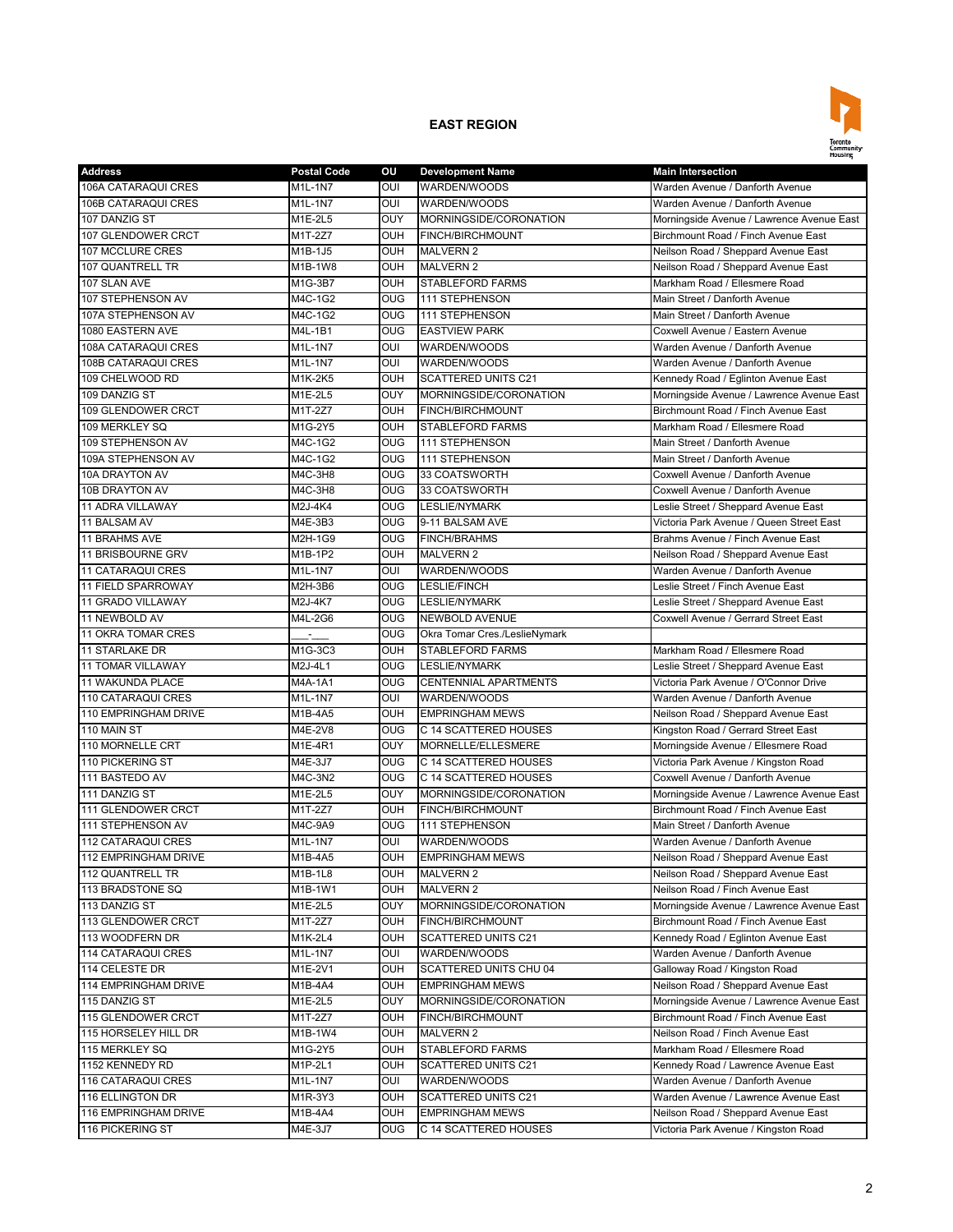

| <b>Address</b>              | <b>Postal Code</b> | ou              | <b>Development Name</b>       | <b>Main Intersection</b>                   |
|-----------------------------|--------------------|-----------------|-------------------------------|--------------------------------------------|
| 116 QUEENSDALE AVE          | M4J-1Y4            | OUG             | <b>SCATTERED UNITS C20</b>    | Coxwell Avenue / Danforth Avenue           |
| 117 DANZIG ST               | M1E-2L5            | OUY             | MORNINGSIDE/CORONATION        | Morningside Avenue / Lawrence Avenue East  |
| 117 GLENDOWER CRCT          | M1T-2Z7            | OUH             | <b>FINCH/BIRCHMOUNT</b>       | Birchmount Road / Finch Avenue East        |
| <b>118 CATARAQUI CRES</b>   | M1L-1N7            | OUI             | WARDEN/WOODS                  | Warden Avenue / Danforth Avenue            |
| <b>118 EMPRINGHAM DRIVE</b> | M1B-4A4            | OUH             | <b>EMPRINGHAM MEWS</b>        | Neilson Road / Sheppard Avenue East        |
| 118 QUANTRELL TR            | M1B-1L8            | OUH             | <b>MALVERN 2</b>              | Neilson Road / Sheppard Avenue East        |
| 119 DANZIG ST               | M1E-2L5            | OUY             | MORNINGSIDE/CORONATION        | Morningside Avenue / Lawrence Avenue East  |
| 119 GLENDOWER CRCT          | M1T-2Z7            | OUH             | <b>FINCH/BIRCHMOUNT</b>       | Birchmount Road / Finch Avenue East        |
| 119 MERKLEY SQ              | M1G-2Y5            | <b>OUH</b>      | <b>STABLEFORD FARMS</b>       | Markham Road / Ellesmere Road              |
| 11A HILLINGDON AV           | M4C-3H8            | <b>OUG</b>      | 33 COATSWORTH                 | Coxwell Avenue / Danforth Avenue           |
| 11B HILLINGDON AV           | M4C-3H8            | <b>OUG</b>      | 33 COATSWORTH                 | Coxwell Avenue / Danforth Avenue           |
| 11C HILLINGDON AV           | M4C-3H8            | <b>OUG</b>      | 33 COATSWORTH                 | Coxwell Avenue / Danforth Avenue           |
| 12 ADRA GRADO WAY           |                    | OUG             | Okra Tomar Cres./LeslieNymark |                                            |
| 12 ADRA VILLAWAY            | M2J-4K5            | <b>OUG</b>      | <b>LESLIE/NYMARK</b>          | Leslie Street / Sheppard Avenue East       |
| 12 BRAHMS AVE               | M2H-1H1            | <b>OUG</b>      | <b>FINCH/BRAHMS</b>           | Brahms Avenue / Finch Avenue East          |
| <b>12 CATARAQUI CRES</b>    | M1L-3V5            | OUI             | WARDEN/WOODS                  | Warden Avenue / Danforth Avenue            |
| <b>12 GRADO VILLAWAY</b>    | M2J-4K8            | $_{\text{OUG}}$ | <b>LESLIE/NYMARK</b>          | Leslie Street / Sheppard Avenue East       |
| 12 KENT RD                  | M4L-2X6            | <b>OUG</b>      | <b>SCATTERED UNITS C14</b>    | Coxwell Avenue / Queen Street East         |
| <b>12 KINGSMOUNT PK</b>     | M4L-3L1            | OUG             | C 14 SCATTERED HOUSES         | Woodbine Avenue / Kingston Road            |
| 12 OKRA TOMAR CRES          |                    |                 |                               |                                            |
|                             | M1B-2S4            | <b>OUG</b>      | Okra Tomar Cres./LeslieNymark | Morningside Avenue / Sheppard Avenue East  |
| 12 SCOTNEY GRV              | $M2J-4L2$          | <b>OUH</b>      | <b>MALVERN 3</b>              |                                            |
| <b>12 TOMAR VILLAWAY</b>    |                    | OUG             | <b>LESLIE/NYMARK</b>          | Leslie Street / Sheppard Avenue East       |
| 12 TROTT SQ                 | M1B-1V8            | OUH             | <b>MALVERN 2</b>              | Neilson Road / Finch Avenue East           |
| 12 TUNMEAD SQ               | M1B-1W9            | OUH             | <b>MALVERN 2</b>              | Neilson Road / Finch Avenue East           |
| 120 CATARAQUI CRES          | M1L-1N7            | OUI             | WARDEN/WOODS                  | Warden Avenue / Danforth Avenue            |
| 120 CELESTE DR              | M1E-2V1            | OUH             | <b>SCATTERED UNITS CHU 04</b> | Galloway Road / Kingston Road              |
| 120 EMPRINGHAM DRIVE        | M1B-4A4            | OUH             | <b>EMPRINGHAM MEWS</b>        | Neilson Road / Sheppard Avenue East        |
| 120 MALVERN AVE             | M4E-3E5            | <b>OUG</b>      | <b>SCATTERED UNITS C14</b>    | Victoria Park Avenue / Gerrard Street East |
| 120 PATTERSON AVE           | M1L-3Y6            | OUI             | WARDEN/WOODS                  | Warden Avenue / Danforth Avenue            |
| 1201 MIDLAND AVE            | M1K-4H4            | OUH             | MIDLAND AVE (1201)            | Midland Avenue / Lawrence Avenue East      |
| 121 DANZIG ST               | M1E-2L5            | OUY             | MORNINGSIDE/CORONATION        | Morningside Avenue / Lawrence Avenue East  |
| 121 GLENDOWER CRCT          | M1T-2Z7            | OUH             | FINCH/BIRCHMOUNT              | Birchmount Road / Finch Avenue East        |
| 121 STEPHENSON AV           | M4C-1G2            | OUG             | 139 STEPHENSON                | Main Street / Danforth Avenue              |
| 121A STEPHENSON AV          | M4C-1G2            | OUG             | 139 STEPHENSON                | Main Street / Danforth Avenue              |
| 122 EMPRINGHAM DRIVE        | M1B-4A4            | <b>OUH</b>      | <b>EMPRINGHAM MEWS</b>        | Neilson Road / Sheppard Avenue East        |
| <b>122 PATTERSON AVE</b>    | M1L-3Y6            | OUI             | WARDEN/WOODS                  | Warden Avenue / Danforth Avenue            |
| 122A CATARAQUI CRES         | M1L-1N7            | OUI             | WARDEN/WOODS                  | Warden Avenue / Danforth Avenue            |
| 122B CATARAQUI CRES         | M1L-1N7            | OUI             | WARDEN/WOODS                  | Warden Avenue / Danforth Avenue            |
| 123 BRADSTONE SQ            | M1B-1W1            | OUH             | <b>MALVERN 2</b>              | Neilson Road / Finch Avenue East           |
| 123 DANZIG ST               | M1E-2L5            | OUY             | MORNINGSIDE/CORONATION        | Morningside Avenue / Lawrence Avenue East  |
| 123 GLENDOWER CRCT          | M1T-2Z7            | OUH             | <b>FINCH/BIRCHMOUNT</b>       | Birchmount Road / Finch Avenue East        |
| 123 STEPHENSON AV           | M4C-1G2            | <b>OUG</b>      | <b>139 STEPHENSON</b>         | Main Street / Danforth Avenue              |
| 123A STEPHENSON AV          | M4C-1G2            | <b>OUG</b>      | <b>139 STEPHENSON</b>         | Main Street / Danforth Avenue              |
| <b>124 CATARAQUI CRES</b>   | M1L-1N7            | OUI             | WARDEN/WOODS                  | Warden Avenue / Danforth Avenue            |
| 124 EMPRINGHAM DRIVE        | M1B-4A4            | OUH             | <b>EMPRINGHAM MEWS</b>        | Neilson Road / Sheppard Avenue East        |
| 124 LILLIAN DR              | M1R-3W7            | OUH             | SCATTERED UNITS CHU 22        | Warden Avenue / Lawrence Avenue East       |
| 124 PATTERSON AVE           | M1L-3Y6            | OUI             | WARDEN/WOODS                  | Warden Avenue / Danforth Avenue            |
| 125 DANZIG ST               | M1E-2L5            | OUY             | MORNINGSIDE/CORONATION        | Morningside Avenue / Lawrence Avenue East  |
| 125 GLENDOWER CRCT          | M1T-2Z7            | OUH             | FINCH/BIRCHMOUNT              | Birchmount Road / Finch Avenue East        |
| 125 LOWRY SQ                | M1B-1N7            | OUH             | <b>MALVERN 2</b>              | Neilson Road / Sheppard Avenue East        |
| 125 STEPHENSON AV           | M4C-1G2            | <b>OUG</b>      | 139 STEPHENSON                | Main Street / Danforth Avenue              |
| 125 WOODMOUNT AVE           | M4C-3Y7            | <b>OUG</b>      | SCATTERED UNITS C20           | Woodbine Avenue / Danforth Avenue          |
| 125A STEPHENSON AV          | M4C-1G2            | <b>OUG</b>      | 139 STEPHENSON                | Main Street / Danforth Avenue              |
|                             | M1L-1N7            | OUI             |                               | Warden Avenue / Danforth Avenue            |
| 126 CATARAQUI CRES          |                    |                 | WARDEN/WOODS                  |                                            |
| 126 EMPRINGHAM DRIVE        | M1B-4A4            | OUH             | <b>EMPRINGHAM MEWS</b>        | Neilson Road / Sheppard Avenue East        |
| 126 PATTERSON AVE           | M1L-3Y6            | OUI             | WARDEN/WOODS                  | Warden Avenue / Danforth Avenue            |
| 127 DANZIG ST               | M1E-2L5            | OUY             | MORNINGSIDE/CORONATION        | Morningside Avenue / Lawrence Avenue East  |
| 127 GLENDOWER CRCT          | M1T-2Z7            | OUH             | FINCH/BIRCHMOUNT              | Birchmount Road / Finch Avenue East        |
| 127 HORSELEY HILL DR        | M1B-1W4            | OUH             | <b>MALVERN 2</b>              | Neilson Road / Finch Avenue East           |
| 127 STEPHENSON AV           | M4C-1G2            | <b>OUG</b>      | 139 STEPHENSON                | Main Street / Danforth Avenue              |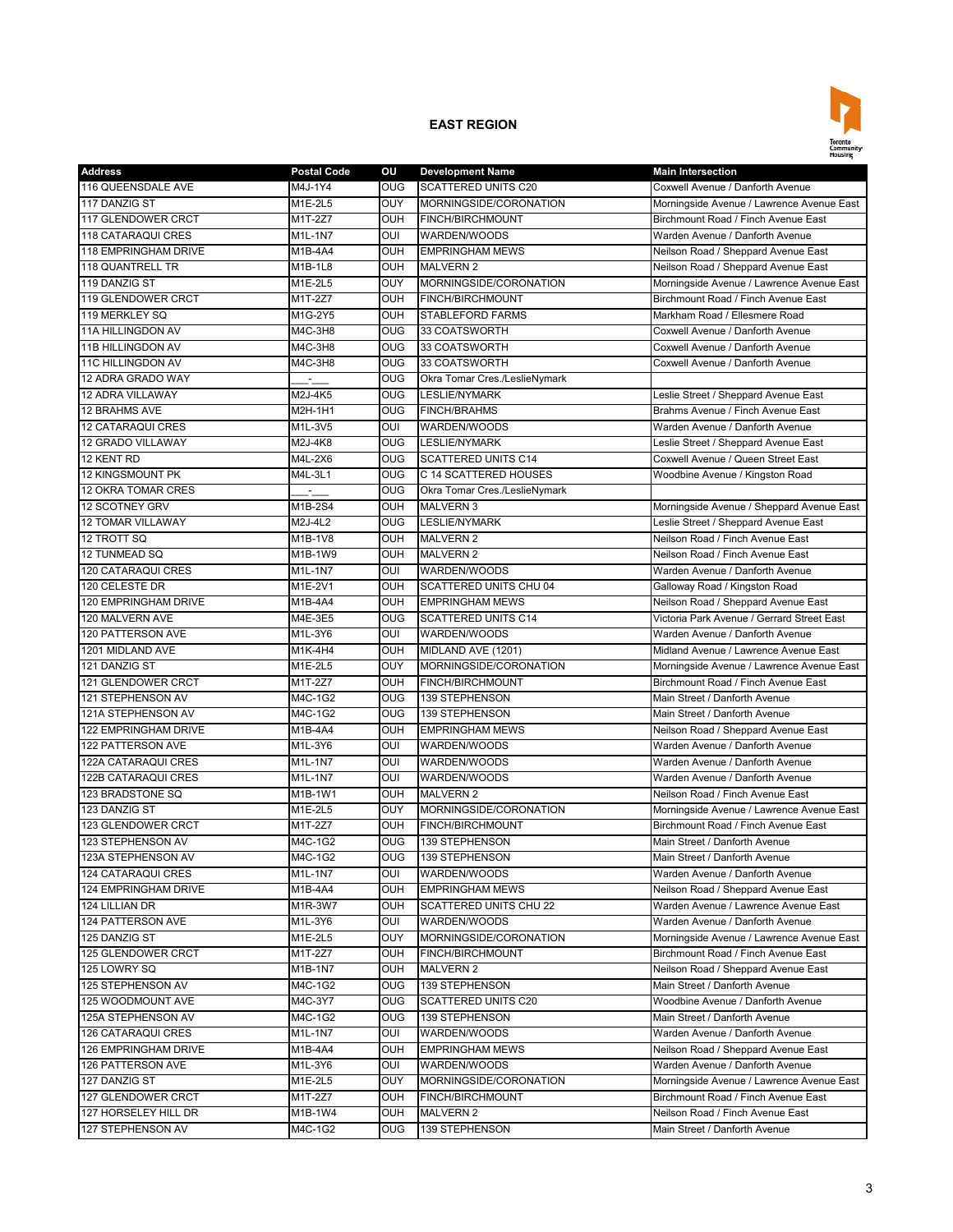

| <b>Address</b>                              | <b>Postal Code</b> | ου                      | <b>Development Name</b>       | <b>Main Intersection</b>                                                         |
|---------------------------------------------|--------------------|-------------------------|-------------------------------|----------------------------------------------------------------------------------|
| 1275 DANFORTH AV                            | M4J-5B6            | OUG                     | 1275 DANFORTH AVE             | Greenwood Avenue / Danforth Avenue                                               |
| 127A STEPHENSON AV                          | M4C-1G2            | OUG                     | 139 STEPHENSON                | Main Street / Danforth Avenue                                                    |
| 128 EMPRINGHAM DRIVE - Supers Office        | M1B-4A4            | <b>OUH</b>              | <b>EMPRINGHAM MEWS</b>        | Neilson Road / Sheppard Avenue East                                              |
| 128 HIAWATHA RD                             | M4L-2X9            | <b>OUG</b>              | <b>SCATTERED UNITS C14</b>    | Coxwell Avenue / Dundas Street East                                              |
| <b>128 PATTERSON AVE</b>                    | M1L-3Y6            | OUI                     | WARDEN/WOODS                  | Warden Avenue / Danforth Avenue                                                  |
| 129 ASHDALE AV                              | M4L-2Y8            | $\overline{\text{O}}$   | C 14 SCATTERED HOUSES         | Coxwell Avenue / Dundas Street East                                              |
| 129 CROW TR                                 | M1B-1Y1            | OUH                     | <b>MALVERN 2</b>              | Neilson Road / Finch Avenue East                                                 |
| 129 DANZIG ST                               | M1E-2L5            | <b>OUY</b>              | MORNINGSIDE/CORONATION        | Morningside Avenue / Lawrence Avenue East                                        |
| 129 GLENDOWER CRCT                          | M1T-2Z7            | <b>OUH</b>              | <b>FINCH/BIRCHMOUNT</b>       | Birchmount Road / Finch Avenue East                                              |
| 129 STEPHENSON AV                           | M4C-1G2            | OUG                     | 139 STEPHENSON                | Main Street / Danforth Avenue                                                    |
| 129A STEPHENSON AV                          | M4C-1G2            | <b>OUG</b>              | 139 STEPHENSON                | Main Street / Danforth Avenue                                                    |
| 12A DRAYTON AV                              | M4C-3H8            | <b>OUG</b>              | 33 COATSWORTH                 | Coxwell Avenue / Danforth Avenue                                                 |
| 12B DRAYTON AV                              | M4C-3H8            | <b>OUG</b>              | 33 COATSWORTH                 | Coxwell Avenue / Danforth Avenue                                                 |
| 13 ADRA VILLAWAY                            | M2J-4K4            | OUG                     | <b>LESLIE/NYMARK</b>          | Leslie Street / Sheppard Avenue East                                             |
| 13 BRAHMS AVE                               | M2H-1G9            | <b>OUG</b>              | <b>FINCH/BRAHMS</b>           | Brahms Avenue / Finch Avenue East                                                |
| 13 FIELD SPARROWAY                          | M2H-3B6            | <b>OUG</b>              | LESLIE/FINCH                  | Leslie Street / Finch Avenue East                                                |
| <b>13 GRADO VILLAWAY</b>                    | M2J-4K7            | $\overline{\text{OUG}}$ | <b>LESLIE/NYMARK</b>          | Leslie Street / Sheppard Avenue East                                             |
| 13 OKRA TOMAR CRES                          |                    | <b>OUG</b>              | Okra Tomar Cres./LeslieNymark |                                                                                  |
| <b>13 TOMAR VILLAWAY</b>                    | M2J-4L1            | <b>OUG</b>              | <b>LESLIE/NYMARK</b>          | Leslie Street / Sheppard Avenue East                                             |
| 130 MCCLURE CRES                            | M1B-1J6            | OUH                     | <b>MALVERN 2</b>              | Neilson Road / Sheppard Avenue East                                              |
| 130 PATTERSON AVE                           | M1L-3Y6            | OUI                     | WARDEN/WOODS                  | Warden Avenue / Danforth Avenue                                                  |
| 131 BASTEDO AV                              | M4C-3N2            | <b>OUG</b>              | C 14 SCATTERED HOUSES         | Woodbine Avenue / Danforth Avenue                                                |
| 131 CROW TR                                 | M1B-1Y1            | <b>OUH</b>              | <b>MALVERN 2</b>              | Neilson Road / Finch Avenue East                                                 |
| 131 DANZIG ST                               | M1E-2L5            | OUY                     | MORNINGSIDE/CORONATION        |                                                                                  |
| 131 GLENDOWER CRCT                          | M1T-2Z7            | <b>OUH</b>              | <b>FINCH/BIRCHMOUNT</b>       | Morningside Avenue / Lawrence Avenue East<br>Birchmount Road / Finch Avenue East |
|                                             |                    |                         |                               |                                                                                  |
| 131 STEPHENSON AV                           | M4C-1G2            | OUG                     | 139 STEPHENSON                | Main Street / Danforth Avenue                                                    |
| 131A STEPHENSON AV                          | M4C-1G2            | <b>OUG</b>              | 139 STEPHENSON                | Main Street / Danforth Avenue                                                    |
| 132 MCCLURE CRES                            | M1B-1J6            | <b>OUH</b>              | <b>MALVERN 2</b>              | Neilson Road / Sheppard Avenue East                                              |
| 132 PATTERSON AVE                           | M1L-3Y6            | OUI                     | WARDEN/WOODS                  | Warden Avenue / Danforth Avenue                                                  |
| 133 BASTEDO AV                              | M4C-3N2            | <b>OUG</b>              | C 14 SCATTERED HOUSES         | Woodbine Avenue / Danforth Avenue                                                |
| 133 DANZIG ST                               | M1E-2L5            | OUY                     | MORNINGSIDE/CORONATION        | Morningside Avenue / Lawrence Avenue East                                        |
| 133 GLENDOWER CRCT                          | M1T-2Z7            | OUH                     | FINCH/BIRCHMOUNT              | Birchmount Road / Finch Avenue East                                              |
| 133 STEPHENSON AV                           | M4C-1G2            | <b>OUG</b>              | 139 STEPHENSON                | Main Street / Danforth Avenue                                                    |
| 133A STEPHENSON AV                          | M4C-1G2            | <b>OUG</b>              | 139 STEPHENSON                | Main Street / Danforth Avenue                                                    |
| 134 HORSELEY HILL DR                        | M1B-1W6            | OUH                     | <b>MALVERN 2</b>              | Neilson Road / Finch Avenue East                                                 |
| 134 PATTERSON AVE                           | M1L-3Y6            | OUI                     | WARDEN/WOODS                  | Warden Avenue / Danforth Avenue                                                  |
| 135 DANZIG ST                               | M1E-2L5            | OUY                     | MORNINGSIDE/CORONATION        | Morningside Avenue / Lawrence Avenue East                                        |
| 135 GLENDOWER CRCT                          | M1T-2Z7            | <b>OUH</b>              | FINCH/BIRCHMOUNT              | Birchmount Road / Finch Avenue East                                              |
| 135 LOWRY SQ                                | M1B-1N7            | <b>OUH</b>              | <b>MALVERN 2</b>              | Neilson Road / Finch Avenue East                                                 |
| 135 STEPHENSON AV                           | M4C-1G2            | <b>OUG</b>              | 139 STEPHENSON                | Main Street / Danforth Avenue                                                    |
| 135A STEPHENSON AV                          | M4C-1G2            | OUG                     | 139 STEPHENSON                | Main Street / Danforth Avenue                                                    |
| 136 MAMMOTH HALL TR                         | M1B-1P9            | OUH                     | <b>MALVERN 2</b>              | Neilson Road / Sheppard Avenue East                                              |
| 137 DANZIG ST                               | M1E-2L5            | <b>OUY</b>              | MORNINGSIDE/CORONATION        | Morningside Avenue / Lawrence Avenue East                                        |
| 137 GLENDOWER CRCT                          | M1T-2Z7            | <b>OUH</b>              | FINCH/BIRCHMOUNT              | Birchmount Road / Finch Avenue East                                              |
| 137 STEPHENSON AV                           | M4C-1G2            | <b>OUG</b>              | 139 STEPHENSON                | Main Street / Danforth Avenue                                                    |
| 137A STEPHENSON AV                          | M4C-1G2            | <b>OUG</b>              | 139 STEPHENSON                | Main Street / Danforth Avenue                                                    |
| 1386 VICTORIA PARK AVE [REC CENTRE] M4A-2L8 |                    | <b>OUG</b>              | O CONNOR DRIVE                | Victoria Park Avenue / O'Connor Drive                                            |
| 139 DANZIG ST                               | M1E-2L5            | OUY                     | MORNINGSIDE/CORONATION        | Morningside Avenue / Lawrence Avenue East                                        |
| 139 GLENDOWER CRCT                          | M1T-2Z7            | <b>OUH</b>              | FINCH/BIRCHMOUNT              | Birchmount Road / Finch Avenue East                                              |
| 139 STEPHENSON AV                           | M4C-1G2            | <b>OUG</b>              | 139 STEPHENSON                | Main Street / Danforth Avenue                                                    |
| 14 ADRA GRADO WAY                           |                    | <b>OUG</b>              | Okra Tomar Cres./LeslieNymark |                                                                                  |
| <b>14 ADRA VILLAWAY</b>                     | M2J-4K5            | <b>OUG</b>              | LESLIE/NYMARK                 | Leslie Street / Sheppard Avenue East                                             |
| 14 BRAHMS AVE                               | M2H-1H1            | <b>OUG</b>              | <b>FINCH/BRAHMS</b>           | Brahms Avenue / Finch Avenue East                                                |
| 14 CATARAQUI CRES                           | M1L-3V5            | OUI                     | WARDEN/WOODS                  | Warden Avenue / Danforth Avenue                                                  |
| 14 CHERRY NOOK GD                           | M4L-1J6            | OUG                     | C 14 SCATTERED HOUSES         | Greenwood Avenue / Queen Street East                                             |
| 14 DUNSFOLD DR                              | M1B-1T6            | OUH                     | MALVERN 2                     | Neilson Road / Finch Avenue East                                                 |
| 14 GRADO VILLAWAY                           | M2J-4K8            | <b>OUG</b>              | <b>LESLIE/NYMARK</b>          | Leslie Street / Sheppard Avenue East                                             |
| 14 PORTSDOWN RD                             | M1P-1T7            | OUH                     | <b>SCATTERED UNITS C21</b>    | Kennedy Road / Lawrence Avenue East                                              |
| 14 PROUD GRV                                | M1B-1S2            | OUH                     | MALVERN 2                     | Neilson Road / Sheppard Avenue East                                              |
| 14 RAYOAK DR                                | M3A-2Y4            | <b>OUG</b>              | PARKWOODS/RAYOAK              | Victoria Park Avenue / York Mills Road                                           |
|                                             |                    |                         |                               |                                                                                  |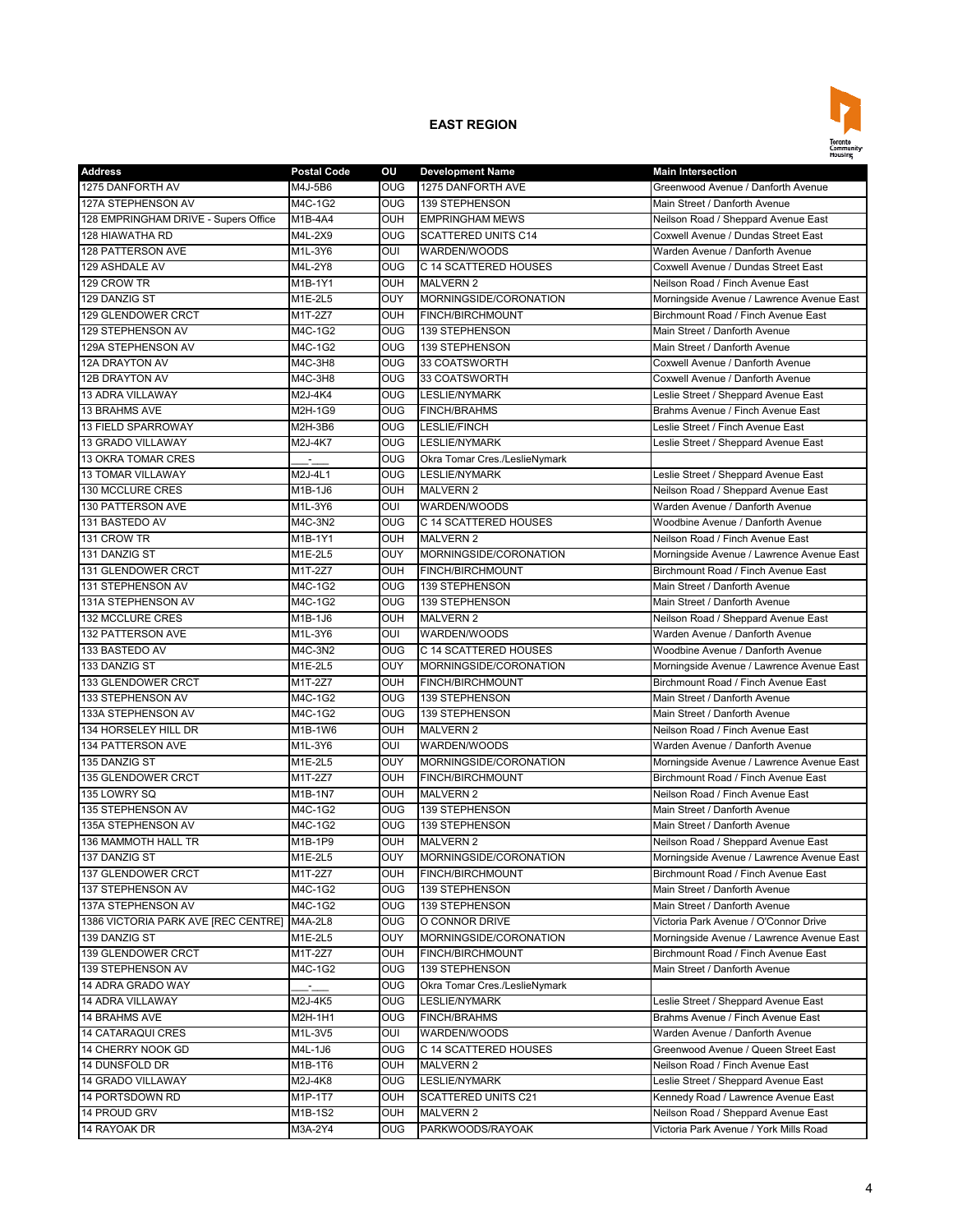

| <b>Address</b>            | <b>Postal Code</b> | ou                      | <b>Development Name</b>         | <b>Main Intersection</b>                  |
|---------------------------|--------------------|-------------------------|---------------------------------|-------------------------------------------|
| 14 TOMAR VILLAWAY         | M2J-4L2            | OUG                     | <b>LESLIE/NYMARK</b>            | Leslie Street / Sheppard Avenue East      |
| 14 TROTT SQ               | M1B-1V8            | <b>OUH</b>              | <b>MALVERN 2</b>                | Neilson Road / Finch Avenue East          |
| 140 ADANAC DRIVE          | M1M-2E8            | OUI                     | <b>ADANAC APARTMENTS</b>        | Markham Road / Eglinton Avenue East       |
| 141 CROW TR               | M1B-1Y1            | OUH                     | <b>MALVERN 2</b>                | Neilson Road / Finch Avenue East          |
| 141 DANZIG ST             | M1E-2L5            | OUY                     | MORNINGSIDE/CORONATION          | Morningside Avenue / Lawrence Avenue East |
| 141 GLENDOWER CRCT        | M1T-2Z7            | OUH                     | <b>FINCH/BIRCHMOUNT</b>         | Birchmount Road / Finch Avenue East       |
| 141 STEPHENSON AV         | M4C-1G2            | <b>OUG</b>              | 139 STEPHENSON                  | Main Street / Danforth Avenue             |
| 141 VAUXHALL DR           | M1P-1R4            | OUH                     | <b>SCATTERED UNITS C21</b>      | Kennedy Road / Lawrence Avenue East       |
| 141 WILDWOOD CRES         | M4L-2K9            | <b>OUG</b>              | <b>SCATTERED UNITS C14</b>      | Woodbine Avenue / Danforth Avenue         |
| 142 CHESTER LE BLVD       | M1W-2M9            | <b>OUG</b>              | <b>VICTORIA PARK/CHESTER LE</b> | Victoria Park Avenue / Finch Avenue East  |
| 143 CROW TR               | M1B-1Y1            | <b>OUH</b>              | <b>MALVERN 2</b>                | Neilson Road / Finch Avenue East          |
| 143 DANZIG ST             | M1E-2L5            | OUY                     | MORNINGSIDE/CORONATION          | Morningside Avenue / Lawrence Avenue East |
| 143 GLENDOWER CRCT        | M1T-2Z7            | OUH                     | FINCH/BIRCHMOUNT                | Birchmount Road / Finch Avenue East       |
| 143 STEPHENSON AV         | M4C-1G2            | $\overline{\text{OUG}}$ | 139 STEPHENSON                  | Main Street / Danforth Avenue             |
| 143A STEPHENSON AV        | M4C-1G2            | OUG                     | 139 STEPHENSON                  | Main Street / Danforth Avenue             |
| 143B STEPHENSON AV        | M4C-1G2            | <b>OUG</b>              | 139 STEPHENSON                  | Main Street / Danforth Avenue             |
| 143C STEPHENSON AV        | M4C-1G2            | <b>OUG</b>              | 139 STEPHENSON                  | Main Street / Danforth Avenue             |
| 144 CHESTER LE BLVD       | M1W-2M9            | <b>OUG</b>              | <b>VICTORIA PARK/CHESTER LE</b> | Victoria Park Avenue / Finch Avenue East  |
| 145 DANZIG ST             | M1E-2L5            | OUY                     | MORNINGSIDE/CORONATION          | Morningside Avenue / Lawrence Avenue East |
| 145 GLENDOWER CRCT        | M1T-2Z7            | OUH                     | FINCH/BIRCHMOUNT                | Birchmount Road / Finch Avenue East       |
| 145 QUANTRELL TR          | M1B-1P4            | <b>OUH</b>              | <b>MALVERN 2</b>                | Neilson Road / Sheppard Avenue East       |
| 146 CHESTER LE BLVD       | M1W-2M9            | <b>OUG</b>              | <b>VICTORIA PARK/CHESTER LE</b> | Victoria Park Avenue / Finch Avenue East  |
| 1461A BIRCHMOUNT RD       | M1P-2G4            | <b>OUH</b>              | <b>SCATTERED UNITS C21</b>      | Birchmount Road / Lawrence Avenue East    |
| 1461B BIRCHMOUNT RD       | M1P-2G4            | <b>OUH</b>              | <b>SCATTERED UNITS C21</b>      | Birchmount Road / Lawrence Avenue East    |
| 147 DANZIG ST             | M1E-2L5            | OUY                     | MORNINGSIDE/CORONATION          |                                           |
|                           |                    | OUH                     |                                 | Morningside Avenue / Lawrence Avenue East |
| 147 GLENDOWER CRCT        | M1T-2Z7            |                         | <b>FINCH/BIRCHMOUNT</b>         | Birchmount Road / Finch Avenue East       |
| 148 CHESTER LE BLVD       | M1W-2M9            | <b>OUG</b>              | <b>VICTORIA PARK/CHESTER LE</b> | Victoria Park Avenue / Finch Avenue East  |
| 149 DANZIG ST             | M1E-2L5            | OUY                     | MORNINGSIDE/CORONATION          | Morningside Avenue / Lawrence Avenue East |
| 149 GLENDOWER CRCT        | M1T-2Z7            | OUH                     | FINCH/BIRCHMOUNT                | Birchmount Road / Finch Avenue East       |
| 14A DRAYTON AV            | M4C-3H8            | <b>OUG</b>              | 33 COATSWORTH                   | Coxwell Avenue / Danforth Avenue          |
| <b>14B DRAYTON AV</b>     | M4C-3H8            | $_{\text{OUG}}$         | 33 COATSWORTH                   | Coxwell Avenue / Danforth Avenue          |
| <b>15 ADRA VILLAWAY</b>   | M2J-4K4            | <b>OUG</b>              | <b>LESLIE/NYMARK</b>            | Leslie Street / Sheppard Avenue East      |
| <b>15 ALLENBURY GDNS</b>  | M2J-2Z2            | OUG                     | 170 Fairview Mall Dr            | Don Mills Road / Sheppard Avenue East     |
| 15 BRAHMS AVE             | M2H-1G9            | OUG                     | <b>FINCH/BRAHMS</b>             | Brahms Avenue / Finch Avenue East         |
| 15 CANLISH RD             | M1P-4M9            | OUH                     | <b>CANLISH ROAD</b>             | Birchmount Road / Kennedy Road            |
| <b>15 CATARAQUI CRES</b>  | M1L-1N7            | OUI                     | WARDEN/WOODS                    | Warden Avenue / Danforth Avenue           |
| 15 FIELD SPARROWAY        | M2H-3B6            | OUG                     | <b>LESLIE/FINCH</b>             | Leslie Street / Finch Avenue East         |
| <b>15 GRADO VILLAWAY</b>  | M2J-4K7            | <b>OUG</b>              | <b>LESLIE/NYMARK</b>            | Leslie Street / Sheppard Avenue East      |
| <b>15 KINGSLAKE RD</b>    | ż.                 | <b>OUG</b>              | KINGSLAKE/ALLENBURY             |                                           |
| <b>15 OKRA TOMAR CRES</b> |                    | OUG                     | Okra Tomar Cres./LeslieNymark   |                                           |
| 15 PARMA CRT              | M4A-1A4            | <b>OUG</b>              | O CONNOR DRIVE                  | Victoria Park Avenue / O'Connor Drive     |
| <b>15 TOMAR VILLAWAY</b>  | M2J-4L1            | OUG                     | <b>LESLIE/NYMARK</b>            | Leslie Street / Sheppard Avenue East      |
| <b>15 WAKUNDA PL</b>      | M4A-1A1            | <b>OUG</b>              | O CONNOR DRIVE                  | Victoria Park Avenue / O'Connor Drive     |
| 150 CHESTER LE BLVD       | M1W-2M9            | <b>OUG</b>              | VICTORIA PARK/CHESTER LE        | Victoria Park Avenue / Finch Avenue East  |
| 151 DANZIG ST             | M1E-2L5            | OUY                     | MORNINGSIDE/CORONATION          | Morningside Avenue / Lawrence Avenue East |
| 151 GLENDOWER CRCT        | M1T-2Z7            | OUH                     | FINCH/BIRCHMOUNT                | Birchmount Road / Finch Avenue East       |
| 151 HASLAM STREET         | M1N-3N9            | OUH                     | <b>SCATTERED UNITS C21</b>      | Kingston Road / Midland Avenue            |
| 152 CHESTER LE BLVD       | M1W-2M9            | OUG                     | VICTORIA PARK/CHESTER LE        | Victoria Park Avenue / Finch Avenue East  |
| 152 QUANTRELL TR          | M1B-1L8            | OUH                     | <b>MALVERN 2</b>                | Neilson Road / Sheppard Avenue East       |
| 152 VAUXHALL DR           | M1P-1R4            | OUH                     | <b>SCATTERED UNITS C21</b>      | Kennedy Road / Lawrence Avenue East       |
| 153 DANZIG ST             | M1E-2L5            | OUY                     | MORNINGSIDE/CORONATION          | Morningside Avenue / Lawrence Avenue East |
| 153 GLENDOWER CRCT        | M1T-2Z7            | OUH                     | FINCH/BIRCHMOUNT                | Birchmount Road / Finch Avenue East       |
| <b>153 HASLAM STREET</b>  | M1N-3N9            | OUH                     | <b>SCATTERED UNITS C21</b>      | Kingston Road / Midland Avenue            |
| 155 DANZIG ST             | M1E-2L5            | OUY                     | MORNINGSIDE/CORONATION          | Morningside Avenue / Lawrence Avenue East |
| 155 GLENDOWER CRCT        | M1T-2Z7            | OUH                     | FINCH/BIRCHMOUNT                | Birchmount Road / Finch Avenue East       |
| 1555 QUEEN ST E           | M4L-1E6            | OUG.                    | DON SUMMERVILLE                 | Coxwell Avenue / Queen Street East        |
| 156 FELSTEAD AVENUE       | M4J-1G5            | OUG                     | SCATTERED UNITS C14             | Coxwell Avenue / Danforth Avenue          |
| 157 DANZIG ST             | M1E-2L5            | OUY                     | MORNINGSIDE/CORONATION          | Morningside Avenue / Lawrence Avenue East |
| 157 GLENDOWER CRCT        | M1T-2Z7            | OUH                     | FINCH/BIRCHMOUNT                | Birchmount Road / Finch Avenue East       |
| 157 GLENMOUNT PARK RD     | M4E-2N3            | OUG                     | C 14 SCATTERED HOUSES           | Woodbine Avenue / Kingston Road           |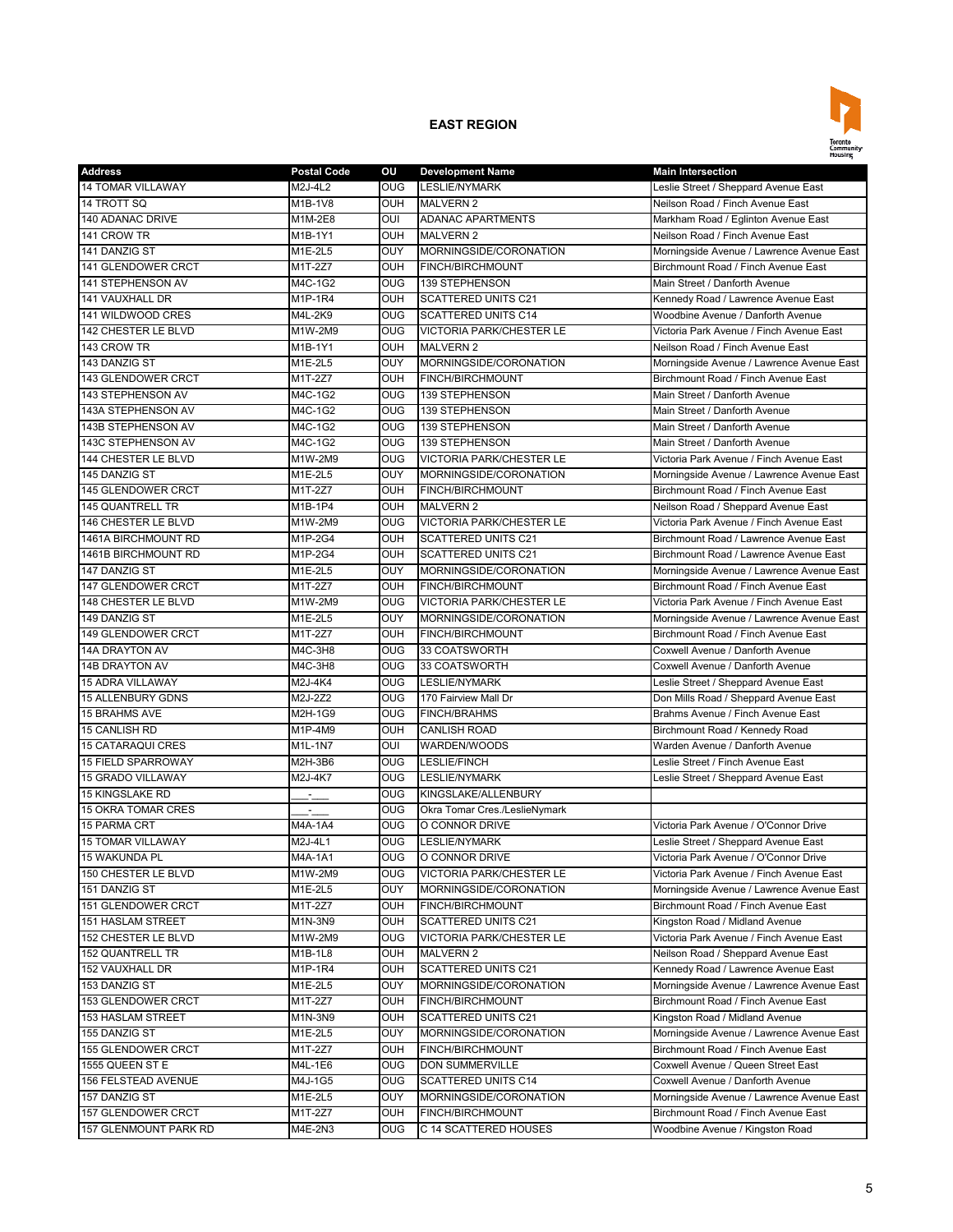

| <b>Address</b>                      | <b>Postal Code</b>        | ΟU         | <b>Development Name</b>         | <b>Main Intersection</b>                                                         |
|-------------------------------------|---------------------------|------------|---------------------------------|----------------------------------------------------------------------------------|
| 157 GREENWOOD AV                    | M4L-2P8                   | <b>OUG</b> | C 14 SCATTERED HOUSES           | Greenwood Avenue / Dundas Street East                                            |
| 157 HORSELEY HILL DR                | M1B-1W4                   | OUH        | <b>MALVERN 2</b>                | Neilson Road / Finch Avenue East                                                 |
| 1575 QUEEN ST E                     | M4L-1E7                   | <b>OUG</b> | <b>DON SUMMERVILLE</b>          | Coxwell Avenue / Queen Street East                                               |
| 158 MAMMOTH HALL TR                 | M1B-1R1                   | OUH        | <b>MALVERN 2</b>                | Neilson Road / Sheppard Avenue East                                              |
| 159 DANZIG ST                       | M1E-2L5                   | OUY        | MORNINGSIDE/CORONATION          | Morningside Avenue / Lawrence Avenue East                                        |
| 159 GLENDOWER CRCT                  | M1T-2Z7                   | OUH        | FINCH/BIRCHMOUNT                | Birchmount Road / Finch Avenue East                                              |
| 16 ADRA GRADO WAY                   |                           | <b>OUG</b> | Okra Tomar Cres./LeslieNymark   |                                                                                  |
| 16 ADRA VILLAWAY                    | M2J-4K5                   | <b>OUG</b> | <b>LESLIE/NYMARK</b>            | Leslie Street / Sheppard Avenue East                                             |
| <b>16 CATARAQUI CRES</b>            | M1L-3V5                   | OUI        | WARDEN/WOODS                    | Warden Avenue / Danforth Avenue                                                  |
| 16 GRADO VILLAWAY                   | M2J-4K8                   | <b>OUG</b> | <b>LESLIE/NYMARK</b>            | Leslie Street / Sheppard Avenue East                                             |
| <b>16 KESSACK CRT</b>               | M1B-1K6                   | OUH        | <b>MALVERN 2</b>                | Neilson Road / Sheppard Avenue East                                              |
| <b>16 LORADEEN CRES</b>             | M1B-1T8                   | <b>OUH</b> | <b>MALVERN 2</b>                | Neilson Road / Finch Avenue East                                                 |
| 16 LOWRY SQ                         | M1B-1N6                   | OUH        | <b>MALVERN 2</b>                | Neilson Road / Sheppard Avenue East                                              |
| <b>16 OKRA TOMAR CRES</b>           | $\mathbb{H}_{\mathbb{R}}$ | OUG        | Okra Tomar Cres./LeslieNymark   |                                                                                  |
| 16 REDWOOD AV                       | M4L-2S6                   | OUG        | WOODBINE AVE 697 (SHOP)         | Greenwood Avenue / Gerrard Street East                                           |
| <b>16 TOMAR VILLAWAY</b>            | M2J-4L2                   | <b>OUG</b> | <b>LESLIE/NYMARK</b>            | Leslie Street / Sheppard Avenue East                                             |
| 16 WALPOLE AV                       | M4L-2H9                   | <b>OUG</b> | C 14 SCATTERED HOUSES           | Coxwell Avenue / Gerrard Street East                                             |
| 160 CHESTER LE BLVD                 | M1W-2N1                   | <b>OUG</b> | <b>VICTORIA PARK/CHESTER LE</b> | Victoria Park Avenue / Finch Avenue East                                         |
| 160 DANZIG ST                       | M1E-2L6                   | OUY        | MORNINGSIDE/CORONATION          | Morningside Avenue / Lawrence Avenue East                                        |
| 161 DANZIG ST                       | M1E-2L5                   | OUY        | MORNINGSIDE/CORONATION          | Morningside Avenue / Lawrence Avenue East                                        |
| 161 GLENDOWER CRCT                  | M1T-2Z7                   | OUH        | <b>FINCH/BIRCHMOUNT</b>         | Birchmount Road / Finch Avenue East                                              |
| 161 WILDWOOD CR                     | M4L-2K9                   | <b>OUG</b> | C 14 SCATTERED HOUSES           | Woodbine Avenue / Gerrard Street East                                            |
| 162 CHESTER LE BLVD                 | M1W-2N1                   | <b>OUG</b> | <b>VICTORIA PARK/CHESTER LE</b> | Victoria Park Avenue / Finch Avenue East                                         |
| 162 DANZIG ST                       | M1E-2L6                   | OUY        | MORNINGSIDE/CORONATION          | Morningside Avenue / Lawrence Avenue East                                        |
| 162 WOODFERN DR                     | <b>M1K-2L4</b>            | OUH        | <b>SCATTERED UNITS C21</b>      | Kennedy Road / Lawrence Avenue East                                              |
|                                     |                           | OUY        |                                 |                                                                                  |
| 163 DANZIG ST<br>163 GLENDOWER CRCT | M1E-2L5<br>M1T-2Z7        | OUH        | MORNINGSIDE/CORONATION          | Morningside Avenue / Lawrence Avenue East<br>Birchmount Road / Finch Avenue East |
| 164 CHESTER LE BLVD                 |                           |            | <b>FINCH/BIRCHMOUNT</b>         |                                                                                  |
|                                     | M1W-2N1                   | <b>OUG</b> | <b>VICTORIA PARK/CHESTER LE</b> | Victoria Park Avenue / Finch Avenue East                                         |
| 164 DANZIG ST                       | M1E-2L6                   | OUY        | MORNINGSIDE/CORONATION          | Morningside Avenue / Lawrence Avenue East                                        |
| 164 MAMMOTH HALL TR                 | M1B-1R1                   | OUH        | <b>MALVERN 2</b>                | Neilson Road / Sheppard Avenue East<br>Coxwell Avenue / Gerrard Street East      |
| 1649 GERRARD ST E                   | M4L-2A7                   | OUG        | C 14 SCATTERED HOUSES           |                                                                                  |
| 165 DANZIG ST                       | M1E-2L5                   | OUY        | MORNINGSIDE/CORONATION          | Morningside Avenue / Lawrence Avenue East                                        |
| 165 GLENDOWER CRCT                  | M1T-2Z7                   | OUH        | <b>FINCH/BIRCHMOUNT</b>         | Birchmount Road / Finch Avenue East                                              |
| 165 SHAUGHNESSY BLVD                | M2J-1J9                   | OUG        | SHAUGHNESSY BLVD                | Leslie Street / Sheppard Avenue East                                             |
| 166 CHESTER LE BLVD                 | M1W-2N1                   | <b>OUG</b> | <b>VICTORIA PARK/CHESTER LE</b> | Victoria Park Avenue / Finch Avenue East                                         |
| 166 DANZIG ST                       | M1E-2L6                   | OUY        | MORNINGSIDE/CORONATION          | Morningside Avenue / Lawrence Avenue East                                        |
| 166 SANTA MONICA BLVD               | M1L-4H6                   | OUH        | <b>SCATTERED UNITS CHU 05</b>   | Warden Avenue / St. Clair Avenue East                                            |
| 167 DANZIG ST                       | M1E-2L5                   | OUY        | MORNINGSIDE/CORONATION          | Morningside Avenue / Lawrence Avenue East                                        |
| 167 GLENDOWER CRCT                  | M1T-2Z7                   | OUH        | FINCH/BIRCHMOUNT                | Birchmount Road / Finch Avenue East                                              |
| 167 QUANTRELL TR                    | M1B-1P4                   | OUH        | <b>MALVERN 2</b>                | Neilson Road / Sheppard Avenue East                                              |
| <b>167 SHAUGHNESSY BLVD</b>         | M2J-1J9                   | <b>OUG</b> | <b>SHAUGHNESSY BLVD</b>         | Leslie Street / Sheppard Avenue East                                             |
| <b>168 CHESTER LE BLVD</b>          | M1W-2N1                   | OUG        | <b>VICTORIA PARK/CHESTER LE</b> | Victoria Park Avenue / Finch Avenue East                                         |
| 168 DANZIG ST                       | M1E-2L6                   | <b>OUY</b> | MORNINGSIDE/CORONATION          | Morningside Avenue / Lawrence Avenue East                                        |
| 168 ORTON PARK RD                   | M1G-3H3                   | OUH        | <b>STABLEFORD FARMS</b>         | Markham Road / Ellesmere Road                                                    |
| 168 WOODFIELD RD                    | M4L-2W7                   | <b>OUG</b> | C 14 SCATTERED HOUSES           | Coxwell Avenue / Dundas Street East                                              |
| 1683 GERRARD ST E                   | M4L-2A9                   | <b>OUG</b> | C 14 SCATTERED HOUSES           | Coxwell Avenue / Gerrard Street East                                             |
| 169 DANZIG ST                       | M1E-2L5                   | OUY        | MORNINGSIDE/CORONATION          | Morningside Avenue / Lawrence Avenue East                                        |
| 169 GLENDOWER CRCT                  | M1T-2Z7                   | OUH        | <b>FINCH/BIRCHMOUNT</b>         | Birchmount Road / Finch Avenue East                                              |
| 169 LAWLOR AVE                      | M4E-3L9                   | <b>OUG</b> | SCATTERED UNITS C14             | Victoria Park Avenue / Kingston Road                                             |
| 169 SHAUGHNESSY BLVD                | M2J-1J9                   | OUG        | SHAUGHNESSY BLVD                | Leslie Street / Sheppard Avenue East                                             |
| 17 ADRA VILLAWAY                    | M2J-4K4                   | <b>OUG</b> | LESLIE/NYMARK                   | Leslie Street / Sheppard Avenue East                                             |
| 17 ALLENBURY GDNS                   | M2J-2Z2                   | OUG        | 170 Fairview Mall Dr            | Don Mills Road / Sheppard Avenue East                                            |
| 17 BRAHMS AVE                       | M2H-1G9                   | <b>OUG</b> | <b>FINCH/BRAHMS</b>             | Brahms Avenue / Finch Avenue East                                                |
| 17 BURRITT RD                       | M1R-3S5                   | OUH        | SCATTERED UNITS CHU 05          | Warden Avenue / Lawrence Avenue East                                             |
| 17 CARRYING PL                      | M1B-1V5                   | OUH        | <b>MALVERN 2</b>                | Neilson Road / Finch Avenue East                                                 |
| 17 CATARAQUI CRES                   | M1L-1N7                   | OUI        | WARDEN/WOODS                    | Warden Avenue / Danforth Avenue                                                  |
| 17 GRADO VILLAWAY                   | M2J-4K7                   | OUG.       | <b>LESLIE/NYMARK</b>            | eslie Street / Sheppard Avenue East.                                             |
| 17 OKRA TOMAR CRES                  | ЦÚ.                       | <b>OUG</b> | Okra Tomar Cres./LeslieNymark   |                                                                                  |
| 17 PARMA CRT                        | M4A-1A4                   | <b>OUG</b> | O CONNOR DRIVE                  | Victoria Park Avenue / O'Connor Drive                                            |
| 17 ROCHEFORT DR                     | M3C-1H3                   | <b>OUY</b> | <b>FLEMINGDON PARK</b>          | Don Mills Road / Eglinton Avenue East                                            |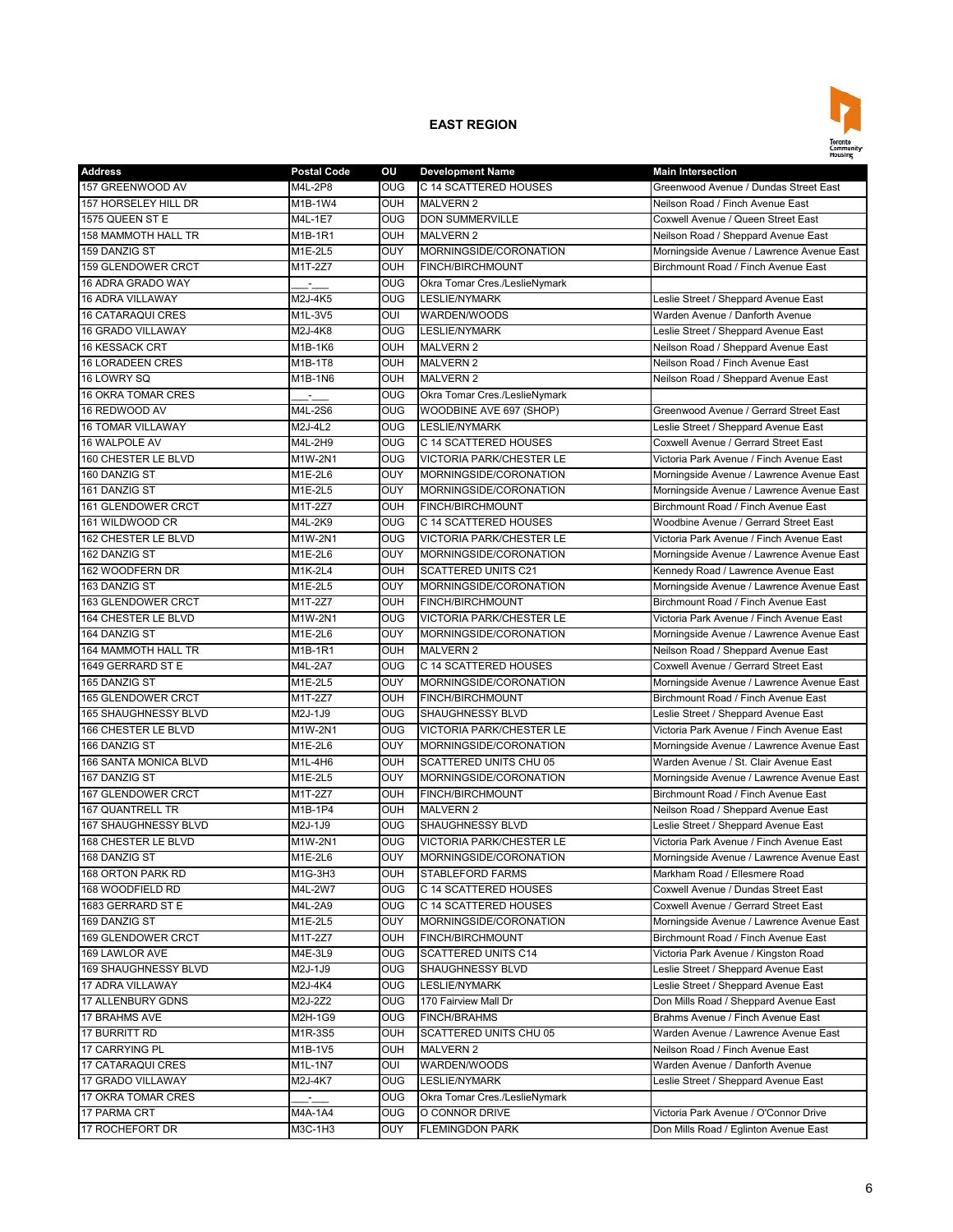

| <b>Address</b>           | <b>Postal Code</b> | ου         | <b>Development Name</b>         | <b>Main Intersection</b>                  |
|--------------------------|--------------------|------------|---------------------------------|-------------------------------------------|
| 17 TOMAR VILLAWAY        | M2J-4L1            | <b>OUG</b> | <b>LESLIE/NYMARK</b>            | Leslie Street / Sheppard Avenue East      |
| 17 WAKUNDA PL            | M4A-1A1            | <b>OUG</b> | O CONNOR DRIVE                  | Victoria Park Avenue / O'Connor Drive     |
| <b>17 WHITELEAS AVE</b>  | M1B-1W8            | OUH        | <b>MALVERN 2</b>                | Neilson Road / Finch Avenue East          |
| 170 CHESTER LE BLVD      | M1W-2N1            | <b>OUG</b> | <b>VICTORIA PARK/CHESTER LE</b> | Victoria Park Avenue / Finch Avenue East  |
| 170 DANZIG ST            | M1E-2L6            | OUY        | MORNINGSIDE/CORONATION          | Morningside Avenue / Lawrence Avenue East |
| 170 FAIRVIEW MALL DR     | M2J-2Z2            | OUG        | 170 Fairview Mall Dr            | Don Mills Road / Sheppard Avenue East     |
| 170 VAUXHALL DR          | M1P-1R4            | OUH        | <b>SCATTERED UNITS C21</b>      | Kennedy Road / Lawrence Avenue East       |
| 171 DANZIG ST            | M1E-2L5            | OUY        | MORNINGSIDE/CORONATION          | Morningside Avenue / Lawrence Avenue East |
| 171 GLENDOWER CRCT       | M1T-2Z7            | OUH        | FINCH/BIRCHMOUNT                | Birchmount Road / Finch Avenue East       |
| 172 CHESTER LE BLVD      | M1W-2N1            | <b>OUG</b> | <b>VICTORIA PARK/CHESTER LE</b> | Victoria Park Avenue / Finch Avenue East  |
| 172 DANZIG ST            | M1E-2L6            | OUY        | MORNINGSIDE/CORONATION          | Morningside Avenue / Lawrence Avenue East |
| 173 DANZIG ST            | M1E-2L5            | OUY        | MORNINGSIDE/CORONATION          | Morningside Avenue / Lawrence Avenue East |
| 173 GLENDOWER CRCT       | M1T-2Z7            | OUH        | FINCH/BIRCHMOUNT                | Birchmount Road / Finch Avenue East       |
| 173 LINDEN AVE           | M1K-3J1            | <b>OUH</b> | <b>SCATTERED UNITS C21</b>      | Kennedy Road / Danforth Avenue            |
| 174 DANZIG ST            | M1E-2L6            | OUY        | MORNINGSIDE/CORONATION          | Morningside Avenue / Lawrence Avenue East |
| 174 ORTON PARK RD        | M1G-3H3            | OUH        | <b>STABLEFORD FARMS</b>         | Markham Road / Ellesmere Road             |
| 175 DANZIG ST            | M1E-2L5            | OUY        | MORNINGSIDE/CORONATION          | Morningside Avenue / Lawrence Avenue East |
| 175 GLENDOWER CRCT       | M1T-2Z7            | OUH        | FINCH/BIRCHMOUNT                | Birchmount Road / Finch Avenue East       |
| 1756 DUNDAS ST E         | M4L-1M1            | OUG        | C 14 SCATTERED HOUSES           | Greenwood Avenue / Dundas Street East     |
| 176 DANZIG ST            | M1E-2L6            | OUY        | MORNINGSIDE/CORONATION          | Morningside Avenue / Lawrence Avenue East |
| 1766 QUEEN ST E          | M4L-1G7            | <b>OUG</b> | <b>SCATTERED UNITS C14</b>      | Kingston Road / Queen Street East         |
| 177 DANZIG ST            | M1E-2L5            | OUY        | MORNINGSIDE/CORONATION          | Morningside Avenue / Lawrence Avenue East |
| 177 GLENDOWER CRCT       | M1T-2Z7            | OUH        | FINCH/BIRCHMOUNT                | Birchmount Road / Finch Avenue East       |
| 178 DANZIG ST            | M1E-2L6            | OUY        | MORNINGSIDE/CORONATION          | Morningside Avenue / Lawrence Avenue East |
| 1786 GERRARD ST E        | M4L-2B4            | OUG        | C 14 SCATTERED HOUSES           | Coxwell Avenue / Gerrard Street East      |
| 179 DANZIG ST            | M1E-2L5            | OUY        | MORNINGSIDE/CORONATION          | Morningside Avenue / Lawrence Avenue East |
| 179 GLENDOWER CRCT       | M1T-2Z7            | OUH        | FINCH/BIRCHMOUNT                | Birchmount Road / Finch Avenue East       |
| 179 LEYTON AVE           | M1L-3V5            | OUI        | WARDEN/WOODS                    | Warden Avenue / Danforth Avenue           |
| 18 ADRA GRADO WAY        |                    | <b>OUG</b> | Okra Tomar Cres./LeslieNymark   |                                           |
| <b>18 ADRA VILLAWAY</b>  | M2J-4K5            | OUG        | <b>LESLIE/NYMARK</b>            | Leslie Street / Sheppard Avenue East      |
| 18 ASHWICK DR            | M1K-2K9            | <b>OUH</b> | <b>SCATTERED UNITS C21</b>      | Kennedy Road / Eglinton Avenue East       |
| 18 BALDOON RD            | M1B-1V7            | OUH        | <b>MALVERN 2</b>                | Neilson Road / Finch Avenue East          |
| <b>18 BURKWOOD CRES</b>  | M1B-1P1            | <b>OUH</b> | <b>MALVERN 2</b>                | Neilson Road / Sheppard Avenue East       |
| <b>18 CATARAQUI CRES</b> | M1L-1N7            | OUI        | WARDEN/WOODS                    | Warden Avenue / Danforth Avenue           |
| 18 GRADO VILLAWAY        | M2J-4K8            | <b>OUG</b> | <b>LESLIE/NYMARK</b>            | Leslie Street / Sheppard Avenue East      |
| 18 JUNIPER AVE           | M4L-1S2            | OUG        | <b>SCATTERED UNITS C14</b>      | Woodbine Avenue / Kingston Road           |
| 18 MCGINTY PL            | M1B-1T4            | OUH        | <b>MALVERN 2</b>                | Neilson Road / Finch Avenue East          |
| 18 O HENRY GRV           | M1B-1S3            | OUH        | <b>MALVERN 2</b>                | Neilson Road / Sheppard Avenue East       |
| 18 ST DENNIS DR          | M3C-1E8            | OUY        | <b>FLEMINGDON PARK</b>          | Don Mills Road / Eglinton Avenue East     |
| 18 TOMAR VILLAWAY        | M2J-4L2            | OUG        | <b>LESLIE/NYMARK</b>            | Leslie Street / Sheppard Avenue East      |
| 180 CHESTER LE BLVD      | M1W-2M9            | <b>OUG</b> | <b>VICTORIA PARK/CHESTER LE</b> | Victoria Park Avenue / Finch Avenue East  |
| 180 DANZIG ST            | M1E-2L6            | OUY        | MORNINGSIDE/CORONATION          | Morningside Avenue / Lawrence Avenue East |
| 180 KINGSMOUNT PARK RD   | M4L-3L8            | OUG        | <b>SCATTERED UNITS C14</b>      | Woodbine Avenue / Danforth Avenue         |
| 180 ORTON PARK RD        | M1G-3H3            | OUH        | <b>STABLEFORD FARMS</b>         | Markham Road / Ellesmere Road             |
| 181 DANZIG ST            | M1E-2L5            | OUY        | MORNINGSIDE/CORONATION          | Morningside Avenue / Lawrence Avenue East |
| 181 GLENDOWER CRCT       | M1T-2Z7            | OUH        |                                 | Birchmount Road / Finch Avenue East       |
| 181 LEYTON AVE           | M1L-3V5            | OUI        | FINCH/BIRCHMOUNT                | Warden Avenue / Danforth Avenue           |
|                          |                    |            | WARDEN/WOODS                    |                                           |
| 182 CHESTER LE BLVD      | M1W-2M9            | <b>OUG</b> | VICTORIA PARK/CHESTER LE        | Victoria Park Avenue / Finch Avenue East  |
| 182 DANZIG ST            | M1E-2L6            | OUY        | MORNINGSIDE/CORONATION          | Morningside Avenue / Lawrence Avenue East |
| 182 ORTON PARK RD        | M1G-3H3            | OUH        | <b>STABLEFORD FARMS</b>         | Markham Road / Ellesmere Road             |
| 182 WILLOW AV            | M4E-3K5            | <b>OUG</b> | C 14 SCATTERED HOUSES           | Woodbine Avenue / Queen Street East       |
| 183 DANZIG ST            | M1E-2L5            | <b>OUY</b> | MORNINGSIDE/CORONATION          | Morningside Avenue / Lawrence Avenue East |
| 183 GLENDOWER CRCT       | M1T-2Z7            | OUH        | FINCH/BIRCHMOUNT                | Birchmount Road / Finch Avenue East       |
| 183 HORSELEY HILL DR     | M1B-1W4            | OUH        | <b>MALVERN 2</b>                | Neilson Road / Finch Avenue East          |
| 183 LEYTON AVE           | M1L-3V5            | OUI        | WARDEN/WOODS                    | Warden Avenue / Danforth Avenue           |
| 183 VAUXHALL DR          | M1P-1R5            | OUH        | SCATTERED UNITS C21             | Kennedy Road / Lawrence Avenue East       |
| 184 CHESTER LE BLVD      | M1W-2M9            | OUG        | VICTORIA PARK/CHESTER LE        | Victoria Park Avenue / Finch Avenue East  |
| 184 DANZIG ST            | M1E-2L6            | OUY        | MORNINGSIDE/CORONATION          | Morningside Avenue / Lawrence Avenue East |
| 184 HORSELEY HILL DR     | M1B-1W6            | OUH        | <b>MALVERN 2</b>                | Neilson Road / Finch Avenue East          |
| 185 DANZIG ST            | M1E-2L5            | OUY        | MORNINGSIDE/CORONATION          | Morningside Avenue / Lawrence Avenue East |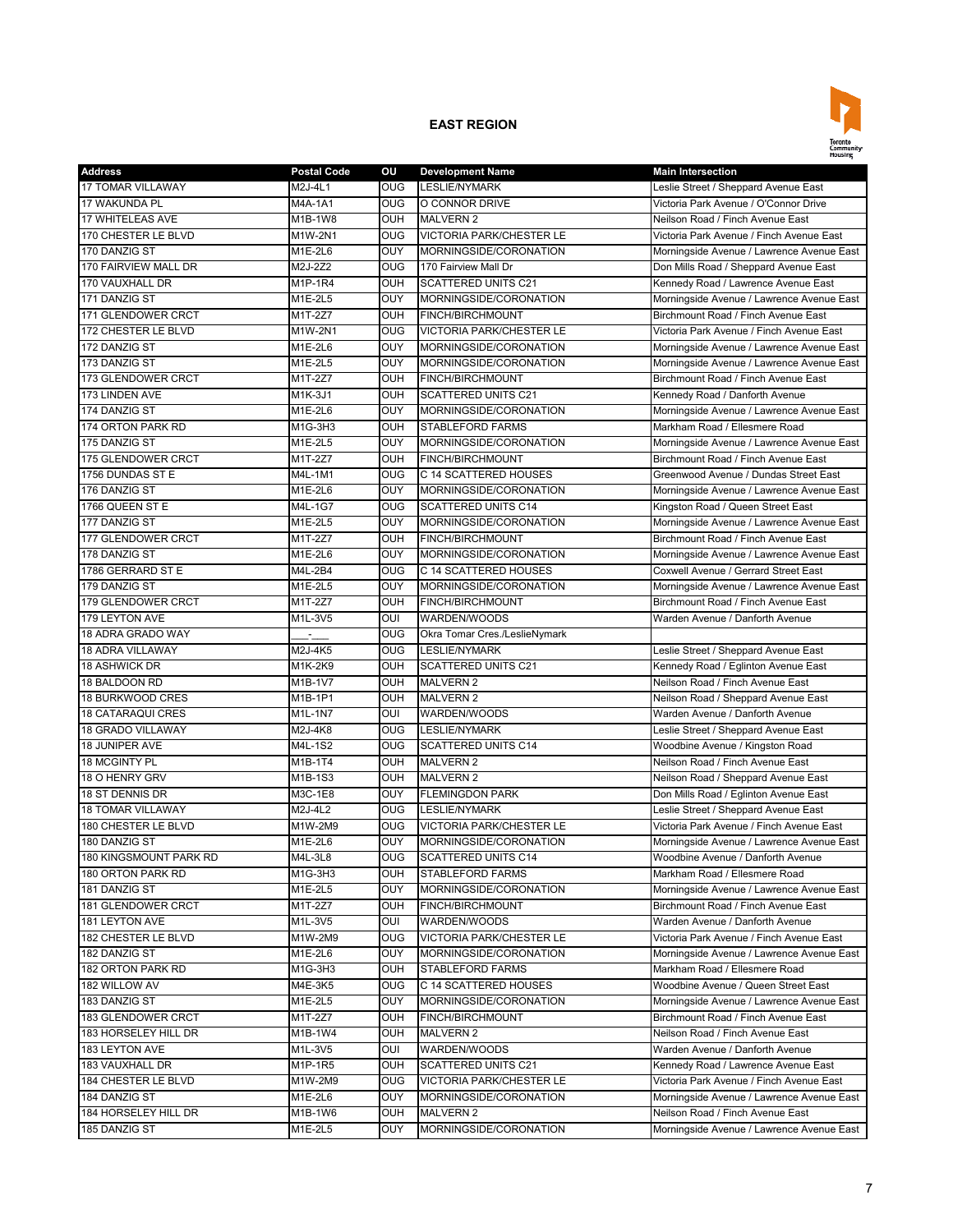

| 185 GILLARD AV<br>C 14 SCATTERED HOUSES<br>M4J-4N9<br><b>OUG</b><br>Coxwell Avenue / Danforth Avenue<br>185 GLENDOWER CRCT<br><b>OUH</b><br>Birchmount Road / Finch Avenue East<br>M1T-2Z7<br>FINCH/BIRCHMOUNT<br>M1L-3V5<br>$\overline{\text{C}}$<br>185 LEYTON AVE<br><b>WARDEN/WOODS</b><br>Warden Avenue / Danforth Avenue<br>1850 GERRARD ST E<br>M4L-2B4<br><b>OUG</b><br>C 14 SCATTERED HOUSES<br>Coxwell Avenue / Gerrard Street East<br>186 CHESTER LE BLVD<br><b>OUG</b><br>M1W-2M9<br><b>VICTORIA PARK/CHESTER LE</b><br>Victoria Park Avenue / Finch Avenue East<br>OUY<br>186 DANZIG ST<br>M1E-2L6<br>MORNINGSIDE/CORONATION<br>Morningside Avenue / Lawrence Avenue East<br>186 HORSELEY HILL DR<br>M1B-1W6<br><b>OUH</b><br><b>MALVERN 2</b><br>Neilson Road / Finch Avenue East<br>186 LEYTON AVE<br>M1L-3V6<br><b>OUI</b><br>WARDEN/WOODS<br>Warden Avenue / Danforth Avenue<br>OUY<br>MORNINGSIDE/CORONATION<br>187 DANZIG ST<br>M1E-2L5<br>Morningside Avenue / Lawrence Avenue East<br><b>OUH</b><br><b>187 GLENDOWER CRCT</b><br>M1T-2Z7<br>FINCH/BIRCHMOUNT<br>Birchmount Road / Finch Avenue East<br>187 LEYTON AVE<br>M1L-3V5<br>OUI<br>WARDEN/WOODS<br>Warden Avenue / Danforth Avenue<br><b>OUG</b><br>188 CHESTER LE BLVD<br>M1W-2M9<br><b>VICTORIA PARK/CHESTER LE</b><br>Victoria Park Avenue / Finch Avenue East<br>OUY<br>188 DANZIG ST<br>M1E-2L6<br>MORNINGSIDE/CORONATION<br>Morningside Avenue / Lawrence Avenue East<br>188 LEYTON AVE<br>M1L-3V6<br>OUI<br>WARDEN/WOODS<br>Warden Avenue / Danforth Avenue<br>188 SEDGEMOUNT DR<br><b>OUH</b><br><b>SCATTERED UNITS C26</b><br>Markham Road / Ellesmere Road<br>M1H-1Y2<br>OUY<br>189 DANZIG ST<br>MORNINGSIDE/CORONATION<br>Morningside Avenue / Lawrence Avenue East<br>M1E-2L5<br>189 ELLINGTON DR<br>M1R-3Y2<br><b>OUH</b><br><b>SCATTERED UNITS C21</b><br>Kennedy Road / Lawrence Avenue East<br>M1T-2Z7<br>Birchmount Road / Finch Avenue East<br>189 GLENDOWER CRCT<br><b>OUH</b><br><b>FINCH/BIRCHMOUNT</b><br>189 LEYTON AVE<br>M1L-3V5<br><b>OUI</b><br>WARDEN/WOODS<br>Warden Avenue / Danforth Avenue<br>OUH<br><b>189 MAMMOTH HALL TR</b><br>M1B-1S9<br><b>MALVERN 2</b><br>Neilson Road / Sheppard Avenue East<br><b>OUG</b><br><b>LESLIE/NYMARK</b><br>Leslie Street / Sheppard Avenue East<br><b>19 ADRA VILLAWAY</b><br>M2J-4K4<br>Brahms Avenue / Finch Avenue East<br>19 BRAHMS AVE<br>M2H-1G9<br><b>OUG</b><br><b>FINCH/BRAHMS</b><br><b>19 CATARAQUI CRES</b><br>OUI<br>WARDEN/WOODS<br>Warden Avenue / Danforth Avenue<br>M1L-1N6<br>19 DARRELL AV<br>M4E-2G5<br><b>OUG</b><br>C 14 SCATTERED HOUSES<br>Woodbine Avenue / Danforth Avenue<br><b>OUG</b><br>19 GRADO VILLAWAY<br>M2J-4K7<br><b>LESLIE/NYMARK</b><br>Leslie Street / Sheppard Avenue East<br>19 KINGSMOUNT PARK RD<br>M4L-3L2<br><b>OUG</b><br>C 14 SCATTERED HOUSES<br>Woodbine Avenue / Kingston Road<br><b>19 OKRA TOMAR CRES</b><br>OUG<br>Okra Tomar Cres./LeslieNymark<br>in the control<br><b>19 ORCHARD PARK BLVD</b><br>M4L-3E3<br>O <sub>0</sub><br><b>SCATTERED UNITS C14</b><br>Coxwell Avenue / Queen Street East<br>C 14 SCATTERED HOUSES<br>Greenwood Avenue / Gerrard Street East<br>19 RICHARD AV<br>M4L-1W8<br><b>OUG</b><br>OUG<br>Leslie Street / Sheppard Avenue East<br><b>19 TOMAR VILLAWAY</b><br>M2J-4L1<br><b>LESLIE/NYMARK</b><br>Victoria Park Avenue / O'Connor Drive<br>19 WAKUNDA PL<br>M4A-1A1<br><b>OUG</b><br>O CONNOR DRIVE<br>19 WHITELEAS AVE<br>Neilson Road / Finch Avenue East<br>M1B-1W8<br><b>OUH</b><br><b>MALVERN 2</b><br>190 CHESTER LE BLVD<br><b>VICTORIA PARK/CHESTER LE</b><br>M1W-2M9<br><b>OUG</b><br>Victoria Park Avenue / Finch Avenue East<br><b>OUY</b><br>MORNINGSIDE/CORONATION<br>190 DANZIG ST<br>M1E-2L6<br>Morningside Avenue / Lawrence Avenue East<br>190 LEYTON AVE<br>M1L-3V6<br>OUI<br><b>WARDEN/WOODS</b><br>Warden Avenue / Danforth Avenue<br>OUY<br>MORNINGSIDE/CORONATION<br>Morningside Avenue / Lawrence Avenue East<br>191 DANZIG ST<br>M1E-2L5<br>191 GLENDOWER CRCT<br>M1T-2Z7<br><b>OUH</b><br>Birchmount Road / Finch Avenue East<br><b>FINCH/BIRCHMOUNT</b><br>OUI<br>191 LEYTON AVE<br>M1L-3V5<br>WARDEN/WOODS<br>Warden Avenue / Danforth Avenue<br>192 CHESTER LE BLVD<br>M1W-2M9<br><b>OUG</b><br><b>VICTORIA PARK/CHESTER LE</b><br>Victoria Park Avenue / Finch Avenue East<br>OUY<br>Morningside Avenue / Lawrence Avenue East<br>192 DANZIG ST<br>M1E-2L6<br>MORNINGSIDE/CORONATION<br>192 LEYTON AVE<br>M1L-3V6<br>OUI<br>WARDEN/WOODS<br>Warden Avenue / Danforth Avenue<br>192 ORTON PARK RD<br><b>STABLEFORD FARMS</b><br>Markham Road / Ellesmere Road<br>M1G-3H3<br><b>OUH</b><br>OUY<br>193 DANZIG ST<br>M1E-2L5<br>MORNINGSIDE/CORONATION<br>Morningside Avenue / Lawrence Avenue East<br>193 GLENDOWER CRCT<br>M1T-2Z7<br><b>OUH</b><br>FINCH/BIRCHMOUNT<br>Birchmount Road / Finch Avenue East<br>193 LEYTON AVE<br>M1L-3V5<br>OUI<br>WARDEN/WOODS<br>Warden Avenue / Danforth Avenue<br>194 DANZIG ST<br>M1E-2L6<br><b>OUY</b><br>MORNINGSIDE/CORONATION<br>Morningside Avenue / Lawrence Avenue East<br>Warden Avenue / Danforth Avenue<br>194 LEYTON AVE<br>M1L-3V6<br>OUI<br>WARDEN/WOODS<br>195 CHATHAM AV<br>M4J-1K8<br><b>OUG</b><br>CHATHAM/OAKVALE<br>Jones Avenue / Danforth Avenue<br>195 DANZIG ST<br>M1E-2L5<br><b>OUY</b><br>MORNINGSIDE/CORONATION<br>Morningside Avenue / Lawrence Avenue East<br>195 GLENDOWER CRCT<br><b>OUH</b><br>Birchmount Road / Finch Avenue East<br>M1T-2Z7<br>FINCH/BIRCHMOUNT<br><b>195 KINGSTON RD</b><br>M4L-1T4<br><b>OUG</b><br><b>SCATTERED UNITS C14</b><br>McCowan Road / Kingston Road | <b>Address</b> | <b>Postal Code</b> | ou | <b>Development Name</b> | <b>Main Intersection</b> |
|------------------------------------------------------------------------------------------------------------------------------------------------------------------------------------------------------------------------------------------------------------------------------------------------------------------------------------------------------------------------------------------------------------------------------------------------------------------------------------------------------------------------------------------------------------------------------------------------------------------------------------------------------------------------------------------------------------------------------------------------------------------------------------------------------------------------------------------------------------------------------------------------------------------------------------------------------------------------------------------------------------------------------------------------------------------------------------------------------------------------------------------------------------------------------------------------------------------------------------------------------------------------------------------------------------------------------------------------------------------------------------------------------------------------------------------------------------------------------------------------------------------------------------------------------------------------------------------------------------------------------------------------------------------------------------------------------------------------------------------------------------------------------------------------------------------------------------------------------------------------------------------------------------------------------------------------------------------------------------------------------------------------------------------------------------------------------------------------------------------------------------------------------------------------------------------------------------------------------------------------------------------------------------------------------------------------------------------------------------------------------------------------------------------------------------------------------------------------------------------------------------------------------------------------------------------------------------------------------------------------------------------------------------------------------------------------------------------------------------------------------------------------------------------------------------------------------------------------------------------------------------------------------------------------------------------------------------------------------------------------------------------------------------------------------------------------------------------------------------------------------------------------------------------------------------------------------------------------------------------------------------------------------------------------------------------------------------------------------------------------------------------------------------------------------------------------------------------------------------------------------------------------------------------------------------------------------------------------------------------------------------------------------------------------------------------------------------------------------------------------------------------------------------------------------------------------------------------------------------------------------------------------------------------------------------------------------------------------------------------------------------------------------------------------------------------------------------------------------------------------------------------------------------------------------------------------------------------------------------------------------------------------------------------------------------------------------------------------------------------------------------------------------------------------------------------------------------------------------------------------------------------------------------------------------------------------------------------------------------------------------------------------------------------------------------------------------------------------------------------------------------------------------------------------------------------------------------------------------------------------------------------------------------------------------------------------------------------------------------------------------------------------------------------------------------------------------------------------------------------------------------------------------------------------------------------------------------------------------------------------------------------------------------------------------------------------------------------------------------------------------------------------------------------------------------------------------------------------------------------------------------------------------------------------------------------------------------------------------------------------|----------------|--------------------|----|-------------------------|--------------------------|
|                                                                                                                                                                                                                                                                                                                                                                                                                                                                                                                                                                                                                                                                                                                                                                                                                                                                                                                                                                                                                                                                                                                                                                                                                                                                                                                                                                                                                                                                                                                                                                                                                                                                                                                                                                                                                                                                                                                                                                                                                                                                                                                                                                                                                                                                                                                                                                                                                                                                                                                                                                                                                                                                                                                                                                                                                                                                                                                                                                                                                                                                                                                                                                                                                                                                                                                                                                                                                                                                                                                                                                                                                                                                                                                                                                                                                                                                                                                                                                                                                                                                                                                                                                                                                                                                                                                                                                                                                                                                                                                                                                                                                                                                                                                                                                                                                                                                                                                                                                                                                                                                                                                                                                                                                                                                                                                                                                                                                                                                                                                                                                                                                        |                |                    |    |                         |                          |
|                                                                                                                                                                                                                                                                                                                                                                                                                                                                                                                                                                                                                                                                                                                                                                                                                                                                                                                                                                                                                                                                                                                                                                                                                                                                                                                                                                                                                                                                                                                                                                                                                                                                                                                                                                                                                                                                                                                                                                                                                                                                                                                                                                                                                                                                                                                                                                                                                                                                                                                                                                                                                                                                                                                                                                                                                                                                                                                                                                                                                                                                                                                                                                                                                                                                                                                                                                                                                                                                                                                                                                                                                                                                                                                                                                                                                                                                                                                                                                                                                                                                                                                                                                                                                                                                                                                                                                                                                                                                                                                                                                                                                                                                                                                                                                                                                                                                                                                                                                                                                                                                                                                                                                                                                                                                                                                                                                                                                                                                                                                                                                                                                        |                |                    |    |                         |                          |
|                                                                                                                                                                                                                                                                                                                                                                                                                                                                                                                                                                                                                                                                                                                                                                                                                                                                                                                                                                                                                                                                                                                                                                                                                                                                                                                                                                                                                                                                                                                                                                                                                                                                                                                                                                                                                                                                                                                                                                                                                                                                                                                                                                                                                                                                                                                                                                                                                                                                                                                                                                                                                                                                                                                                                                                                                                                                                                                                                                                                                                                                                                                                                                                                                                                                                                                                                                                                                                                                                                                                                                                                                                                                                                                                                                                                                                                                                                                                                                                                                                                                                                                                                                                                                                                                                                                                                                                                                                                                                                                                                                                                                                                                                                                                                                                                                                                                                                                                                                                                                                                                                                                                                                                                                                                                                                                                                                                                                                                                                                                                                                                                                        |                |                    |    |                         |                          |
|                                                                                                                                                                                                                                                                                                                                                                                                                                                                                                                                                                                                                                                                                                                                                                                                                                                                                                                                                                                                                                                                                                                                                                                                                                                                                                                                                                                                                                                                                                                                                                                                                                                                                                                                                                                                                                                                                                                                                                                                                                                                                                                                                                                                                                                                                                                                                                                                                                                                                                                                                                                                                                                                                                                                                                                                                                                                                                                                                                                                                                                                                                                                                                                                                                                                                                                                                                                                                                                                                                                                                                                                                                                                                                                                                                                                                                                                                                                                                                                                                                                                                                                                                                                                                                                                                                                                                                                                                                                                                                                                                                                                                                                                                                                                                                                                                                                                                                                                                                                                                                                                                                                                                                                                                                                                                                                                                                                                                                                                                                                                                                                                                        |                |                    |    |                         |                          |
|                                                                                                                                                                                                                                                                                                                                                                                                                                                                                                                                                                                                                                                                                                                                                                                                                                                                                                                                                                                                                                                                                                                                                                                                                                                                                                                                                                                                                                                                                                                                                                                                                                                                                                                                                                                                                                                                                                                                                                                                                                                                                                                                                                                                                                                                                                                                                                                                                                                                                                                                                                                                                                                                                                                                                                                                                                                                                                                                                                                                                                                                                                                                                                                                                                                                                                                                                                                                                                                                                                                                                                                                                                                                                                                                                                                                                                                                                                                                                                                                                                                                                                                                                                                                                                                                                                                                                                                                                                                                                                                                                                                                                                                                                                                                                                                                                                                                                                                                                                                                                                                                                                                                                                                                                                                                                                                                                                                                                                                                                                                                                                                                                        |                |                    |    |                         |                          |
|                                                                                                                                                                                                                                                                                                                                                                                                                                                                                                                                                                                                                                                                                                                                                                                                                                                                                                                                                                                                                                                                                                                                                                                                                                                                                                                                                                                                                                                                                                                                                                                                                                                                                                                                                                                                                                                                                                                                                                                                                                                                                                                                                                                                                                                                                                                                                                                                                                                                                                                                                                                                                                                                                                                                                                                                                                                                                                                                                                                                                                                                                                                                                                                                                                                                                                                                                                                                                                                                                                                                                                                                                                                                                                                                                                                                                                                                                                                                                                                                                                                                                                                                                                                                                                                                                                                                                                                                                                                                                                                                                                                                                                                                                                                                                                                                                                                                                                                                                                                                                                                                                                                                                                                                                                                                                                                                                                                                                                                                                                                                                                                                                        |                |                    |    |                         |                          |
|                                                                                                                                                                                                                                                                                                                                                                                                                                                                                                                                                                                                                                                                                                                                                                                                                                                                                                                                                                                                                                                                                                                                                                                                                                                                                                                                                                                                                                                                                                                                                                                                                                                                                                                                                                                                                                                                                                                                                                                                                                                                                                                                                                                                                                                                                                                                                                                                                                                                                                                                                                                                                                                                                                                                                                                                                                                                                                                                                                                                                                                                                                                                                                                                                                                                                                                                                                                                                                                                                                                                                                                                                                                                                                                                                                                                                                                                                                                                                                                                                                                                                                                                                                                                                                                                                                                                                                                                                                                                                                                                                                                                                                                                                                                                                                                                                                                                                                                                                                                                                                                                                                                                                                                                                                                                                                                                                                                                                                                                                                                                                                                                                        |                |                    |    |                         |                          |
|                                                                                                                                                                                                                                                                                                                                                                                                                                                                                                                                                                                                                                                                                                                                                                                                                                                                                                                                                                                                                                                                                                                                                                                                                                                                                                                                                                                                                                                                                                                                                                                                                                                                                                                                                                                                                                                                                                                                                                                                                                                                                                                                                                                                                                                                                                                                                                                                                                                                                                                                                                                                                                                                                                                                                                                                                                                                                                                                                                                                                                                                                                                                                                                                                                                                                                                                                                                                                                                                                                                                                                                                                                                                                                                                                                                                                                                                                                                                                                                                                                                                                                                                                                                                                                                                                                                                                                                                                                                                                                                                                                                                                                                                                                                                                                                                                                                                                                                                                                                                                                                                                                                                                                                                                                                                                                                                                                                                                                                                                                                                                                                                                        |                |                    |    |                         |                          |
|                                                                                                                                                                                                                                                                                                                                                                                                                                                                                                                                                                                                                                                                                                                                                                                                                                                                                                                                                                                                                                                                                                                                                                                                                                                                                                                                                                                                                                                                                                                                                                                                                                                                                                                                                                                                                                                                                                                                                                                                                                                                                                                                                                                                                                                                                                                                                                                                                                                                                                                                                                                                                                                                                                                                                                                                                                                                                                                                                                                                                                                                                                                                                                                                                                                                                                                                                                                                                                                                                                                                                                                                                                                                                                                                                                                                                                                                                                                                                                                                                                                                                                                                                                                                                                                                                                                                                                                                                                                                                                                                                                                                                                                                                                                                                                                                                                                                                                                                                                                                                                                                                                                                                                                                                                                                                                                                                                                                                                                                                                                                                                                                                        |                |                    |    |                         |                          |
|                                                                                                                                                                                                                                                                                                                                                                                                                                                                                                                                                                                                                                                                                                                                                                                                                                                                                                                                                                                                                                                                                                                                                                                                                                                                                                                                                                                                                                                                                                                                                                                                                                                                                                                                                                                                                                                                                                                                                                                                                                                                                                                                                                                                                                                                                                                                                                                                                                                                                                                                                                                                                                                                                                                                                                                                                                                                                                                                                                                                                                                                                                                                                                                                                                                                                                                                                                                                                                                                                                                                                                                                                                                                                                                                                                                                                                                                                                                                                                                                                                                                                                                                                                                                                                                                                                                                                                                                                                                                                                                                                                                                                                                                                                                                                                                                                                                                                                                                                                                                                                                                                                                                                                                                                                                                                                                                                                                                                                                                                                                                                                                                                        |                |                    |    |                         |                          |
|                                                                                                                                                                                                                                                                                                                                                                                                                                                                                                                                                                                                                                                                                                                                                                                                                                                                                                                                                                                                                                                                                                                                                                                                                                                                                                                                                                                                                                                                                                                                                                                                                                                                                                                                                                                                                                                                                                                                                                                                                                                                                                                                                                                                                                                                                                                                                                                                                                                                                                                                                                                                                                                                                                                                                                                                                                                                                                                                                                                                                                                                                                                                                                                                                                                                                                                                                                                                                                                                                                                                                                                                                                                                                                                                                                                                                                                                                                                                                                                                                                                                                                                                                                                                                                                                                                                                                                                                                                                                                                                                                                                                                                                                                                                                                                                                                                                                                                                                                                                                                                                                                                                                                                                                                                                                                                                                                                                                                                                                                                                                                                                                                        |                |                    |    |                         |                          |
|                                                                                                                                                                                                                                                                                                                                                                                                                                                                                                                                                                                                                                                                                                                                                                                                                                                                                                                                                                                                                                                                                                                                                                                                                                                                                                                                                                                                                                                                                                                                                                                                                                                                                                                                                                                                                                                                                                                                                                                                                                                                                                                                                                                                                                                                                                                                                                                                                                                                                                                                                                                                                                                                                                                                                                                                                                                                                                                                                                                                                                                                                                                                                                                                                                                                                                                                                                                                                                                                                                                                                                                                                                                                                                                                                                                                                                                                                                                                                                                                                                                                                                                                                                                                                                                                                                                                                                                                                                                                                                                                                                                                                                                                                                                                                                                                                                                                                                                                                                                                                                                                                                                                                                                                                                                                                                                                                                                                                                                                                                                                                                                                                        |                |                    |    |                         |                          |
|                                                                                                                                                                                                                                                                                                                                                                                                                                                                                                                                                                                                                                                                                                                                                                                                                                                                                                                                                                                                                                                                                                                                                                                                                                                                                                                                                                                                                                                                                                                                                                                                                                                                                                                                                                                                                                                                                                                                                                                                                                                                                                                                                                                                                                                                                                                                                                                                                                                                                                                                                                                                                                                                                                                                                                                                                                                                                                                                                                                                                                                                                                                                                                                                                                                                                                                                                                                                                                                                                                                                                                                                                                                                                                                                                                                                                                                                                                                                                                                                                                                                                                                                                                                                                                                                                                                                                                                                                                                                                                                                                                                                                                                                                                                                                                                                                                                                                                                                                                                                                                                                                                                                                                                                                                                                                                                                                                                                                                                                                                                                                                                                                        |                |                    |    |                         |                          |
|                                                                                                                                                                                                                                                                                                                                                                                                                                                                                                                                                                                                                                                                                                                                                                                                                                                                                                                                                                                                                                                                                                                                                                                                                                                                                                                                                                                                                                                                                                                                                                                                                                                                                                                                                                                                                                                                                                                                                                                                                                                                                                                                                                                                                                                                                                                                                                                                                                                                                                                                                                                                                                                                                                                                                                                                                                                                                                                                                                                                                                                                                                                                                                                                                                                                                                                                                                                                                                                                                                                                                                                                                                                                                                                                                                                                                                                                                                                                                                                                                                                                                                                                                                                                                                                                                                                                                                                                                                                                                                                                                                                                                                                                                                                                                                                                                                                                                                                                                                                                                                                                                                                                                                                                                                                                                                                                                                                                                                                                                                                                                                                                                        |                |                    |    |                         |                          |
|                                                                                                                                                                                                                                                                                                                                                                                                                                                                                                                                                                                                                                                                                                                                                                                                                                                                                                                                                                                                                                                                                                                                                                                                                                                                                                                                                                                                                                                                                                                                                                                                                                                                                                                                                                                                                                                                                                                                                                                                                                                                                                                                                                                                                                                                                                                                                                                                                                                                                                                                                                                                                                                                                                                                                                                                                                                                                                                                                                                                                                                                                                                                                                                                                                                                                                                                                                                                                                                                                                                                                                                                                                                                                                                                                                                                                                                                                                                                                                                                                                                                                                                                                                                                                                                                                                                                                                                                                                                                                                                                                                                                                                                                                                                                                                                                                                                                                                                                                                                                                                                                                                                                                                                                                                                                                                                                                                                                                                                                                                                                                                                                                        |                |                    |    |                         |                          |
|                                                                                                                                                                                                                                                                                                                                                                                                                                                                                                                                                                                                                                                                                                                                                                                                                                                                                                                                                                                                                                                                                                                                                                                                                                                                                                                                                                                                                                                                                                                                                                                                                                                                                                                                                                                                                                                                                                                                                                                                                                                                                                                                                                                                                                                                                                                                                                                                                                                                                                                                                                                                                                                                                                                                                                                                                                                                                                                                                                                                                                                                                                                                                                                                                                                                                                                                                                                                                                                                                                                                                                                                                                                                                                                                                                                                                                                                                                                                                                                                                                                                                                                                                                                                                                                                                                                                                                                                                                                                                                                                                                                                                                                                                                                                                                                                                                                                                                                                                                                                                                                                                                                                                                                                                                                                                                                                                                                                                                                                                                                                                                                                                        |                |                    |    |                         |                          |
|                                                                                                                                                                                                                                                                                                                                                                                                                                                                                                                                                                                                                                                                                                                                                                                                                                                                                                                                                                                                                                                                                                                                                                                                                                                                                                                                                                                                                                                                                                                                                                                                                                                                                                                                                                                                                                                                                                                                                                                                                                                                                                                                                                                                                                                                                                                                                                                                                                                                                                                                                                                                                                                                                                                                                                                                                                                                                                                                                                                                                                                                                                                                                                                                                                                                                                                                                                                                                                                                                                                                                                                                                                                                                                                                                                                                                                                                                                                                                                                                                                                                                                                                                                                                                                                                                                                                                                                                                                                                                                                                                                                                                                                                                                                                                                                                                                                                                                                                                                                                                                                                                                                                                                                                                                                                                                                                                                                                                                                                                                                                                                                                                        |                |                    |    |                         |                          |
|                                                                                                                                                                                                                                                                                                                                                                                                                                                                                                                                                                                                                                                                                                                                                                                                                                                                                                                                                                                                                                                                                                                                                                                                                                                                                                                                                                                                                                                                                                                                                                                                                                                                                                                                                                                                                                                                                                                                                                                                                                                                                                                                                                                                                                                                                                                                                                                                                                                                                                                                                                                                                                                                                                                                                                                                                                                                                                                                                                                                                                                                                                                                                                                                                                                                                                                                                                                                                                                                                                                                                                                                                                                                                                                                                                                                                                                                                                                                                                                                                                                                                                                                                                                                                                                                                                                                                                                                                                                                                                                                                                                                                                                                                                                                                                                                                                                                                                                                                                                                                                                                                                                                                                                                                                                                                                                                                                                                                                                                                                                                                                                                                        |                |                    |    |                         |                          |
|                                                                                                                                                                                                                                                                                                                                                                                                                                                                                                                                                                                                                                                                                                                                                                                                                                                                                                                                                                                                                                                                                                                                                                                                                                                                                                                                                                                                                                                                                                                                                                                                                                                                                                                                                                                                                                                                                                                                                                                                                                                                                                                                                                                                                                                                                                                                                                                                                                                                                                                                                                                                                                                                                                                                                                                                                                                                                                                                                                                                                                                                                                                                                                                                                                                                                                                                                                                                                                                                                                                                                                                                                                                                                                                                                                                                                                                                                                                                                                                                                                                                                                                                                                                                                                                                                                                                                                                                                                                                                                                                                                                                                                                                                                                                                                                                                                                                                                                                                                                                                                                                                                                                                                                                                                                                                                                                                                                                                                                                                                                                                                                                                        |                |                    |    |                         |                          |
|                                                                                                                                                                                                                                                                                                                                                                                                                                                                                                                                                                                                                                                                                                                                                                                                                                                                                                                                                                                                                                                                                                                                                                                                                                                                                                                                                                                                                                                                                                                                                                                                                                                                                                                                                                                                                                                                                                                                                                                                                                                                                                                                                                                                                                                                                                                                                                                                                                                                                                                                                                                                                                                                                                                                                                                                                                                                                                                                                                                                                                                                                                                                                                                                                                                                                                                                                                                                                                                                                                                                                                                                                                                                                                                                                                                                                                                                                                                                                                                                                                                                                                                                                                                                                                                                                                                                                                                                                                                                                                                                                                                                                                                                                                                                                                                                                                                                                                                                                                                                                                                                                                                                                                                                                                                                                                                                                                                                                                                                                                                                                                                                                        |                |                    |    |                         |                          |
|                                                                                                                                                                                                                                                                                                                                                                                                                                                                                                                                                                                                                                                                                                                                                                                                                                                                                                                                                                                                                                                                                                                                                                                                                                                                                                                                                                                                                                                                                                                                                                                                                                                                                                                                                                                                                                                                                                                                                                                                                                                                                                                                                                                                                                                                                                                                                                                                                                                                                                                                                                                                                                                                                                                                                                                                                                                                                                                                                                                                                                                                                                                                                                                                                                                                                                                                                                                                                                                                                                                                                                                                                                                                                                                                                                                                                                                                                                                                                                                                                                                                                                                                                                                                                                                                                                                                                                                                                                                                                                                                                                                                                                                                                                                                                                                                                                                                                                                                                                                                                                                                                                                                                                                                                                                                                                                                                                                                                                                                                                                                                                                                                        |                |                    |    |                         |                          |
|                                                                                                                                                                                                                                                                                                                                                                                                                                                                                                                                                                                                                                                                                                                                                                                                                                                                                                                                                                                                                                                                                                                                                                                                                                                                                                                                                                                                                                                                                                                                                                                                                                                                                                                                                                                                                                                                                                                                                                                                                                                                                                                                                                                                                                                                                                                                                                                                                                                                                                                                                                                                                                                                                                                                                                                                                                                                                                                                                                                                                                                                                                                                                                                                                                                                                                                                                                                                                                                                                                                                                                                                                                                                                                                                                                                                                                                                                                                                                                                                                                                                                                                                                                                                                                                                                                                                                                                                                                                                                                                                                                                                                                                                                                                                                                                                                                                                                                                                                                                                                                                                                                                                                                                                                                                                                                                                                                                                                                                                                                                                                                                                                        |                |                    |    |                         |                          |
|                                                                                                                                                                                                                                                                                                                                                                                                                                                                                                                                                                                                                                                                                                                                                                                                                                                                                                                                                                                                                                                                                                                                                                                                                                                                                                                                                                                                                                                                                                                                                                                                                                                                                                                                                                                                                                                                                                                                                                                                                                                                                                                                                                                                                                                                                                                                                                                                                                                                                                                                                                                                                                                                                                                                                                                                                                                                                                                                                                                                                                                                                                                                                                                                                                                                                                                                                                                                                                                                                                                                                                                                                                                                                                                                                                                                                                                                                                                                                                                                                                                                                                                                                                                                                                                                                                                                                                                                                                                                                                                                                                                                                                                                                                                                                                                                                                                                                                                                                                                                                                                                                                                                                                                                                                                                                                                                                                                                                                                                                                                                                                                                                        |                |                    |    |                         |                          |
|                                                                                                                                                                                                                                                                                                                                                                                                                                                                                                                                                                                                                                                                                                                                                                                                                                                                                                                                                                                                                                                                                                                                                                                                                                                                                                                                                                                                                                                                                                                                                                                                                                                                                                                                                                                                                                                                                                                                                                                                                                                                                                                                                                                                                                                                                                                                                                                                                                                                                                                                                                                                                                                                                                                                                                                                                                                                                                                                                                                                                                                                                                                                                                                                                                                                                                                                                                                                                                                                                                                                                                                                                                                                                                                                                                                                                                                                                                                                                                                                                                                                                                                                                                                                                                                                                                                                                                                                                                                                                                                                                                                                                                                                                                                                                                                                                                                                                                                                                                                                                                                                                                                                                                                                                                                                                                                                                                                                                                                                                                                                                                                                                        |                |                    |    |                         |                          |
|                                                                                                                                                                                                                                                                                                                                                                                                                                                                                                                                                                                                                                                                                                                                                                                                                                                                                                                                                                                                                                                                                                                                                                                                                                                                                                                                                                                                                                                                                                                                                                                                                                                                                                                                                                                                                                                                                                                                                                                                                                                                                                                                                                                                                                                                                                                                                                                                                                                                                                                                                                                                                                                                                                                                                                                                                                                                                                                                                                                                                                                                                                                                                                                                                                                                                                                                                                                                                                                                                                                                                                                                                                                                                                                                                                                                                                                                                                                                                                                                                                                                                                                                                                                                                                                                                                                                                                                                                                                                                                                                                                                                                                                                                                                                                                                                                                                                                                                                                                                                                                                                                                                                                                                                                                                                                                                                                                                                                                                                                                                                                                                                                        |                |                    |    |                         |                          |
|                                                                                                                                                                                                                                                                                                                                                                                                                                                                                                                                                                                                                                                                                                                                                                                                                                                                                                                                                                                                                                                                                                                                                                                                                                                                                                                                                                                                                                                                                                                                                                                                                                                                                                                                                                                                                                                                                                                                                                                                                                                                                                                                                                                                                                                                                                                                                                                                                                                                                                                                                                                                                                                                                                                                                                                                                                                                                                                                                                                                                                                                                                                                                                                                                                                                                                                                                                                                                                                                                                                                                                                                                                                                                                                                                                                                                                                                                                                                                                                                                                                                                                                                                                                                                                                                                                                                                                                                                                                                                                                                                                                                                                                                                                                                                                                                                                                                                                                                                                                                                                                                                                                                                                                                                                                                                                                                                                                                                                                                                                                                                                                                                        |                |                    |    |                         |                          |
|                                                                                                                                                                                                                                                                                                                                                                                                                                                                                                                                                                                                                                                                                                                                                                                                                                                                                                                                                                                                                                                                                                                                                                                                                                                                                                                                                                                                                                                                                                                                                                                                                                                                                                                                                                                                                                                                                                                                                                                                                                                                                                                                                                                                                                                                                                                                                                                                                                                                                                                                                                                                                                                                                                                                                                                                                                                                                                                                                                                                                                                                                                                                                                                                                                                                                                                                                                                                                                                                                                                                                                                                                                                                                                                                                                                                                                                                                                                                                                                                                                                                                                                                                                                                                                                                                                                                                                                                                                                                                                                                                                                                                                                                                                                                                                                                                                                                                                                                                                                                                                                                                                                                                                                                                                                                                                                                                                                                                                                                                                                                                                                                                        |                |                    |    |                         |                          |
|                                                                                                                                                                                                                                                                                                                                                                                                                                                                                                                                                                                                                                                                                                                                                                                                                                                                                                                                                                                                                                                                                                                                                                                                                                                                                                                                                                                                                                                                                                                                                                                                                                                                                                                                                                                                                                                                                                                                                                                                                                                                                                                                                                                                                                                                                                                                                                                                                                                                                                                                                                                                                                                                                                                                                                                                                                                                                                                                                                                                                                                                                                                                                                                                                                                                                                                                                                                                                                                                                                                                                                                                                                                                                                                                                                                                                                                                                                                                                                                                                                                                                                                                                                                                                                                                                                                                                                                                                                                                                                                                                                                                                                                                                                                                                                                                                                                                                                                                                                                                                                                                                                                                                                                                                                                                                                                                                                                                                                                                                                                                                                                                                        |                |                    |    |                         |                          |
|                                                                                                                                                                                                                                                                                                                                                                                                                                                                                                                                                                                                                                                                                                                                                                                                                                                                                                                                                                                                                                                                                                                                                                                                                                                                                                                                                                                                                                                                                                                                                                                                                                                                                                                                                                                                                                                                                                                                                                                                                                                                                                                                                                                                                                                                                                                                                                                                                                                                                                                                                                                                                                                                                                                                                                                                                                                                                                                                                                                                                                                                                                                                                                                                                                                                                                                                                                                                                                                                                                                                                                                                                                                                                                                                                                                                                                                                                                                                                                                                                                                                                                                                                                                                                                                                                                                                                                                                                                                                                                                                                                                                                                                                                                                                                                                                                                                                                                                                                                                                                                                                                                                                                                                                                                                                                                                                                                                                                                                                                                                                                                                                                        |                |                    |    |                         |                          |
|                                                                                                                                                                                                                                                                                                                                                                                                                                                                                                                                                                                                                                                                                                                                                                                                                                                                                                                                                                                                                                                                                                                                                                                                                                                                                                                                                                                                                                                                                                                                                                                                                                                                                                                                                                                                                                                                                                                                                                                                                                                                                                                                                                                                                                                                                                                                                                                                                                                                                                                                                                                                                                                                                                                                                                                                                                                                                                                                                                                                                                                                                                                                                                                                                                                                                                                                                                                                                                                                                                                                                                                                                                                                                                                                                                                                                                                                                                                                                                                                                                                                                                                                                                                                                                                                                                                                                                                                                                                                                                                                                                                                                                                                                                                                                                                                                                                                                                                                                                                                                                                                                                                                                                                                                                                                                                                                                                                                                                                                                                                                                                                                                        |                |                    |    |                         |                          |
|                                                                                                                                                                                                                                                                                                                                                                                                                                                                                                                                                                                                                                                                                                                                                                                                                                                                                                                                                                                                                                                                                                                                                                                                                                                                                                                                                                                                                                                                                                                                                                                                                                                                                                                                                                                                                                                                                                                                                                                                                                                                                                                                                                                                                                                                                                                                                                                                                                                                                                                                                                                                                                                                                                                                                                                                                                                                                                                                                                                                                                                                                                                                                                                                                                                                                                                                                                                                                                                                                                                                                                                                                                                                                                                                                                                                                                                                                                                                                                                                                                                                                                                                                                                                                                                                                                                                                                                                                                                                                                                                                                                                                                                                                                                                                                                                                                                                                                                                                                                                                                                                                                                                                                                                                                                                                                                                                                                                                                                                                                                                                                                                                        |                |                    |    |                         |                          |
|                                                                                                                                                                                                                                                                                                                                                                                                                                                                                                                                                                                                                                                                                                                                                                                                                                                                                                                                                                                                                                                                                                                                                                                                                                                                                                                                                                                                                                                                                                                                                                                                                                                                                                                                                                                                                                                                                                                                                                                                                                                                                                                                                                                                                                                                                                                                                                                                                                                                                                                                                                                                                                                                                                                                                                                                                                                                                                                                                                                                                                                                                                                                                                                                                                                                                                                                                                                                                                                                                                                                                                                                                                                                                                                                                                                                                                                                                                                                                                                                                                                                                                                                                                                                                                                                                                                                                                                                                                                                                                                                                                                                                                                                                                                                                                                                                                                                                                                                                                                                                                                                                                                                                                                                                                                                                                                                                                                                                                                                                                                                                                                                                        |                |                    |    |                         |                          |
|                                                                                                                                                                                                                                                                                                                                                                                                                                                                                                                                                                                                                                                                                                                                                                                                                                                                                                                                                                                                                                                                                                                                                                                                                                                                                                                                                                                                                                                                                                                                                                                                                                                                                                                                                                                                                                                                                                                                                                                                                                                                                                                                                                                                                                                                                                                                                                                                                                                                                                                                                                                                                                                                                                                                                                                                                                                                                                                                                                                                                                                                                                                                                                                                                                                                                                                                                                                                                                                                                                                                                                                                                                                                                                                                                                                                                                                                                                                                                                                                                                                                                                                                                                                                                                                                                                                                                                                                                                                                                                                                                                                                                                                                                                                                                                                                                                                                                                                                                                                                                                                                                                                                                                                                                                                                                                                                                                                                                                                                                                                                                                                                                        |                |                    |    |                         |                          |
|                                                                                                                                                                                                                                                                                                                                                                                                                                                                                                                                                                                                                                                                                                                                                                                                                                                                                                                                                                                                                                                                                                                                                                                                                                                                                                                                                                                                                                                                                                                                                                                                                                                                                                                                                                                                                                                                                                                                                                                                                                                                                                                                                                                                                                                                                                                                                                                                                                                                                                                                                                                                                                                                                                                                                                                                                                                                                                                                                                                                                                                                                                                                                                                                                                                                                                                                                                                                                                                                                                                                                                                                                                                                                                                                                                                                                                                                                                                                                                                                                                                                                                                                                                                                                                                                                                                                                                                                                                                                                                                                                                                                                                                                                                                                                                                                                                                                                                                                                                                                                                                                                                                                                                                                                                                                                                                                                                                                                                                                                                                                                                                                                        |                |                    |    |                         |                          |
|                                                                                                                                                                                                                                                                                                                                                                                                                                                                                                                                                                                                                                                                                                                                                                                                                                                                                                                                                                                                                                                                                                                                                                                                                                                                                                                                                                                                                                                                                                                                                                                                                                                                                                                                                                                                                                                                                                                                                                                                                                                                                                                                                                                                                                                                                                                                                                                                                                                                                                                                                                                                                                                                                                                                                                                                                                                                                                                                                                                                                                                                                                                                                                                                                                                                                                                                                                                                                                                                                                                                                                                                                                                                                                                                                                                                                                                                                                                                                                                                                                                                                                                                                                                                                                                                                                                                                                                                                                                                                                                                                                                                                                                                                                                                                                                                                                                                                                                                                                                                                                                                                                                                                                                                                                                                                                                                                                                                                                                                                                                                                                                                                        |                |                    |    |                         |                          |
|                                                                                                                                                                                                                                                                                                                                                                                                                                                                                                                                                                                                                                                                                                                                                                                                                                                                                                                                                                                                                                                                                                                                                                                                                                                                                                                                                                                                                                                                                                                                                                                                                                                                                                                                                                                                                                                                                                                                                                                                                                                                                                                                                                                                                                                                                                                                                                                                                                                                                                                                                                                                                                                                                                                                                                                                                                                                                                                                                                                                                                                                                                                                                                                                                                                                                                                                                                                                                                                                                                                                                                                                                                                                                                                                                                                                                                                                                                                                                                                                                                                                                                                                                                                                                                                                                                                                                                                                                                                                                                                                                                                                                                                                                                                                                                                                                                                                                                                                                                                                                                                                                                                                                                                                                                                                                                                                                                                                                                                                                                                                                                                                                        |                |                    |    |                         |                          |
|                                                                                                                                                                                                                                                                                                                                                                                                                                                                                                                                                                                                                                                                                                                                                                                                                                                                                                                                                                                                                                                                                                                                                                                                                                                                                                                                                                                                                                                                                                                                                                                                                                                                                                                                                                                                                                                                                                                                                                                                                                                                                                                                                                                                                                                                                                                                                                                                                                                                                                                                                                                                                                                                                                                                                                                                                                                                                                                                                                                                                                                                                                                                                                                                                                                                                                                                                                                                                                                                                                                                                                                                                                                                                                                                                                                                                                                                                                                                                                                                                                                                                                                                                                                                                                                                                                                                                                                                                                                                                                                                                                                                                                                                                                                                                                                                                                                                                                                                                                                                                                                                                                                                                                                                                                                                                                                                                                                                                                                                                                                                                                                                                        |                |                    |    |                         |                          |
|                                                                                                                                                                                                                                                                                                                                                                                                                                                                                                                                                                                                                                                                                                                                                                                                                                                                                                                                                                                                                                                                                                                                                                                                                                                                                                                                                                                                                                                                                                                                                                                                                                                                                                                                                                                                                                                                                                                                                                                                                                                                                                                                                                                                                                                                                                                                                                                                                                                                                                                                                                                                                                                                                                                                                                                                                                                                                                                                                                                                                                                                                                                                                                                                                                                                                                                                                                                                                                                                                                                                                                                                                                                                                                                                                                                                                                                                                                                                                                                                                                                                                                                                                                                                                                                                                                                                                                                                                                                                                                                                                                                                                                                                                                                                                                                                                                                                                                                                                                                                                                                                                                                                                                                                                                                                                                                                                                                                                                                                                                                                                                                                                        |                |                    |    |                         |                          |
|                                                                                                                                                                                                                                                                                                                                                                                                                                                                                                                                                                                                                                                                                                                                                                                                                                                                                                                                                                                                                                                                                                                                                                                                                                                                                                                                                                                                                                                                                                                                                                                                                                                                                                                                                                                                                                                                                                                                                                                                                                                                                                                                                                                                                                                                                                                                                                                                                                                                                                                                                                                                                                                                                                                                                                                                                                                                                                                                                                                                                                                                                                                                                                                                                                                                                                                                                                                                                                                                                                                                                                                                                                                                                                                                                                                                                                                                                                                                                                                                                                                                                                                                                                                                                                                                                                                                                                                                                                                                                                                                                                                                                                                                                                                                                                                                                                                                                                                                                                                                                                                                                                                                                                                                                                                                                                                                                                                                                                                                                                                                                                                                                        |                |                    |    |                         |                          |
|                                                                                                                                                                                                                                                                                                                                                                                                                                                                                                                                                                                                                                                                                                                                                                                                                                                                                                                                                                                                                                                                                                                                                                                                                                                                                                                                                                                                                                                                                                                                                                                                                                                                                                                                                                                                                                                                                                                                                                                                                                                                                                                                                                                                                                                                                                                                                                                                                                                                                                                                                                                                                                                                                                                                                                                                                                                                                                                                                                                                                                                                                                                                                                                                                                                                                                                                                                                                                                                                                                                                                                                                                                                                                                                                                                                                                                                                                                                                                                                                                                                                                                                                                                                                                                                                                                                                                                                                                                                                                                                                                                                                                                                                                                                                                                                                                                                                                                                                                                                                                                                                                                                                                                                                                                                                                                                                                                                                                                                                                                                                                                                                                        |                |                    |    |                         |                          |
|                                                                                                                                                                                                                                                                                                                                                                                                                                                                                                                                                                                                                                                                                                                                                                                                                                                                                                                                                                                                                                                                                                                                                                                                                                                                                                                                                                                                                                                                                                                                                                                                                                                                                                                                                                                                                                                                                                                                                                                                                                                                                                                                                                                                                                                                                                                                                                                                                                                                                                                                                                                                                                                                                                                                                                                                                                                                                                                                                                                                                                                                                                                                                                                                                                                                                                                                                                                                                                                                                                                                                                                                                                                                                                                                                                                                                                                                                                                                                                                                                                                                                                                                                                                                                                                                                                                                                                                                                                                                                                                                                                                                                                                                                                                                                                                                                                                                                                                                                                                                                                                                                                                                                                                                                                                                                                                                                                                                                                                                                                                                                                                                                        |                |                    |    |                         |                          |
|                                                                                                                                                                                                                                                                                                                                                                                                                                                                                                                                                                                                                                                                                                                                                                                                                                                                                                                                                                                                                                                                                                                                                                                                                                                                                                                                                                                                                                                                                                                                                                                                                                                                                                                                                                                                                                                                                                                                                                                                                                                                                                                                                                                                                                                                                                                                                                                                                                                                                                                                                                                                                                                                                                                                                                                                                                                                                                                                                                                                                                                                                                                                                                                                                                                                                                                                                                                                                                                                                                                                                                                                                                                                                                                                                                                                                                                                                                                                                                                                                                                                                                                                                                                                                                                                                                                                                                                                                                                                                                                                                                                                                                                                                                                                                                                                                                                                                                                                                                                                                                                                                                                                                                                                                                                                                                                                                                                                                                                                                                                                                                                                                        |                |                    |    |                         |                          |
|                                                                                                                                                                                                                                                                                                                                                                                                                                                                                                                                                                                                                                                                                                                                                                                                                                                                                                                                                                                                                                                                                                                                                                                                                                                                                                                                                                                                                                                                                                                                                                                                                                                                                                                                                                                                                                                                                                                                                                                                                                                                                                                                                                                                                                                                                                                                                                                                                                                                                                                                                                                                                                                                                                                                                                                                                                                                                                                                                                                                                                                                                                                                                                                                                                                                                                                                                                                                                                                                                                                                                                                                                                                                                                                                                                                                                                                                                                                                                                                                                                                                                                                                                                                                                                                                                                                                                                                                                                                                                                                                                                                                                                                                                                                                                                                                                                                                                                                                                                                                                                                                                                                                                                                                                                                                                                                                                                                                                                                                                                                                                                                                                        |                |                    |    |                         |                          |
|                                                                                                                                                                                                                                                                                                                                                                                                                                                                                                                                                                                                                                                                                                                                                                                                                                                                                                                                                                                                                                                                                                                                                                                                                                                                                                                                                                                                                                                                                                                                                                                                                                                                                                                                                                                                                                                                                                                                                                                                                                                                                                                                                                                                                                                                                                                                                                                                                                                                                                                                                                                                                                                                                                                                                                                                                                                                                                                                                                                                                                                                                                                                                                                                                                                                                                                                                                                                                                                                                                                                                                                                                                                                                                                                                                                                                                                                                                                                                                                                                                                                                                                                                                                                                                                                                                                                                                                                                                                                                                                                                                                                                                                                                                                                                                                                                                                                                                                                                                                                                                                                                                                                                                                                                                                                                                                                                                                                                                                                                                                                                                                                                        |                |                    |    |                         |                          |
|                                                                                                                                                                                                                                                                                                                                                                                                                                                                                                                                                                                                                                                                                                                                                                                                                                                                                                                                                                                                                                                                                                                                                                                                                                                                                                                                                                                                                                                                                                                                                                                                                                                                                                                                                                                                                                                                                                                                                                                                                                                                                                                                                                                                                                                                                                                                                                                                                                                                                                                                                                                                                                                                                                                                                                                                                                                                                                                                                                                                                                                                                                                                                                                                                                                                                                                                                                                                                                                                                                                                                                                                                                                                                                                                                                                                                                                                                                                                                                                                                                                                                                                                                                                                                                                                                                                                                                                                                                                                                                                                                                                                                                                                                                                                                                                                                                                                                                                                                                                                                                                                                                                                                                                                                                                                                                                                                                                                                                                                                                                                                                                                                        |                |                    |    |                         |                          |
|                                                                                                                                                                                                                                                                                                                                                                                                                                                                                                                                                                                                                                                                                                                                                                                                                                                                                                                                                                                                                                                                                                                                                                                                                                                                                                                                                                                                                                                                                                                                                                                                                                                                                                                                                                                                                                                                                                                                                                                                                                                                                                                                                                                                                                                                                                                                                                                                                                                                                                                                                                                                                                                                                                                                                                                                                                                                                                                                                                                                                                                                                                                                                                                                                                                                                                                                                                                                                                                                                                                                                                                                                                                                                                                                                                                                                                                                                                                                                                                                                                                                                                                                                                                                                                                                                                                                                                                                                                                                                                                                                                                                                                                                                                                                                                                                                                                                                                                                                                                                                                                                                                                                                                                                                                                                                                                                                                                                                                                                                                                                                                                                                        |                |                    |    |                         |                          |
|                                                                                                                                                                                                                                                                                                                                                                                                                                                                                                                                                                                                                                                                                                                                                                                                                                                                                                                                                                                                                                                                                                                                                                                                                                                                                                                                                                                                                                                                                                                                                                                                                                                                                                                                                                                                                                                                                                                                                                                                                                                                                                                                                                                                                                                                                                                                                                                                                                                                                                                                                                                                                                                                                                                                                                                                                                                                                                                                                                                                                                                                                                                                                                                                                                                                                                                                                                                                                                                                                                                                                                                                                                                                                                                                                                                                                                                                                                                                                                                                                                                                                                                                                                                                                                                                                                                                                                                                                                                                                                                                                                                                                                                                                                                                                                                                                                                                                                                                                                                                                                                                                                                                                                                                                                                                                                                                                                                                                                                                                                                                                                                                                        |                |                    |    |                         |                          |
|                                                                                                                                                                                                                                                                                                                                                                                                                                                                                                                                                                                                                                                                                                                                                                                                                                                                                                                                                                                                                                                                                                                                                                                                                                                                                                                                                                                                                                                                                                                                                                                                                                                                                                                                                                                                                                                                                                                                                                                                                                                                                                                                                                                                                                                                                                                                                                                                                                                                                                                                                                                                                                                                                                                                                                                                                                                                                                                                                                                                                                                                                                                                                                                                                                                                                                                                                                                                                                                                                                                                                                                                                                                                                                                                                                                                                                                                                                                                                                                                                                                                                                                                                                                                                                                                                                                                                                                                                                                                                                                                                                                                                                                                                                                                                                                                                                                                                                                                                                                                                                                                                                                                                                                                                                                                                                                                                                                                                                                                                                                                                                                                                        |                |                    |    |                         |                          |
|                                                                                                                                                                                                                                                                                                                                                                                                                                                                                                                                                                                                                                                                                                                                                                                                                                                                                                                                                                                                                                                                                                                                                                                                                                                                                                                                                                                                                                                                                                                                                                                                                                                                                                                                                                                                                                                                                                                                                                                                                                                                                                                                                                                                                                                                                                                                                                                                                                                                                                                                                                                                                                                                                                                                                                                                                                                                                                                                                                                                                                                                                                                                                                                                                                                                                                                                                                                                                                                                                                                                                                                                                                                                                                                                                                                                                                                                                                                                                                                                                                                                                                                                                                                                                                                                                                                                                                                                                                                                                                                                                                                                                                                                                                                                                                                                                                                                                                                                                                                                                                                                                                                                                                                                                                                                                                                                                                                                                                                                                                                                                                                                                        |                |                    |    |                         |                          |
|                                                                                                                                                                                                                                                                                                                                                                                                                                                                                                                                                                                                                                                                                                                                                                                                                                                                                                                                                                                                                                                                                                                                                                                                                                                                                                                                                                                                                                                                                                                                                                                                                                                                                                                                                                                                                                                                                                                                                                                                                                                                                                                                                                                                                                                                                                                                                                                                                                                                                                                                                                                                                                                                                                                                                                                                                                                                                                                                                                                                                                                                                                                                                                                                                                                                                                                                                                                                                                                                                                                                                                                                                                                                                                                                                                                                                                                                                                                                                                                                                                                                                                                                                                                                                                                                                                                                                                                                                                                                                                                                                                                                                                                                                                                                                                                                                                                                                                                                                                                                                                                                                                                                                                                                                                                                                                                                                                                                                                                                                                                                                                                                                        |                |                    |    |                         |                          |
|                                                                                                                                                                                                                                                                                                                                                                                                                                                                                                                                                                                                                                                                                                                                                                                                                                                                                                                                                                                                                                                                                                                                                                                                                                                                                                                                                                                                                                                                                                                                                                                                                                                                                                                                                                                                                                                                                                                                                                                                                                                                                                                                                                                                                                                                                                                                                                                                                                                                                                                                                                                                                                                                                                                                                                                                                                                                                                                                                                                                                                                                                                                                                                                                                                                                                                                                                                                                                                                                                                                                                                                                                                                                                                                                                                                                                                                                                                                                                                                                                                                                                                                                                                                                                                                                                                                                                                                                                                                                                                                                                                                                                                                                                                                                                                                                                                                                                                                                                                                                                                                                                                                                                                                                                                                                                                                                                                                                                                                                                                                                                                                                                        |                |                    |    |                         |                          |
|                                                                                                                                                                                                                                                                                                                                                                                                                                                                                                                                                                                                                                                                                                                                                                                                                                                                                                                                                                                                                                                                                                                                                                                                                                                                                                                                                                                                                                                                                                                                                                                                                                                                                                                                                                                                                                                                                                                                                                                                                                                                                                                                                                                                                                                                                                                                                                                                                                                                                                                                                                                                                                                                                                                                                                                                                                                                                                                                                                                                                                                                                                                                                                                                                                                                                                                                                                                                                                                                                                                                                                                                                                                                                                                                                                                                                                                                                                                                                                                                                                                                                                                                                                                                                                                                                                                                                                                                                                                                                                                                                                                                                                                                                                                                                                                                                                                                                                                                                                                                                                                                                                                                                                                                                                                                                                                                                                                                                                                                                                                                                                                                                        |                |                    |    |                         |                          |
| Warden Avenue / Danforth Avenue<br>195 LEYTON AVE<br>M1L-3V5<br>OUI<br>WARDEN/WOODS                                                                                                                                                                                                                                                                                                                                                                                                                                                                                                                                                                                                                                                                                                                                                                                                                                                                                                                                                                                                                                                                                                                                                                                                                                                                                                                                                                                                                                                                                                                                                                                                                                                                                                                                                                                                                                                                                                                                                                                                                                                                                                                                                                                                                                                                                                                                                                                                                                                                                                                                                                                                                                                                                                                                                                                                                                                                                                                                                                                                                                                                                                                                                                                                                                                                                                                                                                                                                                                                                                                                                                                                                                                                                                                                                                                                                                                                                                                                                                                                                                                                                                                                                                                                                                                                                                                                                                                                                                                                                                                                                                                                                                                                                                                                                                                                                                                                                                                                                                                                                                                                                                                                                                                                                                                                                                                                                                                                                                                                                                                                    |                |                    |    |                         |                          |
| 195 MAMMOTH HALL TR<br>M1B-1S9<br><b>OUH</b><br><b>MALVERN 2</b><br>Neilson Road / Sheppard Avenue East                                                                                                                                                                                                                                                                                                                                                                                                                                                                                                                                                                                                                                                                                                                                                                                                                                                                                                                                                                                                                                                                                                                                                                                                                                                                                                                                                                                                                                                                                                                                                                                                                                                                                                                                                                                                                                                                                                                                                                                                                                                                                                                                                                                                                                                                                                                                                                                                                                                                                                                                                                                                                                                                                                                                                                                                                                                                                                                                                                                                                                                                                                                                                                                                                                                                                                                                                                                                                                                                                                                                                                                                                                                                                                                                                                                                                                                                                                                                                                                                                                                                                                                                                                                                                                                                                                                                                                                                                                                                                                                                                                                                                                                                                                                                                                                                                                                                                                                                                                                                                                                                                                                                                                                                                                                                                                                                                                                                                                                                                                                |                |                    |    |                         |                          |
| OUY<br>Morningside Avenue / Lawrence Avenue East<br>196 DANZIG ST<br>M1E-2L6<br>MORNINGSIDE/CORONATION                                                                                                                                                                                                                                                                                                                                                                                                                                                                                                                                                                                                                                                                                                                                                                                                                                                                                                                                                                                                                                                                                                                                                                                                                                                                                                                                                                                                                                                                                                                                                                                                                                                                                                                                                                                                                                                                                                                                                                                                                                                                                                                                                                                                                                                                                                                                                                                                                                                                                                                                                                                                                                                                                                                                                                                                                                                                                                                                                                                                                                                                                                                                                                                                                                                                                                                                                                                                                                                                                                                                                                                                                                                                                                                                                                                                                                                                                                                                                                                                                                                                                                                                                                                                                                                                                                                                                                                                                                                                                                                                                                                                                                                                                                                                                                                                                                                                                                                                                                                                                                                                                                                                                                                                                                                                                                                                                                                                                                                                                                                 |                |                    |    |                         |                          |
| 196 LEYTON AVE<br>M1L-3V6<br>OUI<br>Warden Avenue / Danforth Avenue<br>WARDEN/WOODS                                                                                                                                                                                                                                                                                                                                                                                                                                                                                                                                                                                                                                                                                                                                                                                                                                                                                                                                                                                                                                                                                                                                                                                                                                                                                                                                                                                                                                                                                                                                                                                                                                                                                                                                                                                                                                                                                                                                                                                                                                                                                                                                                                                                                                                                                                                                                                                                                                                                                                                                                                                                                                                                                                                                                                                                                                                                                                                                                                                                                                                                                                                                                                                                                                                                                                                                                                                                                                                                                                                                                                                                                                                                                                                                                                                                                                                                                                                                                                                                                                                                                                                                                                                                                                                                                                                                                                                                                                                                                                                                                                                                                                                                                                                                                                                                                                                                                                                                                                                                                                                                                                                                                                                                                                                                                                                                                                                                                                                                                                                                    |                |                    |    |                         |                          |
| 197 COXWELL AV<br><b>OUG</b><br>C 14 SCATTERED HOUSES<br>Coxwell Avenue / Gerrard Street East<br>M4L-3B4                                                                                                                                                                                                                                                                                                                                                                                                                                                                                                                                                                                                                                                                                                                                                                                                                                                                                                                                                                                                                                                                                                                                                                                                                                                                                                                                                                                                                                                                                                                                                                                                                                                                                                                                                                                                                                                                                                                                                                                                                                                                                                                                                                                                                                                                                                                                                                                                                                                                                                                                                                                                                                                                                                                                                                                                                                                                                                                                                                                                                                                                                                                                                                                                                                                                                                                                                                                                                                                                                                                                                                                                                                                                                                                                                                                                                                                                                                                                                                                                                                                                                                                                                                                                                                                                                                                                                                                                                                                                                                                                                                                                                                                                                                                                                                                                                                                                                                                                                                                                                                                                                                                                                                                                                                                                                                                                                                                                                                                                                                               |                |                    |    |                         |                          |
| 197 DANZIG ST<br><b>OUY</b><br>MORNINGSIDE/CORONATION<br>Morningside Avenue / Lawrence Avenue East<br>M1E-2L5                                                                                                                                                                                                                                                                                                                                                                                                                                                                                                                                                                                                                                                                                                                                                                                                                                                                                                                                                                                                                                                                                                                                                                                                                                                                                                                                                                                                                                                                                                                                                                                                                                                                                                                                                                                                                                                                                                                                                                                                                                                                                                                                                                                                                                                                                                                                                                                                                                                                                                                                                                                                                                                                                                                                                                                                                                                                                                                                                                                                                                                                                                                                                                                                                                                                                                                                                                                                                                                                                                                                                                                                                                                                                                                                                                                                                                                                                                                                                                                                                                                                                                                                                                                                                                                                                                                                                                                                                                                                                                                                                                                                                                                                                                                                                                                                                                                                                                                                                                                                                                                                                                                                                                                                                                                                                                                                                                                                                                                                                                          |                |                    |    |                         |                          |
| 197 GLENDOWER CRCT<br>M1T-2Z7<br><b>OUH</b><br>FINCH/BIRCHMOUNT<br>Birchmount Road / Finch Avenue East                                                                                                                                                                                                                                                                                                                                                                                                                                                                                                                                                                                                                                                                                                                                                                                                                                                                                                                                                                                                                                                                                                                                                                                                                                                                                                                                                                                                                                                                                                                                                                                                                                                                                                                                                                                                                                                                                                                                                                                                                                                                                                                                                                                                                                                                                                                                                                                                                                                                                                                                                                                                                                                                                                                                                                                                                                                                                                                                                                                                                                                                                                                                                                                                                                                                                                                                                                                                                                                                                                                                                                                                                                                                                                                                                                                                                                                                                                                                                                                                                                                                                                                                                                                                                                                                                                                                                                                                                                                                                                                                                                                                                                                                                                                                                                                                                                                                                                                                                                                                                                                                                                                                                                                                                                                                                                                                                                                                                                                                                                                 |                |                    |    |                         |                          |
| 197 HORSELEY HILL DR<br>M1B-1W4<br><b>OUH</b><br><b>MALVERN 2</b><br>Neilson Road / Finch Avenue East                                                                                                                                                                                                                                                                                                                                                                                                                                                                                                                                                                                                                                                                                                                                                                                                                                                                                                                                                                                                                                                                                                                                                                                                                                                                                                                                                                                                                                                                                                                                                                                                                                                                                                                                                                                                                                                                                                                                                                                                                                                                                                                                                                                                                                                                                                                                                                                                                                                                                                                                                                                                                                                                                                                                                                                                                                                                                                                                                                                                                                                                                                                                                                                                                                                                                                                                                                                                                                                                                                                                                                                                                                                                                                                                                                                                                                                                                                                                                                                                                                                                                                                                                                                                                                                                                                                                                                                                                                                                                                                                                                                                                                                                                                                                                                                                                                                                                                                                                                                                                                                                                                                                                                                                                                                                                                                                                                                                                                                                                                                  |                |                    |    |                         |                          |
| 197 LEYTON AVE<br>M1L-3V5<br>WARDEN/WOODS<br>OUI<br>Warden Avenue / Danforth Avenue                                                                                                                                                                                                                                                                                                                                                                                                                                                                                                                                                                                                                                                                                                                                                                                                                                                                                                                                                                                                                                                                                                                                                                                                                                                                                                                                                                                                                                                                                                                                                                                                                                                                                                                                                                                                                                                                                                                                                                                                                                                                                                                                                                                                                                                                                                                                                                                                                                                                                                                                                                                                                                                                                                                                                                                                                                                                                                                                                                                                                                                                                                                                                                                                                                                                                                                                                                                                                                                                                                                                                                                                                                                                                                                                                                                                                                                                                                                                                                                                                                                                                                                                                                                                                                                                                                                                                                                                                                                                                                                                                                                                                                                                                                                                                                                                                                                                                                                                                                                                                                                                                                                                                                                                                                                                                                                                                                                                                                                                                                                                    |                |                    |    |                         |                          |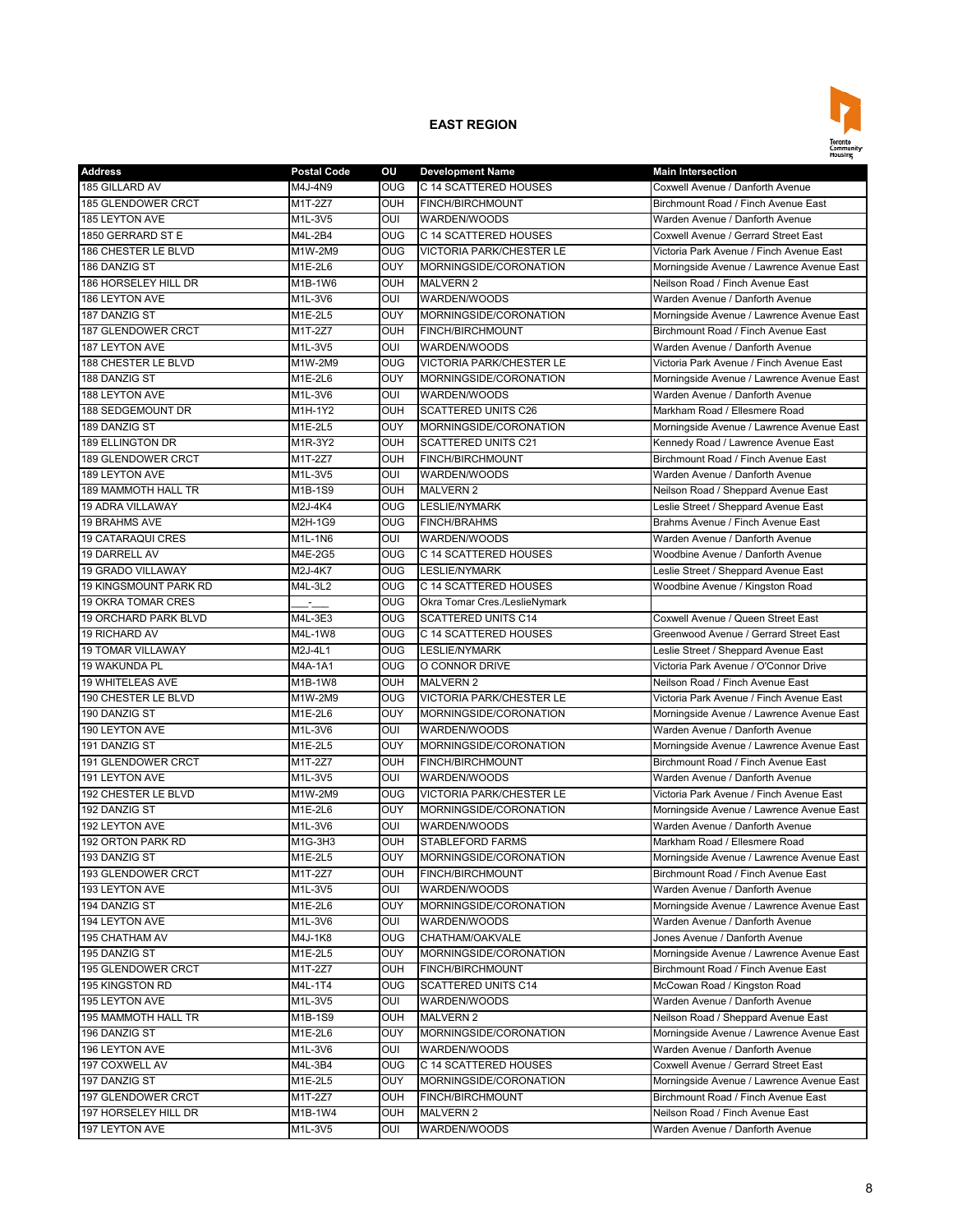

| <b>Address</b>                            | <b>Postal Code</b> | οu                | <b>Development Name</b>                               | <b>Main Intersection</b>                  |
|-------------------------------------------|--------------------|-------------------|-------------------------------------------------------|-------------------------------------------|
| <b>197A CHATHAM AV</b>                    | M4J-1K8            | <b>OUG</b>        | CHATHAM/OAKVALE                                       | Jones Avenue / Danforth Avenue            |
| 197B CHATHAM AV                           | M4J-1K8            | OUG               | CHATHAM/OAKVALE                                       | Jones Avenue / Danforth Avenue            |
| 197C CHATHAM AV                           | M4J-1K8            | OUG               | CHATHAM/OAKVALE                                       | Jones Avenue / Danforth Avenue            |
| 197D CHATHAM AV                           | M4J-1K8            | <b>OUG</b>        | CHATHAM/OAKVALE                                       | Jones Avenue / Danforth Avenue            |
| 198 DANZIG ST                             | M1E-2L6            | OUY               | MORNINGSIDE/CORONATION                                | Morningside Avenue / Lawrence Avenue East |
| 198 LEYTON AVE                            | M1L-3V6            | OUI               | WARDEN/WOODS                                          | Warden Avenue / Danforth Avenue           |
| 199 CHATHAM AV                            | M4J-1K8            | <b>OUG</b>        | CHATHAM/OAKVALE                                       | Jones Avenue / Danforth Avenue            |
| 199 DANZIG ST                             | M1E-2L5            | OUY               | MORNINGSIDE/CORONATION                                | Morningside Avenue / Lawrence Avenue East |
| 199 GLENDOWER CRCT                        | M1T-2Z7            | <b>OUH</b>        | FINCH/BIRCHMOUNT                                      | Birchmount Road / Finch Avenue East       |
| 199 LEYTON AVE                            | M1L-3V5            | OUI               | WARDEN/WOODS                                          | Warden Avenue / Danforth Avenue           |
| 199 WOODFIELD RD                          | M4L-2W8            | <b>OUG</b>        | C 14 SCATTERED HOUSES                                 | Coxwell Avenue / Dundas Street East       |
| 199A CHATHAM AV                           | M4J-1K8            | <b>OUG</b>        | CHATHAM/OAKVALE                                       | Jones Avenue / Danforth Avenue            |
| 2 ADRA GRADO WAY                          | ÷.                 | <b>OUG</b>        | Okra Tomar Cres./LeslieNymark                         |                                           |
| 2 BRAHMS AVE                              | M2H-1H1            | <b>OUG</b>        | <b>FINCH/BRAHMS</b>                                   | Brahms Avenue / Finch Avenue East         |
| 2 CATARAQUI CRES                          | $M1L-1N7$          | OUI               | WARDEN/WOODS                                          | Warden Avenue / Danforth Avenue           |
| 2 FIRSTBROOK RD                           | M4E-2L1            | <b>OUG</b>        | <b>SCATTERED UNITS C14</b>                            | Woodbine Avenue / Kingston Road           |
| 2 GRADO VILLAWAY                          | M2J-4K8            | OUG               | LESLIE/NYMARK                                         | Leslie Street / Sheppard Avenue East      |
| 2 MARLOW AVE                              | M4J-1T5            | <b>OUG</b>        | Scattered                                             | Pape Avenue / Danforth Avenue             |
| 2 MOUNTLAND DR                            | M1G-2N6            | <b>OUH</b>        | <b>SCATTERED UNITS C26</b>                            | Markham Road / Ellesmere Road             |
| 2 PHIN AVE                                | M4J-3T2            | <b>OUG</b>        | <b>PHIN PARK</b>                                      | Jones Avenue / Danforth Avenue            |
| 2 TOMAR VILLAWAY                          | M2J-4L2            | OUG               | LESLIE/NYMARK                                         | Leslie Street / Sheppard Avenue East      |
| 2 TREE SPARROWAY                          | M2H-3B7            | <b>OUG</b>        | LESLIE/FINCH                                          | Leslie Street / Finch Avenue East         |
| 2 WINEVA [LOWER] AV                       | M6H-1G3            | <b>OUG</b>        | PROPERTY HOUSES OUA                                   | Woodbine Avenue / Queen Street East       |
| 2 WINEVA [UPPER] AV                       | M6H-1G3            | <b>OUG</b>        | PROPERTY HOUSES OUA                                   | Woodbine Avenue / Queen Street East       |
| 2 WINEVA AV                               | M4E-2S8            | <b>OUG</b>        | PROPERTY HOUSES OUA                                   | Woodbine Avenue / Queen Street East       |
| 20 ADRA GRADO WAY                         |                    | <b>OUG</b>        | Okra Tomar Cres./LeslieNymark                         |                                           |
| <b>20 ADRA VILLAWAY</b>                   | M2J-4K5            | OUG               | <b>LESLIE/NYMARK</b>                                  | Leslie Street / Sheppard Avenue East      |
| 20 ALDERGROVE AV                          | M4C-1B2            | O <sub>0</sub>    | C 14 SCATTERED HOUSES                                 | Woodbine Avenue / Danforth Avenue         |
| 20 BURKWOOD CRES                          | M1B-1P1            | <b>OUH</b>        | <b>MALVERN 2</b>                                      | Neilson Road / Sheppard Avenue East       |
| <b>20 CATARAQUI CRES</b>                  | M1L-1N7            | OUI               | WARDEN/WOODS                                          | Warden Avenue / Danforth Avenue           |
| 20 EPPLEWORTH RD                          | M1K-3G9            | OUY               | <b>KENNEDY ROAD</b>                                   | Kennedy Road / Eglinton Avenue East       |
| 20 GORDONRIDGE PL - Community Centre      | M1K-4H6            | OUI               | DANFORTH/MIDLAND 10                                   | Midland Avenue / Danforth Avenue          |
| 20 GRADO VILLAWAY                         | M2J-4K8            | <b>OUG</b>        | <b>LESLIE/NYMARK</b>                                  | Leslie Street / Sheppard Avenue East      |
| 20 GREENBRAE CRCT                         |                    | OUY               |                                                       |                                           |
|                                           | M1H-1P6            | <b>OUG</b>        | <b>GREENBRAE I (CIRCUIT)</b><br>C 14 SCATTERED HOUSES | Bellamy Road / Lawrence Avenue East       |
| 20 HEMLOCK AV<br>20 HENBURY PL            | M4L-3G1<br>M1B-2S8 | <b>OUH</b>        | <b>MALVERN 3</b>                                      | Kingston Road / Dundas Street East        |
|                                           |                    |                   |                                                       | Morningside Avenue / Sheppard Avenue East |
| 20 OKRA TOMAR CRES                        |                    | <b>OUG</b>        | Okra Tomar Cres./LeslieNymark                         | Victoria Park Avenue / O'Connor Drive     |
| 20 PARMA CRT<br><b>20 ST DENNIS DR</b>    | M4A-1A5<br>M3C-1E8 | <b>OUG</b><br>OUY | O CONNOR DRIVE<br><b>FLEMINGDON PARK</b>              | Don Mills Road / Eglinton Avenue East     |
|                                           |                    |                   |                                                       |                                           |
| <b>20 TOMAR VILLAWAY</b><br>20 WAKUNDA PL | M2J-4L2            | <b>OUG</b>        | <b>LESLIE/NYMARK</b>                                  | Leslie Street / Sheppard Avenue East      |
|                                           | M4A-1A3<br>M1T-2G7 | <b>OUG</b>        | O CONNOR DRIVE                                        | Victoria Park Avenue / O'Connor Drive     |
| 200 BAY MILLS BLVD                        |                    | OUH               | SHEPPARD/BIRCHMOUNT I                                 | Birchmount Road / Sheppard Avenue East    |
| 200 DANZIG ST                             | M1E-2L6            | <b>OUY</b>        | MORNINGSIDE/CORONATION                                | Morningside Avenue / Lawrence Avenue East |
| 200 HORSELEY HILL DR                      | M1B-1W6            | OUH               | <b>MALVERN 2</b>                                      | Neilson Road / Finch Avenue East          |
| 200 LEYTON AVE                            | M1L-3V6            | OUI               | WARDEN/WOODS                                          | Warden Avenue / Danforth Avenue           |
| 2001 GERRARD ST E                         | M4E-2B2            | <b>OUG</b>        | C 14 SCATTERED HOUSES                                 | Coxwell Avenue / Gerrard Street East      |
| 201 DANZIG ST                             | M1E-2L5            | OUY               | MORNINGSIDE/CORONATION                                | Morningside Avenue / Lawrence Avenue East |
| 201 GLENDOWER CRCT                        | M1T-2Z7            | OUH               | FINCH/BIRCHMOUNT                                      | Birchmount Road / Finch Avenue East       |
| 201 LEYTON AVE                            | M1L-3V5            | OUI               | WARDEN/WOODS                                          | Warden Avenue / Danforth Avenue           |
| 201A CHATHAM AV                           | M4J-1K8            | OUG               | CHATHAM/OAKVALE                                       | Jones Avenue / Danforth Avenue            |
| 201B CHATHAM AV                           | M4J-1K8            | OUG               | CHATHAM/OAKVALE                                       | Jones Avenue / Danforth Avenue            |
| 201C CHATHAM AV                           | M4J-1K8            | <b>OUG</b>        | CHATHAM/OAKVALE                                       | Jones Avenue / Danforth Avenue            |
| 201D CHATHAM AV                           | M4J-1K8            | OUG               | CHATHAM/OAKVALE                                       | Jones Avenue / Danforth Avenue            |
| 202 BAY MILLS BLVD                        | M1T-2G7            | OUH               | SHEPPARD/BIRCHMOUNT I                                 | Birchmount Road / Sheppard Avenue East    |
| 202 DANZIG ST                             | M1E-2L6            | OUY               | MORNINGSIDE/CORONATION                                | Morningside Avenue / Lawrence Avenue East |
| 202 LEYTON AVE                            | M1L-3V6            | OUI               | WARDEN/WOODS                                          | Warden Avenue / Danforth Avenue           |
| 203 CHATHAM AV                            | M4J-1K8            | <b>OUG</b>        | CHATHAM/OAKVALE                                       | Jones Avenue / Danforth Avenue            |
| 203 DANZIG ST                             | M1E-2L5            | <b>OUY</b>        | MORNINGSIDE/CORONATION                                | Morningside Avenue / Lawrence Avenue East |
| 203 GLENDOWER CRCT                        | M1T-2Z7            | <b>OUH</b>        | FINCH/BIRCHMOUNT                                      | Birchmount Road / Finch Avenue East       |
| 203 LEYTON AVE                            | M1L-3V5            | OUI               | WARDEN/WOODS                                          | Warden Avenue / Danforth Avenue           |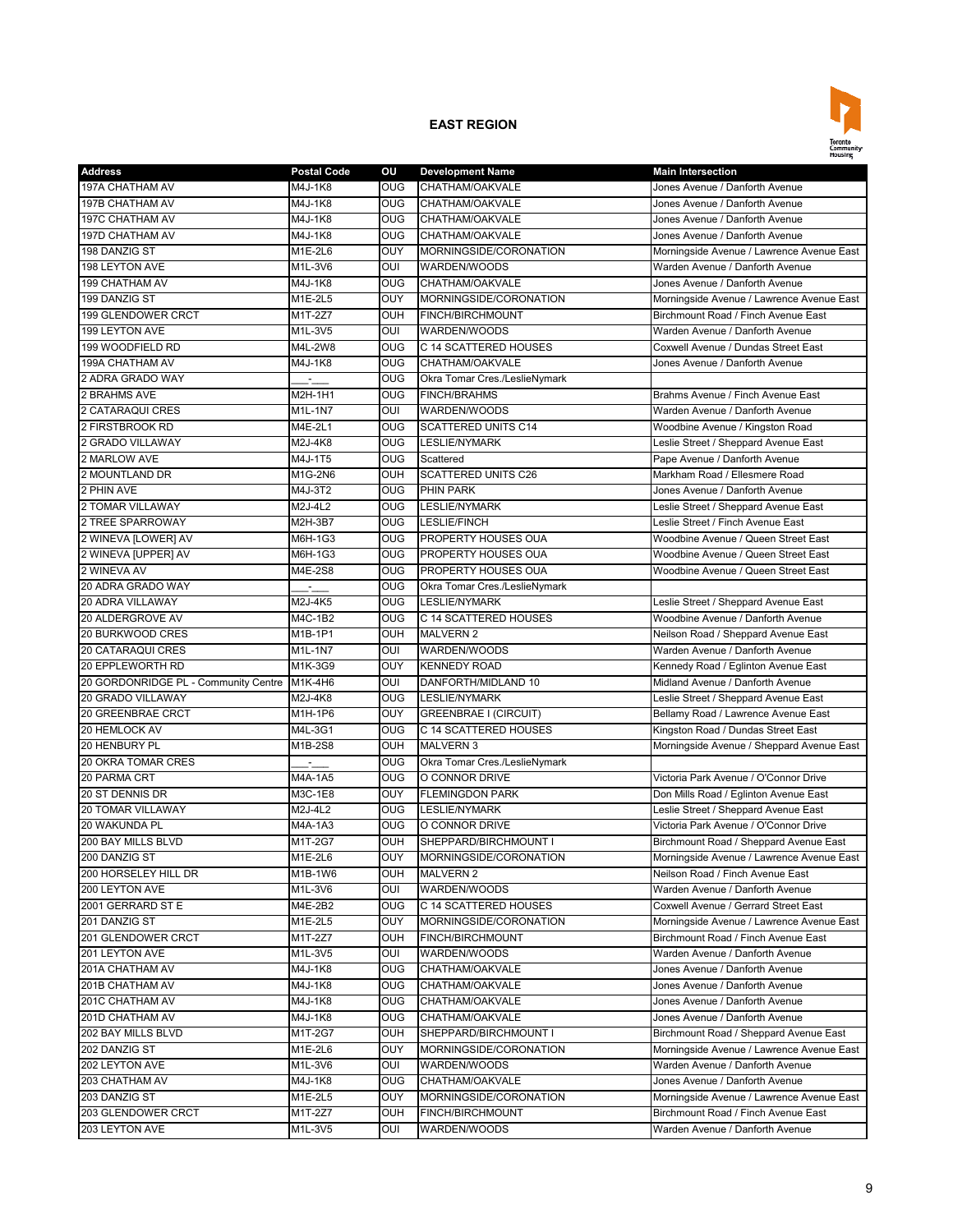

| <b>Address</b>            | <b>Postal Code</b> | OU             | <b>Development Name</b>       | <b>Main Intersection</b>                  |
|---------------------------|--------------------|----------------|-------------------------------|-------------------------------------------|
| 204 BAY MILLS BLVD        | M1T-2G7            | OUH            | SHEPPARD/BIRCHMOUNT I         | Birchmount Road / Sheppard Avenue East    |
| 204 DANZIG ST             | M1E-2L6            | <b>OUY</b>     | MORNINGSIDE/CORONATION        | Morningside Avenue / Lawrence Avenue East |
| 204 LEYTON AVE            | M1L-3V6            | OUI            | WARDEN/WOODS                  | Warden Avenue / Danforth Avenue           |
| 205 DANZIG ST             | M1E-2L5            | OUY            | MORNINGSIDE/CORONATION        | Morningside Avenue / Lawrence Avenue East |
| 205 GLENDOWER CRCT        | M1T-2Z7            | OUH            | FINCH/BIRCHMOUNT              | Birchmount Road / Finch Avenue East       |
| 205 LEYTON AVE            | M1L-3V5            | OUI            | WARDEN/WOODS                  | Warden Avenue / Danforth Avenue           |
| 2055 GERRARD ST E         | M4E-2B4            | <b>OUG</b>     | <b>SCATTERED UNITS C14</b>    | Woodbine Avenue / Gerrard Street East     |
| 206 BAY MILLS BLVD        | M1T-2G7            | OUH            | SHEPPARD/BIRCHMOUNT I         | Birchmount Road / Sheppard Avenue East    |
| 206 DANZIG ST             | M1E-2L6            | OUY            | MORNINGSIDE/CORONATION        | Morningside Avenue / Lawrence Avenue East |
| 206 LEYTON AVE            | M1L-3V6            | OUI            | WARDEN/WOODS                  | Warden Avenue / Danforth Avenue           |
| 206 PARKMOUNT RD          | M4J-4V6            | <b>OUG</b>     | C 14 SCATTERED HOUSES         | Coxwell Avenue / Danforth Avenue          |
| 2065 GERRARD ST E         | M4E-2B4            | <b>OUG</b>     | <b>SCATTERED UNITS C14</b>    | Woodbine Avenue / Gerrard Street East     |
| 207 DANZIG ST             | M1E-2L5            | OUY            | MORNINGSIDE/CORONATION        | Morningside Avenue / Lawrence Avenue East |
| 207 GLENDOWER CRCT        | M1T-2Z7            | <b>OUH</b>     | FINCH/BIRCHMOUNT              | Birchmount Road / Finch Avenue East       |
| 207 LEYTON AVE            | M1L-3V5            | OUI            | WARDEN/WOODS                  | Warden Avenue / Danforth Avenue           |
| 207 RHODES AV             | M4L-3A2            | <b>OUG</b>     | C 14 SCATTERED HOUSES         | Coxwell Avenue / Queen Street East        |
| <b>208 BAY MILLS BLVD</b> | M1T-2G7            | OUH            | SHEPPARD/BIRCHMOUNT I         | Birchmount Road / Sheppard Avenue East    |
| 208 DANZIG ST             | M1E-2L6            | OUY            | MORNINGSIDE/CORONATION        | Morningside Avenue / Lawrence Avenue East |
| 208 LEYTON AVE            | M1L-3V6            | OUI            | WARDEN/WOODS                  | Warden Avenue / Danforth Avenue           |
| 208 OAKCREST AV           | M4C-1C2            | OUG            | C 14 SCATTERED HOUSES         | Woodbine Avenue / Danforth Avenue         |
| 208 WOODSWORTH RD         | M2L-2T1            | <b>OUG</b>     | WOODSWORTH/NORTHEY            | Leslie Street / Hwy 401                   |
| 209 DANZIG ST             | M1E-2L5            | OUY            | MORNINGSIDE/CORONATION        | Morningside Avenue / Lawrence Avenue East |
| 209 GLENDOWER CRCT        | $M1T-2Z7$          | <b>OUH</b>     | FINCH/BIRCHMOUNT              | Birchmount Road / Finch Avenue East       |
| 209 LEYTON AVE            | M1L-3V5            | OUI            | WARDEN/WOODS                  | Warden Avenue / Danforth Avenue           |
| 21 ADRA VILLAWAY          | M2J-4K4            | OUG            | <b>LESLIE/NYMARK</b>          | Leslie Street / Sheppard Avenue East      |
| <b>21 BRAHMS AVE</b>      | M2H-1G9            | OUG            | <b>FINCH/BRAHMS</b>           | Brahms Avenue / Finch Avenue East         |
| 21 CATARAQUI CRES         | M1L-1N6            | OUI            | WARDEN/WOODS                  | Warden Avenue / Danforth Avenue           |
|                           |                    | <b>OUH</b>     |                               |                                           |
| 21 CHEVRON CRES           | M1K-3N5            |                | <b>SCATTERED UNITS C21</b>    | Kennedy Road / Eglinton Avenue East       |
| 21 CONNAUGHT AV           | M4L-2V8            | <b>OUG</b>     | C 14 SCATTERED HOUSES         | Eastern Avenue / Queen Street East        |
| 21 ELWARD BLVD            | M4L-2E1            | OUH            | <b>SCATTERED UNITS CHU 05</b> | Victoria Park Avenue / Danforth Avenue    |
| 21 GEMSHAW CRES           | M1B-1L3            | OUH            | <b>MALVERN 2</b>              | Neilson Road / Sheppard Avenue East       |
| 21 GRADO VILLAWAY         | M2J-4K7            | <b>OUG</b>     | <b>LESLIE/NYMARK</b>          | Leslie Street / Sheppard Avenue East      |
| 21 KENT RD                | M4L-2X5            | <b>OUG</b>     | SCATTERED UNITS C14           | Coxwell Avenue / Queen Street East        |
| 21 OKRA TOMAR CRES        |                    | <b>OUG</b>     | Okra Tomar Cres./LeslieNymark |                                           |
| 21 ROCHEFORT DR           | M3C-1H3            | <b>OUY</b>     | <b>FLEMINGDON PARK</b>        | Don Mills Road / Eglinton Avenue East     |
| <b>21 SUNDANCE CRES</b>   | M1G-2M1            | <b>OUH</b>     | SCATTERED UNITS CHU 04        | Markham Road / Lawrence Avenue East       |
| 21 TOMAR VILLAWAY         | M2J-4L1            | <b>OUG</b>     | <b>LESLIE/NYMARK</b>          | Leslie Street / Sheppard Avenue East      |
| 21 WAKUNDA PL             | M4A-1A1            | <b>OUG</b>     | O CONNOR DRIVE                | Victoria Park Avenue / O'Connor Drive     |
| 210 BAY MILLS BLVD        | M1T-2G7            | <b>OUH</b>     | SHEPPARD/BIRCHMOUNT I         | Birchmount Road / Sheppard Avenue East    |
| 210 DANZIG ST             | M1E-2L6            | <b>OUY</b>     | MORNINGSIDE/CORONATION        | Morningside Avenue / Lawrence Avenue East |
| 210 LEYTON AVE            | M1L-3V6            | OUI            | WARDEN/WOODS                  | Warden Avenue / Danforth Avenue           |
| 210 WOODSWORTH RD         | M2L-2T1            | O <sub>0</sub> | WOODSWORTH/NORTHEY            | Leslie Street / Hwy 401                   |
| 211 DANZIG ST             | M1E-2L5            | OUY            | MORNINGSIDE/CORONATION        | Morningside Avenue / Lawrence Avenue East |
| 211 GLENDOWER CRCT        | M1T-2Z7            | <b>OUH</b>     | FINCH/BIRCHMOUNT              | Birchmount Road / Finch Avenue East       |
| 211 LEYTON AVE            | M1L-3V5            | OUI            | WARDEN/WOODS                  | Warden Avenue / Danforth Avenue           |
| 212 BAY MILLS BLVD        | M1T-2G7            | <b>OUH</b>     | SHEPPARD/BIRCHMOUNT I         | Birchmount Road / Sheppard Avenue East    |
| 212 DANZIG ST             | M1E-2L6            | <b>OUY</b>     | MORNINGSIDE/CORONATION        | Morningside Avenue / Lawrence Avenue East |
| 212 LEYTON AVE            | M1L-3V6            | OUI            | WARDEN/WOODS                  | Warden Avenue / Danforth Avenue           |
| 212 WOODSWORTH RD         | M2L-2T1            | <b>OUG</b>     | WOODSWORTH/NORTHEY            | Leslie Street / Hwy 401                   |
| 213 DANZIG ST             | M1E-2L5            | OUY            | MORNINGSIDE/CORONATION        | Morningside Avenue / Lawrence Avenue East |
| 213 GLENDOWER CRCT        | M1T-2Z7            | <b>OUH</b>     | FINCH/BIRCHMOUNT              | Birchmount Road / Finch Avenue East       |
| 213 LEYTON AVE            | M1L-3V5            | OUI            | WARDEN/WOODS                  | Warden Avenue / Danforth Avenue           |
| 214 BAY MILLS BLVD        | M1T-2G7            | OUH            | SHEPPARD/BIRCHMOUNT I         | Birchmount Road / Sheppard Avenue East    |
| 214 DANZIG ST             | M1E-2L6            | <b>OUY</b>     | MORNINGSIDE/CORONATION        | Morningside Avenue / Lawrence Avenue East |
| 214 LEYTON AVE            | M1L-3V6            | OUI            | WARDEN/WOODS                  | Warden Avenue / Danforth Avenue           |
| 214 WOODSWORTH RD         | M2L-2T1            | <b>OUG</b>     | WOODSWORTH/NORTHEY            | Leslie Street / Hwy 401                   |
| 215 DANZIG ST             | M1E-2L5            | OUY            | MORNINGSIDE/CORONATION        | Morningside Avenue / Lawrence Avenue East |
| 215 GLENDOWER CRCT        | M1T-2Z7            | <b>OUH</b>     | FINCH/BIRCHMOUNT              | Birchmount Road / Finch Avenue East       |
| 215 LEYTON AVE            | M1L-3V5            | OUI            | WARDEN/WOODS                  | Warden Avenue / Danforth Avenue           |
| 216 BAY MILLS BLVD        | M1T-2G7            | <b>OUH</b>     | SHEPPARD/BIRCHMOUNT I         | Birchmount Road / Sheppard Avenue East    |
|                           |                    |                |                               |                                           |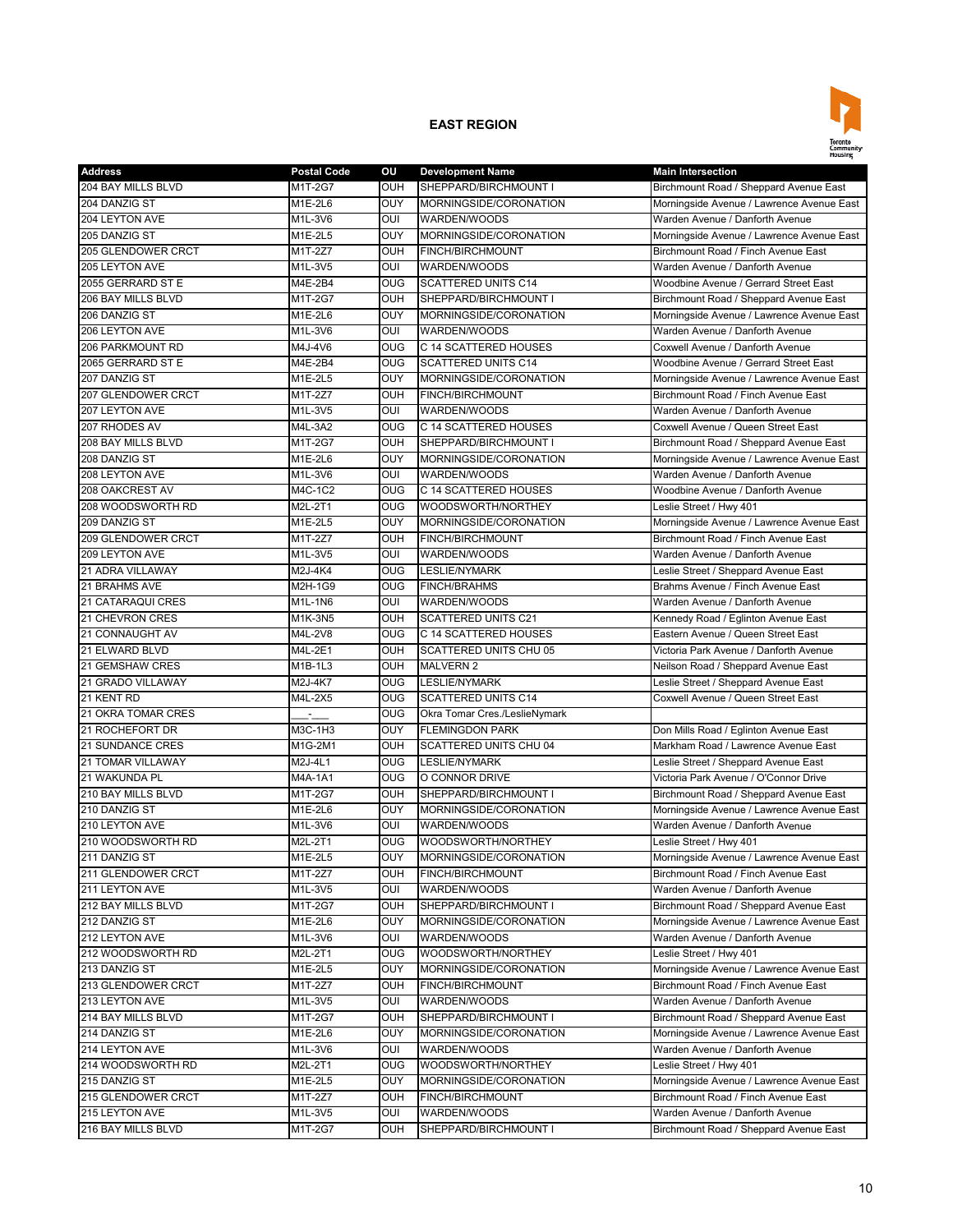

| <b>Address</b>            | <b>Postal Code</b> | OU             | <b>Development Name</b>       | <b>Main Intersection</b>                    |
|---------------------------|--------------------|----------------|-------------------------------|---------------------------------------------|
| 216 DANZIG ST             | M1E-2L6            | OUY            | MORNINGSIDE/CORONATION        | Morningside Avenue / Lawrence Avenue East   |
| 216 LEYTON AVE            | M1L-3V6            | OUI            | WARDEN/WOODS                  | Warden Avenue / Danforth Avenue             |
| 216 WOODSWORTH RD         | M2L-2T1            | <b>OUG</b>     | WOODSWORTH/NORTHEY            | Leslie Street / Hwy 401                     |
| 217 DANZIG ST             | M1E-2L5            | OUY            | MORNINGSIDE/CORONATION        | Morningside Avenue / Lawrence Avenue East   |
| 217 GLENDOWER CRCT        | M1T-2Z7            | <b>OUH</b>     | <b>FINCH/BIRCHMOUNT</b>       | Birchmount Road / Finch Avenue East         |
| 217 LEYTON AVE            | M1L-3V5            | OUI            | WARDEN/WOODS                  | Warden Avenue / Danforth Avenue             |
| 218 BAY MILLS BLVD        | M1T-2G7            | <b>OUH</b>     | SHEPPARD/BIRCHMOUNT I         | Birchmount Road / Sheppard Avenue East      |
| 218 DANZIG ST             | M1E-2L6            | OUY            | MORNINGSIDE/CORONATION        | Morningside Avenue / Lawrence Avenue East   |
| 218 LEYTON AVE            | M1L-3V6            | OUI            | WARDEN/WOODS                  | Warden Avenue / Danforth Avenue             |
| 218 WOODSWORTH RD         | M2L-2T1            | <b>OUG</b>     | WOODSWORTH/NORTHEY            | Leslie Street / Hwy 401                     |
| 2180 ELLESMERE RD         | M1G-3M4            | OUH            | MARKHAM/ELLESMERE             | Markham Road / Ellesmere Road               |
| 219 DANZIG ST             | M1E-2L5            | OUY            | MORNINGSIDE/CORONATION        | Morningside Avenue / Lawrence Avenue East   |
| 219 GLENDOWER CRCT        | M1T-2Z7            | OUH            | FINCH/BIRCHMOUNT              | Birchmount Road / Finch Avenue East         |
| 219 LEYTON AVE            | M1L-3V5            | OUI            | WARDEN/WOODS                  | Warden Avenue / Danforth Avenue             |
| 2190 ELLESMERE RD         | M1G-3M5            | OUH            | MARKHAM/ELLESMERE             | Markham Road / Ellesmere Road               |
| 22 ADRA GRADO WAY         |                    | OUG            | Okra Tomar Cres./LeslieNymark |                                             |
| 22 ADRA VILLAWAY          | ÷.<br>M2J-4K5      | O <sub>0</sub> | <b>LESLIE/NYMARK</b>          | Leslie Street / Sheppard Avenue East        |
| 22 BUSHWOOD CRT           | M1B-2T1            | OUH            | <b>MALVERN 3</b>              | Morningside Avenue / Sheppard Avenue East   |
| <b>22 CATARAQUI CRES</b>  |                    | OUI            |                               | Warden Avenue / Danforth Avenue             |
|                           | M1L-1N7            |                | WARDEN/WOODS                  |                                             |
| 22 CROW TR                | M1B-1X4            | OUH            | <b>MALVERN 2</b>              | Neilson Road / Finch Avenue East            |
| 22 GRADO VILLAWAY         | M2J-4K8            | OUG            | <b>LESLIE/NYMARK</b>          | Leslie Street / Sheppard Avenue East        |
| 22 GREENBRAE CRCT         | M1H-1P6            | OUY            | <b>GREENBRAE I (CIRCUIT)</b>  | Bellamy Road / Lawrence Avenue East         |
| 22 SNOWBALL CRES          | M1B-1R8            | OUH            | <b>MALVERN 2</b>              | Neilson Road / Sheppard Avenue East         |
| 22 ST DENNIS DR           | M3C-1E8            | OUY            | <b>FLEMINGDON PARK</b>        | Don Mills Road / Eglinton Avenue East       |
| 22 SUNDIAL CRES           | M4A-2J8            | OUG            | <b>SCATTERED UNITS C20</b>    | Victoria Park Avenue / Lawrence Avenue East |
| <b>22 TOMAR VILLAWAY</b>  | M2J-4L2            | <b>OUG</b>     | <b>LESLIE/NYMARK</b>          | Leslie Street / Sheppard Avenue East        |
| <b>22 TWIN PAULS CRES</b> | M1R-3Z5            | OUH            | <b>SCATTERED UNITS C21</b>    | Warden Avenue / Lawrence Avenue East        |
| 22 WAKUNDA PL             | M4A-1A3            | <b>OUG</b>     | O CONNOR DRIVE                | Victoria Park Avenue / O'Connor Drive       |
| <b>22 WINSTANLY CRES</b>  | M1B-1N4            | <b>OUH</b>     | <b>MALVERN 2</b>              | Neilson Road / Sheppard Avenue East         |
| 220 BAY MILLS BLVD        | M1T-2G7            | OUH            | SHEPPARD/BIRCHMOUNT I         | Birchmount Road / Sheppard Avenue East      |
| 220 DANZIG ST             | M1E-2L6            | OUY            | MORNINGSIDE/CORONATION        | Morningside Avenue / Lawrence Avenue East   |
| 220 LEYTON AVE            | M1L-3V6            | OUI            | WARDEN/WOODS                  | Warden Avenue / Danforth Avenue             |
| 220 WOODSWORTH RD         | M2L-2T1            | OUG            | WOODSWORTH/NORTHEY            | Leslie Street / Hwy 401                     |
| 221 DANZIG ST             | M1E-2L5            | OUY            | MORNINGSIDE/CORONATION        | Morningside Avenue / Lawrence Avenue East   |
| 221 GLENDOWER CRCT        | M1T-2Z7            | <b>OUH</b>     | FINCH/BIRCHMOUNT              | Birchmount Road / Finch Avenue East         |
| 221 LEYTON AVE            | M1L-3V5            | OUI            | WARDEN/WOODS                  | Warden Avenue / Danforth Avenue             |
| 222 BAY MILLS BLVD        | M1T-2G7            | OUH            | SHEPPARD/BIRCHMOUNT I         | Birchmount Road / Sheppard Avenue East      |
| 222 DANZIG ST             | M1E-2L6            | OUY            | MORNINGSIDE/CORONATION        | Morningside Avenue / Lawrence Avenue East   |
| 222 MAMMOTH HALL TR       | M1B-1R1            | OUH            | <b>MALVERN 2</b>              | Neilson Road / Sheppard Avenue East         |
| 222 SPRINGDALE BLVD       | M4C-1Z9            | OUG            | <b>SCATTERED UNITS C20</b>    | Woodbine Avenue / Danforth Avenue           |
| 222 WOODSWORTH RD         | M2L-2T1            | <b>OUG</b>     | WOODSWORTH/NORTHEY            | Leslie Street / Hwy 401                     |
| 222A LEYTON AVE           | M1L-3V6            | OUI            | WARDEN/WOODS                  | Warden Avenue / Danforth Avenue             |
| 222B LEYTON AVE           | M1L-3V6            | OUI            | WARDEN/WOODS                  | Warden Avenue / Danforth Avenue             |
| 223 DANZIG ST             | M1E-2L5            | <b>OUY</b>     | MORNINGSIDE/CORONATION        | Morningside Avenue / Lawrence Avenue East   |
| 223 GLENDOWER CRCT        | M1T-2Z7            | OUH            | FINCH/BIRCHMOUNT              | Birchmount Road / Finch Avenue East         |
| 223 LEYTON AVE            | M1L-3V5            | OUI            | WARDEN/WOODS                  | Warden Avenue / Danforth Avenue             |
| 224 BAY MILLS BLVD        | M1T-2G7            | OUH            | SHEPPARD/BIRCHMOUNT I         | Birchmount Road / Sheppard Avenue East      |
| 224 DANZIG ST             | M1E-2L6            | <b>OUY</b>     | MORNINGSIDE/CORONATION        | Morningside Avenue / Lawrence Avenue East   |
| 224 GAINSBOROUGH RD       | M4L-3C6            | <b>OUG</b>     | SCATTERED UNITS C14           | Coxwell Avenue / Danforth Avenue            |
|                           |                    |                |                               |                                             |
| 224 LEYTON AVE            | M1L-3V6            | OUI            | WARDEN/WOODS                  | Warden Avenue / Danforth Avenue             |
| 224 LINDEN AVE            | M1K-3J1            | OUH            | SCATTERED UNITS C21           | Kennedy Road / Danforth Avenue              |
| 224 OAKRIDGE DR           | M1M-2B3            | OUH            | SCATTERED UNITS C26           | McCowan Road / Eglinton Avenue East         |
| 224 ORTON PARK RD         | M1G-3H4            | OUH            | STABLEFORD FARMS              | Markham Road / Ellesmere Road               |
| 224 WOODSWORTH RD         | M2L-2T1            | OUG            | WOODSWORTH/NORTHEY            | Leslie Street / Hwy 401                     |
| 225 DANZIG ST             | M1E-2L5            | <b>OUY</b>     | MORNINGSIDE/CORONATION        | Morningside Avenue / Lawrence Avenue East   |
| 225 GLENDOWER CRCT        | M1T-2Z7            | OUH            | FINCH/BIRCHMOUNT              | Birchmount Road / Finch Avenue East         |
| 225 MORNINGSIDE AVE       | M1E-3E5            | OUY            | MORNINGSIDE/LING              | Morningside Avenue / Lawrence Avenue East   |
| 226 BAY MILLS BLVD        | M1T-2G7            | OUH            | SHEPPARD/BIRCHMOUNT I         | Birchmount Road / Sheppard Avenue East      |
| 226 DANZIG ST             | M1E-2L6            | OUY            | MORNINGSIDE/CORONATION        | Morningside Avenue / Lawrence Avenue East   |
| 226 LEYTON AVE            | M1L-3V6            | OUI            | WARDEN/WOODS                  | Warden Avenue / Danforth Avenue             |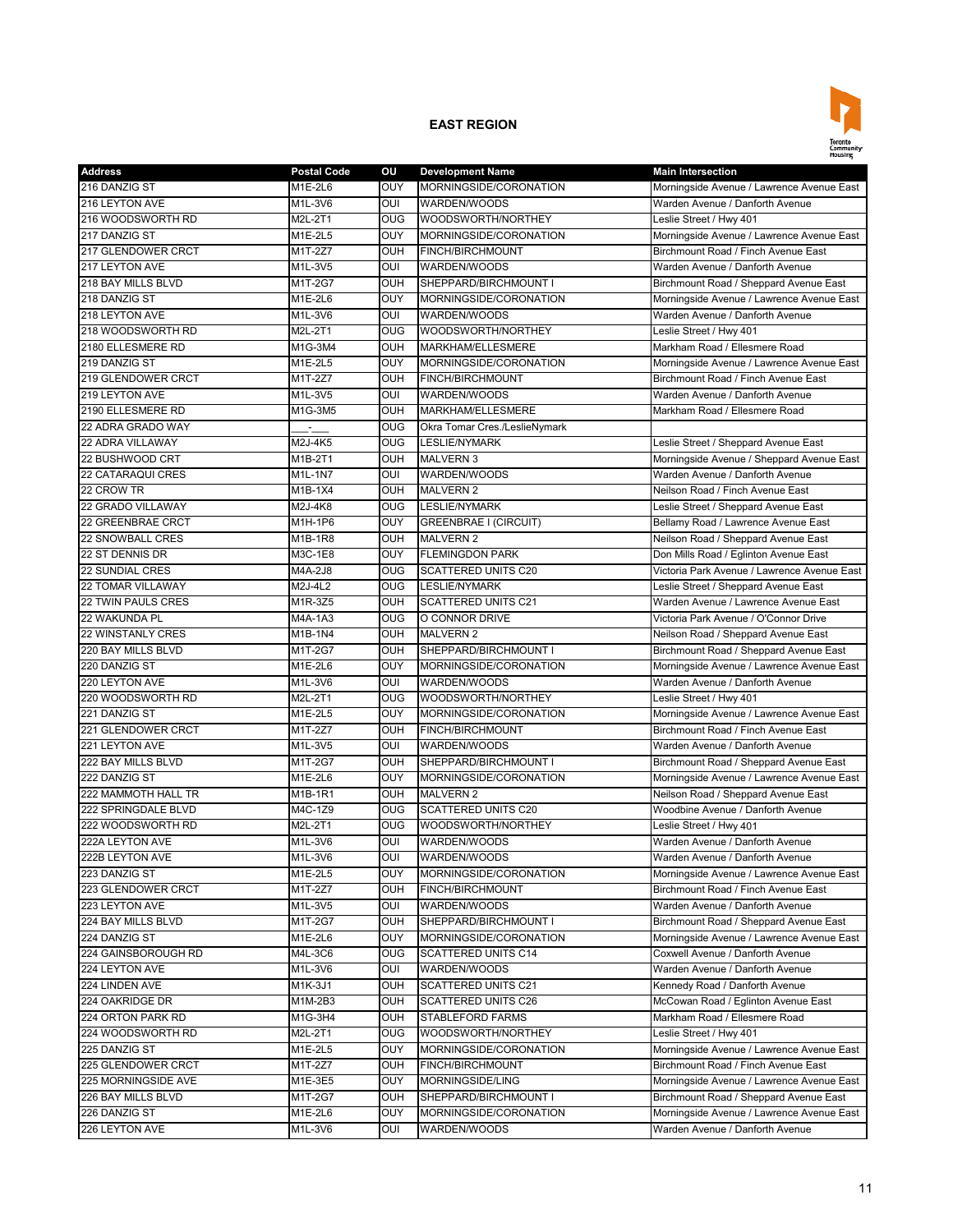

| <b>Address</b>            | <b>Postal Code</b>             | OU                       | <b>Development Name</b>       | <b>Main Intersection</b>                   |
|---------------------------|--------------------------------|--------------------------|-------------------------------|--------------------------------------------|
| 226 LINDEN AVE            | M1K-3H8                        | OUH                      | <b>SCATTERED UNITS C21</b>    | Kennedy Road / Danforth Avenue             |
| 226 WOODSWORTH RD         | M2L-2T1                        | OUG                      | WOODSWORTH/NORTHEY            | Leslie Street / Hwy 401                    |
| 227 DANZIG ST             | M1E-2L5                        | OUY                      | MORNINGSIDE/CORONATION        | Morningside Avenue / Lawrence Avenue East  |
| 227 GLENDOWER CRCT        | M1T-2Z7                        | OUH                      | <b>FINCH/BIRCHMOUNT</b>       | Birchmount Road / Finch Avenue East        |
| 228 BAY MILLS BLVD        | M1T-2G7                        | OUH                      | SHEPPARD/BIRCHMOUNT I         | Birchmount Road / Sheppard Avenue East     |
| 228 DANZIG ST             | $M1E-2L6$                      | OUY                      | MORNINGSIDE/CORONATION        | Morningside Avenue / Lawrence Avenue East  |
| 228 LEYTON AVE            | M1L-3V6                        | OUI                      | WARDEN/WOODS                  | Warden Avenue / Danforth Avenue            |
| 228 WOODSWORTH RD         | M2L-2T1                        | <b>OUG</b>               | WOODSWORTH/NORTHEY            | Leslie Street / Hwy 401                    |
| 229 DANZIG ST             | $\overline{\mathsf{M}}$ 1E-2L5 | OUY                      | MORNINGSIDE/CORONATION        | Morningside Avenue / Lawrence Avenue East  |
| 229 GLENDOWER CRCT        | M1T-2Z7                        | OUH                      | FINCH/BIRCHMOUNT              | Birchmount Road / Finch Avenue East        |
| 229 KING EDWARD AVE       | M4C-5J9                        | <b>OUG</b>               | SCATTERED UNITS C20           | Woodbine Avenue / O'Connor Avenue          |
| 23 ADRA VILLAWAY          | M2J-4K4                        | OUG                      | <b>LESLIE/NYMARK</b>          | Leslie Street / Sheppard Avenue East       |
| 23 BALDOON RD             | M1B-1V6                        | <b>OUH</b>               | <b>MALVERN 2</b>              | Neilson Road / Finch Avenue East           |
| <b>23 BLACKWATER CRES</b> | M1B-1L5                        | <b>OUH</b>               | <b>MALVERN 2</b>              | Neilson Road / Sheppard Avenue East        |
| <b>23 CATARAQUI CRES</b>  | M1L-1N6                        | OUI                      | WARDEN/WOODS                  | Warden Avenue / Danforth Avenue            |
| 23 GRADO VILLAWAY         | M2J-4K7                        | <b>OUG</b>               | <b>LESLIE/NYMARK</b>          | Leslie Street / Sheppard Avenue East       |
| 23 HORSELEY HILL DR       | M1B-1W4                        | OUH                      | <b>MALVERN 2</b>              | Neilson Road / Finch Avenue East           |
| 23 OKRA TOMAR CRES        |                                | OUG                      | Okra Tomar Cres./LeslieNymark |                                            |
| <b>23 TOMAR VILLAWAY</b>  | M2J-4L1                        | OUG                      | <b>LESLIE/NYMARK</b>          | Leslie Street / Sheppard Avenue East       |
| 23 WAKUNDA PL             | M4A-1A1                        | <b>OUG</b>               | O CONNOR DRIVE                | Victoria Park Avenue / O'Connor Drive      |
| 230 BAY MILLS BLVD        | M1T-2G7                        | OUH                      | SHEPPARD/BIRCHMOUNT I         | Birchmount Road / Sheppard Avenue East     |
| 230 DANZIG ST             | M1E-2L6                        | OUY                      | MORNINGSIDE/CORONATION        | Morningside Avenue / Lawrence Avenue East  |
| 230 LEYTON AVE            | M1L-3V6                        | OUI                      | WARDEN/WOODS                  | Warden Avenue / Danforth Avenue            |
| 230 WOODSWORTH RD         | M2L-2T1                        | OUG                      | WOODSWORTH/NORTHEY            | Leslie Street / Hwy 401                    |
| 231 GLENDOWER CRCT        | M1T-2Z7                        | OUH                      | FINCH/BIRCHMOUNT              | Birchmount Road / Finch Avenue East        |
|                           |                                |                          | <b>SCATTERED UNITS C14</b>    | Victoria Park Avenue / Kingston Road       |
| 2317 GERRARD ST E         | M4E-2E5                        | <b>OUG</b><br><b>OUH</b> |                               |                                            |
| 232 BAY MILLS BLVD        | M1T-2G7                        |                          | SHEPPARD/BIRCHMOUNT I         | Birchmount Road / Sheppard Avenue East     |
| 232 WOODSWORTH RD         | M2L-2T1                        | $\overline{\text{OUG}}$  | WOODSWORTH/NORTHEY            | Leslie Street / Hwy 401                    |
| 232A LEYTON AVE           | M1L-3V6                        | OUI                      | WARDEN/WOODS                  | Warden Avenue / Danforth Avenue            |
| 232B LEYTON AVE           | M1L-3V6                        | OUI                      | WARDEN/WOODS                  | Warden Avenue / Danforth Avenue            |
| 233 GLENDOWER CRCT        | M1T-2Z7                        | OUH                      | FINCH/BIRCHMOUNT              | Birchmount Road / Finch Avenue East        |
| 234 BAY MILLS BLVD        | M1T-2G7                        | OUH                      | SHEPPARD/BIRCHMOUNT I         | Birchmount Road / Sheppard Avenue East     |
| 234 LEYTON AVE            | M1L-3V6                        | OUI                      | WARDEN/WOODS                  | Warden Avenue / Danforth Avenue            |
| 234 MAMMOTH HALL TR       | M1B-1R2                        | OUH                      | <b>MALVERN 2</b>              | Neilson Road / Sheppard Avenue East        |
| 234 WOODSWORTH RD         | M2L-2T1                        | OUG                      | WOODSWORTH/NORTHEY            | Leslie Street / Hwy 401                    |
| 235 GLENDOWER CRCT        | M1T-2Z7                        | OUH                      | FINCH/BIRCHMOUNT              | Birchmount Road / Finch Avenue East        |
| 235 ROYWOOD DR            | M3A-2E8                        | OUG                      | ROYWOOD DRIVE                 | Victoria Park Avenue / York Mills Road     |
| 236 BAY MILLS BLVD        | M1T-2G7                        | OUH                      | SHEPPARD/BIRCHMOUNT I         | Birchmount Road / Sheppard Avenue East     |
| 236 LEYTON AVE            | M1L-3V6                        | OUI                      | WARDEN/WOODS                  | Warden Avenue / Danforth Avenue            |
| 236 MAMMOTH HALL TR       | M1B-1R2                        | OUH                      | <b>MALVERN 2</b>              | Neilson Road / Sheppard Avenue East        |
| 236 WOODSWORTH RD         | M2L-2T1                        | OUG                      | WOODSWORTH/NORTHEY            | Leslie Street / Hwy 401                    |
| 237 GLENDOWER CRCT        | M1T-2Z7                        | OUH                      | <b>FINCH/BIRCHMOUNT</b>       | Birchmount Road / Finch Avenue East        |
| 237 ROYWOOD DR            | M3A-2E8                        | OUG                      | ROYWOOD DRIVE                 | Victoria Park Avenue / York Mills Road     |
| 238 BAY MILLS BLVD        | M1T-2G7                        | OUH                      | SHEPPARD/BIRCHMOUNT I         | Birchmount Road / Sheppard Avenue East     |
| 238 WOODSWORTH RD         | M2L-2T1                        | OUG                      | WOODSWORTH/NORTHEY            | Leslie Street / Hwy 401                    |
| 239 GLENDOWER CRCT        | M1T-2Z7                        | OUH                      | FINCH/BIRCHMOUNT              | Birchmount Road / Finch Avenue East        |
| 239 ROYWOOD DR            | M3A-2E8                        | <b>OUG</b>               | ROYWOOD DRIVE                 | Victoria Park Avenue / York Mills Road     |
| 2390 GERRARD ST E         | M4E-2E1                        | <b>OUG</b>               | 2390 GERRARD ST E             | Victoria Park Avenue / Gerrard Street East |
| 24 ADRA GRADO WAY         |                                | <b>OUG</b>               | Okra Tomar Cres./LeslieNymark |                                            |
| <b>24 CATARAQUI CRES</b>  | M1L-1N7                        | OUI                      | WARDEN/WOODS                  | Warden Avenue / Danforth Avenue            |
| 24 CRITTENDEN SQ          | M1B-1V1                        | OUH                      | <b>MALVERN 2</b>              | Neilson Road / Finch Avenue East           |
| 24 DONCASTER AVE          | M4C-1Y5                        | OUG                      | SCATTERED UNITS C20           | Main Street / Danforth Avenue              |
| 24 GRADO VILLAWAY         | M2J-4K8                        | <b>OUG</b>               | <b>LESLIE/NYMARK</b>          | Leslie Street / Sheppard Avenue East       |
| 24 GREENBRAE CRCT         | M1H-1P6                        | OUY                      | GREENBRAE I (CIRCUIT)         | Bellamy Road / Lawrence Avenue East        |
| 24 OKRA TOMAR CRES        | г.,                            | OUG                      | Okra Tomar Cres./LeslieNymark |                                            |
| 24 TOMAR VILLAWAY         | M2J-4L2                        | <b>OUG</b>               | LESLIE/NYMARK                 | Leslie Street / Sheppard Avenue East       |
| 24 TROTT SQ               | M1B-1V8                        | OUH                      | <b>MALVERN 2</b>              | Neilson Road / Finch Avenue East           |
| 240 BAY MILLS BLVD        | M1T-2G7                        | OUH                      | SHEPPARD/BIRCHMOUNT I         | Birchmount Road / Sheppard Avenue East     |
| 240 LEYTON AVE            | M1L-3V6                        | OUI                      | WARDEN/WOODS                  | Warden Avenue / Danforth Avenue            |
| 240 WOODSWORTH RD         | M2L-2T1                        | OUG                      | WOODSWORTH/NORTHEY            | Leslie Street / Hwy 401                    |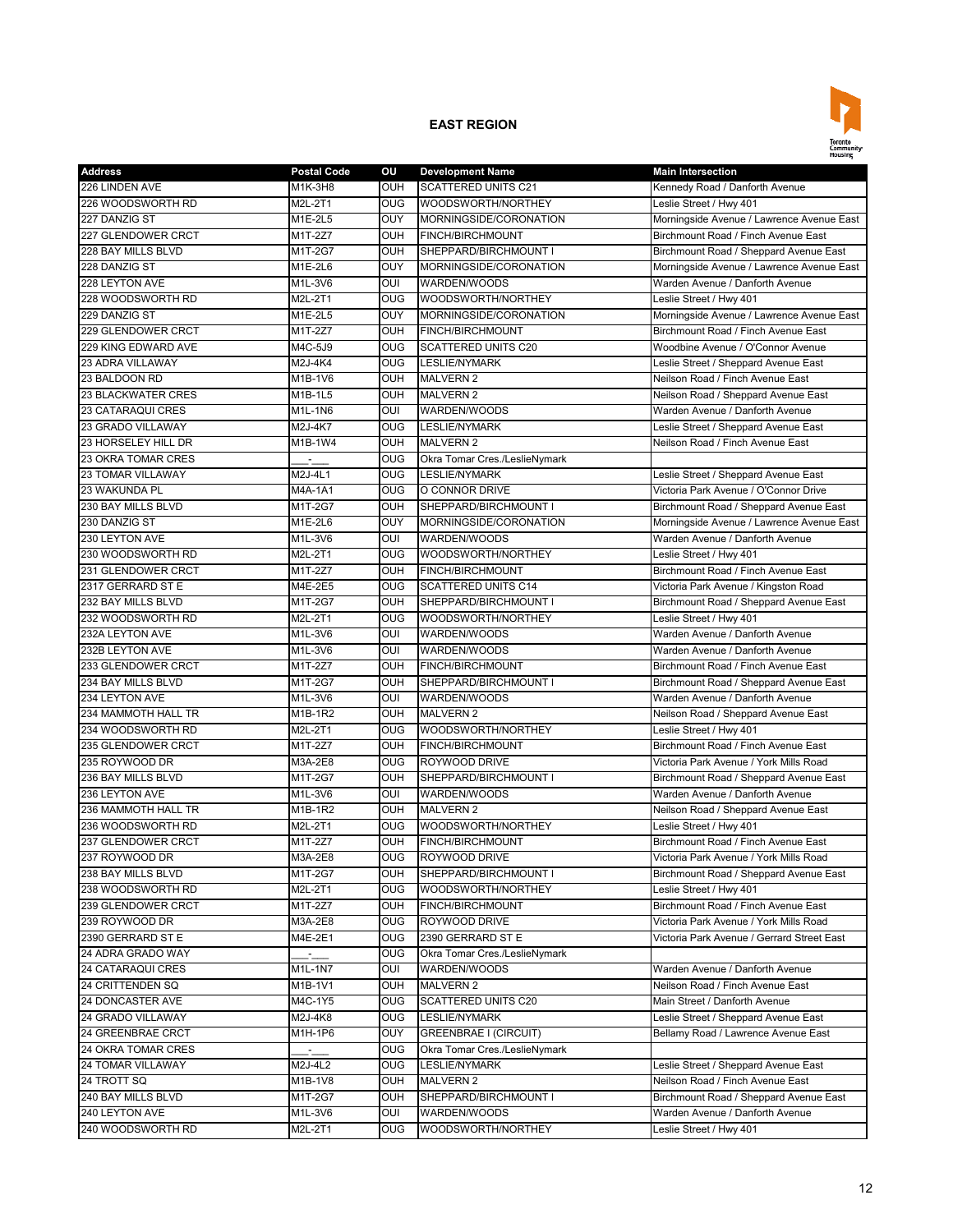

| <b>Address</b>           | <b>Postal Code</b>           | OU                      | <b>Development Name</b>  | <b>Main Intersection</b>                  |
|--------------------------|------------------------------|-------------------------|--------------------------|-------------------------------------------|
| 241 GLENDOWER CRCT       | M1T-2Z7                      | OUH                     | FINCH/BIRCHMOUNT         | Birchmount Road / Finch Avenue East       |
| 242 BAY MILLS BLVD       | M1T-2G7                      | OUH                     | SHEPPARD/BIRCHMOUNT I    | Birchmount Road / Sheppard Avenue East    |
| 242 LEYTON AVE           | M1L-3V6                      | OUI                     | WARDEN/WOODS             | Warden Avenue / Danforth Avenue           |
| 242 WOODSWORTH RD        | M2L-2T1                      | OUG                     | WOODSWORTH/NORTHEY       | Leslie Street / Hwy 401                   |
| 243 GLENDOWER CRCT       | M1T-2Z7                      | OUH                     | FINCH/BIRCHMOUNT         | Birchmount Road / Finch Avenue East       |
| 244 BAY MILLS BLVD       | M1T-2G7                      | OUH                     | SHEPPARD/BIRCHMOUNT I    | Birchmount Road / Sheppard Avenue East    |
| 244 LEYTON AVE           | M1L-3V6                      | OUI                     | WARDEN/WOODS             | Warden Avenue / Danforth Avenue           |
| 244 WOODSWORTH RD        | M2L-2T1                      | OUG                     | WOODSWORTH/NORTHEY       | Leslie Street / Hwy 401                   |
| 245 GLENDOWER CRCT       | M1T-2Z7                      | <b>OUH</b>              | FINCH/BIRCHMOUNT         | Birchmount Road / Finch Avenue East       |
| 245 MILVERTON BL         | M4J-1V6                      | <b>OUG</b>              | C 20 SCATTERED HOUSES    | Woodbine Avenue / Danforth Avenue         |
| 246 BAY MILLS BLVD       | M1T-2G7                      | OUH                     | SHEPPARD/BIRCHMOUNT I    | Birchmount Road / Sheppard Avenue East    |
| 246 LEYTON AVE           | M1L-3V6                      | OUI                     | WARDEN/WOODS             | Warden Avenue / Danforth Avenue           |
| 246 WOODSWORTH RD        | M2L-2T1                      | OUG                     | WOODSWORTH/NORTHEY       | Leslie Street / Hwy 401                   |
| 247 GLENDOWER CRCT       | M1T-2Z7                      | OUH                     | FINCH/BIRCHMOUNT         | Birchmount Road / Finch Avenue East       |
| 248 BAY MILLS BLVD       | M1T-2G7                      | OUH                     | SHEPPARD/BIRCHMOUNT I    | Birchmount Road / Sheppard Avenue East    |
| 248 LEYTON AVE           | M1L-3V6                      | OUI                     | WARDEN/WOODS             | Warden Avenue / Danforth Avenue           |
| 248 WOODSWORTH RD        | M2L-2T1                      | $\overline{\text{OUG}}$ | WOODSWORTH/NORTHEY       | Leslie Street / Hwy 401                   |
| 249 CRAVEN RD            | M4G-2Z5                      | <b>OUG</b>              | C 14 SCATTERED HOUSES    | Coxwell Avenue / Dundas Street East       |
| 249 GLENDOWER CRCT       | $M1T-2Z7$                    | OUH                     | <b>FINCH/BIRCHMOUNT</b>  | Birchmount Road / Finch Avenue East       |
| <b>25 ADRA VILLAWAY</b>  | M2J-4K4                      | OUG                     | <b>LESLIE/NYMARK</b>     | Leslie Street / Sheppard Avenue East      |
| <b>25 BARRINGTON AV</b>  | M4C-4Y6                      | <b>OUG</b>              | C 20 SCATTERED HOUSES    | Victoria Park Avenue / Danforth Avenue    |
| <b>25 CATARAQUI CRES</b> | M1L-1N6                      | OUI                     | WARDEN/WOODS             | Warden Avenue / Danforth Avenue           |
| 25 GRADO VILLAWAY        | M2J-4K7                      | OUG                     | <b>LESLIE/NYMARK</b>     | Leslie Street / Sheppard Avenue East      |
| 25 PARMA CRT             | M4A-1A4                      | <b>OUG</b>              | O CONNOR DRIVE           | Victoria Park Avenue / O'Connor Drive     |
| <b>25 TOMAR VILLAWAY</b> |                              | OUG                     |                          | Leslie Street / Sheppard Avenue East      |
|                          | M2J-4L1                      |                         | <b>LESLIE/NYMARK</b>     | Victoria Park Avenue / O'Connor Drive     |
| <b>25 WAKUNDA PL</b>     | M4A-1A1                      | <b>OUG</b>              | O CONNOR DRIVE           |                                           |
| 25 WOODMOUNT AV          | M4C-3X6                      | OUG                     | C 20 SCATTERED HOUSES    | Woodbine Avenue / Danforth Avenue         |
| 250 BAY MILLS BLVD       | M1T-2G7                      | OUH                     | SHEPPARD/BIRCHMOUNT I    | Birchmount Road / Sheppard Avenue East    |
| 250 LEYTON AVE           | $\overline{\text{M}}$ 1L-3V6 | OUI                     | WARDEN/WOODS             | Warden Avenue / Danforth Avenue           |
| 250 WOODSWORTH RD        | M2L-2T1                      | OUG                     | WOODSWORTH/NORTHEY       | Leslie Street / Hwy 401                   |
| 251 GLENDOWER CRCT       | M1T-2Z7                      | OUH                     | FINCH/BIRCHMOUNT         | Birchmount Road / Finch Avenue East       |
| 251 ROYWOOD DR           | M3A-2E9                      | OUG                     | ROYWOOD DRIVE            | Victoria Park Avenue / York Mills Road    |
| 252 BAY MILLS BLVD       | M1T-2G7                      | OUH                     | SHEPPARD/BIRCHMOUNT I    | Birchmount Road / Sheppard Avenue East    |
| 252 LEYTON AVE           | M1L-3V6                      | OUI                     | WARDEN/WOODS             | Warden Avenue / Danforth Avenue           |
| 252 WOODSWORTH RD        | M2L-2T1                      | <b>OUG</b>              | WOODSWORTH/NORTHEY       | Leslie Street / Hwy 401                   |
| 253 GLENDOWER CRCT       | M1T-2Z7                      | OUH                     | <b>FINCH/BIRCHMOUNT</b>  | Birchmount Road / Finch Avenue East       |
| 253 ROYWOOD DR           | M3A-2E9                      | <b>OUG</b>              | ROYWOOD DRIVE            | Victoria Park Avenue / York Mills Road    |
| 254 BAY MILLS BLVD       | M1T-2G7                      | OUH                     | SHEPPARD/BIRCHMOUNT I    | Birchmount Road / Sheppard Avenue East    |
| 254 LEYTON AVE           | M1L-3V6                      | OUI                     | WARDEN/WOODS             | Warden Avenue / Danforth Avenue           |
| 254 WOODSWORTH RD        | M2L-2T1                      | O <sub>0</sub>          | WOODSWORTH/NORTHEY       | Leslie Street / Hwy 401                   |
| 255 GLENDOWER CRCT       | M1T-2Z7                      | <b>OUH</b>              | <b>FINCH/BIRCHMOUNT</b>  | Birchmount Road / Finch Avenue East       |
| 255 MILVERTON BL         | M4J-1V6                      | <b>OUG</b>              | C 20 SCATTERED HOUSES    | Woodbine Avenue / Danforth Avenue         |
| 255 ROYWOOD DR           | M3A-2E9                      | <b>OUG</b>              | ROYWOOD DRIVE            | Victoria Park Avenue / York Mills Road    |
| 256 BAY MILLS BLVD       | M1T-2G7                      | OUH                     | SHEPPARD/BIRCHMOUNT I    | Birchmount Road / Sheppard Avenue East    |
| 256 LEYTON AVE           | M1L-3V6                      | OUI                     | WARDEN/WOODS             | Warden Avenue / Danforth Avenue           |
| 256 WOODSWORTH RD        | M2L-2T1                      | OUG                     | WOODSWORTH/NORTHEY       | Leslie Street / Hwy 401                   |
| 257 GLENDOWER CRCT       | M1T-2Z7                      | OUH                     | FINCH/BIRCHMOUNT         | Birchmount Road / Finch Avenue East       |
| 257 ROYWOOD DR           | M3A-2E9                      | <b>OUG</b>              | ROYWOOD DRIVE            | Victoria Park Avenue / York Mills Road    |
| 258 BAY MILLS BLVD       | M1T-2G7                      | OUH                     | SHEPPARD/BIRCHMOUNT I    | Birchmount Road / Sheppard Avenue East    |
| 258 LEYTON AVE           | M1L-3V6                      | OUI                     | WARDEN/WOODS             | Warden Avenue / Danforth Avenue           |
| 258 WOODSWORTH RD        | M2L-2T1                      | OUG                     | WOODSWORTH/NORTHEY       | Leslie Street / Hwy 401                   |
| 259 GLENDOWER CRCT       | M1T-2Z7                      | OUH                     | FINCH/BIRCHMOUNT         | Birchmount Road / Finch Avenue East       |
| <b>26 CATARAQUI CRES</b> | M1L-1N7                      | OUI                     | WARDEN/WOODS             | Warden Avenue / Danforth Avenue           |
| 26 DUFORT CRT            | M1B-2R9                      | OUH                     | <b>MALVERN 3</b>         | Morningside Avenue / Sheppard Avenue East |
| 26 GREENBRAE CRCT        | M1H-1P6                      | OUY                     | GREENBRAE I (CIRCUIT)    | Bellamy Road / Lawrence Avenue East       |
| 26 GREYPOINT DR          | M1B-1M1                      | OUH                     | <b>MALVERN 2</b>         | Neilson Road / Sheppard Avenue East       |
| 26 INWOOD AVE            | M4J-3T9                      | <b>OUG</b>              | Scattered                | Pape Avenue / Danforth Avenue             |
| <b>26 TOMAR VILLAWAY</b> | M2J-4L2                      | OUG                     | <b>LESLIE/NYMARK</b>     | Leslie Street / Sheppard Avenue East      |
| 260 BAY MILLS BLVD       | M1T-2G7                      | OUH                     | SHEPPARD/BIRCHMOUNT I    | Birchmount Road / Sheppard Avenue East    |
| 260 CHESTER LE BLVD      | M1W-2N4                      | OUG                     | VICTORIA PARK/CHESTER LE | Victoria Park Avenue / Finch Avenue East  |
|                          |                              |                         |                          |                                           |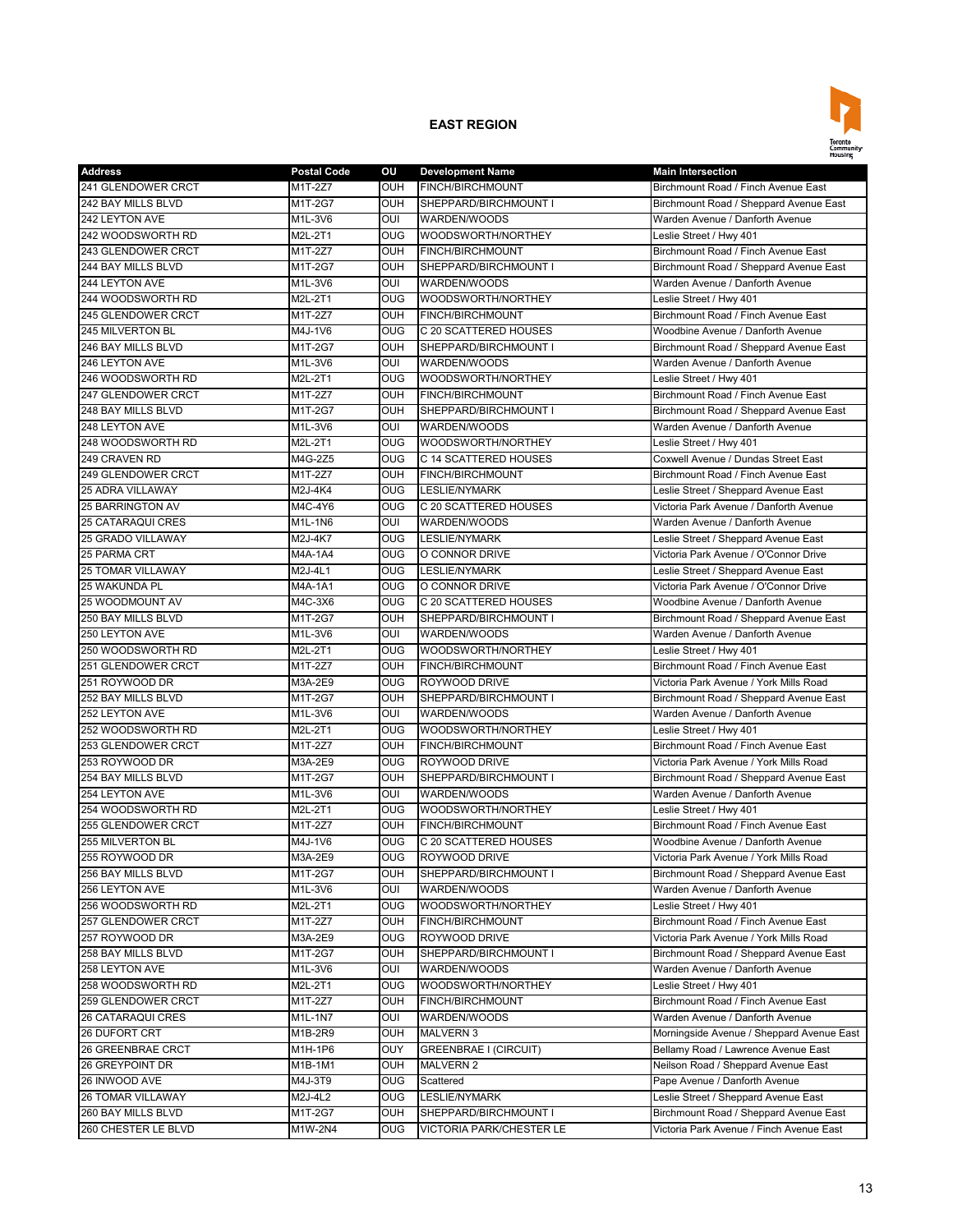

| <b>Address</b>           | <b>Postal Code</b> | ΟU                      | <b>Development Name</b>                  | <b>Main Intersection</b>                                                    |
|--------------------------|--------------------|-------------------------|------------------------------------------|-----------------------------------------------------------------------------|
| 260 LEYTON AVE           | M1L-3V6            | OUI                     | WARDEN/WOODS                             | Warden Avenue / Danforth Avenue                                             |
| 260 RHODES AV            | M4L-3A1            | OUG                     | C 14 SCATTERED HOUSES                    | Coxwell Avenue / Queen Street East                                          |
| 261 GLENDOWER CRCT       | M1T-2Z7            | OUH                     | FINCH/BIRCHMOUNT                         | Birchmount Road / Finch Avenue East                                         |
| 261 WILLOW AVE           | MKE-3K6            | <b>OUG</b>              | <b>SCATTERED UNITS C14</b>               | Victoria Park Avenue / Kingston Road                                        |
| 262 BAY MILLS BLVD       | M1T-2G7            | OUH                     | SHEPPARD/BIRCHMOUNT I                    | Birchmount Road / Sheppard Avenue East                                      |
| 262 CHESTER LE BLVD      | M1W-2N4            | <b>OUG</b>              | <b>VICTORIA PARK/CHESTER LE</b>          | Victoria Park Avenue / Finch Avenue East                                    |
| 262 LEYTON AVE           | M1L-3V6            | OUI                     | WARDEN/WOODS                             | Warden Avenue / Danforth Avenue                                             |
| 262 RHODES AV            | M4L-3A1            | OUG                     | C 14 SCATTERED HOUSES                    | Coxwell Avenue / Queen Street East                                          |
| 263 GLENDOWER CRCT       | $M1T-2Z7$          | OUH                     | <b>FINCH/BIRCHMOUNT</b>                  | Birchmount Road / Finch Avenue East                                         |
| 264 BAY MILLS BLVD       | M1T-2G7            | OUH                     | SHEPPARD/BIRCHMOUNT I                    | Birchmount Road / Sheppard Avenue East                                      |
| 264 CHESTER LE BLVD      | M1W-2N4            | <b>OUG</b>              | <b>VICTORIA PARK/CHESTER LE</b>          | Victoria Park Avenue / Finch Avenue East                                    |
| 264 KENILWORTH AVE       | M4L-3S8            | <b>OUG</b>              | <b>SCATTERED UNITS C14</b>               | Woodbine Avenue / Kingston Road                                             |
| 264 LEYTON AVE           | M1L-3V6            | OUI                     | WARDEN/WOODS                             | Warden Avenue / Danforth Avenue                                             |
| 264 WOODSWORTH RD        | M2L-2T1            | $\overline{\text{OUG}}$ | WOODSWORTH/NORTHEY                       | Leslie Street / Hwy 401                                                     |
| 265 GLENDOWER CRCT       | M1T-2Z7            | OUH                     | FINCH/BIRCHMOUNT                         | Birchmount Road / Finch Avenue East                                         |
| 266 BAY MILLS BLVD       | M1T-2G7            | OUH                     | SHEPPARD/BIRCHMOUNT I                    | Birchmount Road / Sheppard Avenue East                                      |
| 266 CHESTER LE BLVD      | M1W-2N4            | <b>OUG</b>              | <b>VICTORIA PARK/CHESTER LE</b>          | Victoria Park Avenue / Finch Avenue East                                    |
| 266 LEYTON AVE           | M1L-3V6            | OUI                     | WARDEN/WOODS                             | Warden Avenue / Danforth Avenue                                             |
| 266 WOODSWORTH RD        | M2L-2T1            | OUG                     | WOODSWORTH/NORTHEY                       | Leslie Street / Hwy 401                                                     |
| 267 GLENDOWER CRCT       | M1T-2Z7            | OUH                     | FINCH/BIRCHMOUNT                         | Birchmount Road / Finch Avenue East                                         |
| 268 BAY MILLS BLVD       | M1T-2G7            | OUH                     | SHEPPARD/BIRCHMOUNT I                    | Birchmount Road / Sheppard Avenue East                                      |
| 268 CHESTER LE BLVD      | M1W-2N4            | <b>OUG</b>              | <b>VICTORIA PARK/CHESTER LE</b>          | Victoria Park Avenue / Finch Avenue East                                    |
| 268 LEYTON AVE           | M1L-3V6            | OUI                     | WARDEN/WOODS                             | Warden Avenue / Danforth Avenue                                             |
| 268 WOODSWORTH RD        | M2L-2T1            | OUG                     | WOODSWORTH/NORTHEY                       | Leslie Street / Hwy 401                                                     |
| 269 GLENDOWER CRCT       | M1T-2Z7            | OUH                     | FINCH/BIRCHMOUNT                         | Birchmount Road / Finch Avenue East                                         |
| <b>27 ADRA VILLAWAY</b>  | M2J-4K4            | <b>OUG</b>              | <b>LESLIE/NYMARK</b>                     | Leslie Street / Sheppard Avenue East                                        |
| <b>27 CATARAQUI CRES</b> | M1L-1N6            | OUI                     | WARDEN/WOODS                             | Warden Avenue / Danforth Avenue                                             |
| 27 PARMA CRT             | M4A-1A4            | <b>OUG</b>              | O CONNOR DRIVE                           | Victoria Park Avenue / O'Connor Drive                                       |
| 27 TINBURY PL            |                    | OUH                     |                                          |                                                                             |
| <b>27 TOMAR VILLAWAY</b> | M1B-1J7<br>M2J-4L1 | OUG                     | <b>MALVERN 2</b><br><b>LESLIE/NYMARK</b> | Neilson Road / Sheppard Avenue East<br>Leslie Street / Sheppard Avenue East |
| 27 WAKUNDA PL            | M4A-1A1            | $_{\text{OUG}}$         | O CONNOR DRIVE                           | Victoria Park Avenue / O'Connor Drive                                       |
|                          |                    | OUH                     |                                          |                                                                             |
| 270 BAY MILLS BLVD       | M1T-2G7            |                         | SHEPPARD/BIRCHMOUNT I                    | Birchmount Road / Sheppard Avenue East                                      |
| 270 CHESTER LE BLVD      | M1W-2N4            | <b>OUG</b>              | <b>VICTORIA PARK/CHESTER LE</b>          | Victoria Park Avenue / Finch Avenue East                                    |
| 270 LEYTON AVE           | M1L-3V6            | OUI                     | WARDEN/WOODS                             | Warden Avenue / Danforth Avenue                                             |
| 270 WOODSWORTH RD        | M2L-2T1            | <b>OUG</b>              | WOODSWORTH/NORTHEY                       | Leslie Street / Hwy 401<br>Birchmount Road / Finch Avenue East              |
| 271 GLENDOWER CRCT       | M1T-2Z7            | <b>OUH</b>              | <b>FINCH/BIRCHMOUNT</b>                  |                                                                             |
| 272 BAY MILLS BLVD       | M1T-2G7            | OUH                     | SHEPPARD/BIRCHMOUNT I                    | Birchmount Road / Sheppard Avenue East                                      |
| 272 CHESTER LE BLVD      | M1W-2N4            | <b>OUG</b>              | <b>VICTORIA PARK/CHESTER LE</b>          | Victoria Park Avenue / Finch Avenue East                                    |
| 272 LEYTON AVE           | M1L-3V6            | OUI                     | WARDEN/WOODS                             | Warden Avenue / Danforth Avenue                                             |
| 272 WOODSWORTH RD        | M2L-2T1            | OUG                     | WOODSWORTH/NORTHEY                       | Leslie Street / Hwy 401                                                     |
| 273 GLENDOWER CRCT       | M1T-2Z7            | OUH                     | FINCH/BIRCHMOUNT                         | Birchmount Road / Finch Avenue East                                         |
| 2739 VICTORIA PARK AVE   | M1T-1A7            | <b>OUG</b>              | SHEPPARD/VICTORIA PARK                   | Victoria Park Avenue / Sheppard Avenue East                                 |
| 274 BAY MILLS BLVD       | M1T-2G7            | OUH                     | SHEPPARD/BIRCHMOUNT I                    | Birchmount Road / Sheppard Avenue East                                      |
| 274 LEYTON AVE           | M1L-3V6            | OUI                     | WARDEN/WOODS                             | Warden Avenue / Danforth Avenue                                             |
| 274 WOODSWORTH RD        | M2L-2T1            | OUG                     | WOODSWORTH/NORTHEY                       | Leslie Street / Hwy 401                                                     |
| 2743 VICTORIA PARK AVE   | M1T-1A8            | <b>OUG</b>              | SHEPPARD/VICTORIA PARK                   | Victoria Park Avenue / Sheppard Avenue East                                 |
| 275 CHESTER LE BLVD      | M1W-2K7            | <b>OUG</b>              | <b>VICTORIA PARK/CHESTER LE</b>          | Victoria Park Avenue / Finch Avenue East                                    |
| 275 GLENDOWER CRCT       | M1T-2Z7            | OUH                     | FINCH/BIRCHMOUNT                         | Birchmount Road / Finch Avenue East                                         |
| 276 BAY MILLS BLVD       | M1T-2G7            | OUH                     | SHEPPARD/BIRCHMOUNT I                    | Birchmount Road / Sheppard Avenue East                                      |
| 276 SCARBOROUGH RD       | M4E-3M8            | <b>OUG</b>              | SCATTERED UNITS C14                      | Victoria Park Avenue / Kingston Road                                        |
| 277 GLENDOWER CRCT       | M1T-2Z7            | OUH                     | FINCH/BIRCHMOUNT                         | Birchmount Road / Finch Avenue East                                         |
| 277 WOODSWORTH RD        | M2L-2T5            | OUG                     | WOODSWORTH/NORTHEY                       | Leslie Street / Hwy 401                                                     |
| 278 BAY MILLS BLVD       | M1T-2G7            | OUH                     | SHEPPARD/BIRCHMOUNT I                    | Birchmount Road / Sheppard Avenue East                                      |
| 279 GLENDOWER CRCT       | M1T-2Z7            | OUH                     | FINCH/BIRCHMOUNT                         | Birchmount Road / Finch Avenue East                                         |
| 279 WOODSWORTH RD        | M2L-2T5            | OUG                     | WOODSWORTH/NORTHEY                       | Leslie Street / Hwy 401                                                     |
| 28 ALDRIDGE AVE          | M4C-3W4            | OUG                     | SCATTERED UNITS C14                      | Woodbine Avenue / Danforth Avenue                                           |
| 28 BRADSTONE SQ          | M1B-1W2            | OUH                     | <b>MALVERN 2</b>                         | Neilson Road / Finch Avenue East                                            |
| 28 CATARAQUI CRES        | M1L-1N7            | OUI                     | WARDEN/WOODS                             | Warden Avenue / Danforth Avenue                                             |
| 28 GREENBRAE CRCT        | M1H-1P6            | OUY                     | <b>GREENBRAE I (CIRCUIT)</b>             | Bellamy Road / Lawrence Avenue East                                         |
| 28 GREYPOINT DR          | M1B-1M1            | OUH                     | MALVERN 2                                | Neilson Road / Sheppard Avenue East                                         |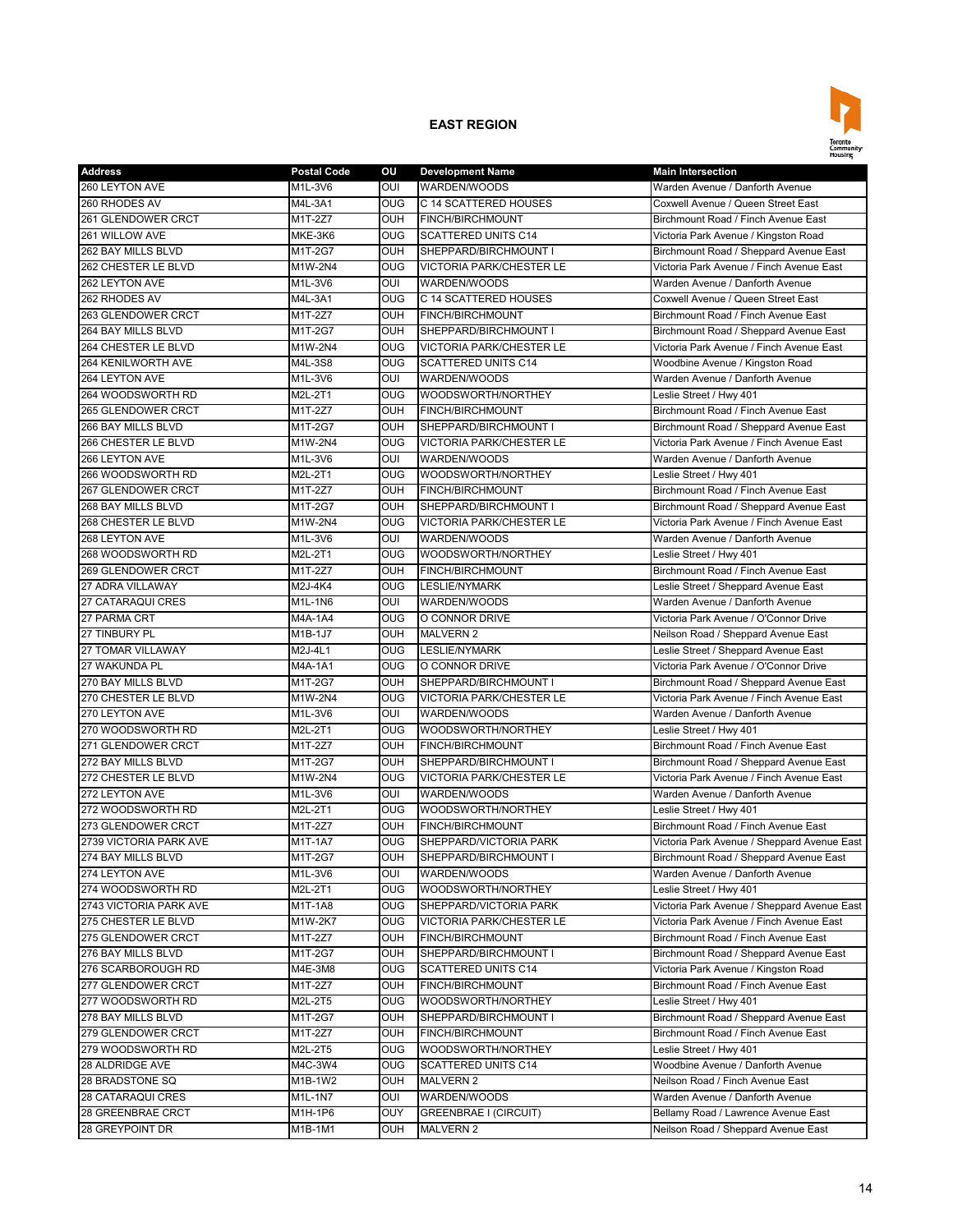

| <b>Address</b>                         | <b>Postal Code</b> | οu                       | <b>Development Name</b>                    | <b>Main Intersection</b>                                                   |
|----------------------------------------|--------------------|--------------------------|--------------------------------------------|----------------------------------------------------------------------------|
| 28 LAMB AV                             | M4J-4M3            | <b>OUG</b>               | C 14 SCATTERED HOUSES                      | Coxwell Avenue / Danforth Avenue                                           |
| 28 OKRA TOMAR CRES                     |                    | <b>OUG</b>               | Okra Tomar Cres./LeslieNymark              |                                                                            |
| 28 TOMAR VILLAWAY                      | M2J-4L2            | $\overline{\text{O}}$    | <b>LESLIE/NYMARK</b>                       | Leslie Street / Sheppard Avenue East                                       |
| 280 BAY MILLS BLVD                     | M1T-2G7            | OUH                      | SHEPPARD/BIRCHMOUNT I                      | Birchmount Road / Sheppard Avenue East                                     |
| 281 GLENDOWER CRCT                     | M1T-2Z7            | OUH                      | <b>FINCH/BIRCHMOUNT</b>                    | Birchmount Road / Finch Avenue East                                        |
| 281 GREENWOOD AV                       | M4L-2R6            | <b>OUG</b>               | C 14 SCATTERED HOUSES                      | Coxwell Avenue / Gerrard Street East                                       |
| 282 BAY MILLS BLVD                     | M1T-2G7            | <b>OUH</b>               | SHEPPARD/BIRCHMOUNT I                      | Birchmount Road / Sheppard Avenue East                                     |
| 2821 BIRCHMOUNT RD                     | M1W-2C8            | OUH                      | FINCH/BIRCHMOUNT                           | Birchmount Road / Finch Avenue East                                        |
| 283 GLENDOWER CRCT                     | M1T-2Z7            | OUH                      | FINCH/BIRCHMOUNT                           | Birchmount Road / Finch Avenue East                                        |
| 284 BAY MILLS BLVD                     | M1T-2G7            | OUH                      | SHEPPARD/BIRCHMOUNT I                      | Birchmount Road / Sheppard Avenue East                                     |
| 285 GLENDOWER CRCT                     | M1T-2Z7            | OUH                      | <b>FINCH/BIRCHMOUNT</b>                    | Birchmount Road / Finch Avenue East                                        |
| 286 BAY MILLS BLVD                     | M1T-2G7            | OUH                      | SHEPPARD/BIRCHMOUNT I                      | Birchmount Road / Sheppard Avenue East                                     |
| 287 GLENDOWER CRCT                     | M1T-2Z7            | <b>OUH</b>               | FINCH/BIRCHMOUNT                           | Birchmount Road / Finch Avenue East                                        |
| 288 BAY MILLS BLVD                     | M1T-2G7            | OUH                      | SHEPPARD/BIRCHMOUNT I                      | Birchmount Road / Sheppard Avenue East                                     |
| 288 GAINSBOROUGH RD                    | M4L-3C6            | <b>OUG</b>               | <b>SCATTERED UNITS C14</b>                 | Coxwell Avenue / Danforth Avenue                                           |
| 288A GAINSBOROUGH RD                   | M4L-3C6            | <b>OUG</b>               | <b>SCATTERED UNITS C14</b>                 | Coxwell Avenue / Danforth Avenue                                           |
| 289 GLENDOWER CRCT                     | M1T-2Z7            | OUH                      | <b>FINCH/BIRCHMOUNT</b>                    | Birchmount Road / Finch Avenue East                                        |
| 29 ADRA VILLAWAY                       | M2J-4K4            | <b>OUG</b>               | <b>LESLIE/NYMARK</b>                       | Leslie Street / Sheppard Avenue East                                       |
| 29 ALDRIDGE AV                         | M4C-3W3            | OUG                      | C 14 SCATTERED HOUSES                      | Coxwell Avenue / Danforth Avenue                                           |
| 29 CARRYING PL                         | $M1B-1V5$          | OUH                      | <b>MALVERN 2</b>                           | Neilson Road / Finch Avenue East                                           |
| 29 CATARAQUI CRES                      | M1L-1N6            | OUI                      | WARDEN/WOODS                               | Warden Avenue / Danforth Avenue                                            |
| 29 TINBURY PL                          | M1B-1J7            | OUH                      | <b>MALVERN 2</b>                           | Neilson Road / Sheppard Avenue East                                        |
| 29 TOMAR VILLAWAY                      | M2J-4L1            | OUG                      | <b>LESLIE/NYMARK</b>                       | Leslie Street / Sheppard Avenue East                                       |
| 29 WAKUNDA PL                          | M4A-1A1            | <b>OUG</b>               | O CONNOR DRIVE                             | Victoria Park Avenue / O'Connor Drive                                      |
| <b>29 WINSTANLY CRES</b>               | M1B-1N3            | <b>OUH</b>               | <b>MALVERN 2</b>                           | Neilson Road / Sheppard Avenue East                                        |
| 290 BAY MILLS BLVD                     | M1T-2G7            | OUH                      | SHEPPARD/BIRCHMOUNT I                      | Birchmount Road / Sheppard Avenue East                                     |
| 291 BURROWS HALL BLVD                  | M1B-1J8            | OUH                      | <b>MALVERN 2</b>                           | Neilson Road / Sheppard Avenue East                                        |
| 291 GLENDOWER CRCT                     | M1T-2Z7            | OUH                      | FINCH/BIRCHMOUNT                           | Birchmount Road / Finch Avenue East                                        |
| 292 BAY MILLS BLVD                     | M1T-2G7            | OUH                      | SHEPPARD/BIRCHMOUNT I                      | Birchmount Road / Sheppard Avenue East                                     |
| 292 WAVERLEY RD                        | M4L-3T6            | <b>OUG</b>               | <b>SCATTERED UNITS C14</b>                 | Woodbine Avenue / Kingston Road                                            |
| 293 BURROWS HALL BLVD                  | M1B-1J8            | OUH                      | <b>MALVERN 2</b>                           | Neilson Road / Sheppard Avenue East                                        |
| 293 GLENDOWER CRCT                     | M1T-2Z7            | OUH                      | FINCH/BIRCHMOUNT                           | Birchmount Road / Finch Avenue East                                        |
| 294 BAY MILLS BLVD                     | M1T-2G7            | OUH                      | SHEPPARD/BIRCHMOUNT I                      | Birchmount Road / Sheppard Avenue East                                     |
| 295 GLENDOWER CRCT                     | M1T-2Z7            | OUH                      | FINCH/BIRCHMOUNT                           | Birchmount Road / Finch Avenue East                                        |
| 296 BAY MILLS BLVD                     | M1T-2G7            | OUH                      | SHEPPARD/BIRCHMOUNT I                      | Birchmount Road / Sheppard Avenue East                                     |
| 297 GLENDOWER CRCT                     | M1T-2Z7            | OUH                      | <b>FINCH/BIRCHMOUNT</b>                    | Birchmount Road / Finch Avenue East                                        |
| 297 WILLOW AV                          | M4E-3K6            | <b>OUG</b>               | C 14 SCATTERED HOUSES                      | Woodbine Avenue / Queen Street East                                        |
| 298 BAY MILLS BLVD                     | M1T-2G7            | <b>OUH</b>               | SHEPPARD/BIRCHMOUNT I                      | Birchmount Road / Sheppard Avenue East                                     |
| 299 GLENDOWER CRCT                     | M1T-2Z7            | OUH                      | FINCH/BIRCHMOUNT                           | Birchmount Road / Finch Avenue East                                        |
| 3 ADRA VILLAWAY                        | M2J-4K4            | OUG                      | <b>LESLIE/NYMARK</b>                       |                                                                            |
| 3 BALDOON RD                           | M1B-1V6            | OUH                      | <b>MALVERN 2</b>                           | Leslie Street / Sheppard Avenue East<br>Neilson Road / Finch Avenue East   |
| 3 CATARAQUI CRES                       | M1L-1N6            | OUI                      | WARDEN/WOODS                               | Warden Avenue / Danforth Avenue                                            |
|                                        |                    |                          | <b>LESLIE/FINCH</b>                        | Leslie Street / Finch Avenue East                                          |
| 3 FIELD SPARROWAY<br>3 GRADO VILLAWAY  | M2H-3B6<br>M2J-4K7 | <b>OUG</b><br><b>OUG</b> |                                            |                                                                            |
|                                        |                    |                          | <b>LESLIE/NYMARK</b>                       | Leslie Street / Sheppard Avenue East                                       |
| 3 HUBBARD (UPPER) BLVD                 | M4E-1A2            | <b>OUG</b>               | PROPERTY HOUSES OUA<br>PROPERTY HOUSES OUA | Woodbine Avenue / Queen Street East                                        |
| 3 HUBBARD [LOWER] BL<br>3 HUBBARD BLVD | M4E-1A2            | <b>OUG</b>               | PROPERTY HOUSES OUA                        | Woodbine Avenue / Queen Street East<br>Woodbine Avenue / Queen Street East |
|                                        | M4E-1A2            | OUG                      |                                            |                                                                            |
| 3 OKRA TOMAR CRES                      |                    | OUG                      | Okra Tomar Cres./LeslieNymark              |                                                                            |
| 3 TOMAR VILLAWAY                       | M2J-4L1            | <b>OUG</b>               | LESLIE/NYMARK                              | Leslie Street / Sheppard Avenue East                                       |
| 30 CATARAQUI CRES                      | M1L-1N7            | OUI                      | WARDEN/WOODS                               | Warden Avenue / Danforth Avenue                                            |
| 30 EPPLEWORTH RD                       | M1K-3G9            | OUY                      | <b>KENNEDY ROAD</b>                        | Kennedy Road / Eglinton Avenue East                                        |
| 30 GORDONRIDGE PL                      | M1K-4H7            | OUI                      | DANFORTH/MIDLAND 30                        | Midland Avenue / Danforth Avenue                                           |
| 30 GRADO VILLAWAY                      | M2J-4K8            | OUG                      | LESLIE/NYMARK                              | Leslie Street / Sheppard Avenue East                                       |
| 30 GREENBRAE CRCT                      | M1H-1P6            | OUY                      | <b>GREENBRAE I (CIRCUIT)</b>               | Bellamy Road / Lawrence Avenue East                                        |
| 30 LIGHTHALL CRES                      | M1B-1V3            | OUH                      | <b>MALVERN 2</b>                           | Neilson Road / Finch Avenue East                                           |
| 30 OKRA TOMAR CRES                     | z.                 | OUG                      | Okra Tomar Cres./LeslieNymark              |                                                                            |
| 30 PARMA CRT                           | M4A-1A5            | <b>OUG</b>               | O CONNOR DRIVE                             | Victoria Park Avenue / O'Connor Drive                                      |
| 30 TEESDALE PL                         | M1L-1L2            | OUI                      | TEESDALE/PHARMACY 30                       | Pharmacy Avenue / Danforth Avenue                                          |
| 30 VALIA RD                            | M1E-3W2            | OUY                      | LAWRENCE/VALIA                             | Morningside Avenue / Lawrence Avenue East                                  |
| 30 WAKUNDA PL                          | M4A-1A3            | OUG                      | O CONNOR DRIVE                             | Victoria Park Avenue / O'Connor Drive                                      |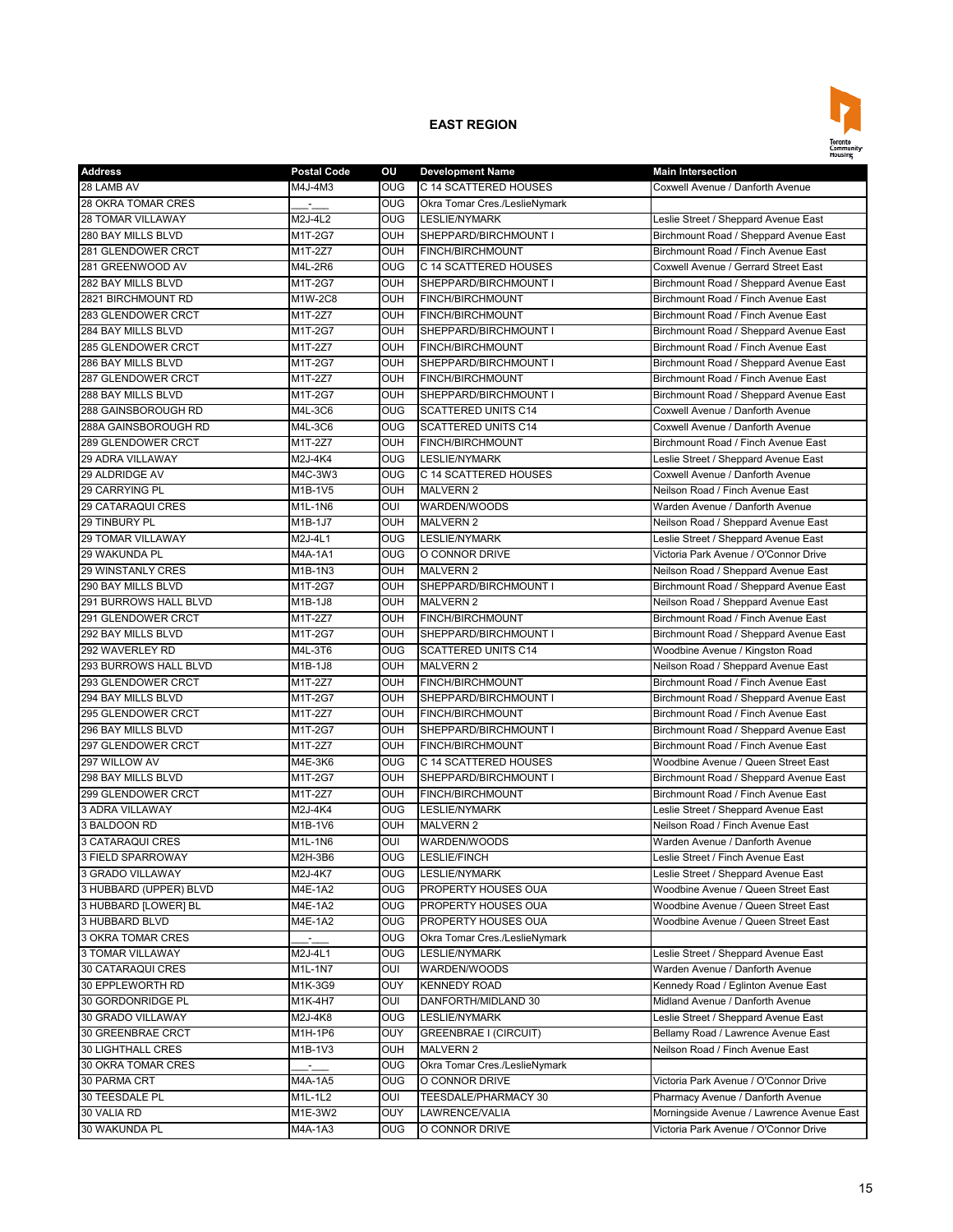

| <b>Address</b>               | <b>Postal Code</b> | OU              | <b>Development Name</b>      | <b>Main Intersection</b>               |
|------------------------------|--------------------|-----------------|------------------------------|----------------------------------------|
| <b>30 WINSTANLY CRES</b>     | M1B-1N4            | <b>OUH</b>      | <b>MALVERN 2</b>             | Neilson Road / Sheppard Avenue East    |
| 300 BAY MILLS BLVD           | M1T-2G7            | OUH             | SHEPPARD/BIRCHMOUNT I        | Birchmount Road / Sheppard Avenue East |
| <b>300 BURROWS HALL BLVD</b> | M1B-1H7            | OUH             | <b>MALVERN 2</b>             | Neilson Road / Sheppard Avenue East    |
| 301 GLENDOWER CRCT           | M1T-2Z7            | OUH             | FINCH/BIRCHMOUNT             | Birchmount Road / Finch Avenue East    |
| 302 BAY MILLS BLVD           | M1T-2G7            | OUH             | SHEPPARD/BIRCHMOUNT I        | Birchmount Road / Sheppard Avenue East |
| 302 BURROWS HALL BLVD        | M1B-1H7            | OUH             | <b>MALVERN 2</b>             | Neilson Road / Sheppard Avenue East    |
| 303 GLENDOWER CRCT           | M1T-2Z7            | OUH             | FINCH/BIRCHMOUNT             | Birchmount Road / Finch Avenue East    |
| 304 BAY MILLS BLVD           | M1T-2G7            | OUH             | SHEPPARD/BIRCHMOUNT I        | Birchmount Road / Sheppard Avenue East |
| 305 GAINSBOROUGH RD          | M4L-3C8            | <b>OUG</b>      | <b>SCATTERED UNITS C14</b>   | Coxwell Avenue / Danforth Avenue       |
| 305 GLENDOWER CRCT           | M1T-2Z7            | OUH             | FINCH/BIRCHMOUNT             | Birchmount Road / Finch Avenue East    |
| 306 BAY MILLS BLVD           | M1T-2G7            | <b>OUH</b>      | SHEPPARD/BIRCHMOUNT I        | Birchmount Road / Sheppard Avenue East |
| 307 GLENDOWER CRCT           | M1T-2Z7            | <b>OUH</b>      | FINCH/BIRCHMOUNT             | Birchmount Road / Finch Avenue East    |
| 307 WOODSWORTH RD            | M2L-2T7            | OUG             | WOODSWORTH/NORTHEY           | Leslie Street / Hwy 401                |
| 308 BAY MILLS BLVD           | M1T-2G7            | OUH             | SHEPPARD/BIRCHMOUNT I        | Birchmount Road / Sheppard Avenue East |
| 309 GLENDOWER CRCT           | M1T-2Z7            | OUH             | FINCH/BIRCHMOUNT             | Birchmount Road / Finch Avenue East    |
| 309 WOODSWORTH RD            | M2L-2T7            | <b>OUG</b>      | WOODSWORTH/NORTHEY           | Leslie Street / Hwy 401                |
| 31 ADRA VILLAWAY             | M2J-4K4            | $_{\text{OUG}}$ | <b>LESLIE/NYMARK</b>         | Leslie Street / Sheppard Avenue East   |
| <b>31 BLACKWATER CRES</b>    | M1B-1L5            | <b>OUH</b>      | <b>MALVERN 2</b>             | Neilson Road / Sheppard Avenue East    |
| 31 BRISBOURNE GRV            | $M1B-1P2$          | OUH             | <b>MALVERN 2</b>             | Neilson Road / Sheppard Avenue East    |
| 31 CATARAQUI CRES            | M1L-1N6            | OUI             | WARDEN/WOODS                 | Warden Avenue / Danforth Avenue        |
| 31 DEVON RD                  | M4E-2J7            | <b>OUG</b>      | <b>SCATTERED UNITS C14</b>   | Woodbine Avenue / Kingston Road        |
| 31 GEMSHAW CRES              | M1B-1L3            | OUH             | <b>MALVERN 2</b>             | Neilson Road / Sheppard Avenue East    |
| 31 GILDER DR                 | M1K-4P8            | OUI             | <b>GILDER DRIVE</b>          | Midland Avenue / Eglinton Avenue East  |
| <b>31 TULANE CRES</b>        | M3A-2B9            | OUH             | SCATTERED UNITS CHU 22       | Victoria Park Avenue / York Mills Road |
| 310 BAY MILLS BLVD           | M1T-2G7            | OUH             | SHEPPARD/BIRCHMOUNT I        |                                        |
|                              |                    |                 |                              | Birchmount Road / Sheppard Avenue East |
| 311 GLENDOWER CRCT           | M1T-2Z7            | OUH             | FINCH/BIRCHMOUNT             | Birchmount Road / Finch Avenue East    |
| 311 PITFIELD RD              | M1S-3E4            | OUH             | <b>HALLBANK-PITFIELD</b>     | McCowan Road / Sheppard Avenue East    |
| 311A PITFIELD RD             | M1S-3E4            | OUH             | HALLBANK-PITFIELD            | McCowan Road / Sheppard Avenue East    |
| 312 BAY MILLS BLVD           | M1T-2G7            | OUH             | SHEPPARD/BIRCHMOUNT I        | Birchmount Road / Sheppard Avenue East |
| 313 BURROWS HALL BLVD        | M1B-1H6            | OUH             | <b>MALVERN 2</b>             | Neilson Road / Sheppard Avenue East    |
| 313 GLENDOWER CRCT           | M1T-2Z7            | OUH             | FINCH/BIRCHMOUNT             | Birchmount Road / Finch Avenue East    |
| 313 PITFIELD RD              | M1S-3E4            | OUH             | HALLBANK-PITFIELD            | McCowan Road / Sheppard Avenue East    |
| 313A PITFIELD RD             | M1S-3E4            | OUH             | HALLBANK-PITFIELD            | McCowan Road / Sheppard Avenue East    |
| 314 BAY MILLS BLVD           | M1T-2G7            | OUH             | SHEPPARD/BIRCHMOUNT I        | Birchmount Road / Sheppard Avenue East |
| 315 GLENDOWER CRCT           | M1T-2Z7            | <b>OUH</b>      | FINCH/BIRCHMOUNT             | Birchmount Road / Finch Avenue East    |
| 315 PITFIELD RD              | M1S-3E4            | OUH             | HALLBANK-PITFIELD            | McCowan Road / Sheppard Avenue East    |
| 315A PITFIELD RD             | M1S-3E4            | OUH             | HALLBANK-PITFIELD            | McCowan Road / Sheppard Avenue East    |
| 316 BAY MILLS BLVD           | M1T-2G7            | OUH             | SHEPPARD/BIRCHMOUNT I        | Birchmount Road / Sheppard Avenue East |
| 317 GLENDOWER CRCT           | M1T-2Z7            | OUH             | FINCH/BIRCHMOUNT             | Birchmount Road / Finch Avenue East    |
| 317 PITFIELD RD              | M1S-3E4            | <b>OUH</b>      | HALLBANK-PITFIELD            | McCowan Road / Sheppard Avenue East    |
| 3171 EGLINTON AVE E          | M1J-2G8            | <b>OUY</b>      | EGLINTON/MARKHAM             | Markham Road / Eglinton Avenue East    |
| 317A PITFIELD RD             | M1S-3E4            | OUH             | HALLBANK-PITFIELD            | McCowan Road / Sheppard Avenue East    |
| 318 BAY MILLS BLVD           | M1T-2G7            | <b>OUH</b>      | SHEPPARD/BIRCHMOUNT I        | Birchmount Road / Sheppard Avenue East |
| 318 BURROWS HALL BLVD        | M1B-1H7            | OUH             | MALVERN 2                    | Neilson Road / Sheppard Avenue East    |
| 3181 EGLINTON AVE E          | M1J-2G9            | OUY             | EGLINTON/MARKHAM             | Markham Road / Eglinton Avenue East    |
| 319 GLENDOWER CRCT           | M1T-2Z7            | OUH             | FINCH/BIRCHMOUNT             | Birchmount Road / Finch Avenue East    |
| 319 PITFIELD RD              | M1S-3E4            | OUH             | HALLBANK-PITFIELD            | McCowan Road / Sheppard Avenue East    |
| 3190 KINGSTON RD             | M1M-1P5            | OUY             | KINGSTON ROAD (3190)         | McCowan Road / Kingston Road           |
| 32 ASHWICK DR                | M1K-2K9            | OUH             | SCATTERED UNITS C21          | Kennedy Road / Lawrence Avenue East    |
| 32 CATARAQUI CRES            | M1L-1N7            | oui             | WARDEN/WOODS                 | Warden Avenue / Danforth Avenue        |
| 32 GRADO VILLAWAY            | M2J-4K8            | OUG             | LESLIE/NYMARK                | Leslie Street / Sheppard Avenue East   |
| 32 GREENBRAE CRCT            | M1H-1P6            | OUY             | <b>GREENBRAE I (CIRCUIT)</b> | Bellamy Road / Lawrence Avenue East    |
| 32 LORADEEN CRES             | M1B-1T8            | OUH             | MALVERN 2                    | Neilson Road / Finch Avenue East       |
| 32 WAKUNDA PL                | M4A-1A3            | <b>OUG</b>      | O CONNOR DRIVE               | Victoria Park Avenue / O'Connor Drive  |
| 32 WALPOLE AV                | M4L-2H9            | <b>OUG</b>      | C 14 SCATTERED HOUSES        | Coxwell Avenue / Gerrard Street East   |
| 320 BAY MILLS BLVD           | M1T-2G7            | OUH             | SHEPPARD/BIRCHMOUNT I        | Birchmount Road / Sheppard Avenue East |
| 320 KINGSTON RD              | M5L-1T7            | <b>OUG</b>      | 320 KINGSTON RD              | Woodbine Avenue / Kingston Road        |
| 321 GLENDOWER CRCT           | M1T-2Z7            | OUH             | FINCH/BIRCHMOUNT             | Birchmount Road / Finch Avenue East    |
| 321 PITFIELD RD              | M1S-3E4            | OUH             | HALLBANK-PITFIELD            | McCowan Road / Sheppard Avenue East    |
| 322 BAY MILLS BLVD           | M1T-2G7            | OUH             | SHEPPARD/BIRCHMOUNT I        | Birchmount Road / Sheppard Avenue East |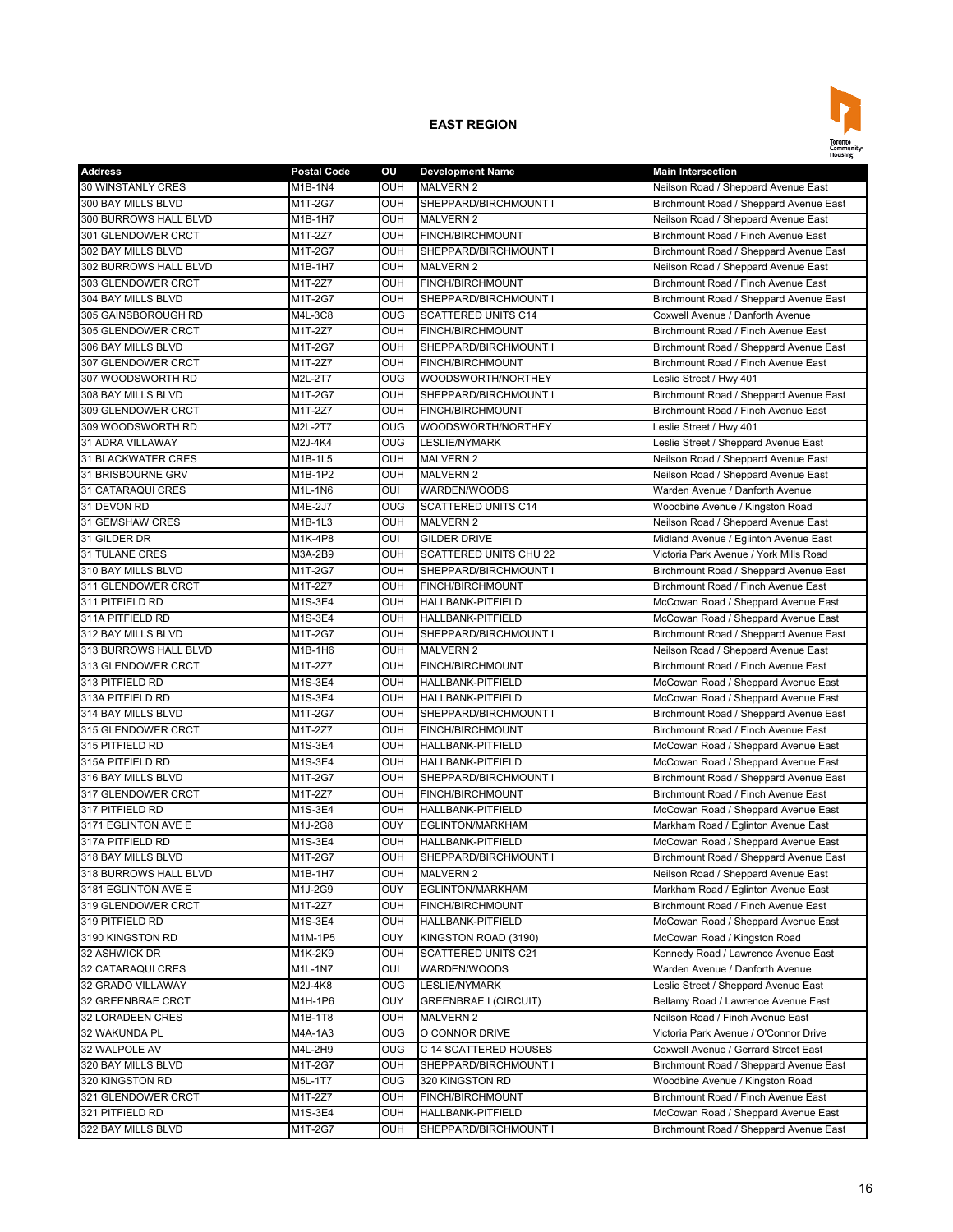

| <b>Address</b>          | <b>Postal Code</b> | οu         | <b>Development Name</b>       | <b>Main Intersection</b>                  |
|-------------------------|--------------------|------------|-------------------------------|-------------------------------------------|
| 323 GLENDOWER CRCT      | M1T-2Z7            | OUH        | FINCH/BIRCHMOUNT              | Birchmount Road / Finch Avenue East       |
| 323 PITFIELD RD         | M1S-3E4            | OUH        | HALLBANK-PITFIELD             | McCowan Road / Sheppard Avenue East       |
| 324 BAY MILLS BLVD      | M1T-2G7            | OUH        | SHEPPARD/BIRCHMOUNT I         | Birchmount Road / Sheppard Avenue East    |
| 325 PITFIELD RD         | M1S-3E4            | OUH        | <b>HALLBANK-PITFIELD</b>      | McCowan Road / Sheppard Avenue East       |
| 326 BAY MILLS BLVD      | M1T-2G7            | OUH        | SHEPPARD/BIRCHMOUNT I         | Birchmount Road / Sheppard Avenue East    |
| 328 BAY MILLS BLVD      | M1T-2G7            | OUH        | SHEPPARD/BIRCHMOUNT I         | Birchmount Road / Sheppard Avenue East    |
| 33 ADRA VILLAWAY        | M2J-4K4            | OUG        | <b>LESLIE/NYMARK</b>          | Leslie Street / Sheppard Avenue East      |
| 33 BRISBOURNE GRV       | M1B-1P2            | OUH        | <b>MALVERN 2</b>              | Neilson Road / Sheppard Avenue East       |
| 33 CATARAQUI CRES       | M1L-1N6            | OUI        | WARDEN/WOODS                  | Warden Avenue / Danforth Avenue           |
| 33 COATSWORTH CR        | M4C-5P9            | OUG        | 33 COATSWORTH                 | Coxwell Avenue / Danforth Avenue          |
| 33 CRITTENDEN SQ        | M1B-1V2            | OUH        | <b>MALVERN 2</b>              | Neilson Road / Finch Avenue East          |
| 33 SHROPSHIRE DR        | M1P-1Y8            | OUH        | <b>SCATTERED UNITS C21</b>    | Kennedy Road / Ellesmere Road             |
| <b>33 SNOWBALL CRES</b> | M1B-1S5            | OUH        | <b>MALVERN 2</b>              | Neilson Road / Sheppard Avenue East       |
| 330 BAY MILLS BLVD      | M1T-2G7            | OUH        | SHEPPARD/BIRCHMOUNT I         | Birchmount Road / Sheppard Avenue East    |
| 331 BURROWS HALL BLVD   | M1B-1H6            | OUH        | <b>MALVERN 2</b>              | Neilson Road / Sheppard Avenue East       |
| 331 KINGSTON RD         | M4L-1T8            | OUG        | 331-333 KINGSTON RD           | Woodbine Avenue / Kingston Road           |
| 332 BAY MILLS BLVD      | M1T-2G7            | OUH        | SHEPPARD/BIRCHMOUNT I         | Birchmount Road / Sheppard Avenue East    |
| 333 KINGSTON RD         | M4L-1T8            | OUG        | 331-333 KINGSTON RD           | Woodbine Avenue / Kingston Road           |
| 334 BAY MILLS BLVD      | M1T-2G7            | OUH        | SHEPPARD/BIRCHMOUNT I         | Birchmount Road / Sheppard Avenue East    |
| 336 BAY MILLS BLVD      | M1T-2G7            | OUH        | SHEPPARD/BIRCHMOUNT I         | Birchmount Road / Sheppard Avenue East    |
| 338 BAY MILLS BLVD      | M1T-2G7            | OUH        | SHEPPARD/BIRCHMOUNT I         | Birchmount Road / Sheppard Avenue East    |
| 34 CATARAQUI CRES       | M1L-1N7            | OUI        | WARDEN/WOODS                  | Warden Avenue / Danforth Avenue           |
| 34 DUNTHORNE CRT        | M1B-2S9            | <b>OUH</b> | <b>MALVERN 3</b>              | Morningside Avenue / Sheppard Avenue East |
| 34 GRADO VILLAWAY       | M2J-4K8            | <b>OUG</b> | <b>LESLIE/NYMARK</b>          | Leslie Street / Sheppard Avenue East      |
|                         |                    |            |                               |                                           |
| 34 GREENBRAE CRCT       | M1H-1P6            | OUY        | <b>GREENBRAE I (CIRCUIT)</b>  | Bellamy Road / Lawrence Avenue East       |
| 340 BAY MILLS BLVD      | M1T-2G7            | OUH        | SHEPPARD/BIRCHMOUNT I         | Birchmount Road / Sheppard Avenue East    |
| 342 BAY MILLS BLVD      | M1T-2G7            | OUH        | SHEPPARD/BIRCHMOUNT I         | Birchmount Road / Sheppard Avenue East    |
| 344 BAY MILLS BLVD      | M1T-2G7            | OUH        | SHEPPARD/BIRCHMOUNT I         | Birchmount Road / Sheppard Avenue East    |
| 346 BAY MILLS BLVD      | M1T-2G7            | OUH        | SHEPPARD/BIRCHMOUNT I         | Birchmount Road / Sheppard Avenue East    |
| 346 BURROWS HALL BLVD   | M1B-1H7            | OUH        | <b>MALVERN 2</b>              | Neilson Road / Sheppard Avenue East       |
| 347 BURROWS HALL BLVD   | M1B-1H6            | OUH        | <b>MALVERN 2</b>              | Neilson Road / Sheppard Avenue East       |
| 3479 ST CLAIR AVE E     | M1K-1L2            | OUY        | ST CLAIR/BIRCHMOUNT II        | Birchmount Road / St. Clair Avenue East   |
| 348 BAY MILLS BLVD      | M1T-2G7            | OUH        | SHEPPARD/BIRCHMOUNT I         | Birchmount Road / Sheppard Avenue East    |
| 3485 ST CLAIR AVE E     | M1K-1L3            | OUY        | ST CLAIR/BIRCHMOUNT I         | Birchmount Road / St. Clair Avenue East   |
| 35 ADRA VILLAWAY        | M2J-4K4            | <b>OUG</b> | <b>LESLIE/NYMARK</b>          | Leslie Street / Sheppard Avenue East      |
| 35 CATARAQUI CRES       | M1L-1N6            | OUI        | WARDEN/WOODS                  | Warden Avenue / Danforth Avenue           |
| 35 DUNSFOLD DR          | M1B-1T5            | OUH        | <b>MALVERN 2</b>              | Neilson Road / Finch Avenue East          |
| 35 PARMA CRT            | M4A-1A4            | OUG        | O CONNOR DRIVE                | Victoria Park Avenue / O'Connor Drive     |
| 35 PICKERING ST         | M4E-3J5            | OUG        | C 14 SCATTERED HOUSES         | Victoria Park Avenue / Kingston Road      |
| 35 TEMPLETON CRT        | M1E-2C3            | OUH        | <b>SCATTERED UNITS CHU 04</b> | Galloway Road / Kingston Road             |
| 35 WAKUNDA PL           | M4A-1A1            | <b>OUG</b> | O CONNOR DRIVE                | Victoria Park Avenue / O'Connor Drive     |
| 350 BAY MILLS BLVD      | M1T-2G7            | OUH        | SHEPPARD/BIRCHMOUNT I         | Birchmount Road / Sheppard Avenue East    |
| 352 BAY MILLS BLVD      | M1T-2G7            | <b>OUH</b> | SHEPPARD/BIRCHMOUNT I         | Birchmount Road / Sheppard Avenue East    |
| 354 BAY MILLS BLVD      | M1T-2G7            | OUH        | SHEPPARD/BIRCHMOUNT I         | Birchmount Road / Sheppard Avenue East    |
| 354 WOODFIELD RD        | M4L-2X1            | OUG        | C 14 SCATTERED HOUSES         | Coxwell Avenue / Gerrard Street East      |
| 356 BAY MILLS BLVD      | M1T-2G7            | OUH        | SHEPPARD/BIRCHMOUNT I         | Birchmount Road / Sheppard Avenue East    |
| 358 BAY MILLS BLVD      | M1T-2G7            | OUH        | SHEPPARD/BIRCHMOUNT I         | Birchmount Road / Sheppard Avenue East    |
| 36 CATARAQUI CRES       | M1L-1N7            | oui        | WARDEN/WOODS                  | Warden Avenue / Danforth Avenue           |
| 36 GRADO VILLAWAY       | M2J-4K8            | OUG        | LESLIE/NYMARK                 | Leslie Street / Sheppard Avenue East      |
| 36 GREENBRAE CRCT       | M1H-1P6            | OUY        | GREENBRAE I (CIRCUIT)         | Bellamy Road / Lawrence Avenue East       |
| 36 GREYPOINT DR         | M1B-1M1            | OUH        | <b>MALVERN 2</b>              | Neilson Road / Sheppard Avenue East       |
| 36 HOLLYDENE RD         | M1L-2A6            | OUH        | SCATTERED UNITS CHU 05        | Warden Avenue / St. Clair Avenue East     |
| 36 MCCLURE CRES         | M1B-1J6            | OUH        | MALVERN 2                     | Neilson Road / Sheppard Avenue East       |
| 36 MOBERLY AV           | M4C-4B1            | OUG        | C 14 SCATTERED HOUSES         | Woodbine Avenue / Danforth Avenue         |
| 360 BAY MILLS BLVD      | M1T-2G7            | OUH        | SHEPPARD/BIRCHMOUNT I         | Birchmount Road / Sheppard Avenue East    |
| 362 BAY MILLS BLVD      | M1T-2G7            | ОUН        | SHEPPARD/BIRCHMOUNT I         | Birchmount Road / Sheppard Avenue East    |
| 362 COXWELL AV          | M4L-3B7            | OUG        | C 14 SCATTERED HOUSES         | Coxwell Avenue / Gerrard Street East      |
| 362 WOODFIELD RD        | M4L-2X1            | OUG        | C 14 SCATTERED HOUSES         | Coxwell Avenue / Gerrard Street East      |
| 364 BAY MILLS BLVD      | M1T-2G7            | OUH        | SHEPPARD/BIRCHMOUNT I         | Birchmount Road / Sheppard Avenue East    |
| 365 BAY MILLS BLVD      | M1T-2G5            | OUH        | SHEPPARD/BIRCHMOUNT II        | Birchmount Road / Sheppard Avenue East    |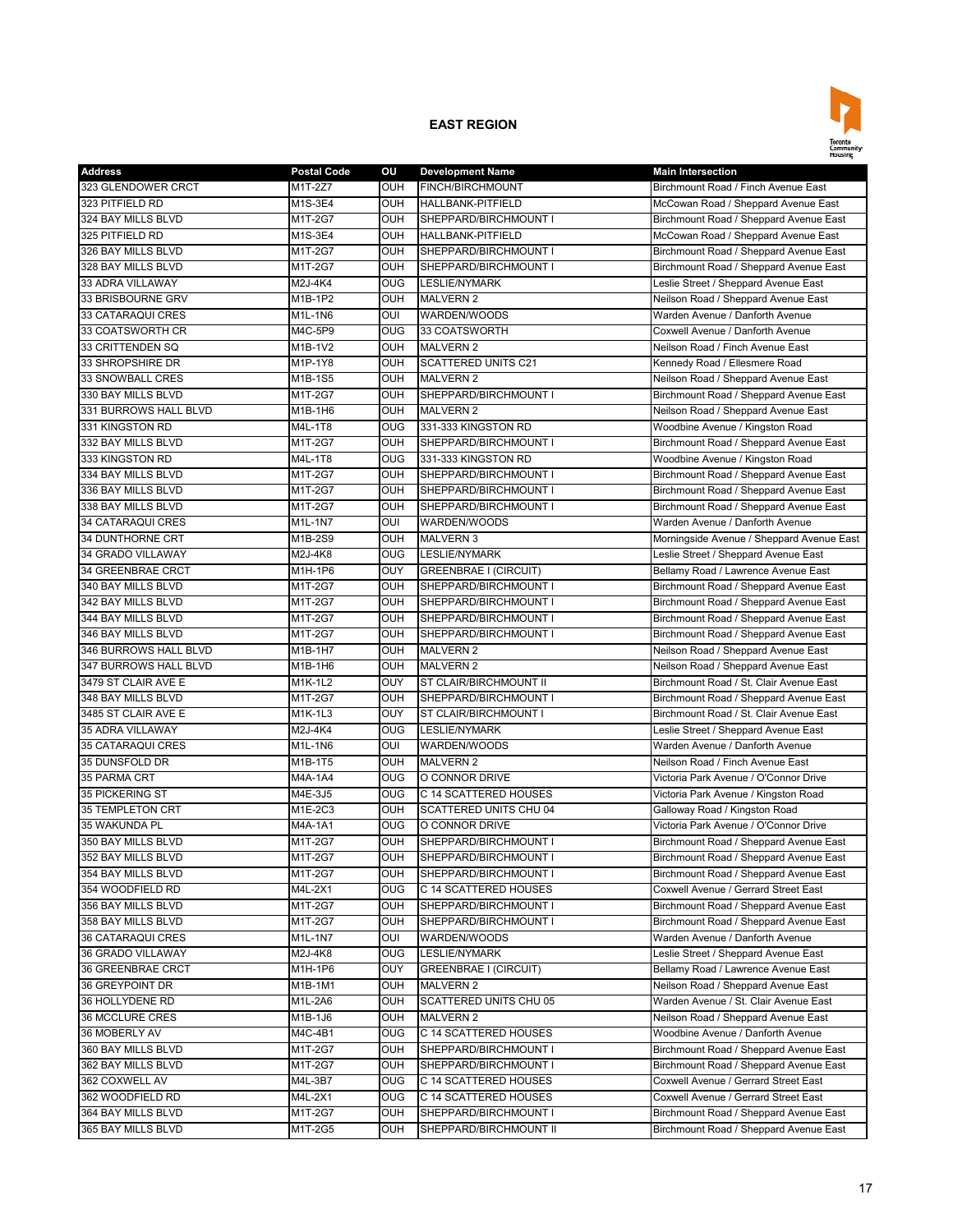

| <b>Address</b>            | <b>Postal Code</b> | OU             | <b>Development Name</b>       | <b>Main Intersection</b>                  |
|---------------------------|--------------------|----------------|-------------------------------|-------------------------------------------|
| 366 BAY MILLS BLVD        | M1T-2G7            | OUH            | SHEPPARD/BIRCHMOUNT I         | Birchmount Road / Sheppard Avenue East    |
| 368 BAY MILLS BLVD        | M1T-2G7            | OUH            | SHEPPARD/BIRCHMOUNT I         | Birchmount Road / Sheppard Avenue East    |
| 37 BRADSTONE SQ           | M1B-1W1            | <b>OUH</b>     | <b>MALVERN 2</b>              | Neilson Road / Finch Avenue East          |
| 37 CATARAQUI CRES         | M1L-1N6            | OUI            | WARDEN/WOODS                  | Warden Avenue / Danforth Avenue           |
| 37 DOWSWELL DR            | M1B-1H5            | <b>OUH</b>     | <b>MALVERN 2</b>              | Neilson Road / Sheppard Avenue East       |
| 37 GRADO VILLAWAY         | M2J-4K9            | O <sub>0</sub> | <b>LESLIE/NYMARK</b>          | Leslie Street / Sheppard Avenue East      |
| 37 HORSELEY HILL DR       | M1B-1W4            | OUH            | <b>MALVERN 2</b>              | Neilson Road / Finch Avenue East          |
| 37 LORADEEN CRES          | M1B-1T7            | <b>OUH</b>     | <b>MALVERN 2</b>              | Neilson Road / Finch Avenue East          |
| 37 OAKCREST AVE           | M4C-1B4            | <b>OUG</b>     | <b>SCATTERED UNITS C14</b>    | Kingston Road / Danforth Avenue           |
| 37 PARMA CRT              | M4A-1A4            | <b>OUG</b>     | O CONNOR DRIVE                | Victoria Park Avenue / O'Connor Drive     |
| 37 QUEEN VICTORIA ST      | M4J-1G1            | <b>OUG</b>     | Scattered                     | Pape Avenue / Danforth Avenue             |
| 37 WAKUNDA PL             | M4A-1A1            | <b>OUG</b>     | O CONNOR DRIVE                | Victoria Park Avenue / O'Connor Drive     |
| 370 BAY MILLS BLVD        | M1T-2G7            | OUH            | SHEPPARD/BIRCHMOUNT I         | Birchmount Road / Sheppard Avenue East    |
| 372 BAY MILLS BLVD        | M1T-2G7            | <b>OUH</b>     | SHEPPARD/BIRCHMOUNT I         | Birchmount Road / Sheppard Avenue East    |
| 374 BAY MILLS BLVD        | M1T-2G7            | <b>OUH</b>     | SHEPPARD/BIRCHMOUNT I         | Birchmount Road / Sheppard Avenue East    |
| 38 ASHDALE AV             | M4L-2Y7            | <b>OUG</b>     | C 14 SCATTERED HOUSES         | Coxwell Avenue / Queen Street East        |
| 38 CATARAQUI CRES         | M1L-1N7            | OUI            | WARDEN/WOODS                  | Warden Avenue / Danforth Avenue           |
| 38 CROW TR                | M1B-1X4            | <b>OUH</b>     | <b>MALVERN 2</b>              | Neilson Road / Finch Avenue East          |
| 38 GRADO VILLAWAY         | M2J-4K8            | <b>OUG</b>     | <b>LESLIE/NYMARK</b>          | Leslie Street / Sheppard Avenue East      |
| <b>38 GREENBRAE CRCT</b>  | M1H-1P6            | OUY            | <b>GREENBRAE I (CIRCUIT)</b>  | Bellamy Road / Lawrence Avenue East       |
| 38 HENBURY PL             | M1B-2S8            | <b>OUH</b>     | <b>MALVERN 3</b>              | Morningside Avenue / Sheppard Avenue East |
| 38 MCCLURE CRES           | M1B-1J6            | <b>OUH</b>     | <b>MALVERN 2</b>              | Neilson Road / Sheppard Avenue East       |
| 3847 LAWRENCE AVE E       | M1G-1R5            | <b>OUY</b>     | LAWRENCE/SUSAN                | Markham Road / Lawrence Avenue East       |
| 39 BRADSTONE SQ           | M1B-1W1            | <b>OUH</b>     | <b>MALVERN 2</b>              | Neilson Road / Finch Avenue East          |
| 39 CATARAQUI CRES         | M1L-1N6            | OUI            |                               | Warden Avenue / Danforth Avenue           |
|                           |                    |                | WARDEN/WOODS                  |                                           |
| 39 GRADO VILLAWAY         | M2J-4K9            | <b>OUG</b>     | <b>LESLIE/NYMARK</b>          | Leslie Street / Sheppard Avenue East      |
| 39 KERR RD                | M4L-1K2            | <b>OUG</b>     | C 14 SCATTERED HOUSES         | Greenwood Avenue / Queen Street East      |
| 39 LOWRY SQ               | M1B-1N7            | <b>OUH</b>     | <b>MALVERN 2</b>              | Neilson Road / Sheppard Avenue East       |
| 39 TINBURY PL             | M1B-1J7            | <b>OUH</b>     | <b>MALVERN 2</b>              | Neilson Road / Sheppard Avenue East       |
| 39 WAKUNDA PL             | M4A-1A1            | <b>OUG</b>     | O CONNOR DRIVE                | Victoria Park Avenue / O'Connor Drive     |
| 39 WONDERLAND DR          | M1G-2Y2            | OUH            | <b>STABLEFORD FARMS</b>       | Markham Road / Ellesmere Road             |
| 393 KINGSTON RD           | M4L-1V1            | <b>OUG</b>     | C 14 SCATTERED HOUSES         | Woodbine Avenue / Kingston Road           |
| 3939 LAWRENCE AVE E       | M1G-1R9            | OUY            | LAWRENCE/ORTON                | Markham Road / Lawrence Avenue East       |
| 3941 LAWRENCE AVE E       | M1G-1R9            | OUY            | LAWRENCE/ORTON                | Markham Road / Lawrence Avenue East       |
| 3943 LAWRENCE AVE E       | M1G-1R9            | <b>OUY</b>     | LAWRENCE/ORTON                | Markham Road / Lawrence Avenue East       |
| 3945 LAWRENCE AVE E       | M1G-1R9            | OUY            | LAWRENCE/ORTON                | Markham Road / Lawrence Avenue East       |
| 3947 LAWRENCE AVE E       | M1G-1S1            | OUY            | LAWRENCE/ORTON                | Markham Road / Lawrence Avenue East       |
| 395 KINGSTON RD           | M4L-1V1            | <b>OUG</b>     | C 14 SCATTERED HOUSES         | Woodbine Avenue / Kingston Road           |
| 396 ASHDALE AV            | M4L-2Z2            | OUG            | C 14 SCATTERED HOUSES         | Coxwell Avenue / Gerrard Street East      |
| 4 ADRA GRADO WAY          |                    | <b>OUG</b>     | Okra Tomar Cres./LeslieNymark |                                           |
| <b>4 BRAHMS AVE</b>       | M2H-1H1            | <b>OUG</b>     | <b>FINCH/BRAHMS</b>           | Brahms Avenue / Finch Avenue East         |
| <b>4 CATARAQUI CRES</b>   | M1L-1N7            | OUI            | WARDEN/WOODS                  | Warden Avenue / Danforth Avenue           |
| 4 CHEVRON CRES            | M1K-3N5            | <b>OUH</b>     | <b>SCATTERED UNITS C21</b>    | Kennedy Road / Eglinton Avenue East       |
| 4 GRADO VILLAWAY          | M2J-4K8            | <b>OUG</b>     | LESLIE/NYMARK                 | Leslie Street / Sheppard Avenue East      |
| 4 PROUD GRV               | M1B-1S2            | <b>OUH</b>     | <b>MALVERN 2</b>              | Neilson Road / Sheppard Avenue East       |
| 4 RUPERT ST               | M1K-1T4            | <b>OUH</b>     | SCATTERED UNITS C21           | Birchmount Road / Danforth Avenue         |
| 4 TOMAR VILLAWAY          | M2J-4L2            | <b>OUG</b>     | LESLIE/NYMARK                 | Leslie Street / Sheppard Avenue East      |
| 4 TREE SPARROWAY          | M2H-3B7            | <b>OUG</b>     | LESLIE/FINCH                  | Leslie Street / Finch Avenue East         |
| 4 VENDOME PL              | M3C-1C2            | <b>OUY</b>     | <b>FLEMINGDON PARK</b>        | Don Mills Road / Eglinton Avenue East     |
| 4 WINEVA (LOWER) AV       | M4E-2S8            | <b>OUG</b>     | PROPERTY HOUSES OUA           | Woodbine Avenue / Queen Street East       |
| 4 WINEVA [LOWER] AV       | M4E-2S8            | <b>OUG</b>     | PROPERTY HOUSES OUA           | Woodbine Avenue / Queen Street East       |
| 4 WINEVA [UPPER] AV       | M4E-2S8            | <b>OUG</b>     | PROPERTY HOUSES OUA           | Woodbine Avenue / Queen Street East       |
| 4 WOODLEE RD              | M4E-2R1            | <b>OUG</b>     | C 14 SCATTERED HOUSES         | Woodbine Avenue / Gerrard Street East     |
| <b>40 BLACKWATER CRES</b> | M1B-1L6            | <b>OUH</b>     | <b>MALVERN 2</b>              | Neilson Road / Sheppard Avenue East       |
| 40 CATARAQUI CRES         | M1L-1N7            | OUI            | WARDEN/WOODS                  | Warden Avenue / Danforth Avenue           |
| 40 DUNSFOLD DR            | M1B-1T6            | <b>OUH</b>     | <b>MALVERN 2</b>              | Neilson Road / Finch Avenue East          |
| 40 FIRVALLEY CRT          | M1L-1P1            | OUI            | WOODLAND ACRES (FIRVALLEY)    | Warden Avenue / St. Clair Avenue East     |
| 40 GORDONRIDGE PL         | M1K-4H8            | OUI            | DANFORTH/MIDLAND 40           | Midland Avenue / Danforth Avenue          |
| 40 GRADO VILLAWAY         | M2J-4K8            | OUG            | LESLIE/NYMARK                 | Leslie Street / Sheppard Avenue East      |
| 40 GREENBRAE CRCT         | M1H-1P6            | <b>OUY</b>     | GREENBRAE I (CIRCUIT)         | Bellamy Road / Lawrence Avenue East       |
|                           |                    |                |                               |                                           |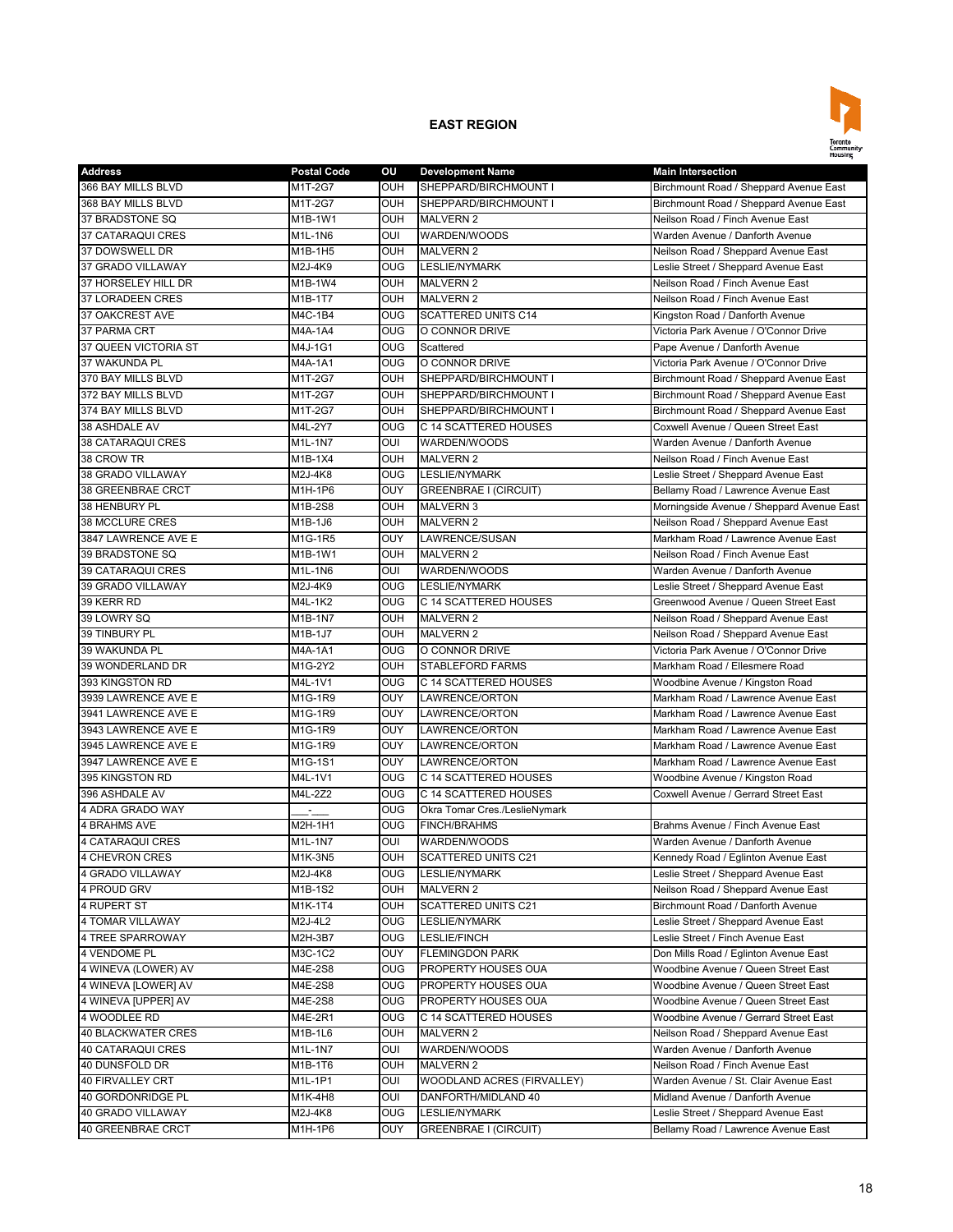

| <b>Address</b>                    | <b>Postal Code</b> | οu                | <b>Development Name</b>               | <b>Main Intersection</b>                                                |
|-----------------------------------|--------------------|-------------------|---------------------------------------|-------------------------------------------------------------------------|
| 40 MORTON RD                      | M4C-4N8            | <b>OUG</b>        | C 14 SCATTERED HOUSES                 | Woodbine Avenue / Danforth Avenue                                       |
| 40 PARMA CRT                      | M4A-1A5            | OUG               | O CONNOR DRIVE                        | Victoria Park Avenue / O'Connor Drive                                   |
| 40 QUEEN VICTORIA ST              | M4J-1E9            | <b>OUG</b>        | <b>QUEEN VICTORIA</b>                 | Jones Avenue / Danforth Avenue                                          |
| 40 RHODES AV                      | M4L-2Z9            | <b>OUG</b>        | C 14 SCATTERED HOUSES                 | Coxwell Avenue / Queen Street East                                      |
| <b>40 TEESDALE PL</b>             | M1L-1L3            | OUI               | TEESDALE/PHARMACY 40                  | Pharmacy Avenue / Danforth Avenue                                       |
| 40 WAKUNDA PL                     | M4A-1A3            | O <sub>0</sub>    | O CONNOR DRIVE                        | Victoria Park Avenue / O'Connor Drive                                   |
| 400 MCCOWAN RD                    | M1J-1J5            | OUI               | <b>MCCOWAN RD II</b>                  | McCowan Road / Eglinton Avenue East                                     |
| 404 LUMSDEN AVE                   | M4C-2L7            | OUY               | <b>AGNES MCPHAIL</b>                  | Dawes Road / Danforth Avenue                                            |
| 406 LUMSDEN AVE                   | M4C-2L7            | OUY               | <b>AGNES MCPHAIL</b>                  | Dawes Road / Danforth Avenue                                            |
| 408 LUMSDEN AVE                   | M4C-2L7            | OUY               | <b>AGNES MCPHAIL</b>                  | Dawes Road / Danforth Avenue                                            |
| <b>41 CATARAQUI CRES</b>          | M1L-1N6            | OUI               | WARDEN/WOODS                          | Warden Avenue / Danforth Avenue                                         |
| 41 GRADO VILLAWAY                 | M2J-4K9            | OUG               | <b>LESLIE/NYMARK</b>                  | Leslie Street / Sheppard Avenue East                                    |
| 41 LOWRY SQ                       | M1B-1N7            | OUH               | <b>MALVERN 2</b>                      | Neilson Road / Sheppard Avenue East                                     |
| <b>41 SNOWBALL CRES</b>           | M1B-1S5            | <b>OUH</b>        | <b>MALVERN 2</b>                      | Neilson Road / Sheppard Avenue East                                     |
| 41 TINBURY PL                     | M1B-1J7            | OUH               | <b>MALVERN 2</b>                      | Neilson Road / Sheppard Avenue East                                     |
| 41 WAKUNDA PL                     | M4A-1A1            | <b>OUG</b>        | O CONNOR DRIVE                        | Victoria Park Avenue / O'Connor Drive                                   |
| 410 LUMSDEN AVE                   | M4C-2L7            | <b>OUY</b>        | <b>AGNES MCPHAIL</b>                  | Dawes Road / Danforth Avenue                                            |
| 410 MCCOWAN RD                    | M1J-1J4            | OUI               | <b>MCCOWAN RD I</b>                   | McCowan Road / Eglinton Avenue East                                     |
| 4100 LAWRENCE AVE E               | M1E-2R9            | OUY               | LAWRENCE/GALLOWAY                     | Kingston Road / Lawrence Avenue East                                    |
| 4110 LAWRENCE AVE E               | M1E-2S1            | OUY               | LAWRENCE/GALLOWAY                     | Kingston Road / Lawrence Avenue East                                    |
| 412 LUMSDEN AVE                   | M4C-2L7            | OUY               | <b>AGNES MCPHAIL</b>                  | Dawes Road / Danforth Avenue                                            |
| <b>414 LUMSDEN AVE</b>            | M4C-2L7            | OUY               | <b>AGNES MCPHAIL</b>                  | Dawes Road / Danforth Avenue                                            |
| 415 WILLOWDALE AVE                | M2N-5B4            | <b>OUG</b>        | 415 WILLOWDALE AVENUE                 | Willowdale Avenue / Sheppard Avenue East                                |
| 416 LUMSDEN AVE                   | M4C-2L7            | OUY               | <b>AGNES MCPHAIL</b>                  | Dawes Road / Danforth Avenue                                            |
| 4175 LAWRENCE AVE EAST            | M1E-4T7            | <b>OUY</b>        | <b>WEST HILL APARTMENTS</b>           | Kingston Road / Lawrence Avenue East                                    |
| 418 LUMSDEN AVE                   | M4C-2L7            | <b>OUY</b>        | <b>AGNES MCPHAIL</b>                  | Dawes Road / Danforth Avenue                                            |
| <b>42 BRADWORTHY CRT</b>          | M1B-2S7            | OUH               | <b>MALVERN 3</b>                      | Morningside Avenue / Sheppard Avenue East                               |
| 42 BURKWOOD CRES                  | M1B-1P1            | <b>OUH</b>        | <b>MALVERN 2</b>                      | Neilson Road / Sheppard Avenue East                                     |
|                                   | M1L-1N7            |                   |                                       | Warden Avenue / Danforth Avenue                                         |
| 42 CATARAQUI CRES<br>42 CORLEY AV | M4E-1T9            | OUI<br><b>OUG</b> | WARDEN/WOODS<br>C 14 SCATTERED HOUSES |                                                                         |
| <b>42 GRADO VILLAWAY</b>          | M2J-4K8            | O <sub>0</sub>    | <b>LESLIE/NYMARK</b>                  | Woodbine Avenue / Kingston Road<br>Leslie Street / Sheppard Avenue East |
|                                   |                    | OUY               |                                       |                                                                         |
| 42 GREENBRAE CRCT                 | M1H-1P6            |                   | <b>GREENBRAE I (CIRCUIT)</b>          | Bellamy Road / Lawrence Avenue East                                     |
| 42 HUBBARD BL                     | M4E-1A3            | OUG               | 42 HUBBARD BLVD                       | Woodbine Avenue / Queen Street East                                     |
| 42 QUEEN VICTORIA ST              | M4J-1E9            | OUG               | <b>QUEEN VICTORIA</b>                 | Jones Avenue / Danforth Avenue                                          |
| 42 RAINSFORD RD                   | M4L-3N6            | <b>OUG</b>        | <b>SCATTERED UNITS C14</b>            | Woodbine Avenue / Queen Street East                                     |
| 42 WAKUNDA PL                     | M4A-1A3            | <b>OUG</b>        | O CONNOR DRIVE                        | Victoria Park Avenue / O'Connor Drive                                   |
| <b>42 WHITELEAS AVE</b>           | M1B-1W7            | OUH               | <b>MALVERN 2</b>                      | Neilson Road / Finch Avenue East                                        |
| 420 LUMSDEN AVE                   | M4C-2L7            | OUY               | <b>AGNES MCPHAIL</b>                  | Dawes Road / Danforth Avenue                                            |
| 4205 LAWRENCE AVE EAST            | M1E-4S6            | <b>OUY</b>        | <b>MORNINGSIDE APARTMENTS</b>         | Morningside Avenue / Lawrence Avenue East                               |
| 422 LUMSDEN AVE                   | M4C-2L7            | OUY               | <b>AGNES MCPHAIL</b>                  | Dawes Road / Danforth Avenue                                            |
| 424 LUMSDEN AVE                   | M4C-2L7            | OUY               | <b>AGNES MCPHAIL</b>                  | Dawes Road / Danforth Avenue                                            |
| 426 LUMSDEN AVE                   | M4C-2L7            | <b>OUY</b>        | <b>AGNES MCPHAIL</b>                  | Dawes Road / Danforth Avenue                                            |
| 426A COXWELL AV                   | M4L-3B7            | <b>OUG</b>        | <b>COXWELL STABLES</b>                | Coxwell Avenue / Gerrard Street East                                    |
| 426B COXWELL AV                   | M4L-3B7            | <b>OUG</b>        | <b>COXWELL STABLES</b>                | Coxwell Avenue / Gerrard Street East                                    |
| 428 COXWELL AV                    | M4L-3B7            | <b>OUG</b>        | <b>COXWELL STABLES</b>                | Coxwell Avenue / Gerrard Street East                                    |
| 428 LUMSDEN AVE                   | M4C-2L7            | OUY               | <b>AGNES MCPHAIL</b>                  | Dawes Road / Danforth Avenue                                            |
| 43 CATARAQUI CRES                 | M1L-1N6            | OUI               | WARDEN/WOODS                          | Warden Avenue / Danforth Avenue                                         |
| 43 DEVON RD                       | M4E-2J7            | <b>OUG</b>        | C 14 SCATTERED HOUSES                 | Woodbine Avenue / Gerrard Street East                                   |
| 43 FIRVALLEY CRT                  | M1L-1N6            | OUI               | WARDEN/WOODS                          | Warden Avenue / Danforth Avenue                                         |
| 43 GEMSHAW CRES                   | M1B-1L3            | <b>OUH</b>        | <b>MALVERN 2</b>                      | Neilson Road / Sheppard Avenue East                                     |
| 43 GRADO VILLAWAY                 | M2J-4K9            | <b>OUG</b>        | LESLIE/NYMARK                         | Leslie Street / Sheppard Avenue East                                    |
| 43 TROTT SQ                       | M1B-1V9            | <b>OUH</b>        | <b>MALVERN 2</b>                      | Neilson Road / Finch Avenue East                                        |
| 43 WAKUNDA PL                     | M4A-1A1            | <b>OUG</b>        | O CONNOR DRIVE                        | Victoria Park Avenue / O'Connor Drive                                   |
| 430 COXWELL AV                    | M4L-3B7            | <b>OUG</b>        | <b>COXWELL STABLES</b>                | Coxwell Avenue / Gerrard Street East                                    |
| 430 LUMSDEN AVE                   | M4C-2L7            | <b>OUY</b>        | <b>AGNES MCPHAIL</b>                  | Dawes Road / Danforth Avenue                                            |
| 4301 KINGSTON RD                  | M1E-2N1            | OUY               | KINGSTON/GALLOWAY                     | Galloway Road / Kingston Road                                           |
| 4305 KINGSTON RD                  | M1E-2M9            | <b>OUY</b>        | KINGSTON/GALLOWAY                     | Galloway Road / Kingston Road                                           |
| 4311 KINGSTON RD                  | M1E-2M9            | OUY               | KINGSTON/GALLOWAY                     | Galloway Road / Kingston Road                                           |
| 4315 KINGSTON RD                  | M1E-2M9            | <b>OUY</b>        | KINGSTON/GALLOWAY                     | Galloway Road / Kingston Road                                           |
| 432 COXWELL AV                    | M4L-3B7            | <b>OUG</b>        | <b>COXWELL STABLES</b>                | Coxwell Avenue / Gerrard Street East                                    |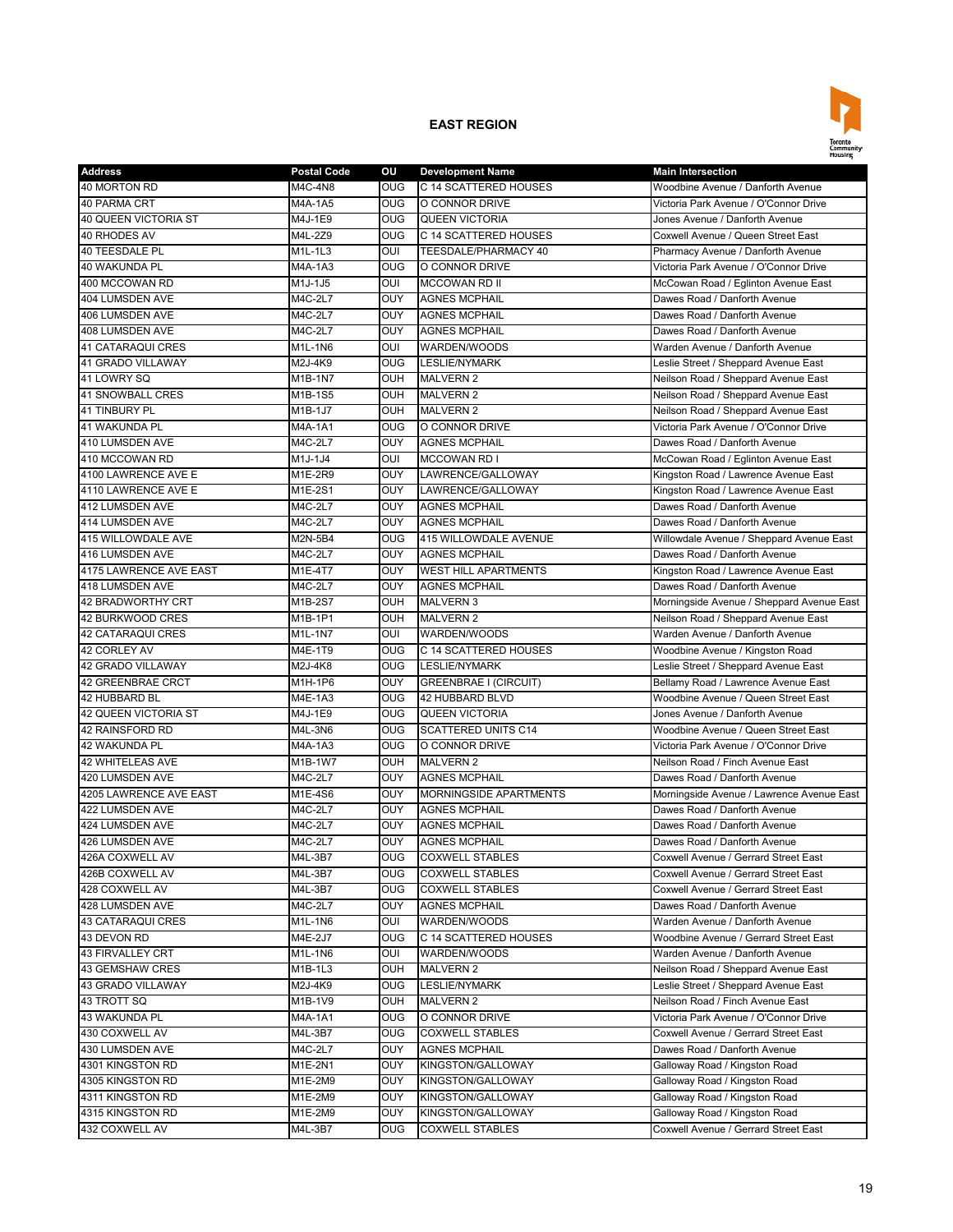

| <b>Address</b>               | <b>Postal Code</b> | οu                    | <b>Development Name</b>      | <b>Main Intersection</b>                                                     |
|------------------------------|--------------------|-----------------------|------------------------------|------------------------------------------------------------------------------|
| 432 LUMSDEN AVE              | M4C-2L7            | OUY                   | <b>AGNES MCPHAIL</b>         | Dawes Road / Danforth Avenue                                                 |
| 4321 KINGSTON RD             | M1E-2M9            | OUY                   | KINGSTON/GALLOWAY            | Galloway Road / Kingston Road                                                |
| 4325 KINGSTON RD             | M1E-2M9            | OUY                   | KINGSTON/GALLOWAY            | Galloway Road / Kingston Road                                                |
| 4331 KINGSTON RD             | M1E-2M9            | OUY                   | KINGSTON/GALLOWAY            | Galloway Road / Kingston Road                                                |
| 434 COXWELL AV               | M4L-3B7            | <b>OUG</b>            | <b>COXWELL STABLES</b>       | Coxwell Avenue / Gerrard Street East                                         |
| <b>434 LUMSDEN AVE</b>       | M4C-2L7            | OUY                   | <b>AGNES MCPHAIL</b>         | Dawes Road / Danforth Avenue                                                 |
| 436 COXWELL AV               | M4L-3B7            | <b>OUG</b>            | <b>COXWELL STABLES</b>       | Coxwell Avenue / Gerrard Street East                                         |
| 436 LUMSDEN AVE              | M4C-2L7            | OUY                   | <b>AGNES MCPHAIL</b>         | Dawes Road / Danforth Avenue                                                 |
| 438 COXWELL AV               | M4L-3B7            | <b>OUG</b>            | <b>COXWELL STABLES</b>       | Coxwell Avenue / Gerrard Street East                                         |
| <b>438 LUMSDEN AVE</b>       | M4C-2L7            | OUY                   | <b>AGNES MCPHAIL</b>         | Dawes Road / Danforth Avenue                                                 |
| <b>44 CATARAQUI CRES</b>     | M1L-1N7            | OUI                   | WARDEN/WOODS                 | Warden Avenue / Danforth Avenue                                              |
| 44 GRADO VILLAWAY            | M2J-4K8            | OUG                   | <b>LESLIE/NYMARK</b>         | Leslie Street / Sheppard Avenue East                                         |
| <b>44 GREENBRAE CRCT</b>     | M1H-1P6            | OUY                   | <b>GREENBRAE I (CIRCUIT)</b> | Bellamy Road / Lawrence Avenue East                                          |
| 44 QUEEN VICTORIA ST         | M4J-1E9            | $\overline{O}$        | <b>QUEEN VICTORIA</b>        | Jones Avenue / Danforth Avenue                                               |
| <b>44 WHITELEAS AVE</b>      | M1B-1W7            | OUH                   | <b>MALVERN 2</b>             | Neilson Road / Finch Avenue East                                             |
| 440 COXWELL AV               | M4L-3B7            | <b>OUG</b>            | <b>COXWELL STABLES</b>       | Coxwell Avenue / Gerrard Street East                                         |
| 440 LUMSDEN AVE              | M4C-2L7            | OUY                   | <b>AGNES MCPHAIL</b>         | Dawes Road / Danforth Avenue                                                 |
| 442 COXWELL AV               | M4L-3B7            | OUG                   | <b>COXWELL STABLES</b>       | Coxwell Avenue / Gerrard Street East                                         |
| 442 LUMSDEN AVE              | M4C-2L7            | OUY                   | <b>AGNES MCPHAIL</b>         | Dawes Road / Danforth Avenue                                                 |
| 444 COXWELL AV               | M4L-3B7            | OUG                   | <b>COXWELL STABLES</b>       | Coxwell Avenue / Gerrard Street East                                         |
| 444 LUMSDEN AVE (East Tower) | M4C-2L8            | OUY                   | <b>AGNES MCPHAIL</b>         | Dawes Road / Danforth Avenue                                                 |
| 444 LUMSDEN AVE (West Tower) | M4C-2L8            | OUY                   | <b>AGNES MCPHAIL</b>         | Dawes Road / Danforth Avenue                                                 |
| <b>45 ADRA VILLAWAY</b>      | M2J-4K4            | OUG                   | <b>LESLIE/NYMARK</b>         | Leslie Street / Sheppard Avenue East                                         |
| <b>45 CATARAQUI CRES</b>     | M1L-1N6            | OUI                   | WARDEN/WOODS                 | Warden Avenue / Danforth Avenue                                              |
| 45 ELLINGTON DR              | M1R-3X6            | <b>OUH</b>            | <b>SCATTERED UNITS C21</b>   | Warden Avenue / Lawrence Avenue East                                         |
| <b>45 FIRVALLEY CRT</b>      | M1L-1N6            | OUI                   | WARDEN/WOODS                 | Warden Avenue / Danforth Avenue                                              |
| <b>45 GRADO VILLAWAY</b>     | M2J-4K9            | OUG                   | <b>LESLIE/NYMARK</b>         |                                                                              |
| 45 MCCLURE CRES              | M1B-1J5            | <b>OUH</b>            | <b>MALVERN 2</b>             | Leslie Street / Sheppard Avenue East<br>Neilson Road / Sheppard Avenue East  |
|                              |                    |                       |                              |                                                                              |
| <b>45 MEDWAY CRES</b>        | M1P-3T7            | <b>OUH</b>            | <b>SCATTERED UNITS C26</b>   | Brimley Road / Lawrence Avenue East<br>Victoria Park Avenue / O'Connor Drive |
| 45 PARMA CRT                 | M4A-1A4<br>M4C-3P4 | OUG<br>O <sub>0</sub> | O CONNOR DRIVE               |                                                                              |
| 45 ROSEHEATH AV              |                    |                       | C 14 SCATTERED HOUSES        | Coxwell Avenue / Danforth Avenue                                             |
| <b>45 SUNDIAL CRES</b>       | M4A-2J7            | <b>OUG</b>            | <b>SCATTERED UNITS C20</b>   | Victoria Park Avenue / Lawrence Avenue East                                  |
| 45 WAKUNDA PL                | M4A-1A1            | <b>OUG</b>            | O CONNOR DRIVE               | Victoria Park Avenue / O'Connor Drive                                        |
| <b>45 WINSTANLY CRES</b>     | M1B-1N3            | OUH                   | <b>MALVERN 2</b>             | Neilson Road / Sheppard Avenue East                                          |
| <b>46 ADRA VILLAWAY</b>      | M2J-4K6            | <b>OUG</b>            | <b>LESLIE/NYMARK</b>         | Leslie Street / Sheppard Avenue East                                         |
| <b>46 CATARAQUI CRES</b>     | M1L-1N7            | OUI                   | WARDEN/WOODS                 | Warden Avenue / Danforth Avenue                                              |
| <b>46 GREENBRAE CRCT</b>     | M1H-1P6            | OUY                   | <b>GREENBRAE I (CIRCUIT)</b> | Bellamy Road / Lawrence Avenue East                                          |
| <b>46 HALLBANK TER</b>       | M1S-2V9            | <b>OUH</b>            | HALLBANK-PITFIELD            | McCowan Road / Sheppard Avenue East                                          |
| 46 QUEEN VICTORIA ST         | M4J-1E9            | <b>OUG</b>            | <b>QUEEN VICTORIA</b>        | Jones Avenue / Danforth Avenue                                               |
| <b>47 ADRA VILLAWAY</b>      | M2J-4K4            | <b>OUG</b>            | <b>LESLIE/NYMARK</b>         | Leslie Street / Sheppard Avenue East                                         |
| <b>47 CATARAQUI CRES</b>     | M1L-1N6            | OUI                   | WARDEN/WOODS                 | Warden Avenue / Danforth Avenue                                              |
| 47 CRITTENDEN SQ             | M1B-1V2            | <b>OUH</b>            | <b>MALVERN 2</b>             | Neilson Road / Finch Avenue East                                             |
| <b>47 FIRVALLEY CRT</b>      | M1L-1N6            | OUI                   | WARDEN/WOODS                 | Warden Avenue / Danforth Avenue                                              |
| 47 GILDER DR                 | M1K-4P7            | OUI                   | <b>GILDER DRIVE</b>          | Midland Avenue / Eglinton Avenue East                                        |
| 47 GRADO VILLAWAY            | M2J-4K9            | OUG                   | LESLIE/NYMARK                | Leslie Street / Sheppard Avenue East                                         |
| 47 MCCLURE CRES              | M1B-1J5            | OUH                   | MALVERN 2                    | Neilson Road / Sheppard Avenue East                                          |
| 47 PARMA CRT                 | M4A-1A4            | OUG                   | O CONNOR DRIVE               | Victoria Park Avenue / O'Connor Drive                                        |
| <b>48 ADRA VILLAWAY</b>      | M2J-4K6            | <b>OUG</b>            | LESLIE/NYMARK                | Leslie Street / Sheppard Avenue East                                         |
| <b>48 CATARAQUI CRES</b>     | M1L-1N7            | OUI                   | WARDEN/WOODS                 | Warden Avenue / Danforth Avenue                                              |
| 48 CROW TR                   | M1B-1X7            | OUH                   | <b>MALVERN 2</b>             | Neilson Road / Finch Avenue East                                             |
| 48 GREENBRAE CRCT            | M1H-1P6            | OUY                   | GREENBRAE I (CIRCUIT)        | Bellamy Road / Lawrence Avenue East                                          |
| 48 GREYPOINT DR              | M1B-1M1            | OUH                   | MALVERN 2                    | Neilson Road / Sheppard Avenue East                                          |
| 48 HALLBANK TER              | M1S-2V9            | OUH                   | HALLBANK-PITFIELD            | McCowan Road / Sheppard Avenue East                                          |
| 48 IVY GREEN CRES            | M1G-2Z3            | OUH                   | STABLEFORD FARMS             | Markham Road / Ellesmere Road                                                |
| 48 QUEEN VICTORIA ST         | M4J-1E9            | <b>OUG</b>            | <b>QUEEN VICTORIA</b>        | Jones Avenue / Danforth Avenue                                               |
| <b>48 WICKSON TR</b>         | M1B-1K9            | OUH                   | <b>MALVERN 2</b>             | Neilson Road / Sheppard Avenue East                                          |
| 49 ADRA VILLAWAY             | M2J-4K4            | OUG                   | LESLIE/NYMARK                | Leslie Street / Sheppard Avenue East                                         |
| 49 BRADSTONE SQ              | M1B-1W1            | OUH                   | MALVERN 2                    | Neilson Road / Finch Avenue East                                             |
| 49 CATARAQUI CRES            | M1L-1N6            | OUI                   | WARDEN/WOODS                 | Warden Avenue / Danforth Avenue                                              |
| 49 FIRVALLEY CRT             | M1L-1P2            | OUI                   | WARDEN/WOODS                 | Warden Avenue / Danforth Avenue                                              |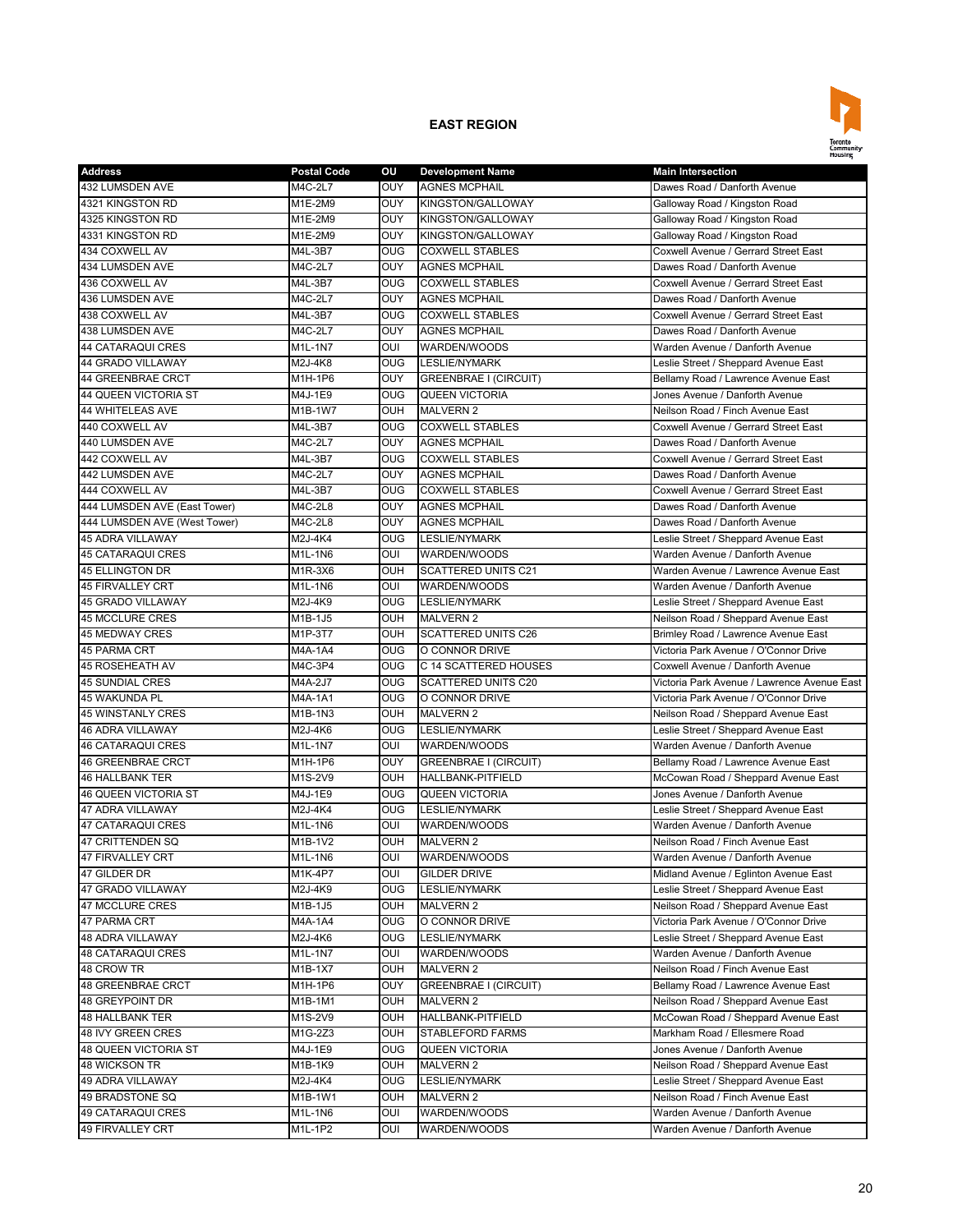

| <b>Address</b>                          | <b>Postal Code</b> | οu         | <b>Development Name</b>       | <b>Main Intersection</b>                    |
|-----------------------------------------|--------------------|------------|-------------------------------|---------------------------------------------|
| 49 GILDER DR                            | M1K-4P7            | OUI        | <b>GILDER DRIVE</b>           | Midland Avenue / Eglinton Avenue East       |
| 49 GRADO VILLAWAY                       | M2J-4K9            | OUG        | <b>LESLIE/NYMARK</b>          | Leslie Street / Sheppard Avenue East        |
| 49 IVY GREEN CRES                       | M1G-2Z2            | <b>OUH</b> | <b>STABLEFORD FARMS</b>       | Markham Road / Ellesmere Road               |
| <b>5 ADRA VILLAWAY</b>                  | M2J-4K4            | <b>OUG</b> | <b>LESLIE/NYMARK</b>          | Leslie Street / Sheppard Avenue East        |
| <b>5 BATTENBERG AV</b>                  | M4L-1J7            | OUG        | C 14 SCATTERED HOUSES         | Coxwell Avenue / Queen Street East          |
| <b>5 BRAHMS AVE</b>                     | M2H-1H2            | OUG        | <b>FINCH/BRAHMS</b>           | Brahms Avenue / Finch Avenue East           |
| 5 CATARAQUI CRES                        | M1L-1N6            | OUI        | WARDEN/WOODS                  | Warden Avenue / Danforth Avenue             |
| <b>5 FIELD SPARROWAY</b>                | M2H-3B6            | OUG        | <b>LESLIE/FINCH</b>           | Leslie Street / Finch Avenue East           |
| 5 GLENMOUNT PARK RD                     | M4E-2M8            | OUG        | <b>SCATTERED UNITS C14</b>    | Woodbine Avenue / Kingston Road             |
| 5 GRADO VILLAWAY                        | M2J-4K7            | <b>OUG</b> | <b>LESLIE/NYMARK</b>          | Leslie Street / Sheppard Avenue East        |
| 5 HUBBARD (LOWER) BLVD                  | M4E-1A2            | <b>OUG</b> | PROPERTY HOUSES OUA           | Woodbine Avenue / Queen Street East         |
| 5 HUBBARD (UPPER) BLVD                  | M4E-1A2            | <b>OUG</b> | PROPERTY HOUSES OUA           | Woodbine Avenue / Queen Street East         |
| 5 HUBBARD [LOWER] BLVD                  | M4E-1A2            | <b>OUG</b> | PROPERTY HOUSES OUA           | Woodbine Avenue / Queen Street East         |
| <b>5 OKRA TOMAR CRES</b>                | ż.                 | <b>OUG</b> | Okra Tomar Cres./LeslieNymark |                                             |
| <b>5 PARMA CRT</b>                      | M4A-1A4            | <b>OUG</b> | O CONNOR DRIVE                | Victoria Park Avenue / O'Connor Drive       |
| 5 TILLBROOK CRT                         | M1B-1N5            | OUH        | <b>MALVERN 2</b>              | Neilson Road / Sheppard Avenue East         |
| <b>5 TOMAR VILLAWAY</b>                 | M2J-4L1            | <b>OUG</b> | <b>LESLIE/NYMARK</b>          | Leslie Street / Sheppard Avenue East        |
| <b>5 WAKUNDA PLACE</b>                  | M4A-1A2            | <b>OUG</b> | CENTENNIAL APARTMENTS         | Victoria Park Avenue / O'Connor Drive       |
| 50 ADRA VILLAWAY                        | M2J-4K6            | OUG        | <b>LESLIE/NYMARK</b>          | Leslie Street / Sheppard Avenue East        |
| 50 BARRINGTON AV                        | M4C-4Y7            | OUG        | BARRINGTON AVE 50 (SHOP)      | Main Street / Danforth Avenue               |
| 50 BUSHWOOD CRT                         | M1B-2T1            | OUH        | <b>MALVERN 3</b>              | Morningside Avenue / Sheppard Avenue East   |
| 50 CATARAQUI CRES                       | M1L-1N7            | OUI        | WARDEN/WOODS                  | Warden Avenue / Danforth Avenue             |
| 50 DUNSFOLD DR                          | M1B-1T6            | OUH        | <b>MALVERN 2</b>              | Neilson Road / Finch Avenue East            |
|                                         |                    | <b>OUH</b> |                               |                                             |
| 50 EMPRINGHAM DRIVE<br>50 FIRVALLEY CRT | M1B-3Y9<br>M1L-1N9 |            | <b>EMPRINGHAM MEWS</b>        | Neilson Road / Sheppard Avenue East         |
|                                         |                    | OUI        | WARDEN/WOODS                  | Warden Avenue / Danforth Avenue             |
| 50 GREENBRAE CRCT                       | M1H-1P6            | OUY        | <b>GREENBRAE I (CIRCUIT)</b>  | Bellamy Road / Lawrence Avenue East         |
| 50 HALLBANK TER                         | M1S-2V9            | OUH        | <b>HALLBANK-PITFIELD</b>      | McCowan Road / Sheppard Avenue East         |
| 50 IVY GREEN CRES                       | M1G-2Z3            | <b>OUH</b> | <b>STABLEFORD FARMS</b>       | Markham Road / Ellesmere Road               |
| 50 QUEEN VICTORIA ST                    | M4J-1E9            | <b>OUG</b> | <b>QUEEN VICTORIA</b>         | Jones Avenue / Danforth Avenue              |
| 50 SUNDIAL CRES                         | M3A-2J8            | <b>OUG</b> | <b>SCATTERED UNITS C20</b>    | Victoria Park Avenue / Lawrence Avenue East |
| 50 TUXEDO COURT                         | M1G-3S8            | OUH        | <b>VILLAGE APARTMENTS</b>     | Markham Road / Hwy 401                      |
| 51 ADRA VILLAWAY                        | M2J-4K4            | <b>OUG</b> | <b>LESLIE/NYMARK</b>          | Leslie Street / Sheppard Avenue East        |
| 51 BRADSTONE SQ                         | M1B-1W1            | OUH        | <b>MALVERN 2</b>              | Neilson Road / Finch Avenue East            |
| 51 CATARAQUI CRES                       | M1L-1N6            | OUI        | WARDEN/WOODS                  | Warden Avenue / Danforth Avenue             |
| 51 FIRVALLEY CRT                        | M1L-1P2            | OUI        | WARDEN/WOODS                  | Warden Avenue / Danforth Avenue             |
| 51 GILDER DR                            | <b>M1K-4P7</b>     | OUI        | <b>GILDER DRIVE</b>           | Midland Avenue / Eglinton Avenue East       |
| 51 GRADO VILLAWAY                       | M2J-4K9            | <b>OUG</b> | <b>LESLIE/NYMARK</b>          | Leslie Street / Sheppard Avenue East        |
| 51 LOWRY SQ                             | <b>M1B-1N7</b>     | OUH        | <b>MALVERN 2</b>              | Neilson Road / Sheppard Avenue East         |
| 51 MORECAMBE GATE                       | M1W-2N5            | <b>OUG</b> | VICTORIA PARK/CHESTER LE      | Victoria Park Avenue / Finch Avenue East    |
| 51 OAKCREST AV                          | M4C-1B4            | OUG        | C 14 SCATTERED HOUSES         | Woodbine Avenue / Danforth Avenue           |
| 51 PARKWOODS VILLAGE DR                 | M3A-2X1            | <b>OUG</b> | PARKWOODS/RAYOAK              | Victoria Park Avenue / York Mills Road      |
| 52 ADRA VILLAWAY                        | M2J-4K6            | <b>OUG</b> | <b>LESLIE/NYMARK</b>          | Leslie Street / Sheppard Avenue East        |
| 52 BOEM AVE                             | M1R-3T5            | <b>OUH</b> | SCATTERED UNITS CHU 05        | Warden Avenue / Lawrence Avenue East        |
| 52 CATARAQUI CRES Rec Centre            | M1L-1N7            | OUI        | WARDEN/WOODS                  | Warden Avenue / Danforth Avenue             |
| 52 DUNTHORNE CRT                        | M1B-2S9            | OUH        | <b>MALVERN 3</b>              | Morningside Avenue / Sheppard Avenue East   |
| 52 EMPRINGHAM DRIVE                     | M1B-3Y9            | OUH        | <b>EMPRINGHAM MEWS</b>        | Neilson Road / Sheppard Avenue East         |
| 52 FIRVALLEY CRT                        | M1L-1N9            | OUI        | WARDEN/WOODS                  | Warden Avenue / Danforth Avenue             |
| 52 HALLBANK TER                         | M1S-2V9            | OUH        | HALLBANK-PITFIELD             | McCowan Road / Sheppard Avenue East         |
| 52 QUEEN VICTORIA ST                    | M4J-1E9            | <b>OUG</b> | <b>QUEEN VICTORIA</b>         | Jones Avenue / Danforth Avenue              |
| 520 KINGSTON RD                         | M4L-1V4            | OUG        | 520 KINGSTON RD               | Woodbine Avenue / Kingston Road             |
| 53 ADRA VILLAWAY                        | M2J-4K4            | <b>OUG</b> | LESLIE/NYMARK                 | Leslie Street / Sheppard Avenue East        |
| 53 CATARAQUI CRES                       | M1L-1N6            | OUI        | WARDEN/WOODS                  | Warden Avenue / Danforth Avenue             |
| 53 GRADO VILLAWAY                       | M2J-4K9            | <b>OUG</b> | LESLIE/NYMARK                 | Leslie Street / Sheppard Avenue East        |
| 53 LOWRY ST                             | M1B-1N7            | OUH        | <b>MALVERN 2</b>              | Neilson Road / Sheppard Avenue East         |
| 53 SCARBOROUGH HEIGHT BLVD              | M1M-2V5            | OUH        | SCATTERED UNITS C26           | Birchmount Road / Kingston Road             |
| 530 KINGSTON RD                         | M4L-1V4            | <b>OUG</b> | 530 KINGSTON ROAD             | Woodbine Avenue / Kingston Road             |
| 539 JONES AV                            | M4J-3G8            | OUG        | Scattered                     | Pape Avenue / Danforth Avenue               |
| 53A FIRVALLEY CRT                       | M1L-1P2            | OUI        | WARDEN/WOODS                  | Warden Avenue / Danforth Avenue             |
| 53B FIRVALLEY CRT                       | M1L-1P2            | OUI        | WARDEN/WOODS                  | Warden Avenue / Danforth Avenue             |
| 54 ADRA VILLAWAY                        | M2J-4K6            | OUG        | LESLIE/NYMARK                 | Leslie Street / Sheppard Avenue East        |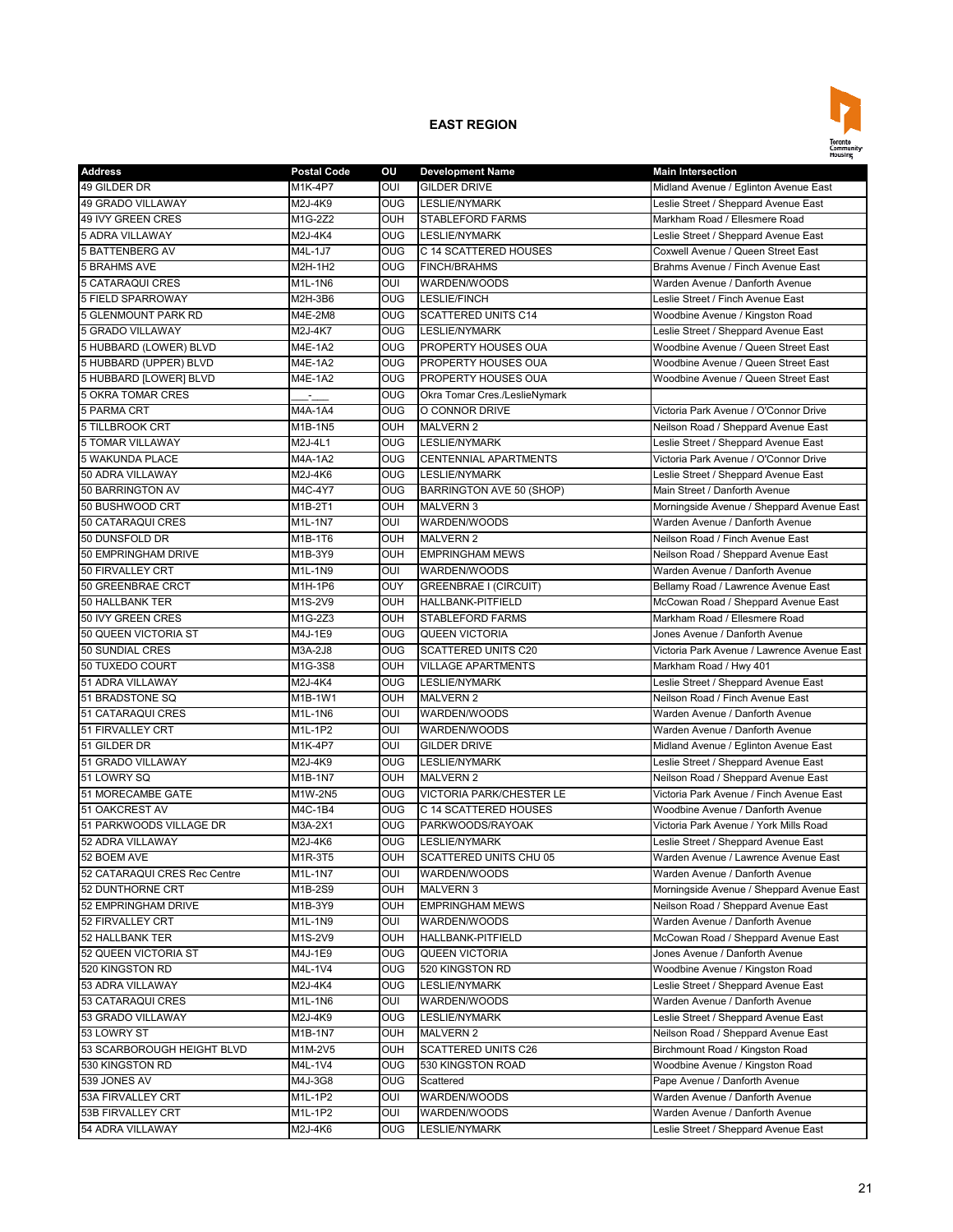

| <b>Address</b>                      | <b>Postal Code</b> | οu                    | <b>Development Name</b>        | <b>Main Intersection</b>                                                 |
|-------------------------------------|--------------------|-----------------------|--------------------------------|--------------------------------------------------------------------------|
| 54 ALDERGROVE AV                    | M4C-5M3            | <b>OUG</b>            | C 14 SCATTERED HOUSES          | Woodbine Avenue / Danforth Avenue                                        |
| 54 CATARAQUI CRES                   | M1L-1N7            | OUI                   | WARDEN/WOODS                   | Warden Avenue / Danforth Avenue                                          |
| 54 EMPRINGHAM DRIVE                 | M1B-3Y9            | OUH                   | <b>EMPRINGHAM MEWS</b>         | Neilson Road / Sheppard Avenue East                                      |
| 54 FIRVALLEY CRT                    | M1L-1N9            | OUI                   | WARDEN/WOODS                   | Warden Avenue / Danforth Avenue                                          |
| <b>54 HALLBANK TER</b>              | M1S-2V9            | OUH                   | <b>HALLBANK-PITFIELD</b>       | McCowan Road / Sheppard Avenue East                                      |
| 54 HORSELEY HILL DR                 | M1B-1W5            | OUH                   | <b>MALVERN 2</b>               | Neilson Road / Finch Avenue East                                         |
| 54 QUEEN VICTORIA ST                | M4J-1E9            | <b>OUG</b>            | <b>QUEEN VICTORIA</b>          | Jones Avenue / Danforth Avenue                                           |
| 54A HALLBANK TER                    | M1S-2V9            | <b>OUH</b>            | HALLBANK-PITFIELD              | McCowan Road / Sheppard Avenue East                                      |
| 55 ADRA VILLAWAY                    | M2J-4K4            | <b>OUG</b>            | <b>LESLIE/NYMARK</b>           | Leslie Street / Sheppard Avenue East                                     |
| 55 CATARAQUI CRES                   | M1L-1N6            | OUI                   | WARDEN/WOODS                   | Warden Avenue / Danforth Avenue                                          |
| 55 FIRVALLEY CRT                    | M1L-1P2            | OUI                   | WARDEN/WOODS                   | Warden Avenue / Danforth Avenue                                          |
| 55 GREENBRAE CRCT                   | M1H-1R1            | OUY                   | <b>GREENBRAE II (LAWRENCE)</b> | Bellamy Road / Lawrence Avenue East                                      |
| 55 HORSELEY HILL DR                 | M1B-1W4            | OUH                   | <b>MALVERN 2</b>               | Neilson Road / Finch Avenue East                                         |
| <b>55 KENMARK BLVD</b>              | M1K-3N9            | OUH                   | <b>SCATTERED UNITS C21</b>     | Kennedy Road / Lawrence Avenue East                                      |
| 55 PARMA CRT                        | M4A-1A4            | OUG                   | O CONNOR DRIVE                 | Victoria Park Avenue / O'Connor Drive                                    |
| 55 WEST LYNN AVE                    | M4C-3V9            | OUG                   | <b>SCATTERED UNITS C14</b>     | Woodbine Avenue / Danforth Avenue                                        |
| 56 ADRA VILLAWAY                    | M2J-4K6            | <b>OUG</b>            | <b>LESLIE/NYMARK</b>           | Leslie Street / Sheppard Avenue East                                     |
| 56 CATARAQUI CRES                   | M1L-1N7            | OUI                   | WARDEN/WOODS                   | Warden Avenue / Danforth Avenue                                          |
| 56 EMPRINGHAM DRIVE                 | M1B-3Y9            | <b>OUH</b>            | <b>EMPRINGHAM MEWS</b>         | Neilson Road / Sheppard Avenue East                                      |
| 56 FIRVALLEY CRT                    | $M1L-1N9$          | OUI                   | WARDEN/WOODS                   | Warden Avenue / Danforth Avenue                                          |
| 56 HALLBANK TER                     | M1S-2V9            | OUH                   | HALLBANK-PITFIELD              | McCowan Road / Sheppard Avenue East                                      |
| 56 MERKLEY SQ                       | M1G-2Y6            | OUH                   | <b>STABLEFORD FARMS</b>        | Markham Road / Ellesmere Road                                            |
| 56 QUEEN VICTORIA ST                | M4J-1E9            | OUG                   | <b>QUEEN VICTORIA</b>          | Jones Avenue / Danforth Avenue                                           |
| 56 SCOTNEY GRV                      | M1B-2S4            | OUH                   | <b>MALVERN 3</b>               | Morningside Avenue / Sheppard Avenue East                                |
| 560 MILVERTON BLVD                  | M4C-1X5            | <b>OUG</b>            | <b>SCATTERED UNITS C20</b>     | Woodbine Avenue / Danforth Avenue                                        |
| <b>56A HALLBANK TER</b>             |                    | <b>OUH</b>            | <b>HALLBANK-PITFIELD</b>       |                                                                          |
|                                     | M1S-2V9            | OUG                   | <b>LESLIE/NYMARK</b>           | McCowan Road / Sheppard Avenue East                                      |
| 57 ADRA VILLAWAY<br>57 BRADSTONE SQ | M2J-4K4            |                       |                                | Leslie Street / Sheppard Avenue East<br>Neilson Road / Finch Avenue East |
|                                     | M1B-1W1            | <b>OUH</b>            | <b>MALVERN 2</b>               |                                                                          |
| 57 CATARAQUI CRES                   | M1L-1N6            | OUI                   | WARDEN/WOODS                   | Warden Avenue / Danforth Avenue                                          |
| 57 FIRVALLEY CRT                    | M1L-1P2            | OUI<br>O <sub>0</sub> | WARDEN/WOODS                   | Warden Avenue / Danforth Avenue                                          |
| 57 PARMA CRT                        | M4A-1A4            |                       | O CONNOR DRIVE                 | Victoria Park Avenue / O'Connor Drive                                    |
| 57 WEST LYNN AVE                    | M4C-3V9            | <b>OUG</b>            | <b>SCATTERED UNITS C14</b>     | Woodbine Avenue / Danforth Avenue                                        |
| 570 WOODBINE AV                     | M4E-3H8            | <b>OUG</b>            | C 14 SCATTERED HOUSES          | Kingston Road / Gerrard Street East                                      |
| 572 WOODBINE AVE                    | M4E-2H8            | OUG                   | <b>SCATTERED UNITS C14</b>     | Woodbine Avenue / Kingston Road                                          |
| 58 ADRA VILLAWAY                    | M2J-4K6            | OUG                   | <b>LESLIE/NYMARK</b>           | Leslie Street / Sheppard Avenue East                                     |
| 58 BRADWORTHY CRT                   | M1B-2S7            | <b>OUH</b>            | <b>MALVERN 3</b>               | Morningside Avenue / Sheppard Avenue East                                |
| 58 BROOKSIDE DR                     | M4E-2M1            | <b>OUG</b>            | <b>SCATTERED UNITS C14</b>     | Woodbine Avenue / Kingston Road                                          |
| 58 CATARAQUI CRES                   | M1L-1N7            | OUI                   | WARDEN/WOODS                   | Warden Avenue / Danforth Avenue                                          |
| 58 DUFORT CRT                       | M1B-2R9            | <b>OUH</b>            | <b>MALVERN 3</b>               | Morningside Avenue / Sheppard Avenue East                                |
| 58 EMPRINGHAM DRIVE                 | M1B-3Y9            | <b>OUH</b>            | <b>EMPRINGHAM MEWS</b>         | Neilson Road / Sheppard Avenue East                                      |
| 58 FIRVALLEY CRT                    | M1L-1N9            | OUI                   | WARDEN/WOODS                   | Warden Avenue / Danforth Avenue                                          |
| 58 GRENOBLE DR                      | M3C-1E1            | OUY                   | <b>FLEMINGDON PARK</b>         | Don Mills Road / Eglinton Avenue East                                    |
| 58 HALLBANK TER                     | M1S-2V9            | <b>OUH</b>            | <b>HALLBANK-PITFIELD</b>       | McCowan Road / Sheppard Avenue East                                      |
| 58 WICKSON TR                       | M1B-1K9            | OUH                   | <b>MALVERN 2</b>               | Neilson Road / Sheppard Avenue East                                      |
| 58A HALLBANK TER                    | M1S-2V9            | OUH                   | HALLBANK-PITFIELD              | McCowan Road / Sheppard Avenue East                                      |
| 59 ADRA VILLAWAY                    | M2J-4K4            | <b>OUG</b>            | <b>LESLIE/NYMARK</b>           | Leslie Street / Sheppard Avenue East                                     |
| 59 CATARAQUI CRES                   | M1L-1N6            | OUI                   | WARDEN/WOODS                   | Warden Avenue / Danforth Avenue                                          |
| 59 EDGEWOOD AVE                     | M4L-3G9            | OUG                   | EDGEWOOD AVENUE                | Coxwell Avenue / Queen Street East                                       |
| 59 FIRVALLEY CRT                    | M1L-1P2            | OUI                   | WARDEN/WOODS                   | Warden Avenue / Danforth Avenue                                          |
| 59 GLENMORE RD                      | M4L-3M2            | OUG                   | <b>SCATTERED UNITS C14</b>     | Woodbine Avenue / Kingston Road                                          |
| 59 HALLBANK TER                     | M1S-2V8            | OUH                   | HALLBANK-PITFIELD              | McCowan Road / Sheppard Avenue East                                      |
| 59 LORADEEN CRES                    | M1B-1T7            | <b>OUH</b>            | <b>MALVERN 2</b>               | Neilson Road / Finch Avenue East                                         |
| 59A HALLBANK TER                    | M1S-2V8            | OUH                   | HALLBANK-PITFIELD              | McCowan Road / Sheppard Avenue East                                      |
| 6 ADRA GRADO WAY                    | a.                 | OUG                   | Okra Tomar Cres./LeslieNymark  |                                                                          |
| 6 ADRA VILLAWAY                     | M2J-4K5            | <b>OUG</b>            | LESLIE/NYMARK                  | Leslie Street / Sheppard Avenue East                                     |
| 6 BENSHIRE DR                       | M1H-1L9            | OUH                   | <b>SCATTERED UNITS C26</b>     | McCowan Road / Lawrence Avenue East                                      |
| <b>6 BRAHMS AVE</b>                 | M2H-1H1            | OUG                   | <b>FINCH/BRAHMS</b>            | Brahms Avenue / Finch Avenue East                                        |
| 6 CATARAQUI CRES                    | M1L-1N7            | OUI                   | WARDEN/WOODS                   | Warden Avenue / Danforth Avenue                                          |
| <b>6 EAST HAVEN DR</b>              | M1N-1L9            | <b>OUH</b>            | SCATTERED UNITS CHU 05         | Midland Avenue / Kingston Road                                           |
| 6 GLAMORGAN AVE                     | M1P-2M7            | OUH                   | KENNEDY/GLAMORGAN              | Kennedy Road / Ellesmere Road                                            |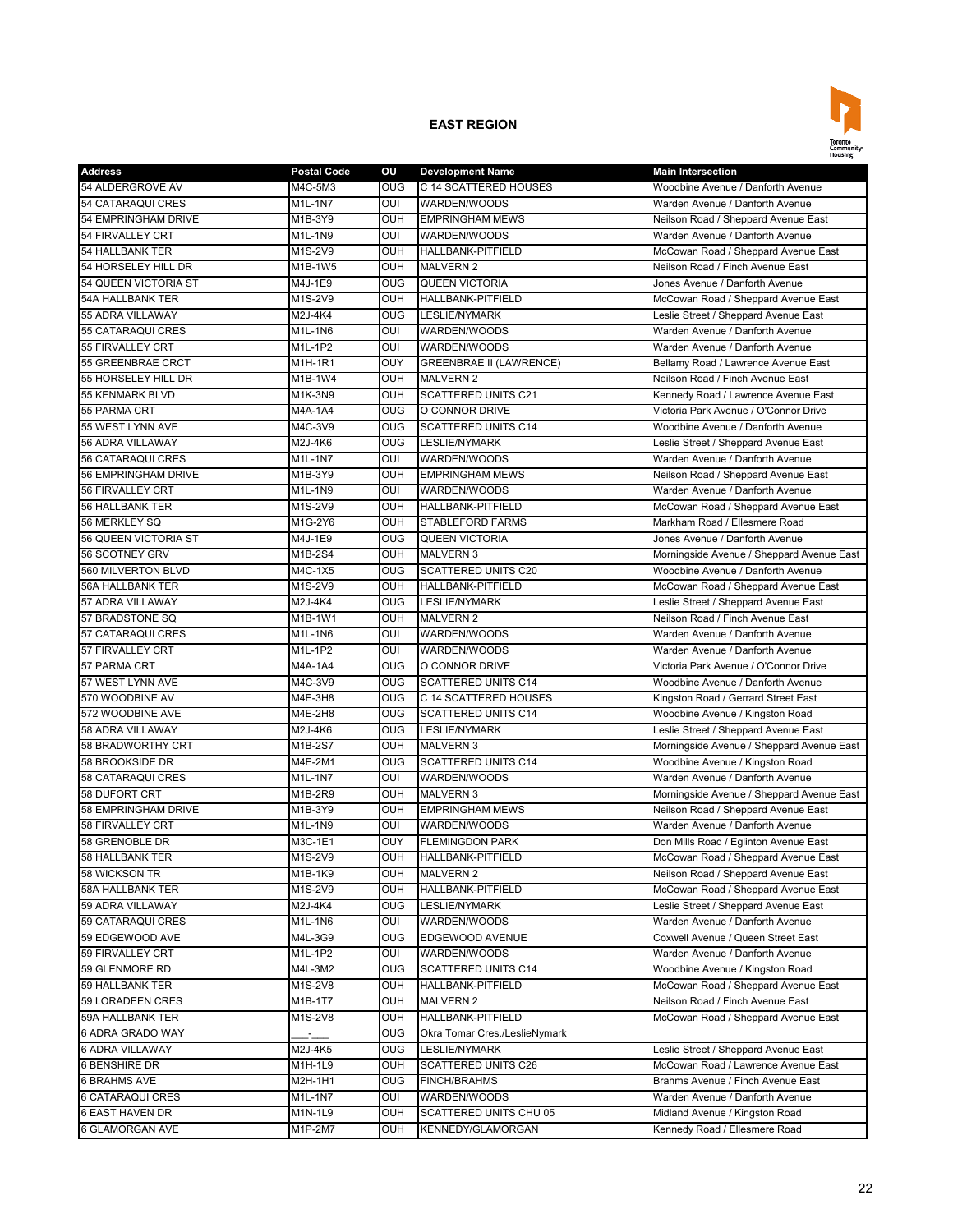

| <b>Address</b>                            | <b>Postal Code</b> | ou         | <b>Development Name</b>      | <b>Main Intersection</b>                  |
|-------------------------------------------|--------------------|------------|------------------------------|-------------------------------------------|
| 6 GRADO VILLAWAY                          | M2J-4K8            | <b>OUG</b> | <b>LESLIE/NYMARK</b>         | Leslie Street / Sheppard Avenue East      |
| <b>6 MACKINAC CRES</b>                    | M1J-1P9            | <b>OUH</b> | <b>SCATTERED UNITS C26</b>   | Danforth Road / Lawrence Avenue East      |
| <b>6 MCGINTY PL</b>                       | M1B-1T4            | <b>OUH</b> | <b>MALVERN 2</b>             | Neilson Road / Finch Avenue East          |
| <b>6 PARMA CRT</b>                        | M4A-1A5            | OUG        | O CONNOR DRIVE               | Victoria Park Avenue / O'Connor Drive     |
| <b>6 TOMAR VILLAWAY</b>                   | M2J-4L2            | <b>OUG</b> | <b>LESLIE/NYMARK</b>         | Leslie Street / Sheppard Avenue East      |
| <b>6 TREE SPARROWAY</b>                   | M2H-3B7            | OUG        | <b>LESLIE/FINCH</b>          | Leslie Street / Finch Avenue East         |
| <b>6 VENDOME PL</b>                       | M3C-1C2            | <b>OUY</b> | <b>FLEMINGDON PARK</b>       | Don Mills Road / Eglinton Avenue East     |
| 6 WINEVA (LOWER) AV                       | M4E-2S8            | <b>OUG</b> | PROPERTY HOUSES OUA          | Woodbine Avenue / Queen Street East       |
| 6 WINEVA [LOWER] AV                       | M4E-2S8            | <b>OUG</b> | PROPERTY HOUSES OUA          | Woodbine Avenue / Queen Street East       |
| 6 WINEVA [UPPER] AV                       | M4E-2S8            | <b>OUG</b> | PROPERTY HOUSES OUA          | Woodbine Avenue / Queen Street East       |
| 60 ADRA VILLAWAY                          | M2J-4K6            | <b>OUG</b> | <b>LESLIE/NYMARK</b>         | Leslie Street / Sheppard Avenue East      |
| 60 BONNIEWOOD RD                          | M1K-2M1            | <b>OUH</b> | <b>SCATTERED UNITS C21</b>   | Kennedy Road / Lawrence Avenue East       |
| 60 CATARAQUI CRES                         | M1L-1N7            | OUI        | WARDEN/WOODS                 | Warden Avenue / Danforth Avenue           |
| 60 COLONIAL AVE                           | M1M-2C5            | OUH        | <b>SCATTERED UNITS C26</b>   | McCowan Road / Eglinton Avenue East       |
| 60 CRITTENDEN SQ                          | M1B-1V1            | OUH        | <b>MALVERN 2</b>             | Neilson Road / Finch Avenue East          |
| 60 CROW TR                                | M1B-1X7            | OUH        | <b>MALVERN 2</b>             | Neilson Road / Finch Avenue East          |
| 60 EMPRINGHAM DRIVE                       | M1B-3Y9            | <b>OUH</b> | <b>EMPRINGHAM MEWS</b>       | Neilson Road / Sheppard Avenue East       |
| 60 FAIRFORD AV                            | M4L-2K1            | OUG        | WOODBINE AVE 697 (SHOP)      | Coxwell Avenue / Gerrard Street East      |
| 60 FIRVALLEY CRT                          | M1L-1N9            | OUI        | WARDEN/WOODS                 | Warden Avenue / Danforth Avenue           |
| 60 GREENBRAE CRCT                         | M1H-1R3            | OUY        | <b>GREENBRAE I (CIRCUIT)</b> | Bellamy Road / Lawrence Avenue East       |
| 60 HALLBANK TER                           | M1S-2V9            | OUH        | <b>HALLBANK-PITFIELD</b>     | McCowan Road / Sheppard Avenue East       |
| <b>60A HALLBANK TER</b>                   | M1S-2V9            | OUH        | <b>HALLBANK-PITFIELD</b>     | McCowan Road / Sheppard Avenue East       |
| 61 ADRA VILLAWAY                          | M2J-4K4            | OUG        | <b>LESLIE/NYMARK</b>         | Leslie Street / Sheppard Avenue East      |
| 61 CATARAQUI CRES                         | M1L-1N6            | OUI        | WARDEN/WOODS                 | Warden Avenue / Danforth Avenue           |
| 61 FIRVALLEY CRT                          | M1L-1P2            | OUI        | WARDEN/WOODS                 | Warden Avenue / Danforth Avenue           |
| 61 GRENOBLE DR                            | $M3C-1E2$          | OUY        | <b>FLEMINGDON PARK</b>       | Don Mills Road / Eglinton Avenue East     |
| <b>61 HALLBANK TER</b>                    | M1S-2V8            | OUH        | <b>HALLBANK-PITFIELD</b>     | McCowan Road / Sheppard Avenue East       |
| <b>61 SNOWBALL CRES</b>                   | M1B-1S5            | OUH        | <b>MALVERN 2</b>             | Neilson Road / Sheppard Avenue East       |
| <b>61A HALLBANK TER</b>                   | M1S-2V8            | OUH        | <b>HALLBANK-PITFIELD</b>     | McCowan Road / Sheppard Avenue East       |
| 62 ADRA VILLAWAY                          | M2J-4K6            | OUG        | <b>LESLIE/NYMARK</b>         | Leslie Street / Sheppard Avenue East      |
| 62 BILLINGS AV                            | M4L-2S4            | <b>OUG</b> | C 14 SCATTERED HOUSES        | Coxwell Avenue / Dundas Street East       |
| 62 BUSHWOOD CRT                           | M1B-2T1            | OUH        | <b>MALVERN 3</b>             | Morningside Avenue / Sheppard Avenue East |
| 62 CATARAQUI CRES                         | M1L-1N7            | OUI        | WARDEN/WOODS                 | Warden Avenue / Danforth Avenue           |
| 62 EMPRINGHAM DRIVE                       | M1B-3Y9            | OUH        | <b>EMPRINGHAM MEWS</b>       | Neilson Road / Sheppard Avenue East       |
| 62 FAIRFORD AV                            | M4L-2K1            | <b>OUG</b> | C 14 SCATTERED HOUSES        | Coxwell Avenue / Gerrard Street East      |
| 62 FIRVALLEY CRT                          | M1L-1N9            | OUI        | WARDEN/WOODS                 | Warden Avenue / Danforth Avenue           |
| 62 GREENBRAE CRCT                         | M1H-1R3            | OUY        | <b>GREENBRAE I (CIRCUIT)</b> | Bellamy Road / Lawrence Avenue East       |
| <b>62 KINGSTON RD</b>                     | M4L-1S4            | <b>OUG</b> | C 14 SCATTERED HOUSES        | Coxwell Avenue / Kingston Road            |
| 624 COXWELL AV                            | M4C-3B6            | OUG        | C 14 SCATTERED HOUSES        | Coxwell Avenue / Danforth Avenue          |
| 626 COXWELL AV                            | M4C-3B6            | <b>OUG</b> | C 14 SCATTERED HOUSES        | Coxwell Avenue / Danforth Avenue          |
| 63 ADRA VILLAWAY                          | M2J-4K4            | <b>OUG</b> | <b>LESLIE/NYMARK</b>         | Leslie Street / Sheppard Avenue East      |
| 63 CATARAQUI CRES                         | M1L-1N6            | OUI        | WARDEN/WOODS                 | Warden Avenue / Danforth Avenue           |
| 63 CORLEY AVE                             | M4E-1T8            | OUG        | <b>SCATTERED UNITS C14</b>   | Woodbine Avenue / Kingston Road           |
| 63 DOWSWELL DR                            | M1B-1H5            | OUH        | <b>MALVERN 2</b>             | Neilson Road / Sheppard Avenue East       |
| 63 EARL GREY RD                           | M4J-3L4            | <b>OUG</b> | Scattered                    | Pape Avenue / Danforth Avenue             |
| 63 FIRVALLEY CRT                          | M1L-1P2            | OUI        | WARDEN/WOODS                 | Warden Avenue / Danforth Avenue           |
| 63 HALLBANK TER                           | M1S-2V8            | OUH        | HALLBANK-PITFIELD            | McCowan Road / Sheppard Avenue East       |
|                                           |                    | OUH        |                              |                                           |
| 63 RUSHLEY DR                             | M1P-3S7            | OUG        | <b>SCATTERED UNITS C26</b>   | Brimley Road / Lawrence Avenue East       |
| 63 SWANWICK AV<br><b>63A HALLBANK TER</b> | M4E-1Z4            |            | C 14 SCATTERED HOUSES        | Main Street / Gerrard Street East         |
|                                           | M1S-2V8            | OUH        | HALLBANK-PITFIELD            | McCowan Road / Sheppard Avenue East       |
| 64 ADRA VILLAWAY                          | M2J-4K6            | <b>OUG</b> | LESLIE/NYMARK                | Leslie Street / Sheppard Avenue East      |
| <b>64 BLACKWATER CRES</b>                 | M1B-1L6            | OUH        | <b>MALVERN 2</b>             | Neilson Road / Sheppard Avenue East       |
| 64 CATARAQUI CRES                         | M1L-1N7            | OUI        | WARDEN/WOODS                 | Warden Avenue / Danforth Avenue           |
| 64 EMPRINGHAM DRIVE                       | M1B-3Z7            | OUH        | <b>EMPRINGHAM MEWS</b>       | Neilson Road / Sheppard Avenue East       |
| 64 FIRVALLEY CRT                          | M1L-1N9            | OUI        | WARDEN/WOODS                 | Warden Avenue / Danforth Avenue           |
| 64 GREENBRAE CRCT                         | M1H-1R3            | OUY        | GREENBRAE I (CIRCUIT)        | Bellamy Road / Lawrence Avenue East       |
| 64 LORADEEN CRES                          | M1B-1T8            | <b>OUH</b> | <b>MALVERN 2</b>             | Neilson Road / Finch Avenue East          |
| 65 ADRA VILLAWAY                          | M2J-4K4            | <b>OUG</b> | LESLIE/NYMARK                | Leslie Street / Sheppard Avenue East      |
| 65 CATARAQUI CRES                         | M1L-1N6            | OUI        | WARDEN/WOODS                 | Warden Avenue / Danforth Avenue           |
| 65 FIRVALLEY CRT                          | M1L-1P2            | OUI        | WARDEN/WOODS                 | Warden Avenue / Danforth Avenue           |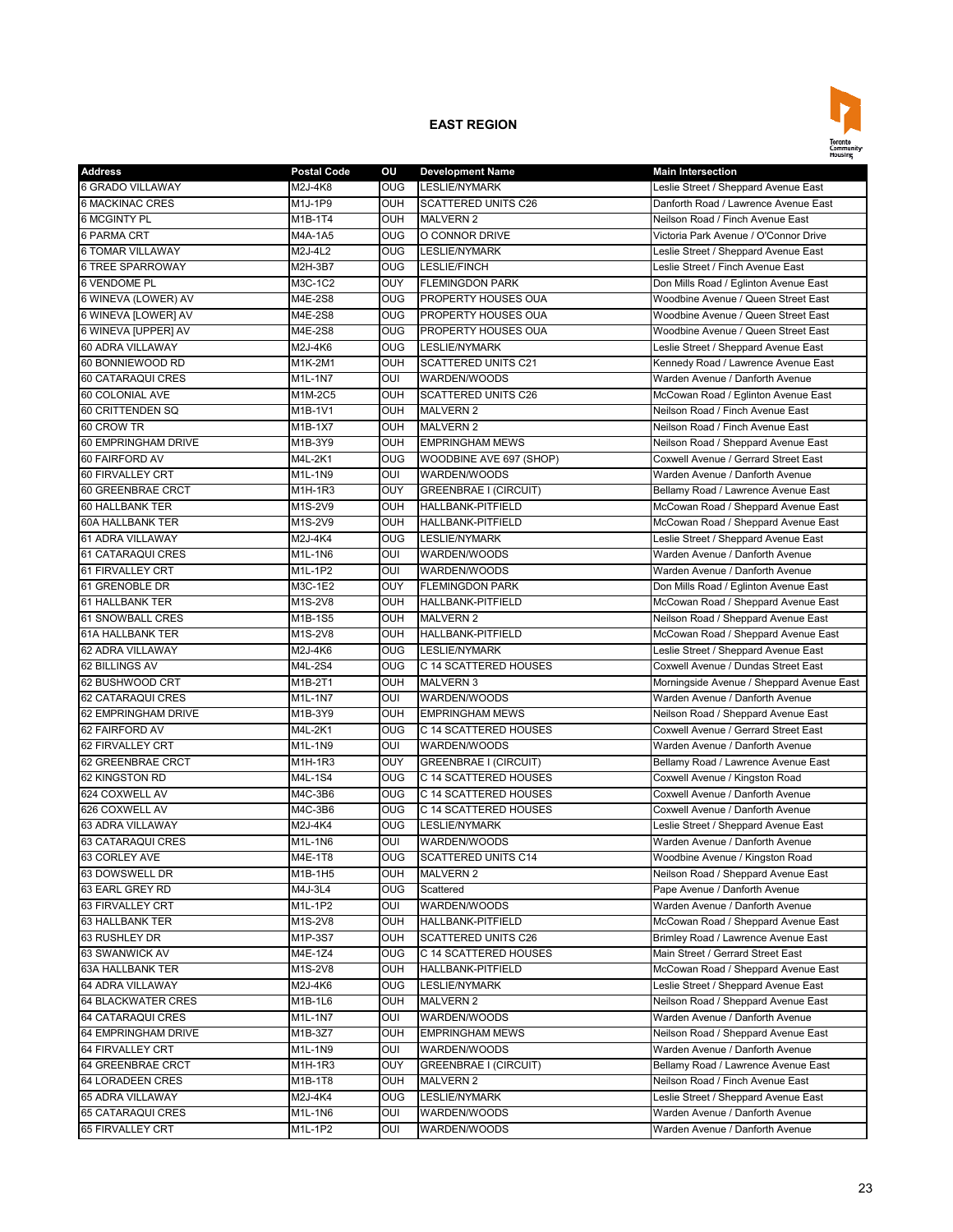

| <b>Address</b>                 | <b>Postal Code</b> | οu             | <b>Development Name</b>        | <b>Main Intersection</b>                  |
|--------------------------------|--------------------|----------------|--------------------------------|-------------------------------------------|
| <b>65 GREENBRAE CRCT</b>       | M1H-1R2            | <b>OUY</b>     | <b>GREENBRAE II (LAWRENCE)</b> | Bellamy Road / Lawrence Avenue East       |
| <b>65 HALLBANK TER</b>         | M1S-2V8            | <b>OUH</b>     | HALLBANK-PITFIELD              | McCowan Road / Sheppard Avenue East       |
| 65 PARMA CRT                   | <b>M4A-1A4</b>     | O <sub>0</sub> | O CONNOR DRIVE                 | Victoria Park Avenue / O'Connor Drive     |
| 65 RUSHLEY DR                  | M1P-3S7            | OUH            | <b>SCATTERED UNITS C26</b>     | Brimley Road / Lawrence Avenue East       |
| 65 WINSTANLY CRES              | M1B-1N3            | <b>OUH</b>     | <b>MALVERN 2</b>               | Neilson Road / Sheppard Avenue East       |
| 656 BIRCHMOUNT RD              | M1K-1R7            | <b>OUH</b>     | <b>SCATTERED UNITS C21</b>     | Birchmount Road / St. Clair Avenue East   |
| <b>65A HALLBANK TER</b>        | M1S-2V8            | OUH            | <b>HALLBANK-PITFIELD</b>       | McCowan Road / Sheppard Avenue East       |
| 66 ADRA VILLAWAY               | M2J-4K6            | <b>OUG</b>     | LESLIE/NYMARK                  | Leslie Street / Sheppard Avenue East      |
| 66 CATARAQUI CRES              | M1L-1N7            | OUI            | WARDEN/WOODS                   | Warden Avenue / Danforth Avenue           |
| 66 EMPRINGHAM DRIVE            | M1B-3Z7            | <b>OUH</b>     | <b>EMPRINGHAM MEWS</b>         | Neilson Road / Sheppard Avenue East       |
| 66 GREENBRAE CRCT              | M1H-1R3            | OUY            | <b>GREENBRAE I (CIRCUIT)</b>   | Bellamy Road / Lawrence Avenue East       |
| 66 WALPOLE AV                  | M4L-3W5            | <b>OUG</b>     | GREENWOOD/WALPOLE              | Greenwood Avenue / Gerrard Street East    |
| 66 WICKSON TR                  | M1B-1K9            | OUH            | <b>MALVERN 2</b>               | Neilson Road / Sheppard Avenue East       |
| 67 ADRA VILLAWAY               | M2J-4K4            | <b>OUG</b>     | <b>LESLIE/NYMARK</b>           | Leslie Street / Sheppard Avenue East      |
| 67 CATARAQUI CRES              | M1L-1N6            | OUI            | WARDEN/WOODS                   | Warden Avenue / Danforth Avenue           |
| <b>67 FIRVALLEY CRT</b>        | M1L-1P2            | OUI            | WARDEN/WOODS                   | Warden Avenue / Danforth Avenue           |
| <b>67 HALLBANK TER</b>         | M1S-2V8            | <b>OUH</b>     | <b>HALLBANK-PITFIELD</b>       | McCowan Road / Sheppard Avenue East       |
| 67 PARMA CRT                   | M4A-1A5            | <b>OUG</b>     | O CONNOR DRIVE                 | Victoria Park Avenue / O'Connor Drive     |
| 675 KENNEDY RD                 | M1K-2B9            | <b>OUY</b>     | <b>KENNEDY ROAD</b>            | Kennedy Road / Eglinton Avenue East       |
| 68 CATARAQUI CRES              | M1L-1N7            | OUI            | WARDEN/WOODS                   | Warden Avenue / Danforth Avenue           |
| 68 DUFORT CRT                  | M1B-2R9            | <b>OUH</b>     | <b>MALVERN 3</b>               | Morningside Avenue / Sheppard Avenue East |
| 68 DUNTHORNE CRT               | M1B-2S9            | <b>OUH</b>     | <b>MALVERN 3</b>               | Morningside Avenue / Sheppard Avenue East |
|                                |                    |                |                                |                                           |
| 68 GREENBRAE CRCT              | M1H-1R3            | OUY            | <b>GREENBRAE I (CIRCUIT)</b>   | Bellamy Road / Lawrence Avenue East       |
| 68 WICKSON TR                  | M1B-1P3            | OUH            | <b>MALVERN 2</b>               | Neilson Road / Sheppard Avenue East       |
| 680 WARDEN AVE                 | M1L-4N5            | OUI            | WARDEN/WOODS                   | Warden Avenue / Danforth Avenue           |
| 682 WARDEN AVENUE              | M1L-3Z9            | OUI            | WOODLAND ACRES (WARDEN)        | Warden Avenue / St. Clair Avenue East     |
| <b>684 MILVERTON BL</b>        | M4C-1X9            | <b>OUG</b>     | C 20 SCATTERED HOUSES          | Woodbine Avenue / Danforth Avenue         |
| 69 ADRA VILLAWAY               | M2J-4K4            | O <sub>0</sub> | <b>LESLIE/NYMARK</b>           | Leslie Street / Sheppard Avenue East      |
| 69 CATARAQUI CRES              | M1L-1N6            | OUI            | WARDEN/WOODS                   | Warden Avenue / Danforth Avenue           |
| 69 FIRVALLEY CRT               | M1L-1P2            | OUI            | WARDEN/WOODS                   | Warden Avenue / Danforth Avenue           |
| 69 HALLBANK TER                | M1S-2V8            | <b>OUH</b>     | HALLBANK-PITFIELD              | McCowan Road / Sheppard Avenue East       |
| 69 LOWRY SQ                    | M1B-1N7            | <b>OUH</b>     | <b>MALVERN 2</b>               | Neilson Road / Sheppard Avenue East       |
| 697 WOODBINE AV                | M4E-2J3            | <b>OUG</b>     | WOODBINE AVE 697 (SHOP)        | Woodbine Avenue / Gerrard Street East     |
| 7 ADRA VILLAWAY                | M2J-4K4            | OUG            | <b>LESLIE/NYMARK</b>           | Leslie Street / Sheppard Avenue East      |
| <b>7 BRAHMS AVE</b>            | M2H-1G9            | <b>OUG</b>     | <b>FINCH/BRAHMS</b>            | Brahms Avenue / Finch Avenue East         |
| 7 CATARAQUI CRES               | M1L-1N6            | OUI            | WARDEN/WOODS                   | Warden Avenue / Danforth Avenue           |
| 7 CONNAUGHT AV                 | M4L-2V8            | <b>OUG</b>     | C 14 SCATTERED HOUSES          | Eastern Avenue / Queen Street East        |
| 7 DUNSFOLD DR                  | M1B-1T5            | <b>OUH</b>     | <b>MALVERN 2</b>               | Neilson Road / Finch Avenue East          |
| 7 FIELD SPARROWAY              | M2H-3B6            | <b>OUG</b>     | LESLIE/FINCH                   | Leslie Street / Finch Avenue East         |
| <b>7 GATWICK AVE</b>           | M4C-1W2            | <b>OUG</b>     | SCATTERED UNITS C20            | Woodbine Avenue / Danforth Avenue         |
| 7 GLAMORGAN AVE                | M1P-2N1            | <b>OUH</b>     | <b>KENNEDY/DUNDALK</b>         | Kennedy Road / Ellesmere Road             |
| 7 GLAMORGAN AVENUE (Duplicate) | M1P-2N1            | <b>OUH</b>     | <b>KENNEDY/DUNDALK</b>         | Kennedy Road / Ellesmere Road             |
| 7 GRADO VILLAWAY               | M2J-4K7            | <b>OUG</b>     | <b>LESLIE/NYMARK</b>           | Leslie Street / Sheppard Avenue East      |
| 7 HIGHCLIFFE CRES              | M1M-1A7            | <b>OUH</b>     | <b>SCATTERED UNITS C21</b>     | Kingston Road / Midland Avenue            |
| 7 HUBBARD (LOWER) BLVD         | M4E-1A2            | <b>OUG</b>     | PROPERTY HOUSES OUA            | Woodbine Avenue / Queen Street East       |
| 7 HUBBARD (UPPER) BL           | M4E-1A2            | <b>OUG</b>     | PROPERTY HOUSES OUA            | Woodbine Avenue / Queen Street East       |
| 7 HUBBARD [LOWER] BL           | M4E-1A2            | <b>OUG</b>     | PROPERTY HOUSES OUA            | Woodbine Avenue / Queen Street East       |
| <b>7 LIGHTHALL CRES</b>        | M1B-1V4            | <b>OUH</b>     | <b>MALVERN 2</b>               | Neilson Road / Finch Avenue East          |
| 7 LOWRY SQ                     | M1B-1N7            | OUH            | <b>MALVERN 2</b>               | Neilson Road / Sheppard Avenue East       |
| 7 MONTAVISTA ST                | M1G-3C1            | <b>OUH</b>     | STABLEFORD FARMS               | Markham Road / Ellesmere Road             |
| 7 OKRA TOMAR CRES              |                    | <b>OUG</b>     | Okra Tomar Cres./LeslieNymark  |                                           |
| <b>7 PARMA CRT</b>             | z.<br>M4A-1A4      | <b>OUG</b>     | O CONNOR DRIVE                 | Victoria Park Avenue / O'Connor Drive     |
| 7 TOMAR VILLAWAY               | M2J-4L1            | <b>OUG</b>     | LESLIE/NYMARK                  | eslie Street / Sheppard Avenue East_      |
| 7 WAKUNDA PLACE                | M4A-1A1            | <b>OUG</b>     | CENTENNIAL APARTMENTS          | Victoria Park Avenue / O'Connor Drive     |
|                                | M1B-1N3            |                |                                | Neilson Road / Sheppard Avenue East       |
| 7 WINSTANLY CRES               |                    | <b>OUH</b>     | <b>MALVERN 2</b>               |                                           |
| 70 CATARAQUI CRES              | M1L-1N7            | OUI            | WARDEN/WOODS                   | Warden Avenue / Danforth Avenue           |
| 70 CRITTENDEN SQ               | M1B-1V1            | <b>OUH</b>     | <b>MALVERN 2</b>               | Neilson Road / Finch Avenue East          |
| 70 DUNSFOLD DR                 | M1B-1T6            | <b>OUH</b>     | <b>MALVERN 2</b>               | Neilson Road / Finch Avenue East          |
| 70 EARL GREY RD                | M4J-3L5            | <b>OUG</b>     | Scattered                      | Pape Avenue / Danforth Avenue             |
| 70 GREENBRAE CRCT              | M1H-1R3            | <b>OUY</b>     | GREENBRAE I (CIRCUIT)          | Bellamy Road / Lawrence Avenue East       |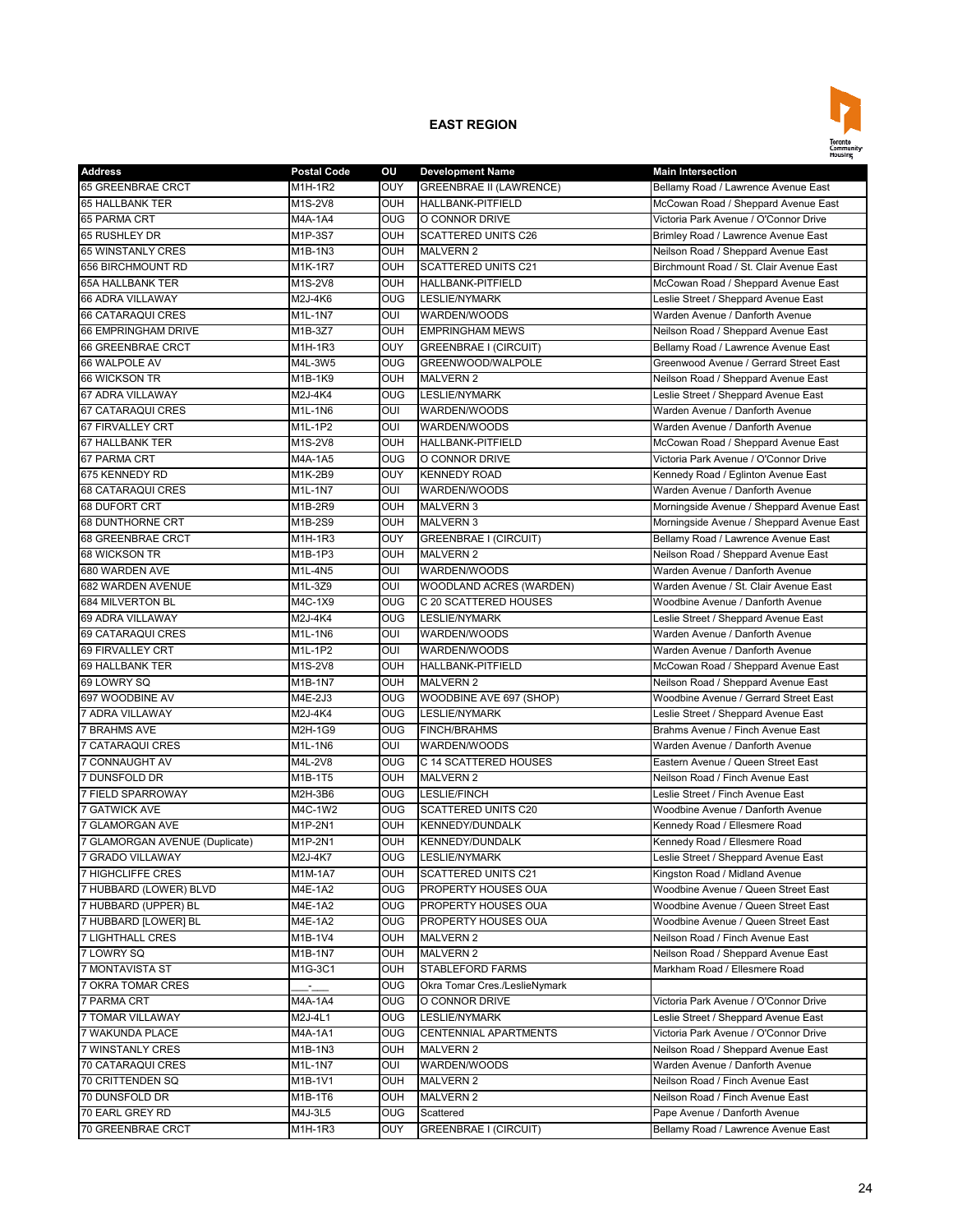

| <b>Address</b>            | <b>Postal Code</b> | οu                    | <b>Development Name</b>                   | <b>Main Intersection</b>                  |
|---------------------------|--------------------|-----------------------|-------------------------------------------|-------------------------------------------|
| 71 CATARAQUI CRES         | M1L-1N6            | OUI                   | WARDEN/WOODS                              | Warden Avenue / Danforth Avenue           |
| 71 HALLBANK TER           | M1S-2V8            | OUH                   | HALLBANK-PITFIELD                         | McCowan Road / Sheppard Avenue East       |
| <b>71 PORCHESTER DR</b>   | M1J-2R4            | OUH                   | <b>SCATTERED UNITS C26</b>                | Markham Road / Eglinton Avenue East       |
| 71A FIRVALLEY CRT         | M1L-1P2            | OUI                   | WARDEN/WOODS                              | Warden Avenue / Danforth Avenue           |
| 71B FIRVALLEY CRT         | M1L-1P2            | OUI                   | WARDEN/WOODS                              | Warden Avenue / Danforth Avenue           |
| <b>72 CATARAQUI CRES</b>  | M1L-1N7            | OUI                   | WARDEN/WOODS                              | Warden Avenue / Danforth Avenue           |
| 72 GREENBRAE CRCT         | M1H-1R3            | OUY                   | <b>GREENBRAE I (CIRCUIT)</b>              | Bellamy Road / Lawrence Avenue East       |
| <b>72 WINSTANLY CRES</b>  | M1B-1N4            | OUH                   | <b>MALVERN 2</b>                          | Neilson Road / Sheppard Avenue East       |
| 726 KINGSTON RD           | M4E-1R7            | OUG                   | <b>SCATTERED UNITS C14</b>                | McCowan Road / Kingston Road              |
| 73 HALLBANK TER           | M1S-2V8            | OUH                   | HALLBANK-PITFIELD                         | McCowan Road / Sheppard Avenue East       |
| 73 SEYMOUR AV             | M4J-3T6            | <b>OUG</b>            | Scattered                                 | Pape Avenue / Dundas Street East          |
| 73A FIRVALLEY CRT         | M1L-1P2            | OUI                   | WARDEN/WOODS                              | Warden Avenue / Danforth Avenue           |
| 73B FIRVALLEY CRT         | M1L-1P2            | OUI                   | WARDEN/WOODS                              | Warden Avenue / Danforth Avenue           |
| <b>73C FIRVALLEY CRT</b>  | M1L-1P2            | $\overline{\text{C}}$ | WARDEN/WOODS                              | Warden Avenue / Danforth Avenue           |
| <b>74 BLACKWATER CRES</b> | M1B-1L6            | OUH                   | <b>MALVERN 2</b>                          | Neilson Road / Sheppard Avenue East       |
| 74 CATARAQUI CRES         | M1L-1N7            | OUI                   | WARDEN/WOODS                              | Warden Avenue / Danforth Avenue           |
| <b>74 GREENBRAE CRCT</b>  | M1H-1R3            | OUY                   | <b>GREENBRAE I (CIRCUIT)</b>              | Bellamy Road / Lawrence Avenue East       |
| 74 HORSELEY HILL DR       | M1B-1W5            | OUH                   | <b>MALVERN 2</b>                          | Neilson Road / Finch Avenue East          |
| 75 BERGEN RD              | M1P-1S3            | OUH                   | <b>SCATTERED UNITS C21</b>                | Birchmount Road / Lawrence Avenue East    |
| 75 CHELWOOD RD            | M1K-2K5            | OUH                   | <b>SCATTERED UNITS C21</b>                | Kennedy Road / Lawrence Avenue East       |
| 75 FIRVALLEY CRT          | M1L-1P2            | OUI                   | WARDEN/WOODS                              | Warden Avenue / Danforth Avenue           |
| 75 PARMA CRT              | M4A-1A4            | OUG                   | O CONNOR DRIVE                            | Victoria Park Avenue / O'Connor Drive     |
| <b>75 SNOWBALL CRES</b>   | M1B-1S5            | <b>OUH</b>            | <b>MALVERN 2</b>                          | Neilson Road / Sheppard Avenue East       |
| <b>76 CATARAQUI CRES</b>  | M1L-1N7            | OUI                   | WARDEN/WOODS                              | Warden Avenue / Danforth Avenue           |
| 76 GREENBRAE CRCT         | M1H-1R3            | OUY                   |                                           |                                           |
|                           |                    |                       | GREENBRAE I (CIRCUIT)<br><b>MALVERN 2</b> | Bellamy Road / Lawrence Avenue East       |
| 76 HORSELEY HILL DR       | M1B-1W5            | OUH                   | <b>SCATTERED UNITS C21</b>                | Neilson Road / Finch Avenue East          |
| 76 SANDOWN AVE            | M1N-3W3            | OUH                   |                                           | Kingston Road / Midland Avenue            |
| 76 WEMBLEY DR             | M4L-3E1            | <b>OUG</b>            | C 14 SCATTERED HOUSES                     | Coxwell Avenue / Gerrard Street East      |
| 77 FIRVALLEY CRT          | M1L-1P2            | OUI                   | WARDEN/WOODS                              | Warden Avenue / Danforth Avenue           |
| 77 MCCLURE CRES           | M1B-1J5            | <b>OUH</b>            | <b>MALVERN 2</b>                          | Neilson Road / Sheppard Avenue East       |
| <b>77 PARMA CRT</b>       | M4A-1A4            | $_{\text{OUG}}$       | O CONNOR DRIVE                            | Victoria Park Avenue / O'Connor Drive     |
| 778 MIDLAND AVE           | M1K-4E6            | OUH                   | <b>SCATTERED UNITS C21</b>                | Midland Avenue / Eglinton Avenue East     |
| 78 CATARAQUI CRES         | M1L-1N7            | OUI                   | WARDEN/WOODS                              | Warden Avenue / Danforth Avenue           |
| 78 EASTWOOD RD            | M4L-2C8            | <b>OUG</b>            | C 14 SCATTERED HOUSES                     | Coxwell Avenue / Dundas Street East       |
| 78 GREENBRAE CRCT         | M1H-1R3            | <b>OUY</b>            | <b>GREENBRAE I (CIRCUIT)</b>              | Bellamy Road / Lawrence Avenue East       |
| <b>78 PINTAIL CRES</b>    | M3A-2Y7            | OUH                   | <b>SCATTERED UNITS CHU 22</b>             | Victoria Park Avenue / York Mills Road    |
| 781 BIRCHMOUNT RD         | M1K-1R7            | OUH                   | <b>SCATTERED UNITS C21</b>                | Birchmount Road / Eglinton Avenue East    |
| 79 BERGEN RD              | M1P-1S3            | OUH                   | SCATTERED UNITS C21                       | Birchmount Road / Lawrence Avenue East    |
| 79 BOULTBEE AV            | M4J-1B2            | <b>OUG</b>            | Scattered                                 | Pape Avenue / Danforth Avenue             |
| 79 FIRVALLEY CRT          | M1L-1P2            | OUI                   | WARDEN/WOODS                              | Warden Avenue / Danforth Avenue           |
| 79 GATES AVE              | M4C-1T2            | OUG                   | <b>SCATTERED UNITS C20</b>                | Woodbine Avenue / Danforth Avenue         |
| <b>79 MCCLURE CRES</b>    | M1B-1J5            | <b>OUH</b>            | <b>MALVERN 2</b>                          | Neilson Road / Sheppard Avenue East       |
| <b>79 SNOWBALL CRES</b>   | M1B-1S5            | <b>OUH</b>            | <b>MALVERN 2</b>                          | Neilson Road / Sheppard Avenue East       |
| 796 WOODBINE AV           | M4E-2J6            | <b>OUG</b>            | C 14 SCATTERED HOUSES                     | Kingston Road / Gerrard Street East       |
| 798A ELLESMERE RD         | M1P-2W4            | OUH                   | SCATTERED UNITS CHU 23                    | Kennedy Road / Ellesmere Road             |
| 798B ELLESMERE RD         | M1P-2W4            | OUH                   | SCATTERED UNITS CHU 23                    | Kennedy Road / Ellesmere Road             |
| 7A HILLINGDON AV          | M4C-3H8            | <b>OUG</b>            | 33 COATSWORTH                             | Coxwell Avenue / Danforth Avenue          |
| 7B HILLINGDON AV          | M4C-3H8            | <b>OUG</b>            | 33 COATSWORTH                             | Coxwell Avenue / Danforth Avenue          |
| 7C HILLINGDON AV          | M4C-3H8            | <b>OUG</b>            | 33 COATSWORTH                             | Coxwell Avenue / Danforth Avenue          |
| 8 ADRA GRADO WAY          | г.,                | OUG                   | Okra Tomar Cres./LeslieNymark             |                                           |
| 8 ADRA VILLAWAY           | M2J-4K5            | OUG                   | <b>LESLIE/NYMARK</b>                      | Leslie Street / Sheppard Avenue East      |
| <b>8 BLACKWATER CRES</b>  | M1B-1L6            | OUH                   | MALVERN 2                                 | Neilson Road / Sheppard Avenue East       |
| 8 BRAHMS AVE              | M2H-1H1            | OUG                   | <b>FINCH/BRAHMS</b>                       | Brahms Avenue / Finch Avenue East         |
| 8 CATARAQUI CRES          | M1L-1N7            | OUI                   | WARDEN/WOODS                              | Warden Avenue / Danforth Avenue           |
| 8 DUNTHORNE CRT           | M1B-2S9            | OUH                   | MALVERN 3                                 | Morningside Avenue / Sheppard Avenue East |
| 8 GRADO VILLAWAY          | M2J-4K8            | <b>OUG</b>            | LESLIE/NYMARK                             | eslie Street / Sheppard Avenue East       |
| 8 OKRA TOMAR CRES         |                    | <b>OUG</b>            | Okra Tomar Cres./LeslieNymark             |                                           |
| 8 RAVENROCK CRT           | M3A-2Y9            | OUH                   | SCATTERED UNITS CHU 22                    | Victoria Park Avenue / York Mills Road    |
| 8 TOMAR VILLAWAY          | M2J-4L2            | OUG                   | LESLIE/NYMARK                             | eslie Street / Sheppard Avenue East       |
| 8 TREE SPARROWAY          | M2H-3B7            | OUG                   | LESLIE/FINCH                              | eslie Street / Finch Avenue East          |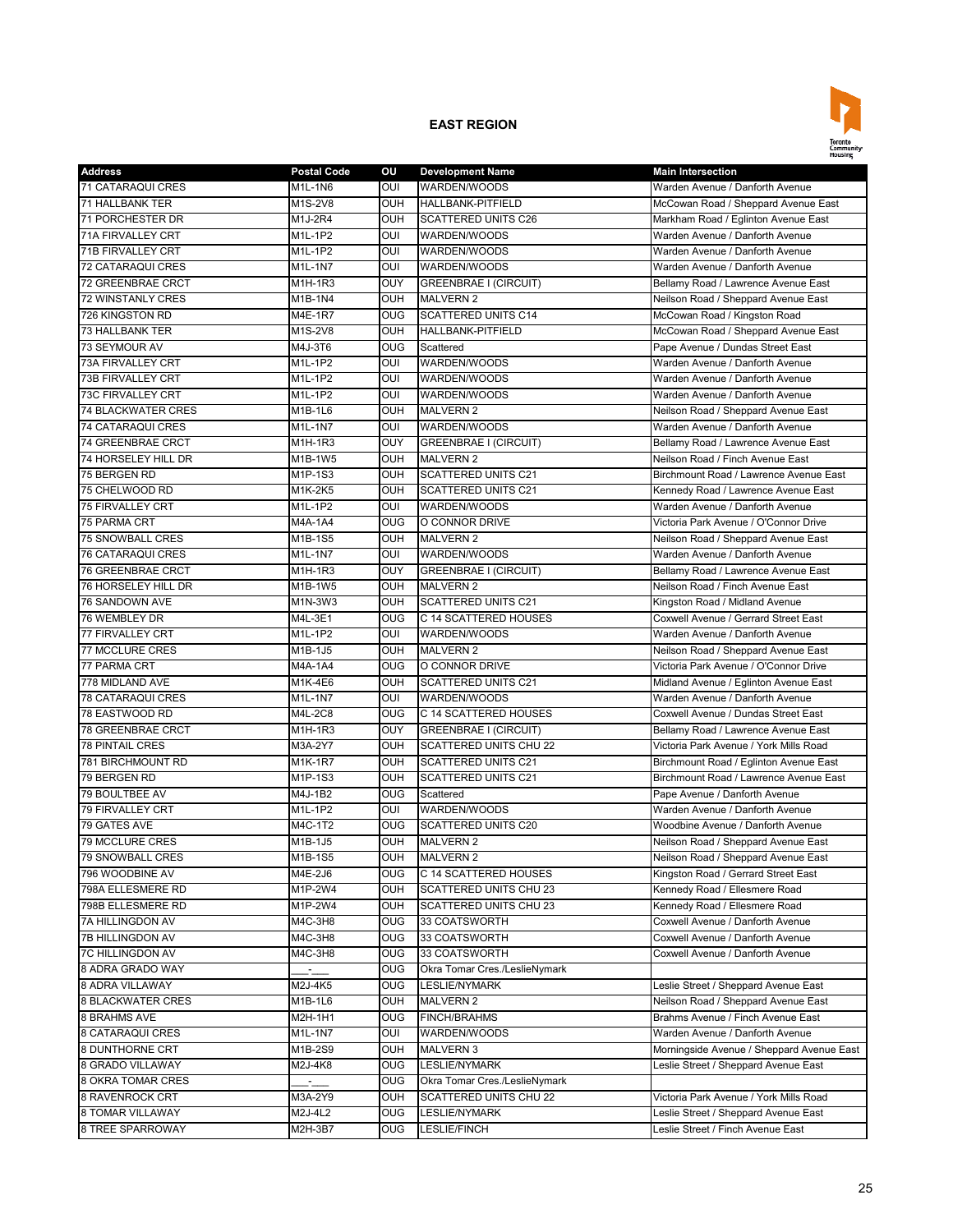

| <b>Address</b>            | <b>Postal Code</b>           | ου  | <b>Development Name</b>       | <b>Main Intersection</b>                  |
|---------------------------|------------------------------|-----|-------------------------------|-------------------------------------------|
| 8 VENDOME PL              | M3C-1C2                      | OUY | <b>FLEMINGDON PARK</b>        | Don Mills Road / Eglinton Avenue East     |
| <b>80 CATARAQUI CRES</b>  | M1L-1N7                      | OUI | WARDEN/WOODS                  | Warden Avenue / Danforth Avenue           |
| 80 GREENBRAE CRCT         | M1H-1R3                      | OUY | <b>GREENBRAE I (CIRCUIT)</b>  | Bellamy Road / Lawrence Avenue East       |
| 80 PAINTED POST DR        | M1H-1T4                      | OUH | <b>SCATTERED UNITS C26</b>    | Markham Road / Lawrence Avenue East       |
| <b>80 PINTAIL CRES</b>    | M3A-2Y7                      | OUH | SCATTERED UNITS CHU 22        | Victoria Park Avenue / York Mills Road    |
| 800A ELLESMERE RD         | M1P-2W4                      | OUH | <b>SCATTERED UNITS CHU 23</b> | Kennedy Road / Ellesmere Road             |
| 800B ELLESMERE RD         | M1P-2W4                      | OUH | <b>SCATTERED UNITS CHU 23</b> | Kennedy Road / Ellesmere Road             |
| 81 FIRVALLEY CRT          | M1L-1P2                      | OUI | WARDEN/WOODS                  | Warden Avenue / Danforth Avenue           |
| 81 GILDER DR              | M1K-4P7                      | OUI | <b>GILDER DRIVE</b>           | Midland Avenue / Eglinton Avenue East     |
| 81 OAKCREST AV            | M4C-1B4                      | OUG | C 14 SCATTERED HOUSES         | Woodbine Avenue / Danforth Avenue         |
| <b>82 CATARAQUI CRES</b>  | M1L-1N7                      | OUI | WARDEN/WOODS                  | Warden Avenue / Danforth Avenue           |
| 82 EASTWOOD RD            | M4L-2C8                      | OUG | C 14 SCATTERED HOUSES         | Coxwell Avenue / Dundas Street East       |
| 82 GREENBRAE CRCT         | M1H-1R3                      | OUY | <b>GREENBRAE I (CIRCUIT)</b>  | Bellamy Road / Lawrence Avenue East       |
| 82 OAKCREST AVE           | M4C-1B6                      | OUG | <b>SCATTERED UNITS C14</b>    | Woodbine Avenue / Danforth Avenue         |
| 83 FIRVALLEY CRT          | M1L-1P2                      | OUI | WARDEN/WOODS                  | Warden Avenue / Danforth Avenue           |
| 83 GILDER DR              | M1K-4P7                      | oui | <b>GILDER DRIVE</b>           | Midland Avenue / Eglinton Avenue East     |
| 83 NEWMARKET AV           | M4C-1W1                      | OUG | C 20 SCATTERED HOUSES         | Woodbine Avenue / Danforth Avenue         |
|                           |                              | OUI |                               |                                           |
| <b>84 CATARAQUI CRES</b>  | M1L-1N7                      |     | WARDEN/WOODS                  | Warden Avenue / Danforth Avenue           |
| <b>84 DUNTHORNE CRT</b>   | M1B-2S9                      | OUH | <b>MALVERN 3</b>              | Morningside Avenue / Sheppard Avenue East |
| 84 GREENBRAE CRCT         | M1H-1R3                      | OUY | <b>GREENBRAE I (CIRCUIT)</b>  | Bellamy Road / Lawrence Avenue East       |
| 84 QUANTRELL TR           | M1B-1L8                      | OUH | <b>MALVERN 2</b>              | Neilson Road / Sheppard Avenue East       |
| 85 FIRVALLEY CRT          | M1L-1P2                      | oui | WARDEN/WOODS                  | Warden Avenue / Danforth Avenue           |
| 85 GILDER DR              | M1K-4P7                      | OUI | <b>GILDER DRIVE</b>           | Midland Avenue / Eglinton Avenue East     |
| 85 GLENDOWER CRCT         | M1T-2Z7                      | OUH | FINCH/BIRCHMOUNT              | Birchmount Road / Finch Avenue East       |
| <b>85 PARMA CRT</b>       | M4A-1A4                      | OUG | O CONNOR DRIVE                | Victoria Park Avenue / O'Connor Drive     |
| <b>86 BLACKWATER CRES</b> | M1B-1L6                      | OUH | <b>MALVERN 2</b>              | Neilson Road / Sheppard Avenue East       |
| <b>86 BRADWORTHY CRT</b>  | M1B-2S7                      | OUH | <b>MALVERN 3</b>              | Morningside Avenue / Sheppard Avenue East |
| <b>86 CATARAQUI CRES</b>  | M1L-1N7                      | OUI | WARDEN/WOODS                  | Warden Avenue / Danforth Avenue           |
| 86 CRITTENDEN SQ          | M1B-1V1                      | OUH | <b>MALVERN 2</b>              | Neilson Road / Finch Avenue East          |
| 86 DUNSFOLD DR            | M1B-1T6                      | OUH | <b>MALVERN 2</b>              | Neilson Road / Finch Avenue East          |
| <b>86 GREENBRAE CRCT</b>  | M1H-1R3                      | OUY | <b>GREENBRAE I (CIRCUIT)</b>  | Bellamy Road / Lawrence Avenue East       |
| 86 LOWRY SQ               | M1B-1N6                      | OUH | <b>MALVERN 2</b>              | Neilson Road / Sheppard Avenue East       |
| 86 QUANTRELL TR           | M1B-1L7                      | OUH | <b>MALVERN 2</b>              | Neilson Road / Sheppard Avenue East       |
| <b>86 SNOWBALL CRES</b>   | M1B-1S1                      | OUH | <b>MALVERN 2</b>              | Neilson Road / Sheppard Avenue East       |
| 87 FIRVALLEY CRT          | M1L-1P2                      | OUI | WARDEN/WOODS                  | Warden Avenue / Danforth Avenue           |
| 87 GLENDOWER CRCT         | M1T-2Z7                      | OUH | FINCH/BIRCHMOUNT              | Birchmount Road / Finch Avenue East       |
| 87 PARMA CRT              | M4A-1A4                      | OUG | O CONNOR DRIVE                | Victoria Park Avenue / O'Connor Drive     |
| 87 WYE VALLEY RD          | M1P-2A7                      | OUH | <b>SCATTERED UNITS C21</b>    | Kennedy Road / Ellesmere Road             |
| <b>88 CATARAQUI CRES</b>  | M1L-1N7                      | OUI | WARDEN/WOODS                  | Warden Avenue / Danforth Avenue           |
| 88 GREENBRAE CRCT         | M1H-1R3                      | OUY | <b>GREENBRAE I (CIRCUIT)</b>  | Bellamy Road / Lawrence Avenue East       |
| 88 HIGHCROFT RD           | M4L-3G5                      | OUG | <b>SCATTERED UNITS C14</b>    | Coxwell Avenue / Dundas Street East       |
| 885 BRIMORTON DR          | M1G-2T8                      | OUH | <b>SCATTERED UNITS CHU 04</b> | Markham Road / Lawrence Avenue East       |
| 89 FIRVALLEY CRT          | $\overline{\text{M}}$ 1L-1P2 | OUI | WARDEN/WOODS                  | Warden Avenue / Danforth Avenue           |
| 89 GLENDOWER CRCT         | M1T-2Z7                      | OUH | FINCH/BIRCHMOUNT              | Birchmount Road / Finch Avenue East       |
| 89 HORSELEY HILL DR       | M1B-1W4                      | OUH | MALVERN 2                     | Neilson Road / Finch Avenue East          |
| 89 KEYWORTH TR            | M1S-2V2                      | OUH | HALLBANK-PITFIELD             | McCowan Road / Sheppard Avenue East       |
|                           | M1B-1V9                      | OUH | <b>MALVERN 2</b>              | Neilson Road / Finch Avenue East          |
| 89 TROTT SQ               |                              |     |                               |                                           |
| <b>8A DRAYTON AV</b>      | M4C-3H8                      | OUG | 33 COATSWORTH                 | Coxwell Avenue / Danforth Avenue          |
| 8B DRAYTON AV             | M4C-3H8                      | OUG | 33 COATSWORTH                 | Coxwell Avenue / Danforth Avenue          |
| 9 ADRA VILLAWAY           | M2J-4K4                      | OUG | LESLIE/NYMARK                 | eslie Street / Sheppard Avenue East       |
| 9 ALLENBURY GDNS          | г.,                          | OUG | KINGSLAKE/ALLENBURY           |                                           |
| 9 BALSAM AV               | M4E-3B3                      | OUG | 9-11 BALSAM AVE               | Victoria Park Avenue / Queen Street East  |
| 9 BRAHMS AVE              | M2H-1G9                      | OUG | <b>FINCH/BRAHMS</b>           | Brahms Avenue / Finch Avenue East         |
| 9 BRISBOURNE GRV          | M1B-1P2                      | OUH | <b>MALVERN 2</b>              | Neilson Road / Sheppard Avenue East       |
| 9 CATARAQUI CRES          | M1L-1N6                      | OUI | WARDEN/WOODS                  | Warden Avenue / Danforth Avenue           |
| 9 FIELD SPARROWAY         | M2H-3B6                      | OUG | LESLIE/FINCH                  | eslie Street / Finch Avenue East          |
| 9 GRADO VILLAWAY          | M2J-4K7                      | OUG | LESLIE/NYMARK                 | Leslie Street / Sheppard Avenue East      |
| 9 HUBBARD (LOWER) BL      | M4E-1A2                      | OUG | PROPERTY HOUSES OUA           | Woodbine Avenue / Queen Street East       |
| 9 HUBBARD (LOWER) BLVD    | M4E-1A2                      | OUG | PROPERTY HOUSES OUA           | Woodbine Avenue / Queen Street East       |
| 9 HUBBARD (UPPER) BL      | M4E-1A2                      | OUG | PROPERTY HOUSES OUA           | Woodbine Avenue / Queen Street East       |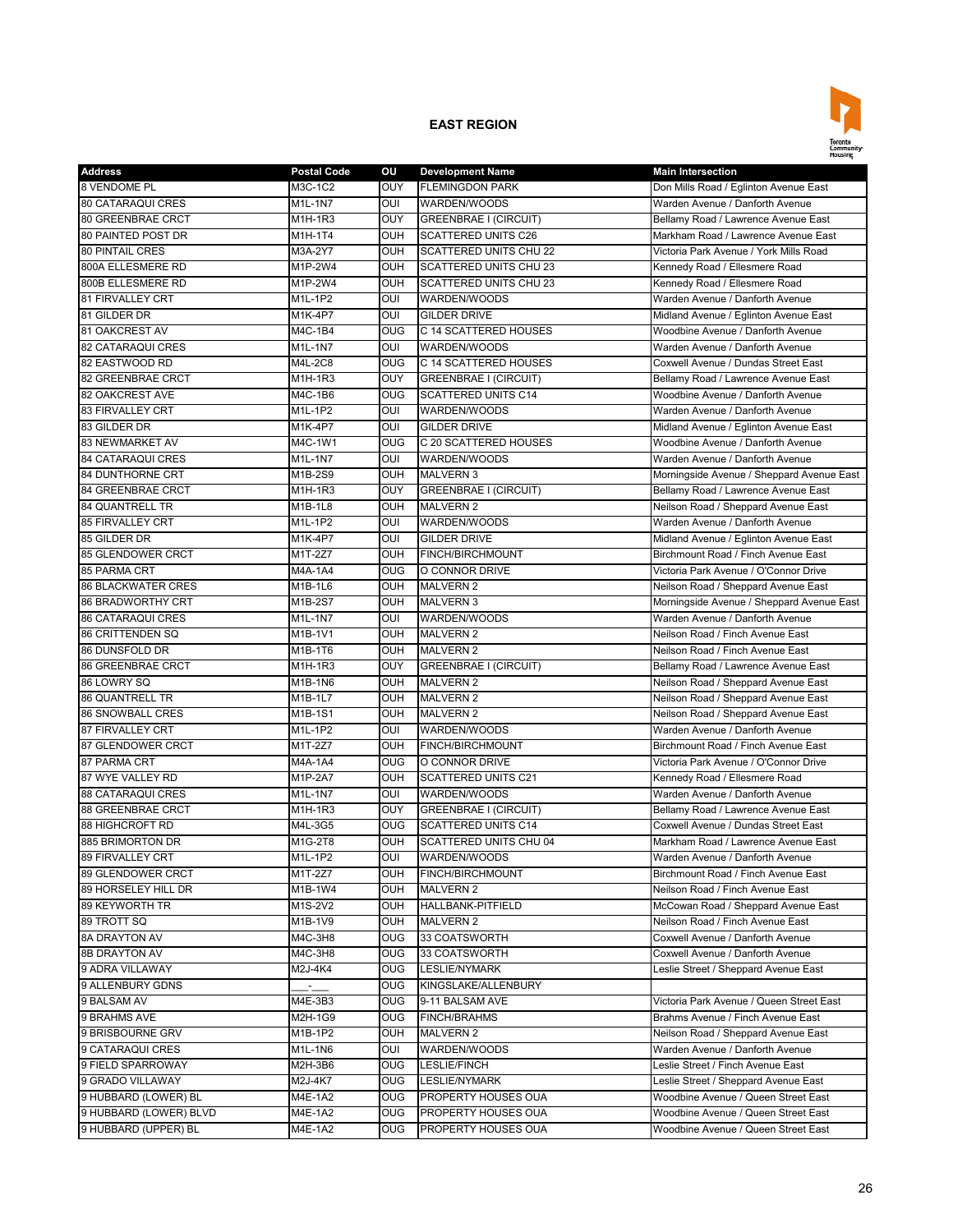

| <b>Address</b>        | <b>Postal Code</b>    | οu              | <b>Development Name</b>       | <b>Main Intersection</b>              |
|-----------------------|-----------------------|-----------------|-------------------------------|---------------------------------------|
| 9 KINGSLAKE RD        |                       | <b>OUG</b>      | KINGSLAKE/ALLENBURY           |                                       |
| 9 KINGSTON RD         | M4L-1S5               | <b>OUG</b>      | C 14 SCATTERED HOUSES         | Coxwell Avenue / Kingston Road        |
| 9 MONTAVISTA ST       | M1G-3C1               | OUH             | <b>STABLEFORD FARMS</b>       | Markham Road / Ellesmere Road         |
| 9 OKRA TOMAR CRES     | ÷.                    | <b>OUG</b>      | Okra Tomar Cres./LeslieNymark |                                       |
| 9 TOMAR VILLAWAY      | M2J-4L1               | OUG             | <b>LESLIE/NYMARK</b>          | Leslie Street / Sheppard Avenue East  |
| 9 WAKUNDA PLACE       | M4A-1A1               | <b>OUG</b>      | <b>CENTENNIAL APARTMENTS</b>  | Victoria Park Avenue / O'Connor Drive |
| 90 CATARAQUI CRES     | M1L-1N7               | OUI             | WARDEN/WOODS                  | Warden Avenue / Danforth Avenue       |
| 90 EMPRINGHAM DRIVE   | M1B-3Z6               | <b>OUH</b>      | <b>EMPRINGHAM MEWS</b>        | Neilson Road / Sheppard Avenue East   |
| 90 GREENBRAE CRCT     | $M1H-1R3$             | OUY             | <b>GREENBRAE I (CIRCUIT)</b>  | Bellamy Road / Lawrence Avenue East   |
| 90 LOWRY SQ           | M1B-1N6               | <b>OUH</b>      | <b>MALVERN 2</b>              | Neilson Road / Sheppard Avenue East   |
| 90 MORNELLE CRT       | M1E-4P9               | OUY             | MORNELLE/MORNINGSIDE          | Morningside Avenue / Ellesmere Road   |
| 90 PARMA CRT          | M4A-1A6               | OUG             | O CONNOR DRIVE                | Victoria Park Avenue / O'Connor Drive |
| 90 TROTT SQ           | M1B-1V8               | <b>OUH</b>      | <b>MALVERN 2</b>              | Neilson Road / Finch Avenue East      |
| 90 WINSTANLY CRES     | M1B-1N4               | OUH             | <b>MALVERN 2</b>              | Neilson Road / Sheppard Avenue East   |
| 91 DUNSFOLD DR        | $\overline{M}$ 1B-1T5 | <b>OUH</b>      | <b>MALVERN 2</b>              | Neilson Road / Finch Avenue East      |
| 91 GLENDOWER CRCT     | $M1T-2Z7$             | OUH             | FINCH/BIRCHMOUNT              | Birchmount Road / Finch Avenue East   |
| 91 KEYWORTH TR        | M1S-2V2               | OUH             | <b>HALLBANK-PITFIELD</b>      | McCowan Road / Sheppard Avenue East   |
| 91A FIRVALLEY CRT     | M1L-1P2               | OUI             | WARDEN/WOODS                  | Warden Avenue / Danforth Avenue       |
| 91B FIRVALLEY CRT     | M1L-1P2               | OUI             | WARDEN/WOODS                  | Warden Avenue / Danforth Avenue       |
| 91C FIRVALLEY CRT     | $M1L-1P2$             | OUI             | WARDEN/WOODS                  | Warden Avenue / Danforth Avenue       |
| 92 EMPRINGHAM DRIVE   | M1B-3Z5               | <b>OUH</b>      | <b>EMPRINGHAM MEWS</b>        | Neilson Road / Sheppard Avenue East   |
| 92 GREENBRAE CRCT     | M1H-1R3               | OUY             | <b>GREENBRAE I (CIRCUIT)</b>  | Bellamy Road / Lawrence Avenue East   |
| 92 SNOWBALL CRES      | M1B-1S1               | OUH             | <b>MALVERN 2</b>              | Neilson Road / Sheppard Avenue East   |
| 92 TROTT SQ           | M1B-1V8               | OUH             | <b>MALVERN 2</b>              | Neilson Road / Finch Avenue East      |
| 92A CATARAQUI CRES    | M1L-1N7               | OUI             | WARDEN/WOODS                  | Warden Avenue / Danforth Avenue       |
| 92B CATARAQUI CRES    | M1L-1N7               | OUI             | WARDEN/WOODS                  | Warden Avenue / Danforth Avenue       |
| 93 CRITTENDEN SQ      | M1B-1V2               | <b>OUH</b>      | <b>MALVERN 2</b>              | Neilson Road / Finch Avenue East      |
| 93 EDGEWOOD AVE       | M4L-3G8               | $_{\text{OUG}}$ | EDGEWOOD AVENUE               | Coxwell Avenue / Queen Street East    |
|                       |                       |                 |                               |                                       |
| 93 FIRVALLEY CRT      | M1L-1P2               | OUI             | WARDEN/WOODS                  | Warden Avenue / Danforth Avenue       |
| 93 GLENDOWER CRCT     | M1T-2Z7               | OUH             | FINCH/BIRCHMOUNT              | Birchmount Road / Finch Avenue East   |
| 93 KENT RD            | M4L-2X5               | <b>OUG</b>      | C 14 SCATTERED HOUSES         | Coxwell Avenue / Dundas Street East   |
| 93 QUEENSDALE AVE     | M4J-1Y2               | <b>OUG</b>      | <b>SCATTERED UNITS C20</b>    | Coxwell Avenue / Danforth Avenue      |
| 93 SLAN AVE           | M1G-3B6               | OUH             | <b>STABLEFORD FARMS</b>       | Markham Road / Ellesmere Road         |
| 94 CATARAQUI CRES     | M1L-1N7               | OUI             | WARDEN/WOODS                  | Warden Avenue / Danforth Avenue       |
| 94 EMPRINGHAM DRIVE   | M1B-3Z5               | <b>OUH</b>      | <b>EMPRINGHAM MEWS</b>        | Neilson Road / Sheppard Avenue East   |
| 94 MERKLEY SQ         | M1G-2Y7               | OUH             | <b>STABLEFORD FARMS</b>       | Markham Road / Ellesmere Road         |
| 94 RUSHLEY DR         | M1P-3S5               | OUH             | <b>SCATTERED UNITS C26</b>    | Brimley Road / Lawrence Avenue East   |
| 95 FIRVALLEY CRT      | M1L-1P2               | OUI             | WARDEN/WOODS                  | Warden Avenue / Danforth Avenue       |
| 95 GLENDOWER CRCT     | M1T-2Z7               | OUH             | FINCH/BIRCHMOUNT              | Birchmount Road / Finch Avenue East   |
| 95 MCCLURE CRES       | M1B-1J5               | OUH             | <b>MALVERN 2</b>              | Neilson Road / Sheppard Avenue East   |
| 95 PICKERING ST       | M4E-3J5               | <b>OUG</b>      | C 14 SCATTERED HOUSES         | Victoria Park Avenue / Kingston Road  |
| 96 BLACKWATER CRES    | M1B-1L6               | OUH             | <b>MALVERN 2</b>              | Neilson Road / Sheppard Avenue East   |
| 96 CATARAQUI CRES     | M1L-1N7               | OUI             | WARDEN/WOODS                  | Warden Avenue / Danforth Avenue       |
| 96 EMPRINGHAM DRIVE   | M1B-3Z5               | OUH             | <b>EMPRINGHAM MEWS</b>        | Neilson Road / Sheppard Avenue East   |
| 96 MERKLEY SQ         | M1G-2Y7               | OUH             | STABLEFORD FARMS              | Markham Road / Ellesmere Road         |
| 96 NORTHEY DR         | M2L-2S9               | OUG             | WOODSWORTH/NORTHEY            | Leslie Street / Hwy 401               |
| 97 BRADSTONE SQ       | M1B-1W1               | OUH             | <b>MALVERN 2</b>              | Neilson Road / Finch Avenue East      |
| 97 GLENDOWER CRCT     | M1T-2Z7               | OUH             | FINCH/BIRCHMOUNT              | Birchmount Road / Finch Avenue East   |
| 97 KINGSMOUNT PARK RD | M4L-3L3               | <b>OUG</b>      | SCATTERED UNITS C14           | Woodbine Avenue / Danforth Avenue     |
| 97 MAGNOLIA AVE       | M1K-3K5               | OUH             | SCATTERED UNITS C21           | Midland Avenue / Danforth Avenue      |
| 97 MCCLURE CRES       | M1B-1J5               | OUH             | MALVERN 2                     | Neilson Road / Sheppard Avenue East   |
| 97 MERKLEY SQ         | M1G-2Y5               | OUH             | STABLEFORD FARMS              | Markham Road / Ellesmere Road         |
| 98 CATARAQUI CRES     | M1L-1N7               | OUI             | WARDEN/WOODS                  | Warden Avenue / Danforth Avenue       |
| 98 ELMER AV           | M4L-3R7               | OUG             | 98 ELMER AVE                  | Woodbine Avenue / Kingston Road       |
| 98 EMPRINGHAM DRIVE   | M1B-3Z5               | OUH             | <b>EMPRINGHAM MEWS</b>        | Neilson Road / Sheppard Avenue East   |
| 98 GILLARD AVE        | M4J-4N6               | <b>OUG</b>      | <b>SCATTERED UNITS C14</b>    | Coxwell Avenue / Danforth Avenue      |
| 98 NORTHEY DR         | M2L-2S9               | OUG             | WOODSWORTH/NORTHEY            | Leslie Street / Hwy 401               |
| 98 SANTA MONICA BLVD  | M1L-4H5               | <b>OUH</b>      | SCATTERED UNITS CHU 05        | Warden Avenue / St. Clair Avenue East |
| 99 BRADSTONE SQ       | M1B-1W1               | <b>OUH</b>      | MALVERN 2                     | Neilson Road / Finch Avenue East      |
| 99 GLENDOWER CRCT     | M1T-2Z7               | OUH             | FINCH/BIRCHMOUNT              | Birchmount Road / Finch Avenue East   |